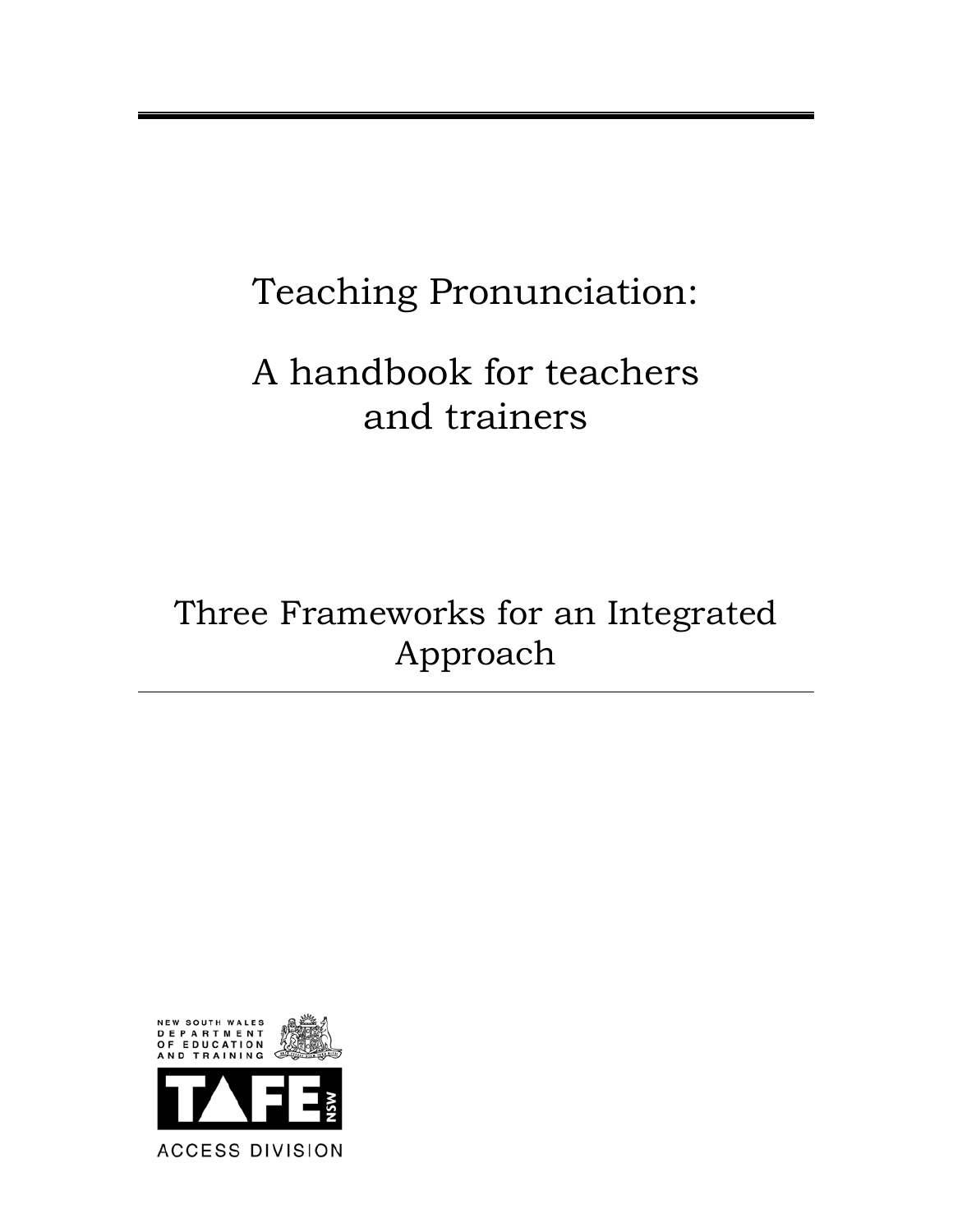## **Acknowledgments**

| <b>Project Manager</b> | Ursula Nowicki, Program Manager, English Language and |
|------------------------|-------------------------------------------------------|
|                        | Literacy TAFE NSW - Access Division                   |

**Project Officer and** Dr Helen Fraser, Senior Lecturer, School of Languages, Cultures **Handbook Author** and Linguistics, University of New England

#### **Steering Committee**

Catherine Gyngell, Director, Adult Literacy Policy and Programmes Section, VET Reform Branch, DETYA

Lynette Bowyer, Senior Research Assistant, Cultural and Language Studies, Queensland University of Technology

Stella Cantatore, Teacher, Adult Migrant English Programme, Southbank Institute of TAFE, Queensland

Maggie Gundert, Cultural Diversity Consultant, AMES Consulting, **Victoria** 

 Penny Lee, Lecturer, Graduate School of Education, University of Western Australia

Ruth Nicholls, Lecturer, TESOL and TLOTE, School of Education, University of New England

 John Rice, Lecturer/Educational Manager, Adelaide Institute of TAFE English Language Services

Halina Zawadski, Teacher, Distance Learning, NSW AMES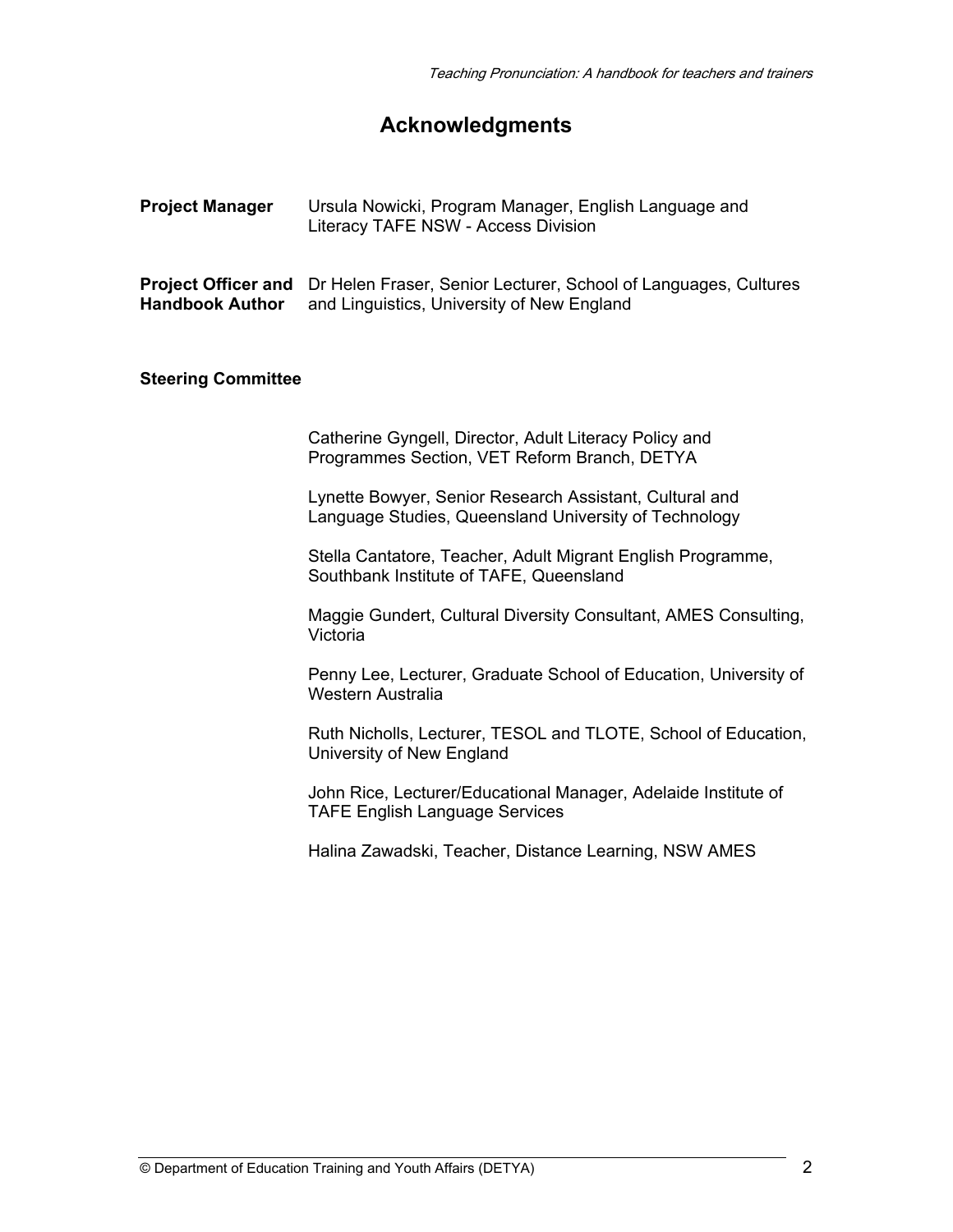#### **Participating Teachers**

Rae Ball, TAFE NSW - South Western Sydney Institute

Belinda Bourke, TAFE NSW - South Western Sydney Institute

Roslyn Cartwright, TAFE NSW - South Western Sydney Institute

Sharen Fifer, TAFE NSW - Southern Sydney Institute

Ameetha Venkarataman, TAFE NSW - South Western Sydney **Institute** 

Eileen Zhang, TAFE NSW - South Western Sydney Institute

#### **Additional Readers**

Marion Lucchinelli, TAFE NSW - Northern Sydney Institute

Moh Har Yip, Workcom, AMES NSW

**Clerical Support** Laraine Wiles

© Department of Education Training and Youth Affairs (DETYA)

All rights reserved. This work has been produced with the assistance of funding provided by the Commonwealth Government through DETYA. This work is copyright, but permission is given to trainers and teachers to make copies by photocopying or other duplicating process for use within their own organization or in a workplace where the training is being conducted. This permission does not extend to making of copies for use outside the immediate training environment for which they are made, nor the making of copies for hire or resale to third parties. For permission outside these guidelines, apply in writing to DETYA.

First printed in 2001.

This handbook is available for download from the Department of Education Training and Youth Affairs website.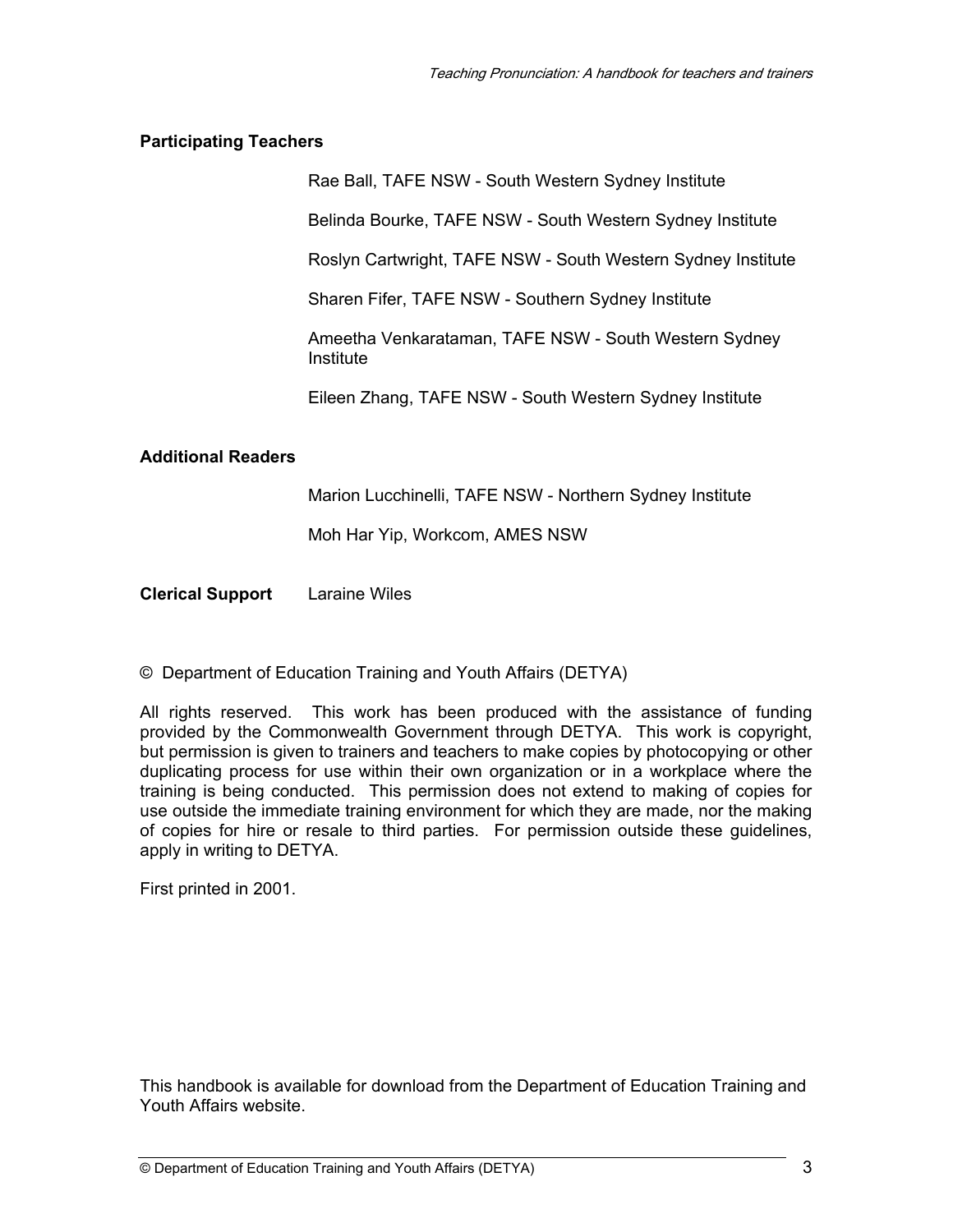## Contents

| 1.             |                                                            |  |
|----------------|------------------------------------------------------------|--|
| 1.1.           |                                                            |  |
| 1.2.           |                                                            |  |
| 2.             |                                                            |  |
| 2.1.           |                                                            |  |
| 2.2.           |                                                            |  |
| 2.3.           |                                                            |  |
| 2.4.           |                                                            |  |
| 2.5.           |                                                            |  |
| 3.             |                                                            |  |
| 3.1.           |                                                            |  |
| 3.2.           |                                                            |  |
| 3.3.           |                                                            |  |
| 3.4.           |                                                            |  |
| 4.             |                                                            |  |
| 4.1.           |                                                            |  |
| 4.2.           |                                                            |  |
| 4.3.           |                                                            |  |
| 4.4.           |                                                            |  |
|                | 5. FRAMEWORK 3: TEACHING PRONUNCIATION IN THE WORKPLACE 83 |  |
| 5.1.           |                                                            |  |
| 5.2.           |                                                            |  |
| 5.3.           |                                                            |  |
| 5.4.           |                                                            |  |
| 6.             |                                                            |  |
| 7 <sub>1</sub> |                                                            |  |
| 7.1.           |                                                            |  |
| 7.2            |                                                            |  |
| 8.             |                                                            |  |
| 9.             |                                                            |  |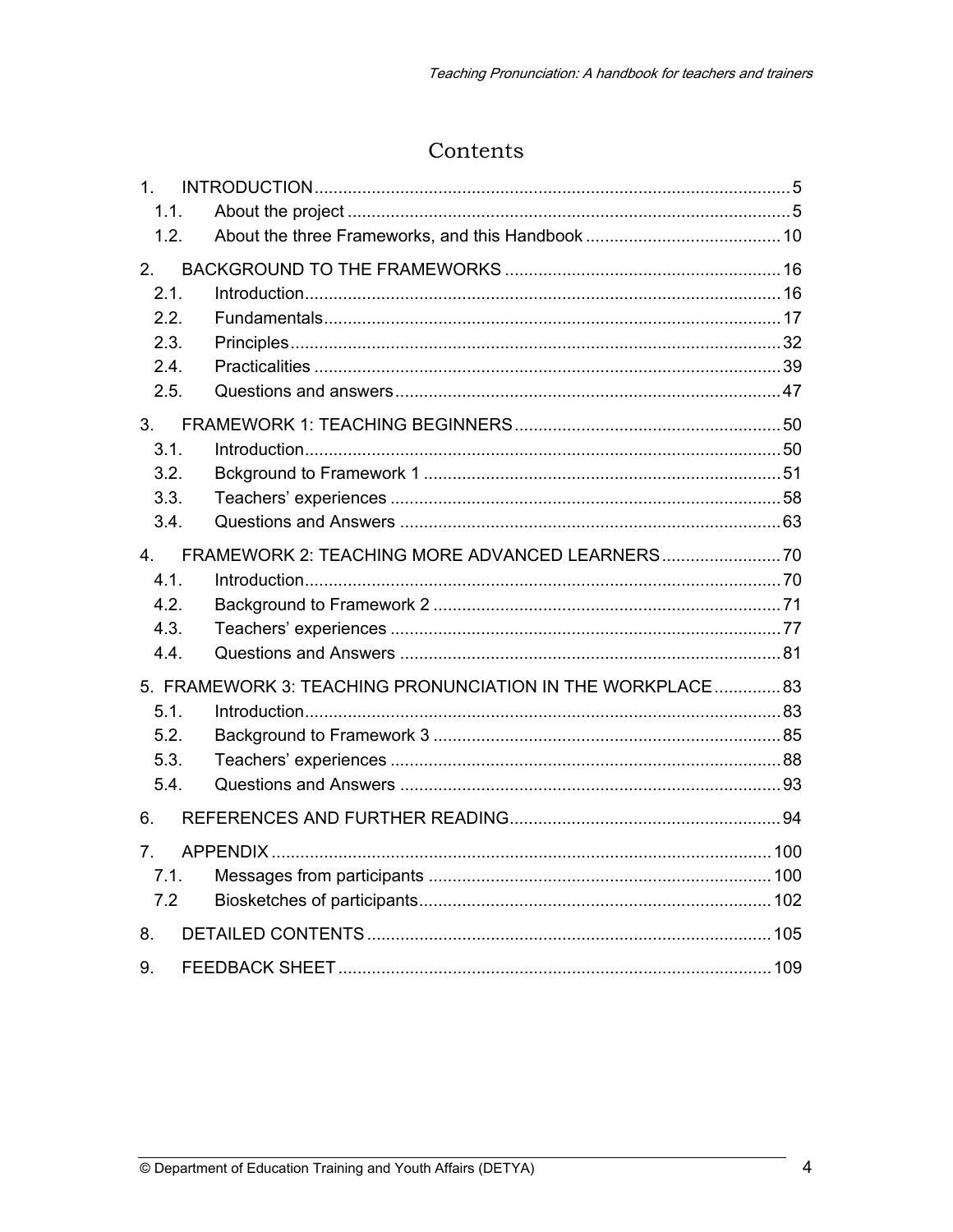## **1. INTRODUCTION**

## **1.1. ABOUT THE PROJECT**

## **1.1.1. Background**

This project funded by the Commonwealth Department of Education, Training and Youth Affairs and managed by TAFE NSW - Access Division aims to help language teachers and workplace trainers working with adult migrant learners of English as a second language to increase their confidence in teaching pronunciation effectively.

It builds on several previous DETYA-funded projects, all stemming from

- $\div$  the observation that pronunciation is one of the most problematic aspects of English language for both teachers and learners, and
- $\cdot \cdot$  the belief that this need not be the case: pronunciation *can* be taught and learned effectively.

The first of these projects is a report entitled *Coordinating improvements in* pronunciation teaching for adult learners of English as a second language (Fraser 2000), which outlines some of the problems with pronunciation teaching, suggests some analyses of their causes, and puts forward recommendations for improving the situation.

One of the main problems found by this report is lack of confidence among teachers as to how to teach pronunciation, stemming from their own lack of training in this area. Yet many teachers really wish to be able to help learners with this crucial aspect of language.

These teachers are aware that currently adult migrants in Australia, even after several years of ESL classes, are often far less proficient in the spoken language than in grammar, vocabulary, and literacy. This is particularly unfortunate as it is oral communication that is most critical to migrants' achievement of their goals in employment, education and other areas of life. This is because English-speaking listeners find it much easier to understand someone whose pronunciation is basically OK but whose grammar remains weak than the reverse: excellent grammar can be completely masked by poor pronunciation. This means that learners who have better pronunciation will have more opportunities to communicate naturally with native speakers – and this in itself is one of the surest paths to improvement in all aspects of language.

As explained in the *Coordinating Improvements* report, while recent years have seen a significant improvement in the amount of pronunciation tuition given to migrants, the need is not just for *more* pronunciation tuition, but for *better* pronunciation tuition, based on methods and materials whose effectiveness has been properly demonstrated.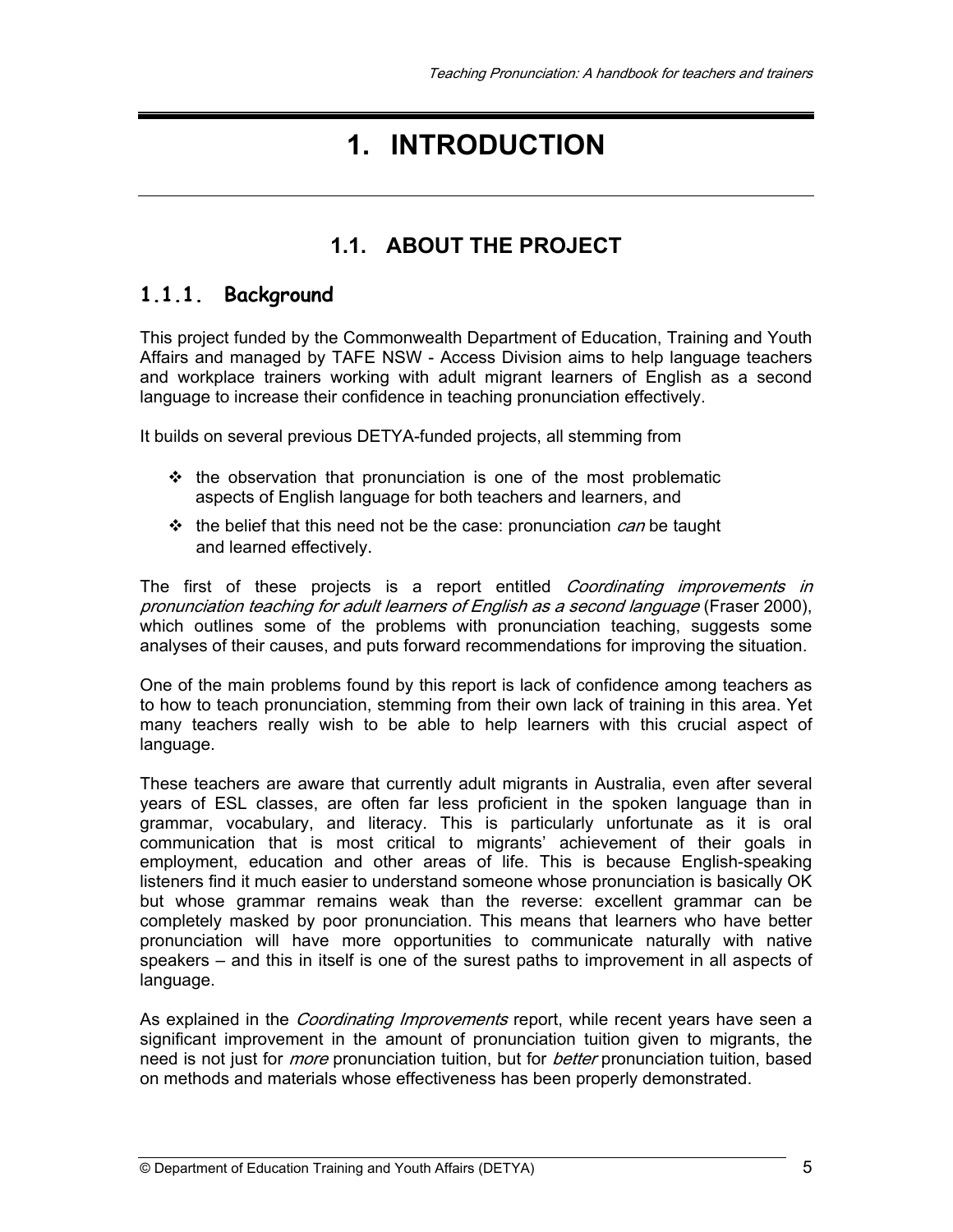One of the main recommendations of the report was that more material should be made available to teachers who wished to learn the skills of effective pronunciation teaching. Two CD-ROMs were subsequently produced, one piloting interactive pronunciation materials (Learn to Speak Clearly in English), and one outlining basic concepts of pronunciation teaching for teachers (Teaching Pronunciation).

The present project follows on from these projects (the report and two CD-ROMs), and seeks to provide detailed frameworks for teachers to use in working on pronunciation with a range of different ESL learners in a range of different types of situation. Attention is focused on two main issues of current concern:

- the need to **integrate** work on pronunciation into other kinds of classes or training, as well as or instead of teaching pronunciation separately in dedicated classes
- $\div$  the need to offer assistance to those who need to teach pronunciation in **workplace** as well as in classroom contexts, since, increasingly, language tuition is part of workplace training, where the situation and challenges are quite different from those of the traditional classroom context.

In both these contexts, teachers need to be equipped to deal with a wide range of different types of learners, who in turn have a wide range of different needs and constraints. The frameworks outlined here are intended to offer flexible but effective principles and practices that teachers can adapt to their own particular circumstances.

## **1.1.2. Aims**

The project's aims were to develop, pilot and evaluate frameworks for an integrated approach to teaching pronunciation to adults of non-English-speaking background (NESB). Three different learner groups were identified

- learners with limited spoken English skills (in formal English classes)
- $\cdot$  learners with more advanced English skills but still with pronunciation needs (in formal English classes)
- ❖ NESB learners in workplaces



#### **Some terminology**

**Pronunciation** here includes all those aspects of speech which make for an easily intelligible flow of speech, including segmental articulation, rhythm, intonation and phrasing, and more peripherally even gesture, body language and eye contact. Pronunciation is an essential ingredient of **oral communication**, which also includes grammar, vocabulary choice, cultural considerations and so on.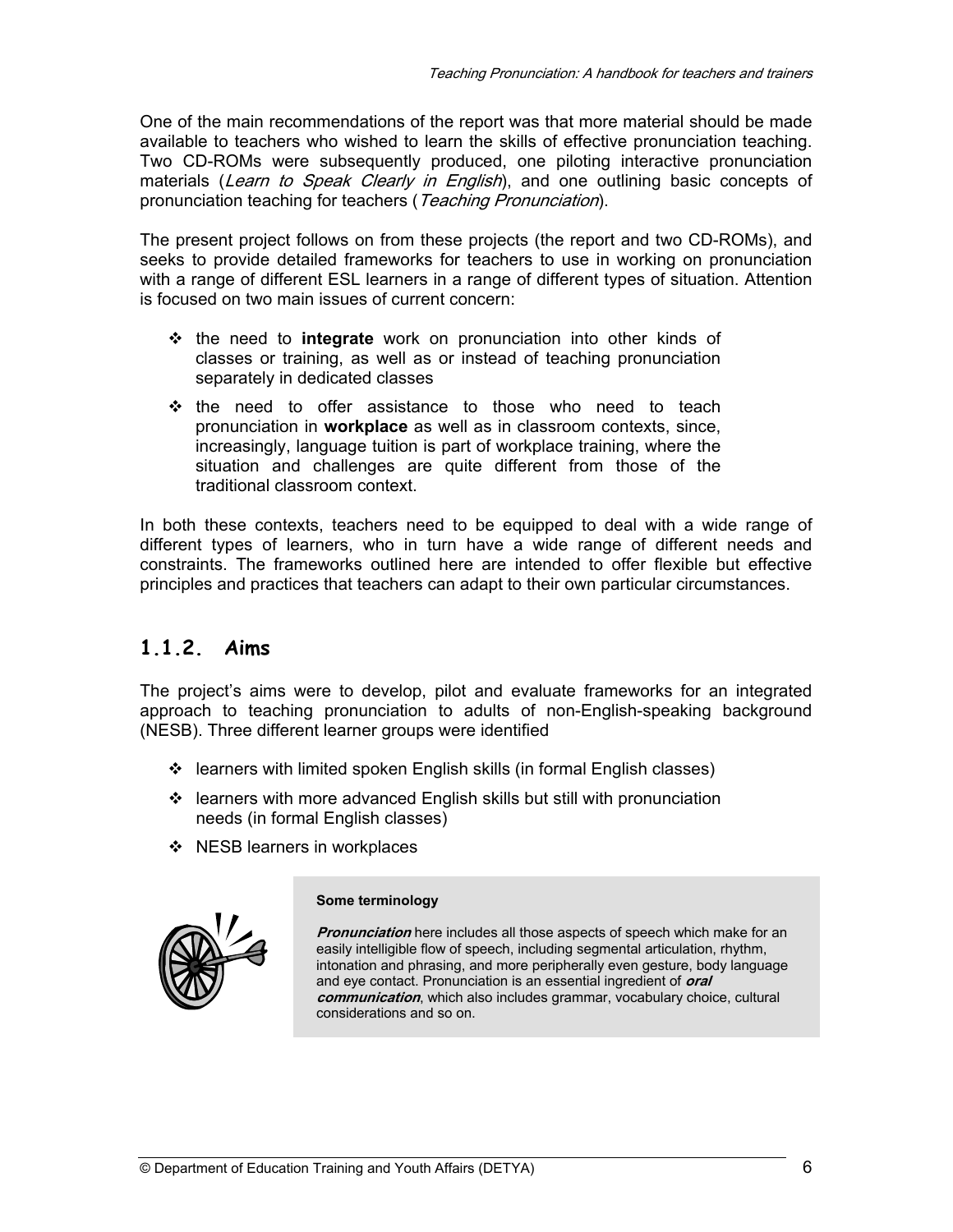## **1.1.3. Participants**

## 1.1.3.1. The teachers and trainers

A group of six teachers involved with ESL speakers in classroom teaching or in workplace language and literacy training in the Sydney metropolitan area took part in the project. They were rather typical of many other teachers (see Biosketches in Appendix). None of them had any particular background in pronunciation teaching. In fact, discussion in the first session revealed that most of them disliked pronunciation and found it difficult and frustrating to teach. Some of the methods they had used in the past included

- $\div$  Breaking words into syllables and getting students to clap or beat the syllables
- $\div$  Sometimes using material from published books or tapes, where this was relevant – but often feeling that there is too little material to cover the wide range of students' needs
- Attempting to give rules or principles to help students understand the structure of English pronunciation: 'The times I feel I really help the learners is when I can give them some rules or principles. To them, the English language is just chaos, and they appreciate anything that helps them to make sense of it – like when to pronounce the letter 'g' as 'hard' or 'soft'.'
- $\div$  Sometimes using a chart with symbols of the International Phonetic Alphabet (IPA) to help learners understand which sounds they had got wrong
- $\div$  Sometimes writing a word on the board with the stressed syllable in capitals
- $\div$  'I usually just model the correct pronunciation for them. I didn't do well in phonetics in my teacher training so I don't like to use the symbols'

The teachers and trainers were also rather typical in their situation at work. They mostly taught classes of around fifteen students of mixed language background, for terms of 12- 18 weeks. They all had fairly negative or limited expectations as to what was possible to achieve in pronunciation lessons, though they were willing to give the project a serious go.

By the end of the research phase, all participants had benefited greatly from the project (see messages in Appendix, and several excerpts in this section).

As well as the participants themselves, the final form of this handbook was also influenced by the comments of the national Steering Committee (see Acknowledgments), and two additional workplace trainers who read drafts of the handbook.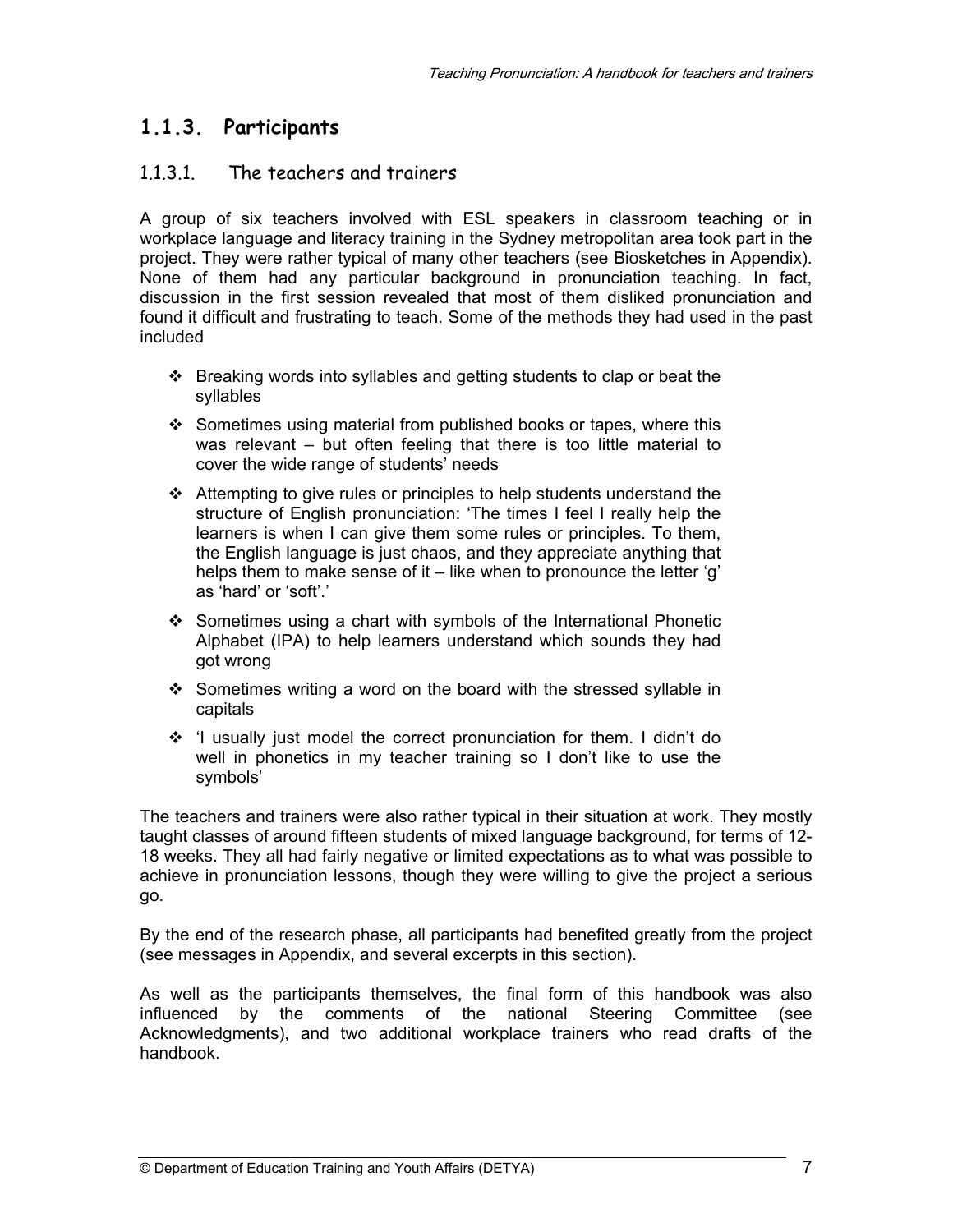

#### **Message from Roslyn**

Throughout my years teaching I have experimented with various approaches to teaching pronunciation and found them rather complex, daunting and time consuming to teach. […] Since being involved in the Pilot Pronunciation Project I have begun inserting up to 3 or more small pronunciation segments into lessons […] It has been surprising just how quickly and easily it is possible to obtain an improvement, while giving them the framework enables the students to begin to self monitor their speech.

(see Appendix for full messages from participants)

## 1.1.3.2. The Project Officer

The meetings were led by Helen Fraser (see biosketch in Appendix), a university lecturer in phonetics, phonology and psycholinguistics, with no formal teaching qualification but a research interest in second language pronunciation and methods of effective pronunciation teaching.

The project thus represented a very fruitful collaboration between linguistic research and language linguistics practice, in a context where dialogue between theoretical linguists, applied linguists, and language teachers is both infrequent and sometimes at cross purposes.

## **1.1.4. The research phase of the project**

The main body of the project took place over two months. The teachers and trainers participated in one formal half-day workshop on pronunciation teaching with about 70 other teachers in mid May 2001, and then in eight weekly half-day meetings in their own small group of seven. At each meeting we discussed an aspect of pronunciation teaching, and made suggestions for activities they might try in their classes or workshops. During the week, participants tried these activities, and documented their experiences and reflections in a journal for discussion at the next meeting.

Each meeting was tape recorded, and notes written up by the Project Officer to circulate to all participants. The current document represents an attempt to capture the key content of the workshop and the weekly sessions for the benefit of other teachers and trainers.



#### **Message from Ameetha**

Although I did a bit of phonetics and linguistics in my degree, I was not very keen on teaching phonetics to my students […] However, after meeting with Helen things changed. I realised that I didn't need a Masters degree in phonetics to teach my students correct pronunciation. The strategies and methods that I have learnt with her have made me quite confident of teaching it to my students.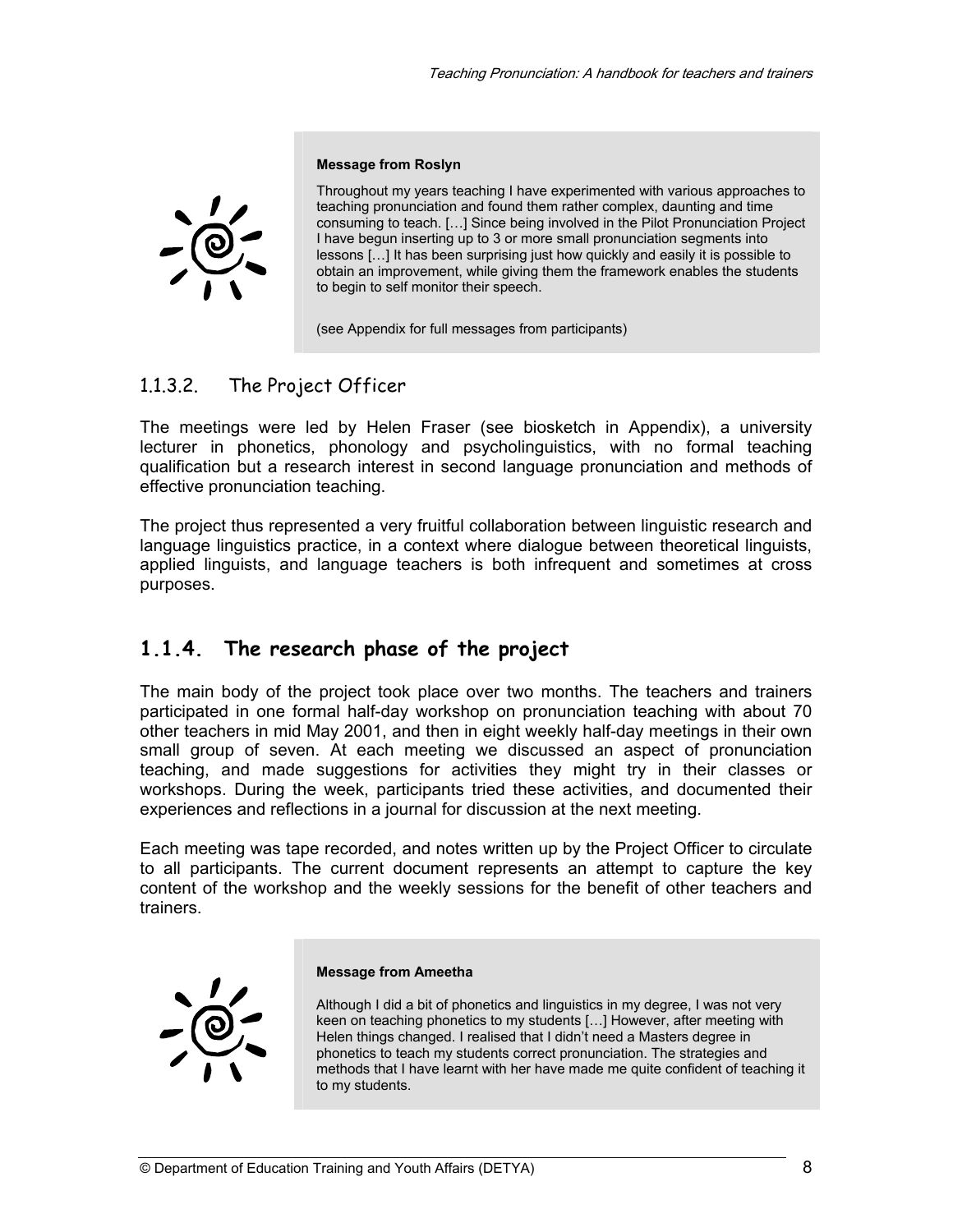## **1.1.5. Outcomes**

The intended outcomes of the project were:

- enhanced teacher expertise in teaching pronunciation effectively
- $\div$  an evaluation of the pilots of the framework implemented at the two teaching sites
- a teacher resource accompanying the existing CD-ROMs, to document strategies and advice for teaching and learning pronunciation as communication in and out of the classroom. This resource will be distributed nationally by download from an appropriate DETYA or ANTA website.

The actual outcomes achieved have been:

- $\div$  the participants themselves learned a great deal, and are able to pass on their knowledge and skills not only to their students but also to their colleagues
- $\div$  the participants also contributed in a very valuable way to the development of the principles and practices of pronunciation teaching put forward in the frameworks, by operationalising them and developing them into teaching techniques
- $\div$  the development of the Frameworks themselves
- $\div$  the production of the current Handbook presenting the three frameworks, which can be used by teachers and trainers nationally.



#### **Message from Belinda**

On the whole, my feelings [used to be] fairly negative about teaching pronunciation.[…] This method of teaching pronunciation is teacher and student friendly. There is no need to know the phonetic alphabet or have a great deal of linguistic knowledge. Pronunciation work is integrated into the lessons in a natural way that is suitable for all levels. The emphasis is on students hearing their own mistakes and becoming aware of what the listener is hearing.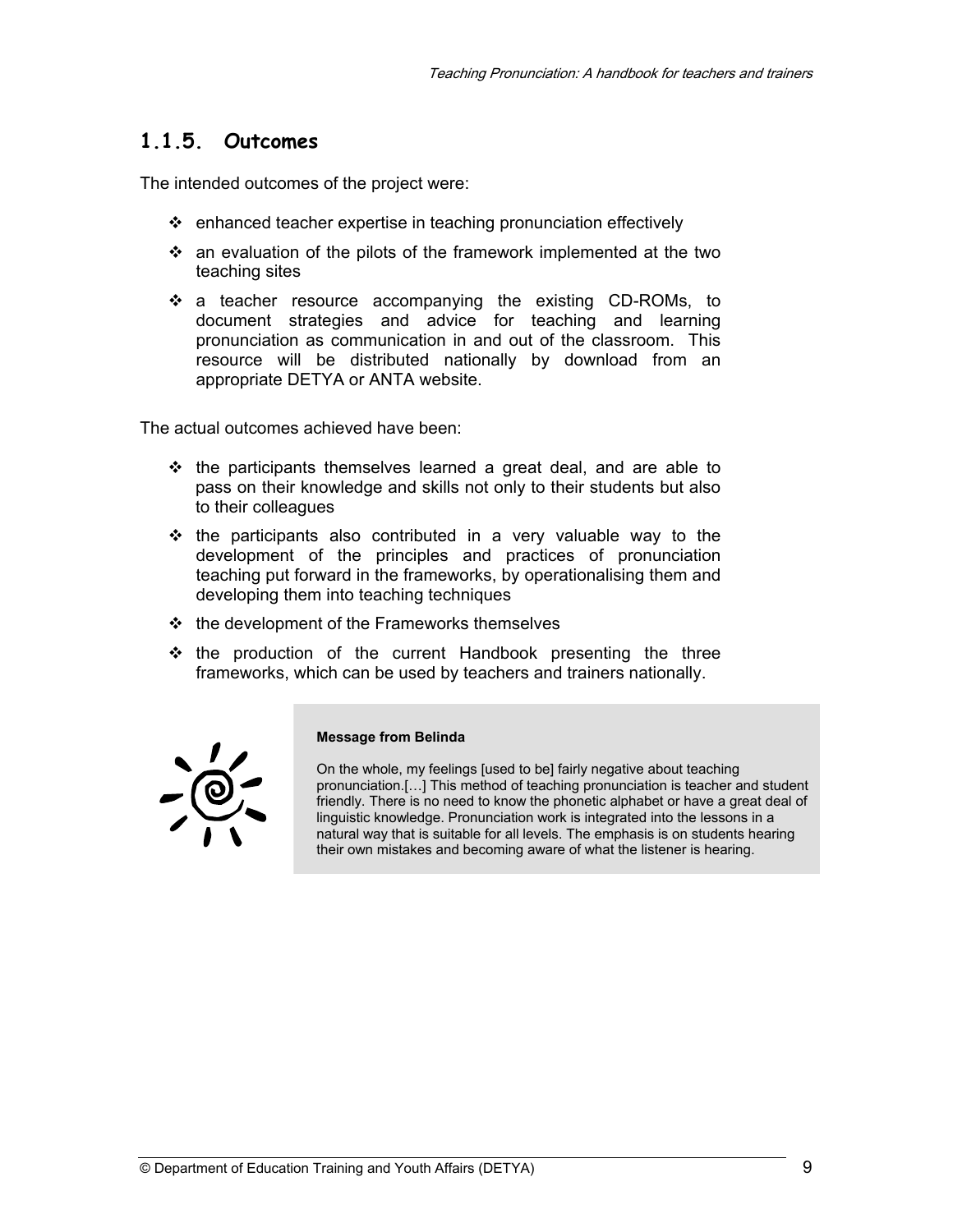## **1.2. ABOUT THE THREE FRAMEWORKS, AND THIS HANDBOOK**

## **1.2.1. Aims of the handbook**

The aim of the present handbook is to present the three frameworks that were developed in the project. It includes a good deal more material than the frameworks themselves, providing as it does, a theoretical and research basis to support the practical strategies presented.

## **1.2.2. Intended audience**

The primary orientation of the handbook is towards English language and literacy teachers who

- \* are native or very fluent speakers of English (non-native teachers will also find it useful but their needs may be different in several respects to those of native speaker teachers)
- $\div$  have qualifications in English as a second language,
- $\cdot \cdot$  have little background in or confidence with pronunciation teaching,
- $\div$  work with learners who are at rather early stages of learning English pronunciation (though they might be more advanced in other aspects of English language).

For this reason the material has been kept as straightforward and direct as possible, given that pronunciation is a very complex subject. Readers who wish to follow up background issues are referred to the list of references, including the author's own publications, and to her website, which contains a much larger bibliography and additional background material. Some additional remarks are also made in Section 1.2.4 below.

## **1.2.3. About the communicative approach**

The approach to pronunciation teaching taken in this project, and in this handbook, is a communicative one. It has been developed by the author over the last five years to fit in with general principles of communicative language teaching, and to take account of several factors which are known through empirical research around the world to be important in making pronunciation teaching effective. It is not a 'method' as such but a set of principles by which practices and materials can be devised to fit any particular pronunciation teaching context .

Of course, many existing methods and materials are effective, or at least have good aspects and components. The problem sometimes is assessing which of these are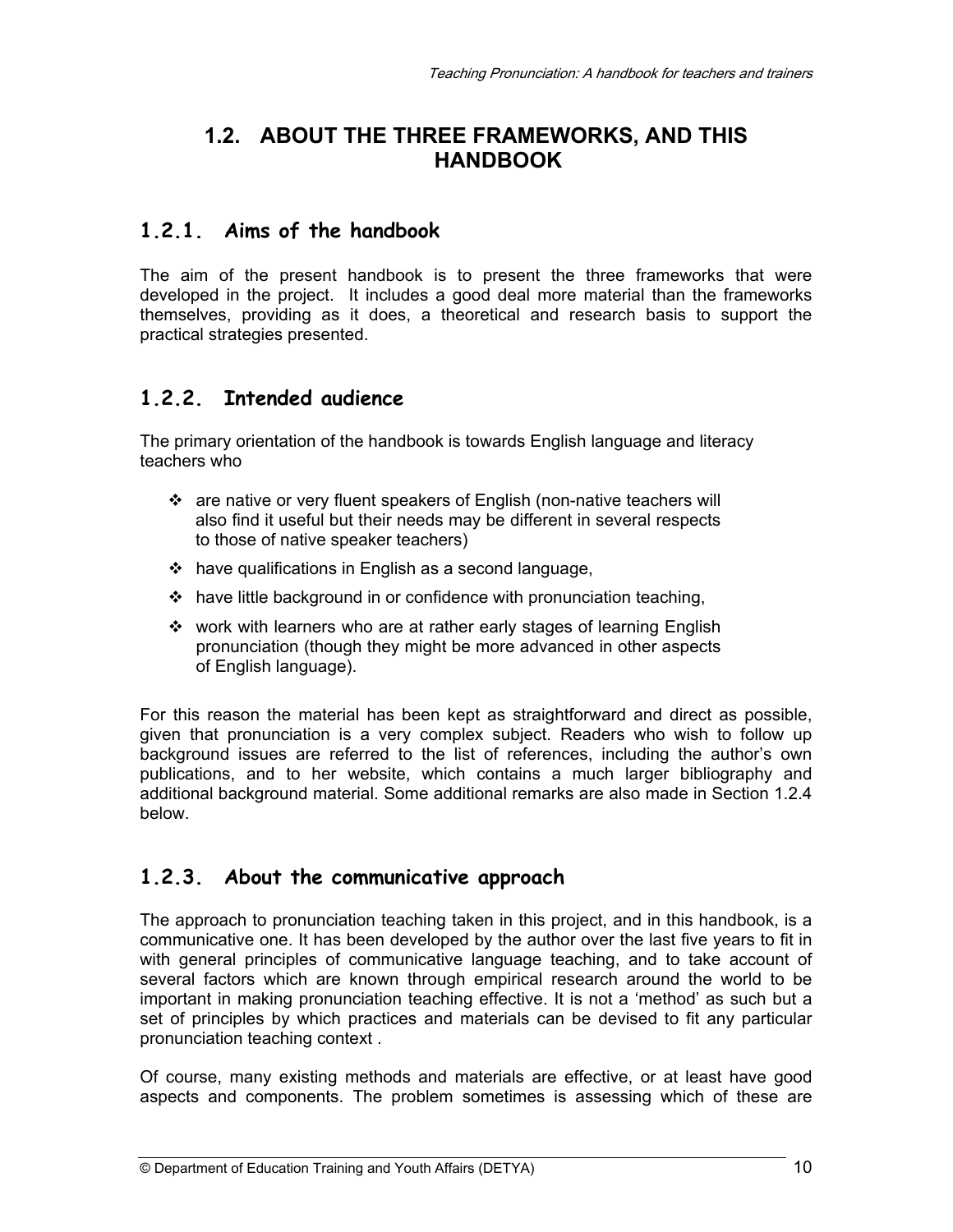useful for teaching a particular group in a particular situation. The communicative approach therefore presents criteria not just for devising teaching materials and curriculum, but also for judging the usefulness of existing materials for teaching pronunciation in a particular context.

The principles of the communicative approach are not intended to be a one-size-fits-all solution but to be basic enough and flexible enough to allow adaptation to any situation. Such adaptation requires the understanding, insight and expertise of the teacher, and it is this understanding which is the key to an ability to *integrate* pronunciation teaching into other areas of teaching and training. A good deal of emphasis is placed in this handbook on helping readers develop a deep understanding of the issues learners face with pronunciation, and how to tackle them.

Much more is said about the communicative approach throughout the handbook, but it may be useful to present the main points here.

> **The communicative approach to teaching pronunciation: 'communicative' in four ways**

- 1. teaches material which is useful for real communication outside classroom
- 2. order of teaching is based on what is most important to listeners in communication
- 3. learners are taught to think of speech as communication and pay attention to needs of listener
- 4. focus on good communication between teachers and learners about pronunciation itself

The last principle is the most important and the one that, for most teachers, requires the greatest change in the way they think about pronunciation. A great deal of the material in this handbook is devoted to deepening teachers' and trainers' understanding of **metalinguistic communication** – communication between teacher and learner about language itself.

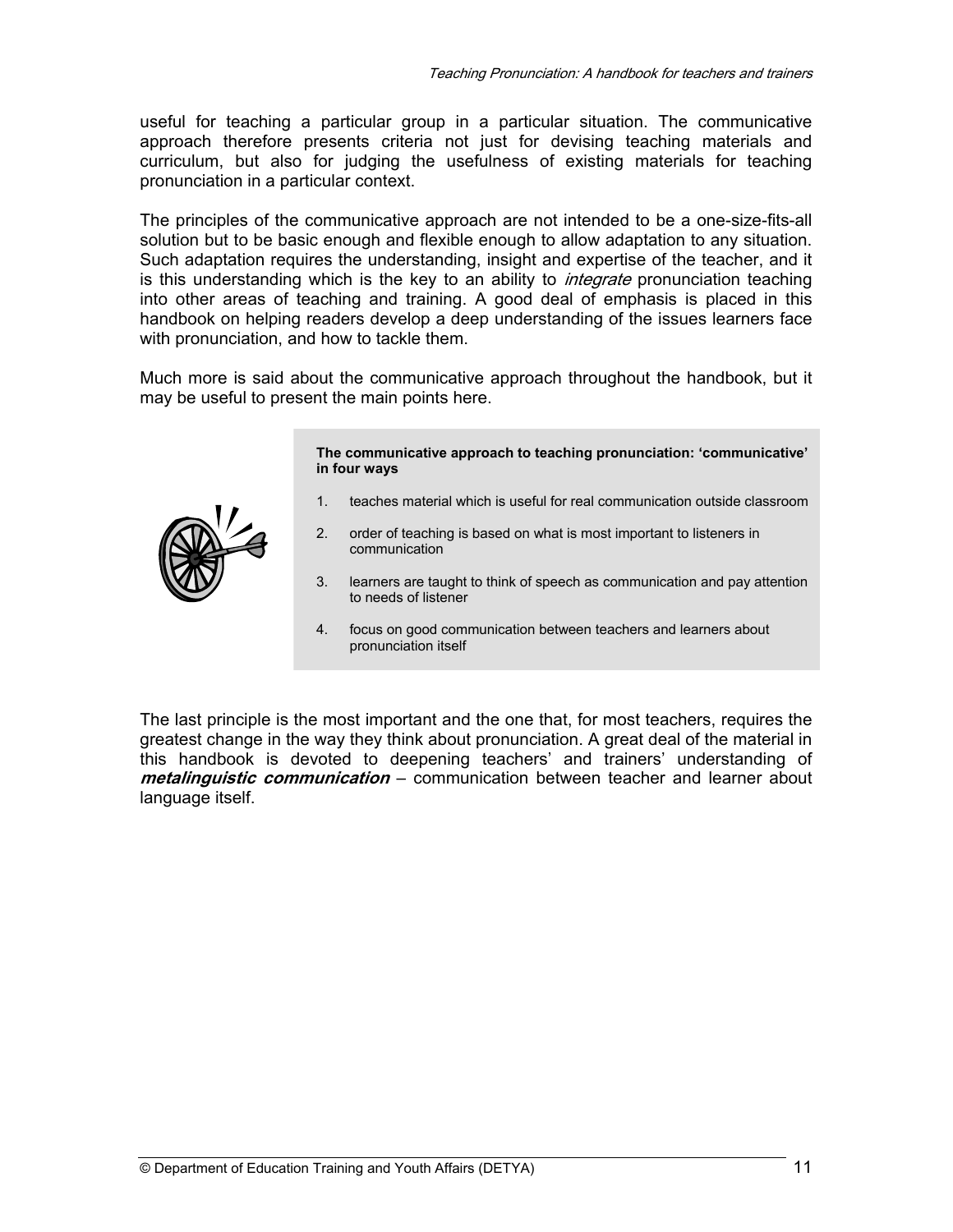## **1.2.4. The broader context**

It is important to emphasise, as was done in the *Coordinating Improvements* report, that the problems migrants face with oral communication are by no means all attributable to teachers' lack of training. Some other factors are particularly salient in relation to the current handbook.

## 1.2.4.1. Research issues

Academic research in the discipline of linguistics has until recently not paid much attention to the topic of second language phonology and the process of acquiring the pronunciation of a second language, and even less to the needs of teachers in understanding pronunciation and how to teach it.

This handbook is based on research that has aimed to redress this (see references), but it is clear that there is a need for much more work in this area, particularly for collaborative work between academics and teachers.



In carrying out this research one of the main aims and principles has been to adhere rigorously to the criterion that everything should be judged in relation to the ultimate criterion: **does this lead directly to observable improvements in learners' pronunciation?** Other criteria, such as *does this give teachers* confidence? Or does this make learners happy in their classes? Are also relevant but are kept strictly secondary to the ultimate criterion.

## 1.2.4.2. Teacher training issues

A large reason for teachers' lack of confidence with pronunciation is their own lack of training in this area, since until recently it was the norm (though with a number of very honourable exceptions) for teacher training institutions to offer extremely minimal guidance in this area – sometimes to the point of none at all.

In very recent years, this has started to change, and an increasing number of institutions are offering teacher training and professional development courses on pronunciation. This is good but it is essential to realise the teachers need not just more information about pronunciation, but a different kind of information from what they have traditionally been given.

In the few cases where academics have responded to requests from teachers for information on phonology and pronunciation, the tendency has been to 'keep things simple for the teachers'. Of course it is essential to tailor information for teachers who quite rightly have spent their education on learning to teach rather than learning linguistics. However in some cases this simplification has been of the wrong kind. Explanations have generally been limited to discussion of the phonemes of English, supplemented by a little basic English prosody, whereas what teachers most need to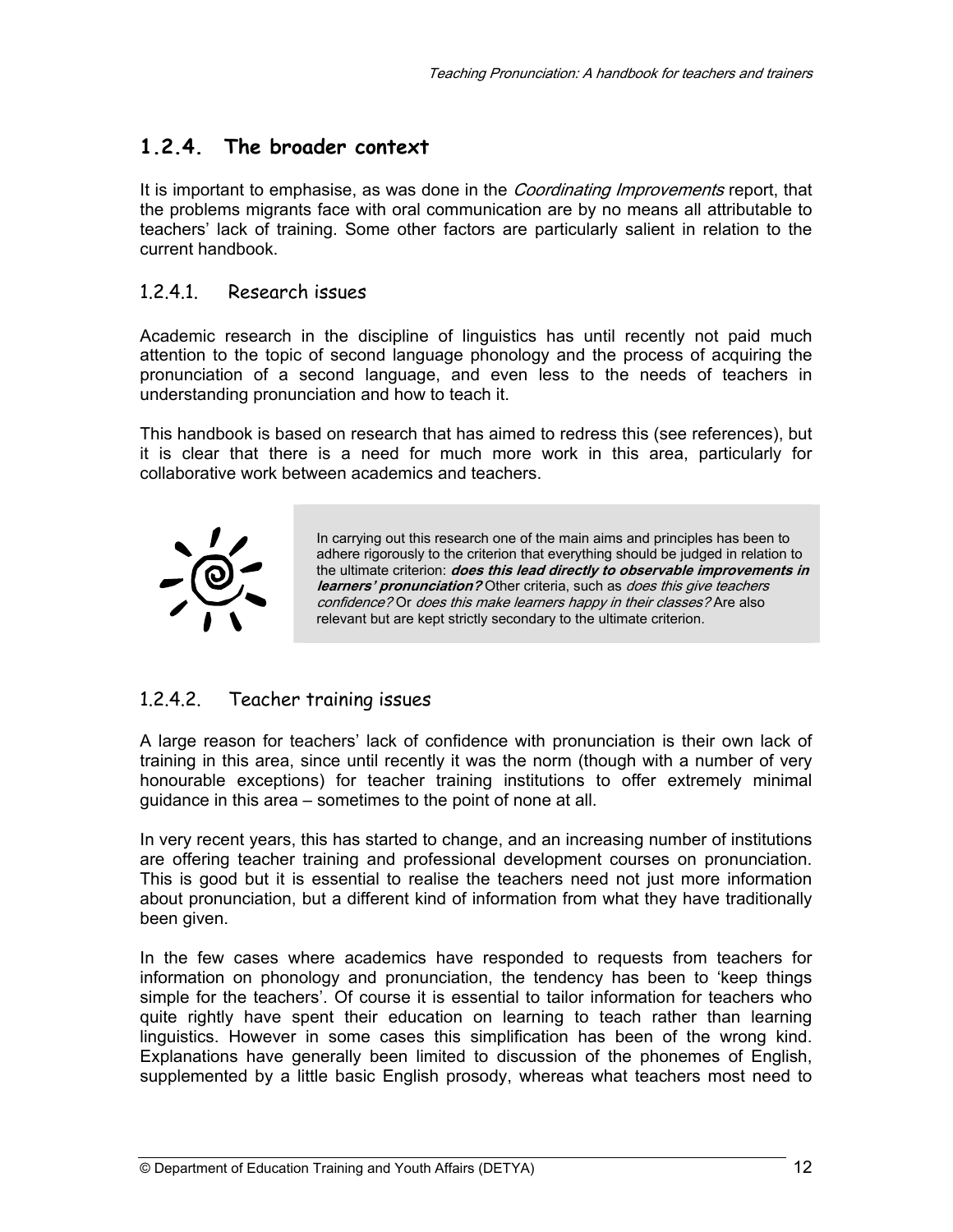know is how and why speakers of other languages find the phonology of English so difficult.

The present handbook is based on research and experience regarding how best to present the more essential kinds of information about pronunciation to teachers.

This means that it is challenging material, requiring teachers to rethink ideas they may have held for a long time. The fact that it is based on the program of sessions in which a group of teachers who are typical in many ways of most of the readers of the handbook is a great advantage, in that it has been possible to build on participants' own discussion and questions in a way which, it is hoped, makes the explanations appropriate for and interesting to other teachers and trainers.

#### 1.2.4.3. Policy issues

It has been observed on numerous occasions (see references) that tuition and training specifically on pronunciation and oral communication for ESL migrants has been very limited, especially in relation to the major focus on literacy over the last decade or more. This itself has been a major factor in creating the poor outcomes for learners described above.

There are many reasons for this neglect of oral communication. One of the major reasons has been the difficulty of demonstrating that pronunciation tuition is effective in helping migrants improve their oral communication. The reason this has (often, not always) been difficult to demonstrate is quite simply that much pronunciation tuition has not been effective.

It is important to emphasise that this does not demonstrate that pronunciation tuition cannot be effective; simply that it has often been done by people who do not know how to make it effective, for reasons outlined above and in *Coordinating Improvements*.

This means that it is crucial for those who can teach pronunciation well to demonstrate the improvement in learners' pronunciation brought about by their lessons – and not just by asking learners whether they enjoyed the lessons, but by objective documentation of the improvement, and the effects of the improvement in workplace communication or other areas. Only with this kind of evidence will policy makers, institution administrators and employees be gradually persuaded to change their attitude to pronunciation tuition.

One last issue that should be raised briefly here is that problems in communication between English native speakers and English language learners are by no means all the 'fault' of the learners. This handbook is directed towards helping teachers and trainers help migrants with pronunciation, and that is a crucial part of improving intercultural communication.

However, programs which help native speakers improve the effectiveness of their oral communication with ESL migrants are also essential – and also require trainers with specific expertise in pronunciation issues.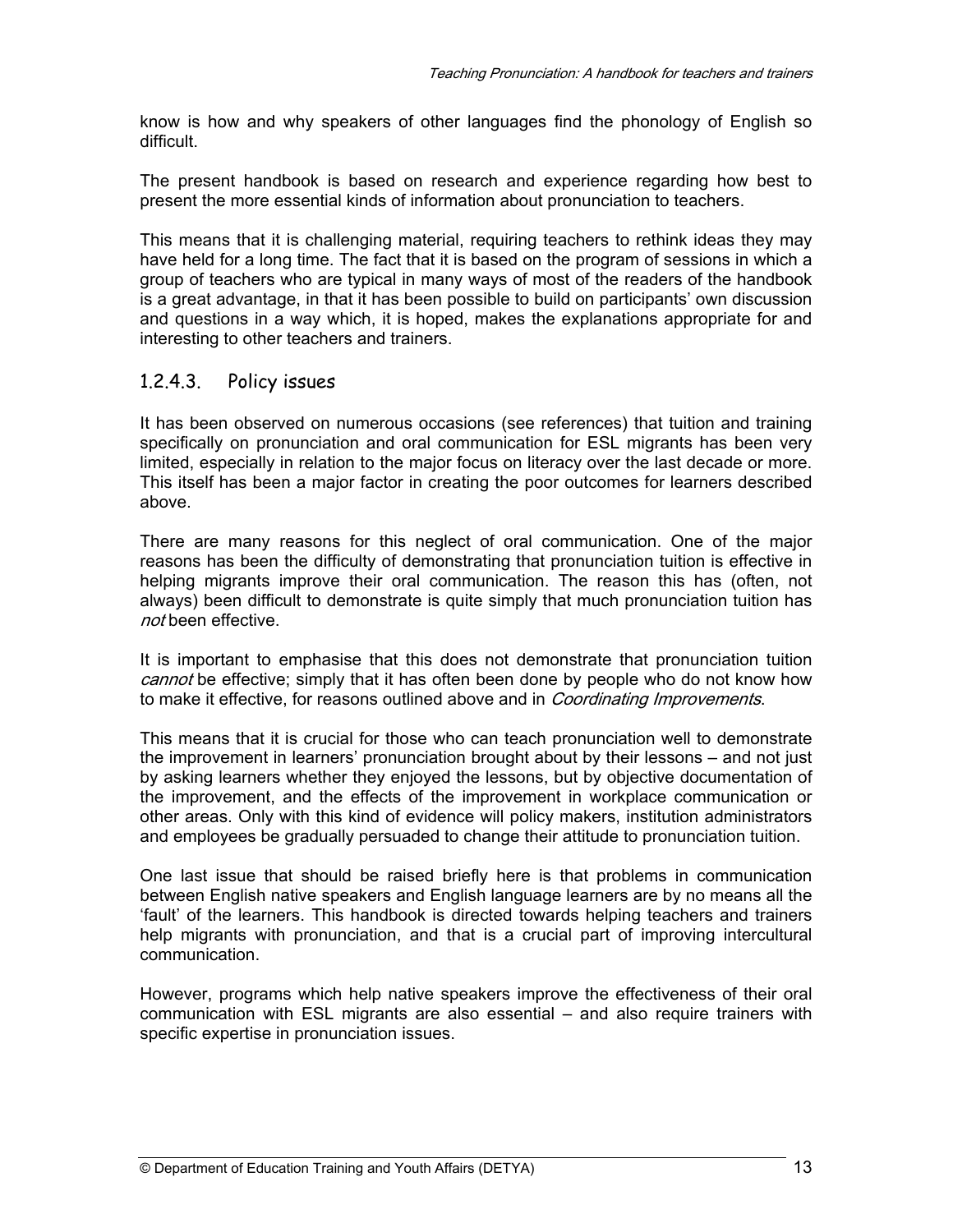## **1.2.5. Overview of the handbook**

This handbook presents three frameworks which can be used by teachers to devise or adapt material for use with learners at different levels and in different situations. Before looking in detail at the frameworks, it sets out some background ideas which apply to all three frameworks.

Within each framework, there is a section applying the background ideas to the particular group, discussion of participants' own examples and anecdotes, and a Question and Answer section reflecting the actual questions raised by participants during the sessions, and the answers that were suggested.

#### **Some terminology**

**teacher** includes anyone who is teaching pronunciation

**learner** includes anyone who is learning English as a second language, at any level

**student** means someone who is studying a formal course, whether that is a language course or some other course

## **1.2.6. How to use this handbook**

Obviously most readers will want to turn to the parts of the handbook that are most relevant to their own situations.

However, there is a sequential flow to the ideas in the handbook, and it is advisable in the first instance to look through it from beginning to end, and then to dip into the sections that seem most relevant. Also it should be mentioned that the approach is in places somewhat different to what most teachers will be familiar with.

It should be emphasised again that this handbook does not provide a curriculum or a set of teaching materials but a set of ideas and principles organised into frameworks which teachers can use to develop their own curriculum and materials.

Some of the most important points in this handbook are difficult to fully grasp from a print based explanation, and are much better demonstrated with audio and visual examples. The CD Teaching Pronunciation has been created to allow teachers to work through audiovisual material at their own pace. It is strongly recommended that readers gain access to this CD if at all possible.

It is hoped that readers will be interested enough in the material presented in this handbook to want to pursue some issues in pronunciation further. Indeed pronunciation is a complex and fascinating topic involving insights from phonetics, phonology, psycholinguistics and other disciplines, as well as from education. This handbook can do

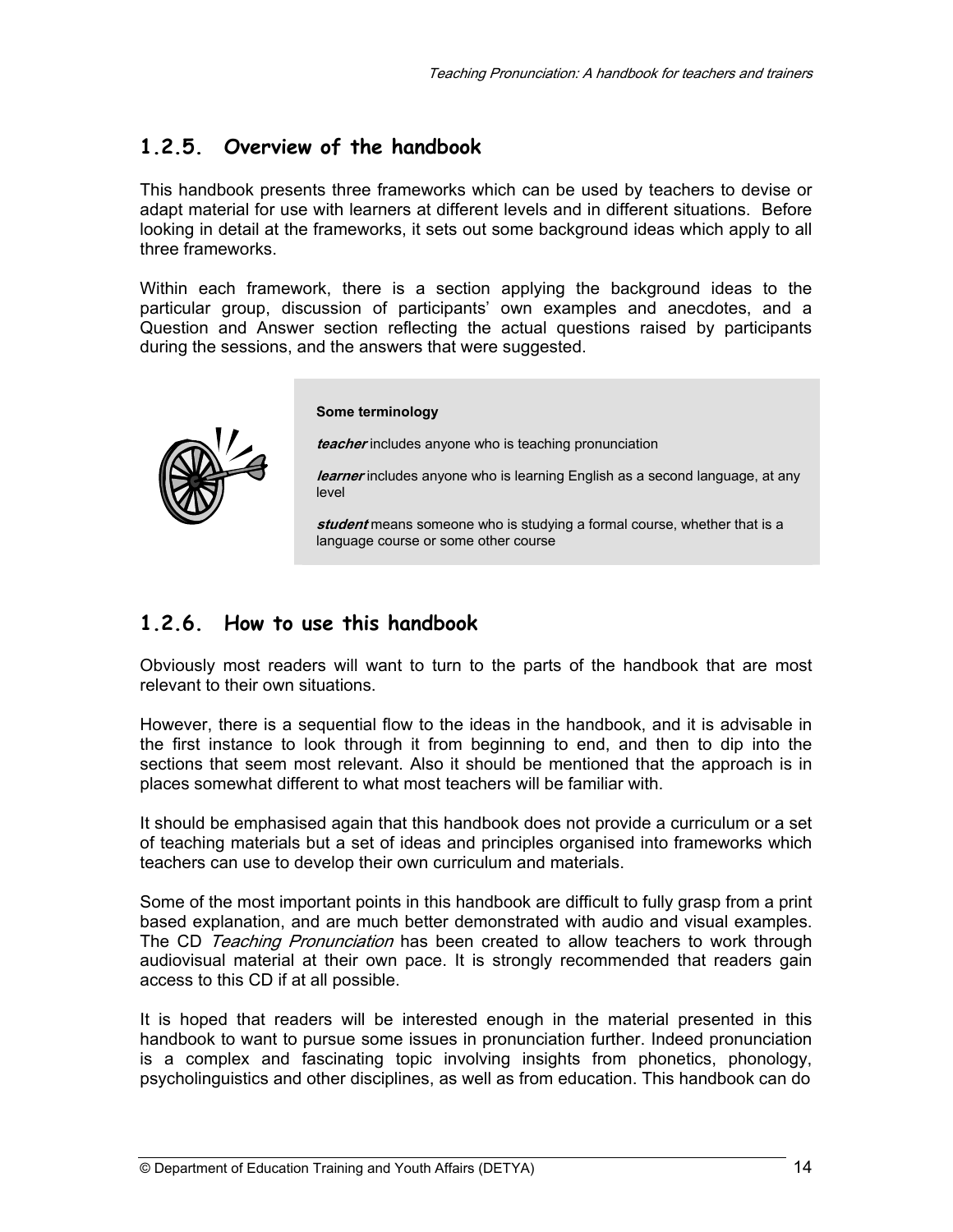no more than scratch the surface, and hopefully whet some appetites. An annotated bibliography is provided to allow readers to choose material suitable to themselves.

Throughout, the most important points are highlighted in boxes with icons as shown below, and a detailed table of contents is included at the end. Both of these are intended to help readers find their way around the handbook, since it is expected that after an initial reading, most users will want to refer back and forth to material that is particularly relevant to their own interests. Thorough cross referencing has been added to facilitate this.



Important point **Definition** Memorable example Special insight

**Caution** Something a little unexpected

Discussion point Extra idea Thoughtful comment

## **1.2.7. Where to from here?**

Readers who find themselves more interested in pronunciation after using the handbook have several options for following up their interest.

The reference list at the back of the handbook provides a basic list of references that may be useful as a starting point. Further references and links to websites with useful resources – as well as a range of other information – is available from the Project Officer's Pronunciation Website, accessible through www-personal.une.edu.au/~hfraser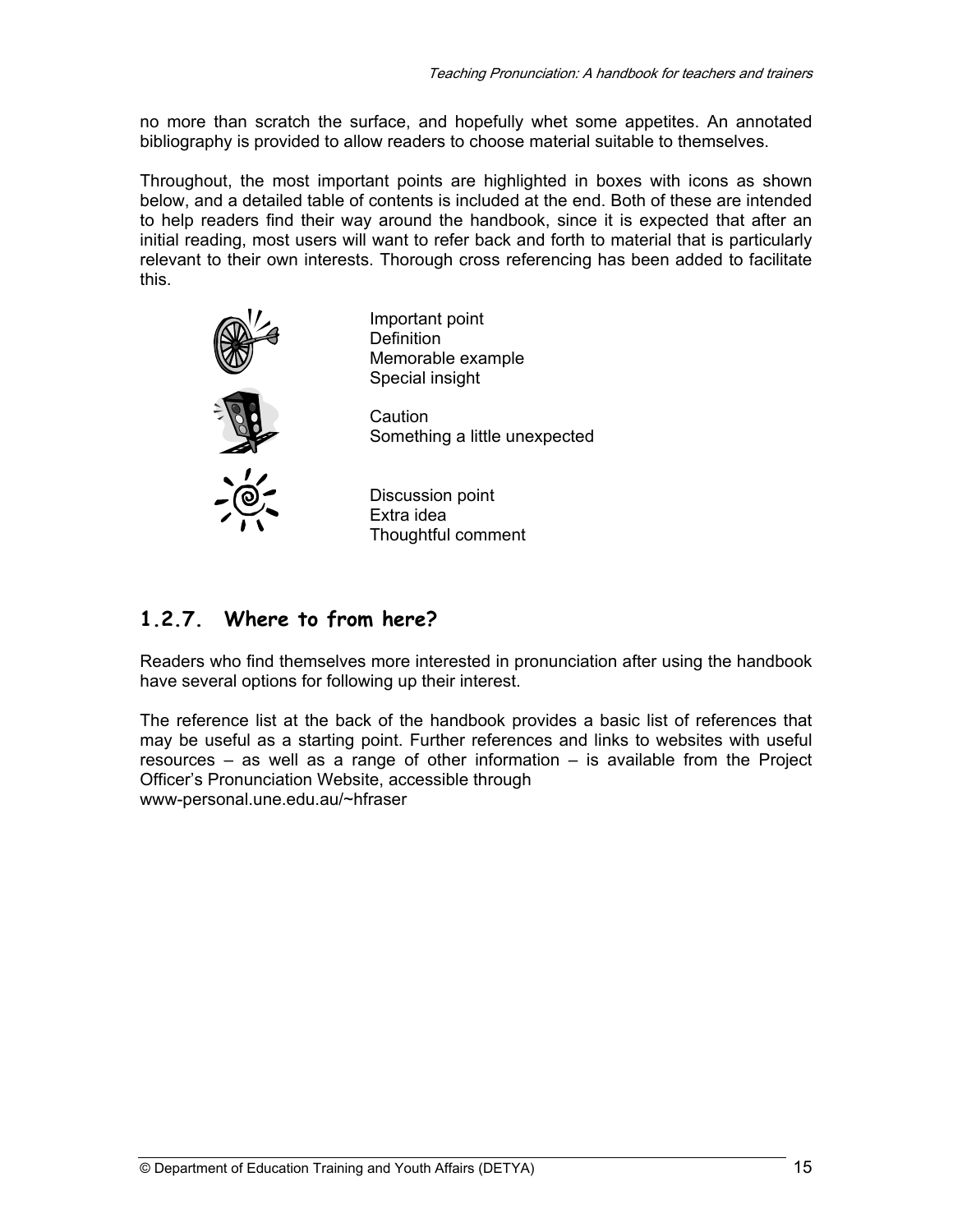## **2. BACKGROUND TO THE FRAMEWORKS**

## **2.1. INTRODUCTION**

## **2.1.1. What's in this section**

This section contains some essential background theory and concepts for understanding and using the frameworks presented below. It is organised into three main parts:

- **Fundamentals** gives some necessary background concepts which may be unfamiliar to most readers, at least in the context of phonology and pronunciation
- **Principles** draws from the fundamental concepts some very general principles which inform the Communicative Approach to pronunciation teaching
- **Practicalities** offers some practical ideas to exemplify the principles, and to show how the Communicative Approach plays out in real teaching situations.

Detailed practical advice and discussion is provided in the frameworks themselves, but the explanations do rely quite heavily on ideas and terminology presented in this background section.

## **2.1.2. How to use this section**

Before starting this section it is worth reminding readers that this document works from theory to practice. This first part will seem quite abstract at first, but the more practical orientation of the following sections should balance this. Readers are particularly encouraged to read through this background before turning to the frameworks and then to return to the background after reading the frameworks, as it is the interleaving of theory and practice that develops deep understanding. Although some parts of the practical advice are valid even without the teacher/trainer having deep understanding of the principles of the communicative approach to teaching pronunciation, some parts can easily be misinterpreted.



#### **DON'T SKIP THE BACKGROUND THEORY!**

Please do read through the sections sequentially even if it seems heavy going at first. Later sections will give examples and demonstrations which will help make it more practical – but the background material really is important.

This may be different theory to what you have had before (see Section.2.2.3.1)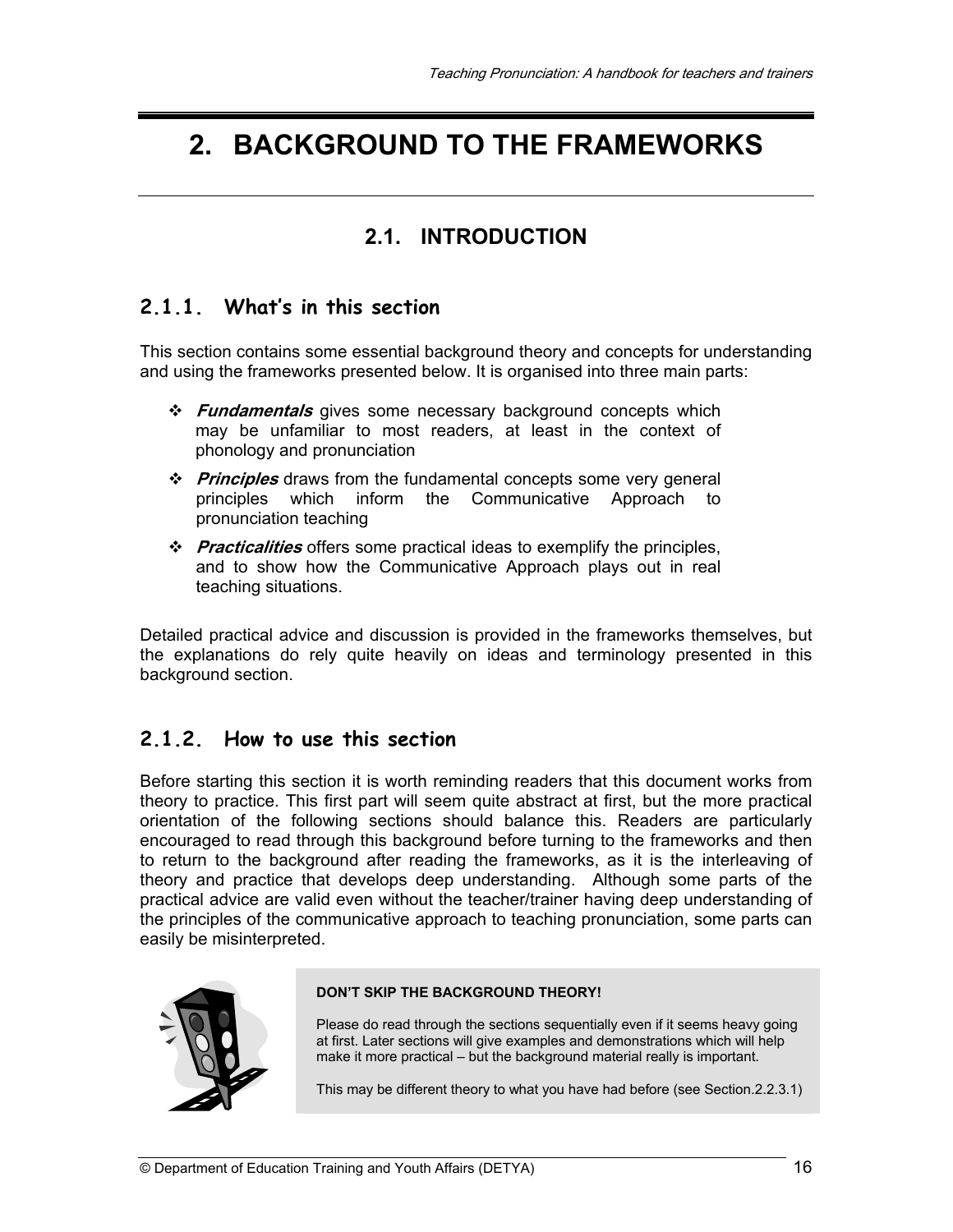Finally it is also worth reiterating that this account does little more than scratch the surface of the topic of pronunciation and pronunciation teaching/learning. It is particularly limited in that it is print-based and non-interactive. Readers are strongly encouraged to work through the CD-ROM Teaching Pronunciation in order to gain better understanding through its interactive audio-visual examples, its glossary, and its downloadable articles.

## **2.2. FUNDAMENTALS**

## **2.2.1. Introduction**

There are many ways of teaching pronunciation, and many different opinions as to which ways are the best or most effective. However there has been to date relatively little serious comparative research on what really works in helping learners of a second language with pronunciation. This is an area which needs considerable improvement (see Section 1.2.4). Nevertheless, there are a few things which are becoming well established as key factors in effective pronunciation tuition.

In this section, the Project Officer outlines some of the pronunciation-teaching practices that have been shown to be effective, and then set out some concepts that are necessary in understanding why these particular practices are effective.

## **2.2.2. What works?**

It is important to emphasise that pronunciation teaching is currently undergoing a revival after several decades of neglect. There are many questions requiring detailed research and empirical investigation. The account presented here represents a current 'best guess' for which there is considerable evidence but which is most certainly not the last word on the subject.

Here are some of the factors that have been shown to be most relevant in creating good outcomes in pronunciation teaching (see references under *Pronunciation Research* in Appendix). The first three are becoming more widely known and accepted. The last, though, is less well understood. It will be given more extensive discussion below.

- $\div$  Pronunciation teaching works better if the focus is on larger chunks of speech, such as words, phrases and sentences, than if the focus is on individual sounds and syllables. This does not mean that individual sounds and syllables should never be referred to; it simply means that the general focus should be on the larger units.
- $\div$  Pronunciation lessons work best if they involve the students in actually speaking, rather than in just learning facts or rules of pronunciation. Many students of course feel more comfortable learning the rules of the language, because it is less threatening than actually speaking. However, the transfer of explicit knowledge of rules into pronunciation practice is very limited. Teachers need to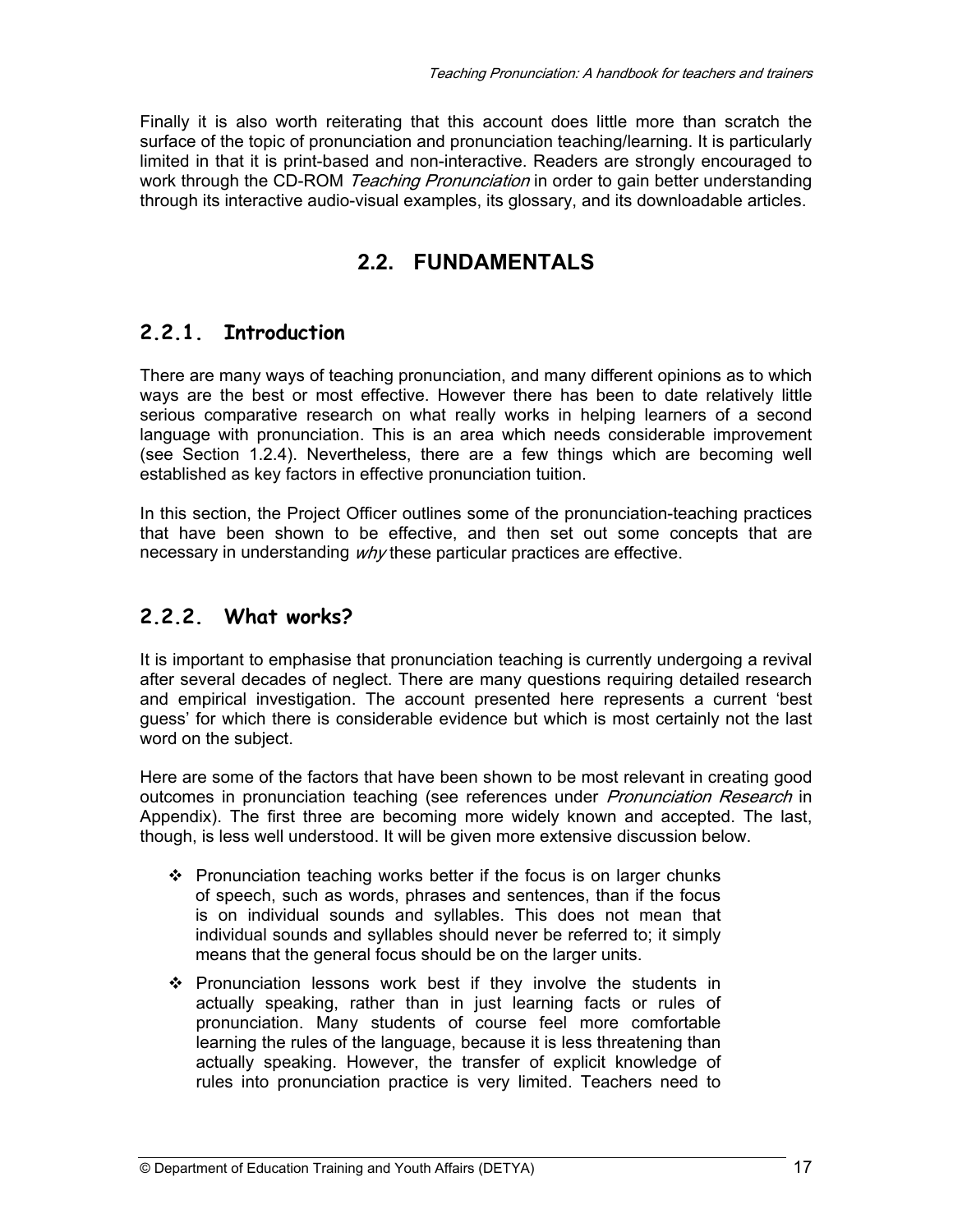devise activities which require learners to actually speak in their pronunciation classes.

#### **Some terminology**

The word **transfer** is used in two ways in the literature on second language acquisition. It can mean either

the transfer of sounds from the learner's native language into English

or

the transfer of skills learned in class into actual communication outside the classroom.

We will use it in the second sense in this handbook.

- Learning pronunciation requires an enormous amount of practice, especially at early stages. It is not unreasonable for learners to repeat a particular phrase or sentence twenty or fifty times before being really comfortable with it. Unfortunately, 'drilling' has been out of favour in language classes for some time, due to association with several bad aspects of the behaviorist method of teaching. Indeed some forms of drilling are at best a waste of time, and can even be a hindrance to learning. However, drilling of real, useful phrases which can actually be used outside the classroom is highly advantageous to learners.
- $\div$  Pronunciation teaching requires thorough preparation through work on the perception of English sounds and contrasts, and the formation of concepts of English phonology.

## **2.2.3. Theorising what works**

## 2.2.3.1. The role of theory

It is common in 'applied' disciplines for people to take an abstract theory and try to 'apply' it to concrete situations. This is useful in many cases. However in some cases, the abstract theories have been developed with little regard for the concrete situations, and actually don't apply very well at all. In these cases, a different approach is needed – one of theorising what works in the situation.

Phonology is a perfect example of this. The theories and concepts of phonology have been developed over the decades with little regard to the reality of the pronunciation teaching situation. In fact they have been applied with greater regard to the needs of those scientists who want to build computers that can operate with voice. This makes them quite limited in their application to the needs of pronunciation teachers.

However, pronunciation teachers, like everyone else, need some kind of theoretical framework. Some people say they prefer to 'just be practical' and are 'not interested in

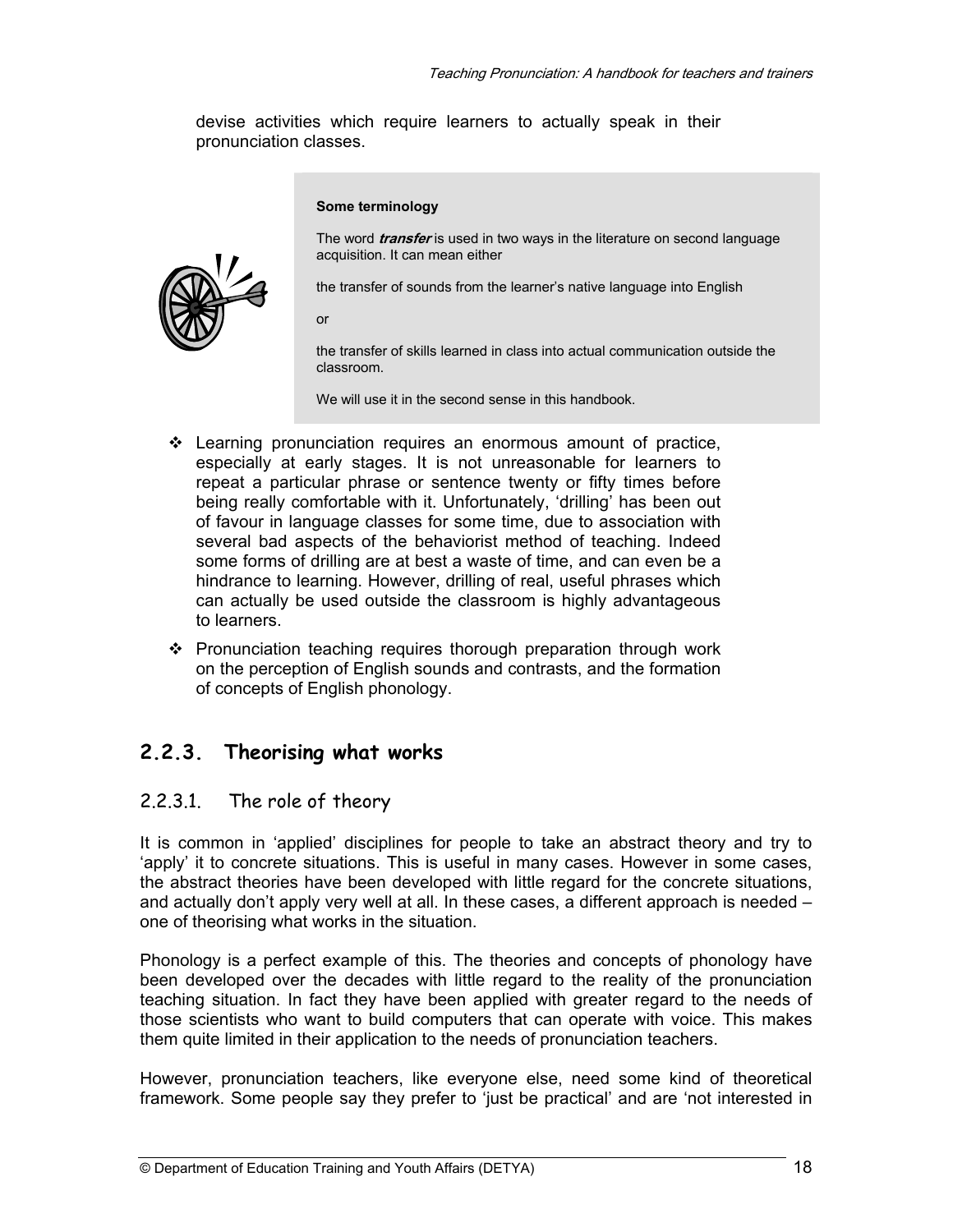theory' – but being practical *requires* some kind of theory. Theory-free practice is just random. A good theory allows you to understand your successes and failures, and to expand and extend the scope of your successes to new situations.



As Einstein wisely said

**Quotable quote** 

There is nothing so practical as a good theory!

A few linguists around the world (including the author of this handbook) have been interested in taking a different approach to phonology – that of theorising what works in practical situations involving human, not computer, language. This makes for a theoretical framework that is much more relevant to the needs of practitioners, including but not limited to ESL teachers, and is much easier to apply to those situations.

This first section on 'Fundamentals' attempts to put forward some of the theoretical framework that has been developed in this way, hopefully in a way that is interesting and stimulating and useful – and not too intimidating for those who have had previous bad experiences that have led them to 'hate theory'.

## 2.2.3.2. The role of teachers

Any theory, however, no matter how good and how 'applied', remains just that, a theory. It is the practitioners, in this case the teachers, who have to use the theory to create successful outcomes in real situations. These successful outcomes then feed back into ongoing theory development and refinement.

Having a gulf, as we currently do, between teachers and other practitioners on the one hand, and theorists and academic researchers on the other, is far from ideal – not just for teachers (as many academics rather arrogantly think!) but for theory and research as well.

#### 2.2.3.3. The importance of Conceptualisation

Many people, including both teachers and learners, believe that pronunciation problems are caused by difficulty with articulation: that the learner does not know how to articulate the sounds of the new language, or has lost the ability to learn the articulation of new sounds, or even that the learner does not have the right muscles to make those sounds. The focus then is on the need for learners to gain information about the articulation of sounds.

This is a reasonable interpretation of the experience of learning to pronounce a new language, and it certainly does have an element of truth to it – there are some sounds in each language that are physically difficult for learners who have never practised them. Some examples are: the uvular 'r' of French and German, the two English 'th' sounds, some of the fricatives of Chinese, the guttural sounds in Arabic.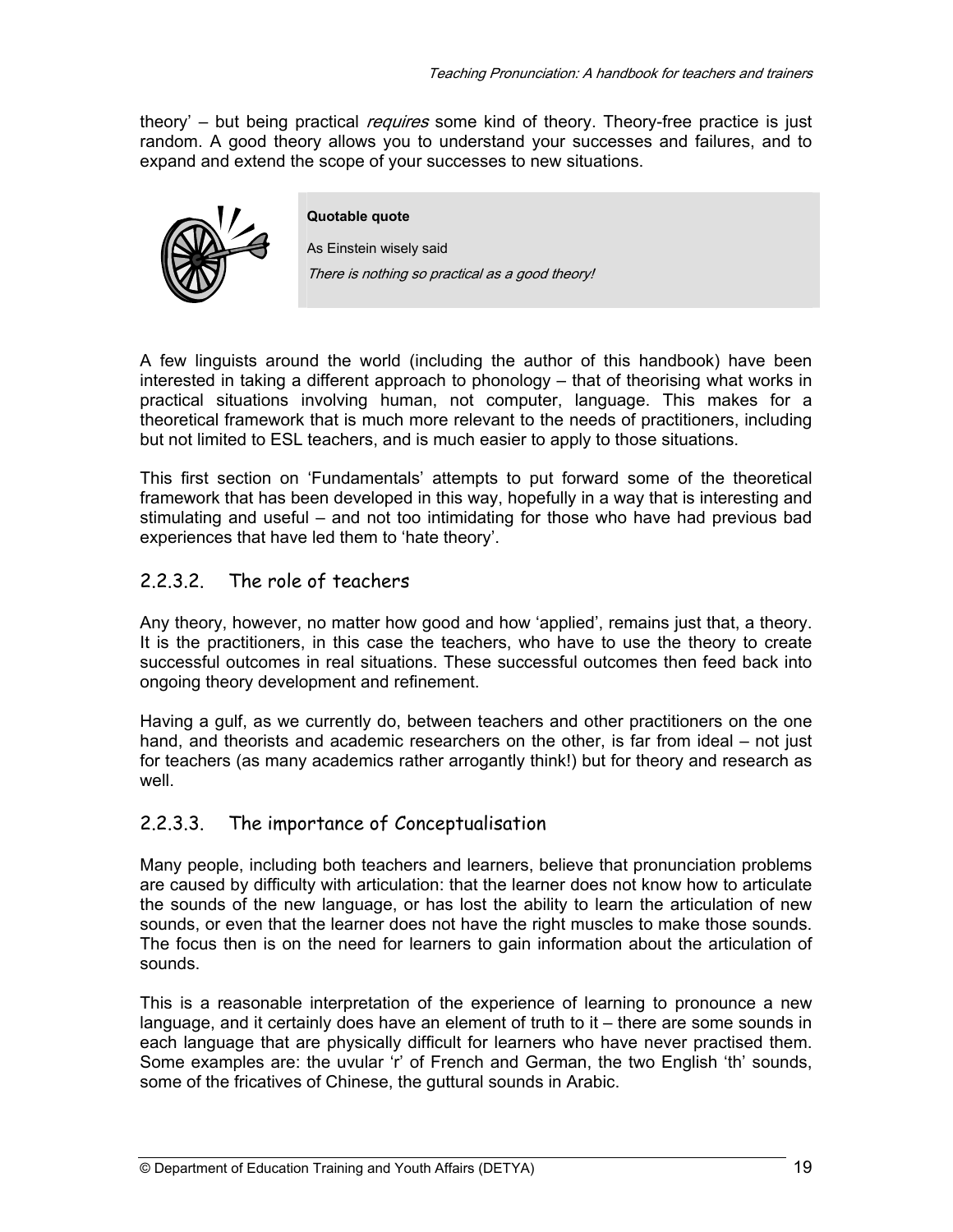However this is a minor element of pronunciation difficulties. Usually learners can learn to make an acceptable version of the sound they need, even if it does not sound completely authentic. And even where they can't, since the individual sounds in question are a minor part of any language, a person can be reasonably comprehensible even if those particular sounds are pronounced incorrectly. For example, there are many people who speak English perfectly intelligibly while substituting 's' and 'z' for the two 'th' sounds. For that matter, there are many native English speakers who have a lisp, or who say 'wabbit' for 'rabbit', yet are perfectly intelligible overall. Of course, it is not ideal to speak this way, but it is surely a very minor issue compared to the huge difficulties many learners have in making themselves understood at all.

By far the majority of pronunciation problems stem not from physical, articulatory causes, but from **cognitive** causes. In other words, the problem is not that the person can't physically make the individual sounds, but that they don't **conceptualise** the sounds appropriately – discriminate them, organise them in their minds, and manipulate them as required for the sound system of English. For example, nearly all learners who have trouble with the 's/sh' distinction actually use both sounds in their own languages and can produce each of them easily in certain contexts. The problem is that in their languages the sounds are *conceptualised* differently from the way they are in English. Learners need to 'unlearn' the concepts they have held since babyhood for these sounds, and replace them with the similar but different concepts needed to speak English.

The same goes for the classic 'r/l' problems of Asian learners – most can and do produce both sounds in certain contexts. The help they need is in keeping the sounds mentally distinct, and controlling which one is used when. Trying to teach them the articulation of sounds that they can actually make perfectly well merely confuses the issue.



Consider for example the two Australian friends, Alison and Bronwyn, traveling in Japan. They found themselves with new names: Arison and Blonwyn!

Clearly, then, the Japanese can make both sounds; their problem is in forming and using distinct concepts of 'r' and 'l' that allow them to manipulate the sounds in a way appropriate to English.

This type of *conceptual* difficulty is behind many more pronunciation problems than are caused by genuine articulatory difficulty. Almost all vowel problems are like this – there are few vowels that are in any objective sense 'more difficult to pronounce' than other vowels.

The same goes for almost all prosodic or suprasegmental issues (ie. Those to do with intonation and rhythm). Consider an English speaker learning a tone language such as Vietnamese. The tones will be one of the hardest problems they have to grapple with. The problem however is not one of *producing* the tones. All English speakers can easily produce syllables with different tonal patterns, and they do so every time they speak: consider the many meanings that can be given to a word like 'Oh' or 'Hello' in English by varying the tone or pitch. The problem is that in English, tone serves a completely different function to the one it serves in a tone language: it is used for intonation and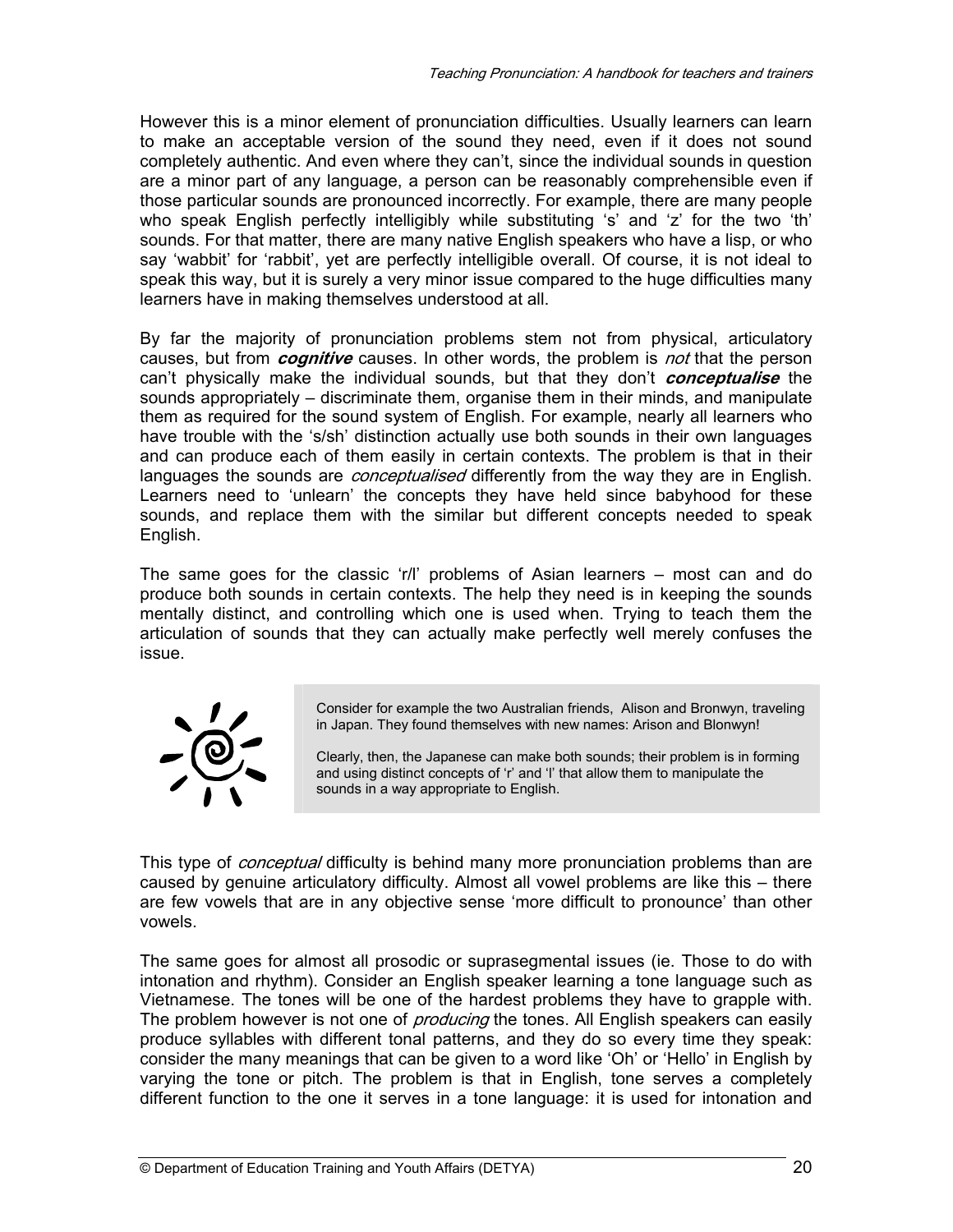sentence-level meaning, rather than to distinguish word meanings, and is therefore conceptualised in a completely different way.

Stress is one of the main tools used in English to convey word and sentence meanings. It is essential for speakers to control the stress system if they are to speak English intelligibly, and indeed this is a major problem for many learners. But the problem is not that they can't physically *produce* stressed and unstressed syllables. All languages have some pattern of stress variation within their sound systems (even those that are commonly cited as 'not having stress' or 'stressing all syllables equally'). Most, though, use stress quite differently in their phonological systems from the English pattern, and speakers conceptualise it in different ways.

The errors that learners make are not caused by *not using stress at all* (whatever that would mean). They are caused by not using stress appropriately for English. In order to learn to use stress appropriately for English, they have to learn to conceptualise stress – in other words, to know what it means, to be able to recognise it and use it and manipulate it and play around with it. Learning this concept is just like learning any other kind of concept, requiring a combination of information, experience and time; people do not learn concepts instantly, just from being shown an example or being given information; they need to use them and experience them through trial and error before they really understand them.

Let's look a little more at this important concept of conceptualisation of speech, before coming back to see how we can use this understanding in teaching pronunciation.

## 2.2.3.4. What is Conceptualisation?

Concepts are mental structures which lie between external reality and our understanding of that reality. It is said that our concepts *mediate* our understanding of the world. Conceptualisation is quite different from perception. Perception is simply the ability to be aware of something through one of our senses. If we had only perception, we would have no understanding; we would be like a thermostat that senses temperature and responds to it in a pre-programmed way. In order to understand something, we have to know what it is; that 'knowing' involves applying a concept to it.

## 2.2.3.5. Conceptualisation and language

Many, but not all, of our concepts are embodied in the words of our language. Concepts can therefore be different for speakers of different languages. Some of the most famous linguists, especially Ferdinand de Saussure, Edward Sapir, and Benjamin Lee Whorf, have been particularly interested in exploring the relationship between our concepts and the reality they represent, and in how the language we speak influences the way we conceptualise reality. Let's look at a few examples of the way different languages can use different concepts to mediate our understanding of reality.

Consider kinship terms across languages. All humans have the same kinds of relatives, but different languages conceptualise those relatives in different ways. For example, in English we have different words for female and male siblings (sister and brother) but only one term for cousins of either sex. As you probably know, many other languages have separate terms for female and male cousins.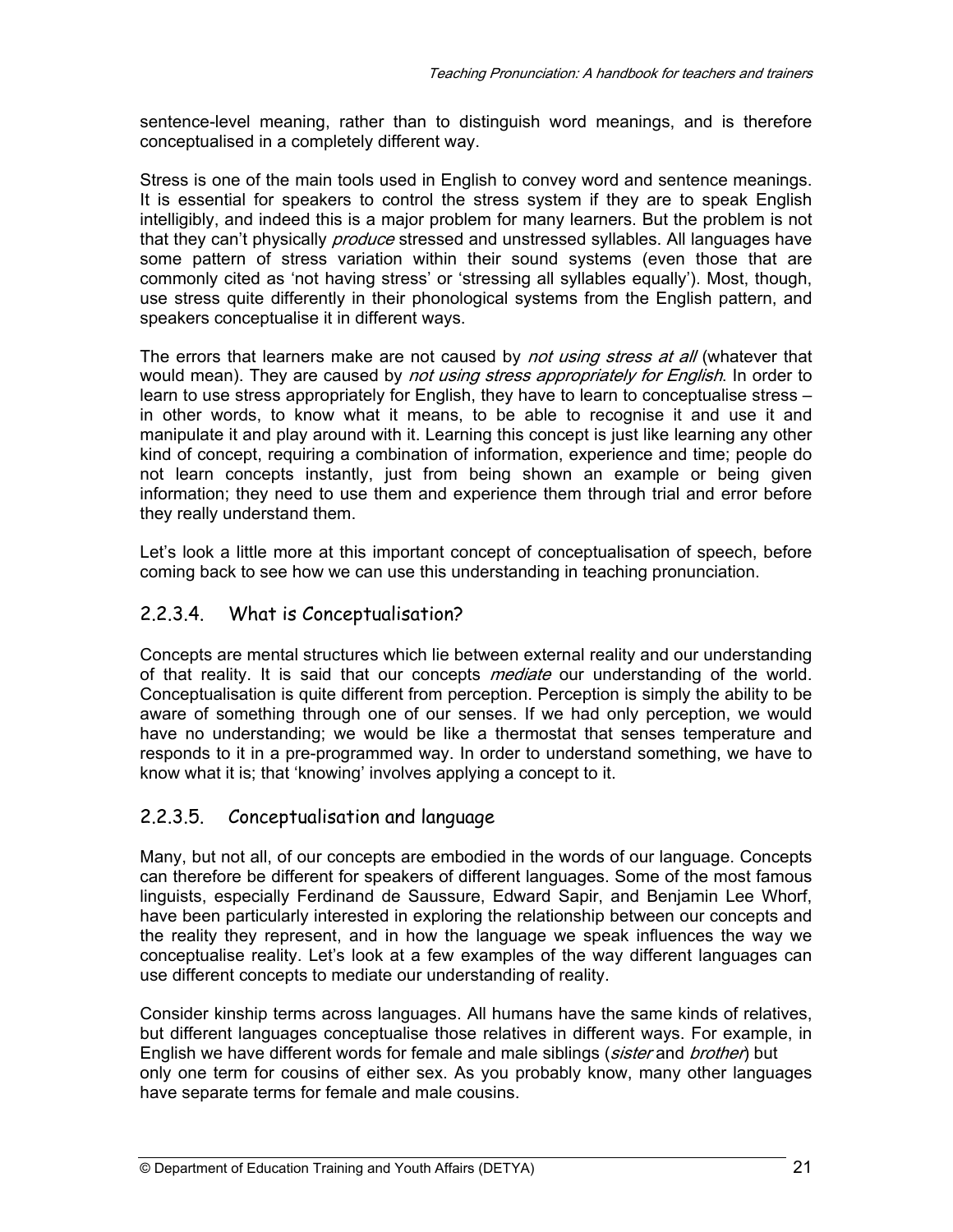Another example is the word 'exit'. In English we use the same word whether it is an exit for a vehicle or a pedestrian; in many languages two separate words are used, and people have two separate concepts for our one – which can lead to misunderstandings, and even to someone trying to drive out of a carpark through a doorway instead of on the road!

Probably the most famous example comes from Ferdinand de Saussure, who pointed out that whereas in French there is just one word, *mouton*, for 'sheep', whether it is a live sheep grazing in a field or a grilled chop on your plate, in English two separate words are used, *sheep* and *mutton*.

These kinds of differences between languages, and the problems they cause for translation, are well known. In this project, it is proposed that conceptualisation is important not just in using language to understand the world, but in understanding and using language itself. Before we explore that idea, let's look a little at the difference between concepts we are conscious of, and those that we hold subconsciously.

#### 2.2.3.6. Subconscious vs conscious concepts

One thing that is particularly interesting about conceptualisation is that some of the concepts that are most important in helping us understand the world are *subconscious*. We have little conscious awareness that we hold those concepts. In fact sometimes our consciously held concepts can be quite different from the unconscious ones – and yet it is the *unconscious* concepts that direct our understanding and behaviour.

Some of the easiest examples come from personal insight. A person can be *consciously* aware, for example, of an emotion of 'anger', whereas a deeper emotion, and a better one to work with in order to overcome the anger, might be one of 'hurt' or 'betrayal'.

Advertisers know the difference between conscious and subconscious conceptualisation very well – and the fact that if they want to influence our spending behaviour they have to get to our subconscious concepts, not just our conscious concepts.

When an ad states that 'Coca Cola is the real thing', thousands of people go out and buy coke. This is not because coca cola  $\text{real}/\text{v}$  is the real thing, or even because the ads make people consciously *believe* that Coca Cola is the real thing, but because the ads encourage people to subconsciously conceptualise Coca Cola as something desirable, worth spending money on.



The concepts that are most important in influencing our actions and behaviour are often subconscious. They are also often 'masked' by conscious concepts which may be quite different from the subconscious concepts that are actually driving our behaviour

It is difficult to be aware of subconscious concepts, and even more difficult to change them through acquiring conscious information.

This is especially true of the phonological concepts that drive our pronunciation, as we will see many times throughout this handbook.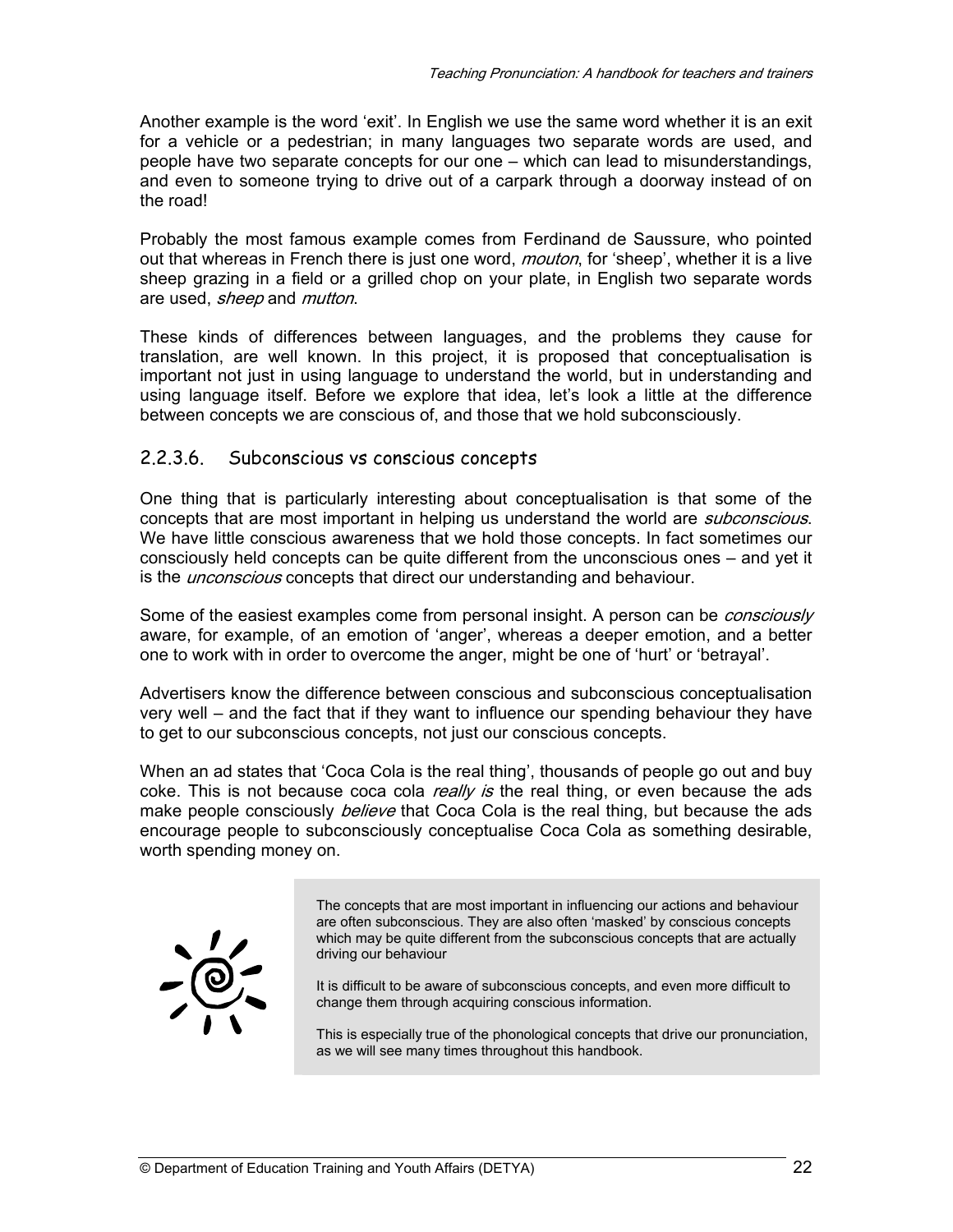Again, the situation with speech is very similar. Have you ever wondered why it is that learners can consciously know the rules of English pronunciation but still break all the rules every time they speak? It is because the concepts relevant to English pronunciation have remained at the conscious level, and not filtered down to the subconscious level, where they can influence understanding and behaviour.

## 2.2.3.7. Why does Conceptualisation matter to pronunciation?

You may also have wondered why it is that learners often can't even repeat back an English word you have just said to them? Imitation of speech is not a simple parroting exercise, in which the ear picks up the sounds and the tongue plays them back. Between the ear and the tongue comes conceptualisation. We subconsciously *think* about the sounds we have to produce, deconstructing them and reconstructing them according to our phonological concepts. We do this even when we imitate speakers of our own language. If I say something and ask you to repeat it – you don't reproduce it precisely as I said it. Rather you *recreate* it so that it is equivalent in meaning to what I said. There is some demonstration and discussion of this point on the CD Teaching Pronunciation.

Here is a simple analogy which might make the role of conceptualisation clearer.

Have you ever tried to draw? If you are like me, you can look at something, and understand it fully – but if you try to reproduce it on paper, it comes out looking all wrong. What is the problem? There is nothing wrong with my eyes, and there is nothing wrong with my hands or my ability to control the pencil and paper. What is wrong is my conceptualisation of the thing I am drawing. I am looking at it with everyday eyes, conceptualising it in terms of what it is and what I know about it. In order to reproduce it on paper, I need to look at it (ie. Understand it, conceptualise it) in a new way, in terms of lines, shades, planes and shapes.

I can learn to be better at drawing. But doing so requires me, in the first instance, to work on seeing and conceptualisation, not on holding a pencil or making marks. Once I have some basics I will need to go on to study brushwork, composition, and so on. But in order to make use of these skills I need the ability to reproduce a basic likeness.

Anyone can learn to create basic likenesses of objects on paper. Of course, to be a real artist is something over and above this, requiring talent, study and dedication. But again the analogy holds true for pronunciation. Anyone, with maybe a very few special exceptions, can learn functional pronunciation of a foreign language. To learn excellent native-like pronunciation requires hard work, similar to that required by an actor or professional voice artist.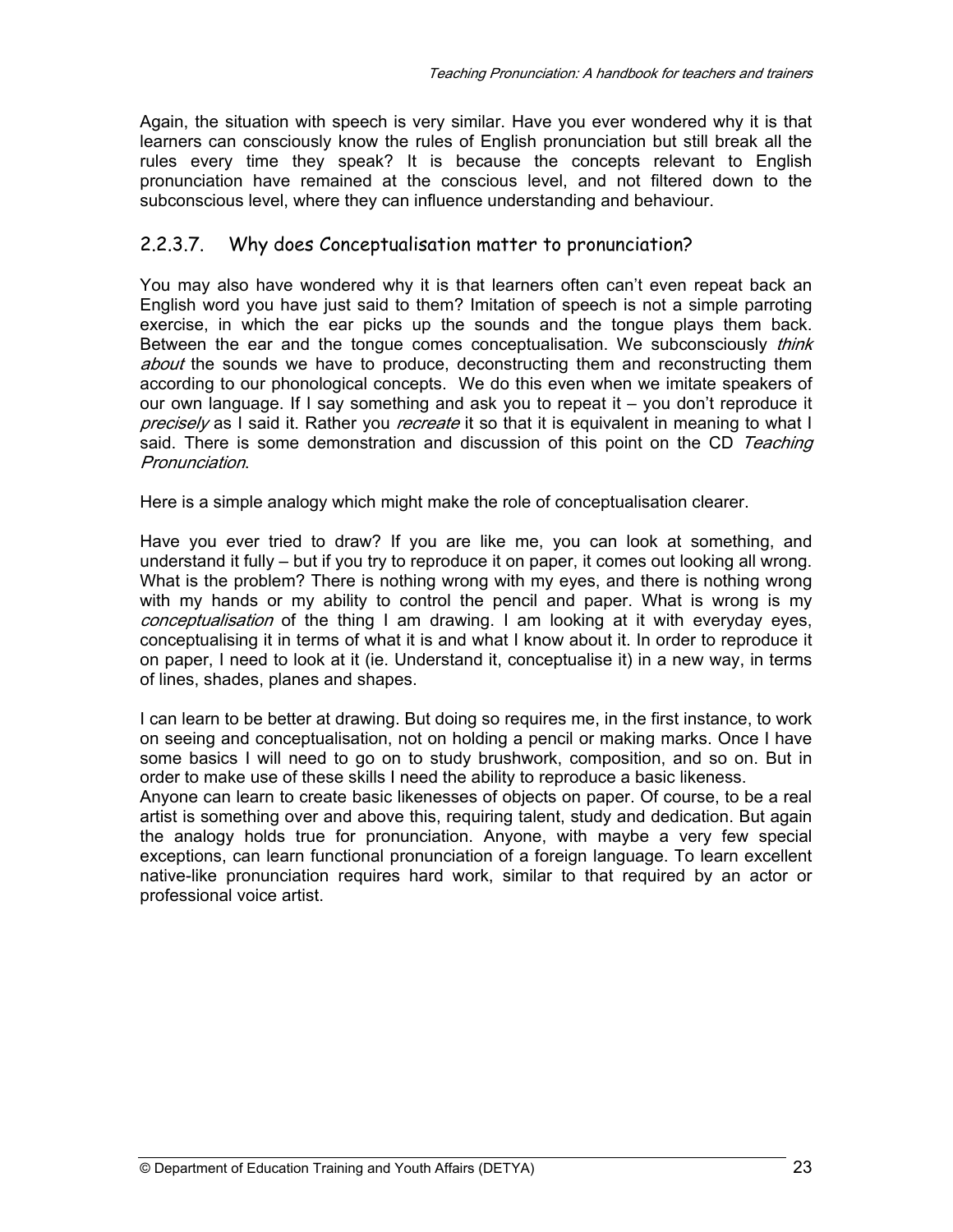



## 2.2.3.8. Conceptualising speech

Students sometimes find, even when they are clear on the concept of conceptualisation, that it is difficult to understand what it means to conceptualise speech or language. We are used to thinking of language as a tool in conceptualising the rest of the world, but it takes a shift of perspective to realise that we also need to conceptualise language itself.



This is a **metalinguistic** use of language, ie. Using language to conceptualise language.

Knowing a language means understanding many words in that language. But to be able to use the language fully we must be able not just to use words as units, but to conceptualise words as being made up of smaller (**sublexical** or **phonological**) units. Conceptualising speech means thinking about it in terms of sublexical units such as phonemes, syllables, tones, long and short vowels, stressed and unstressed parts, hard and soft consonants, etc. These are phonological concepts. The phonological concepts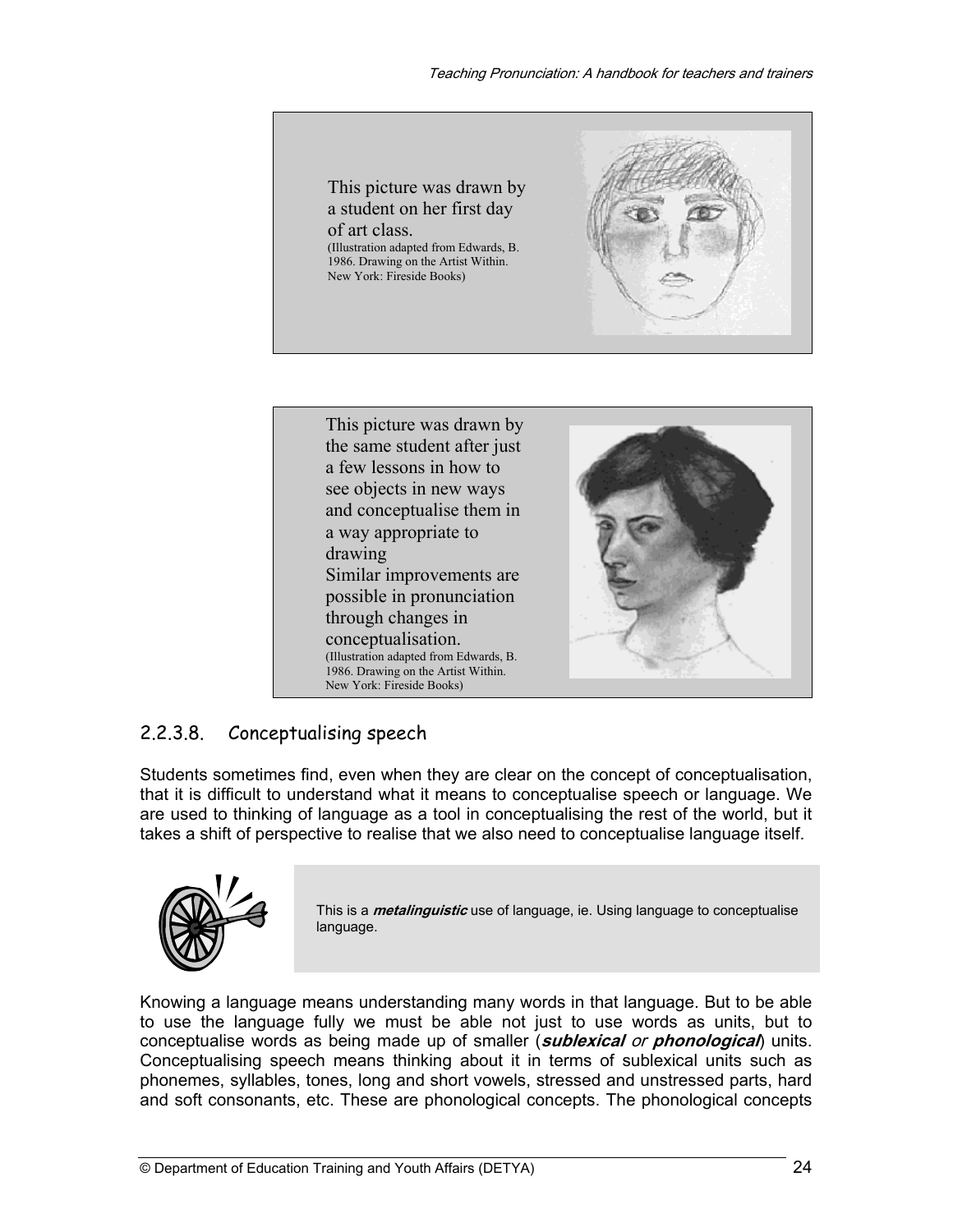that we are most familiar with as English speakers are phonemes, but we are aware of the existence of others. The important thing is that these sublexical units are not 'reality'; they are concepts.

Speech in itself 'really is' a continuous stream of sound. Unlike writing, it doesn't have spaces between individual sounds, or even between words. It is only through the use of phonological concepts that we can break up this continuous flow of speech and understand the language.

When a person grows up speaking a particular language – any language – they learn to impose order on the continuous flow of speech in terms of the phonological concepts relevant to *that particular language*. These phonological concepts are different, sometimes radically different, from the phonological concepts of other languages. Even where two languages have phonologies based mainly on the same type of sublexical unit, such as phonemes, the particular phonemic concepts they use can be very different. And many languages have phonologies based around sublexical units that have little to do with phonemes as we know them.



Just as different languages give their speakers different words to conceptualise the world, so different phonological systems give their speakers different ways to conceptualise the sounds of their language.

Just as translating from one language to another can be difficult because it is not just the words that are different but the concepts too, so learning the pronunciation of a new language is difficult because it is not just the sounds that are different, but the phonological concepts.

Most importantly, our *conscious* concepts of the sublexical units of our language can be quite different from the *subconscious* concepts that actually underpin our ability to understand and use speech. For example, in English, the process of learning to read and write gives us a belief that our language is structured according to the letters of the alphabet. Later, if we study linguistics, we learn that the spelling of a word is a poor representation of its pronunciation, and we learn the concept of phoneme, and a new alphabet for writing phonemes consistently.

As we will see, however, the unconscious concepts that actually drive our pronunciation can be quite different from phonemes. If we want to really understand speech, we can't stop our study at the phoneme.

## 2.2.3.9. Teaching concepts vs learning concepts

The subconscious concepts that actually drive our understanding and behaviour can only be learned or altered through experience and practice. A teacher can only ever be a facilitator in this process – the *learning* must be done by the learners themselves. Explicit teaching can only affect conscious concepts. This is often described in terms of a difference between **knowing that** and **knowing how**. For the conscious concepts of knowing that to actually affect our behaviour or knowing how, they need to filter down to the subconscious level.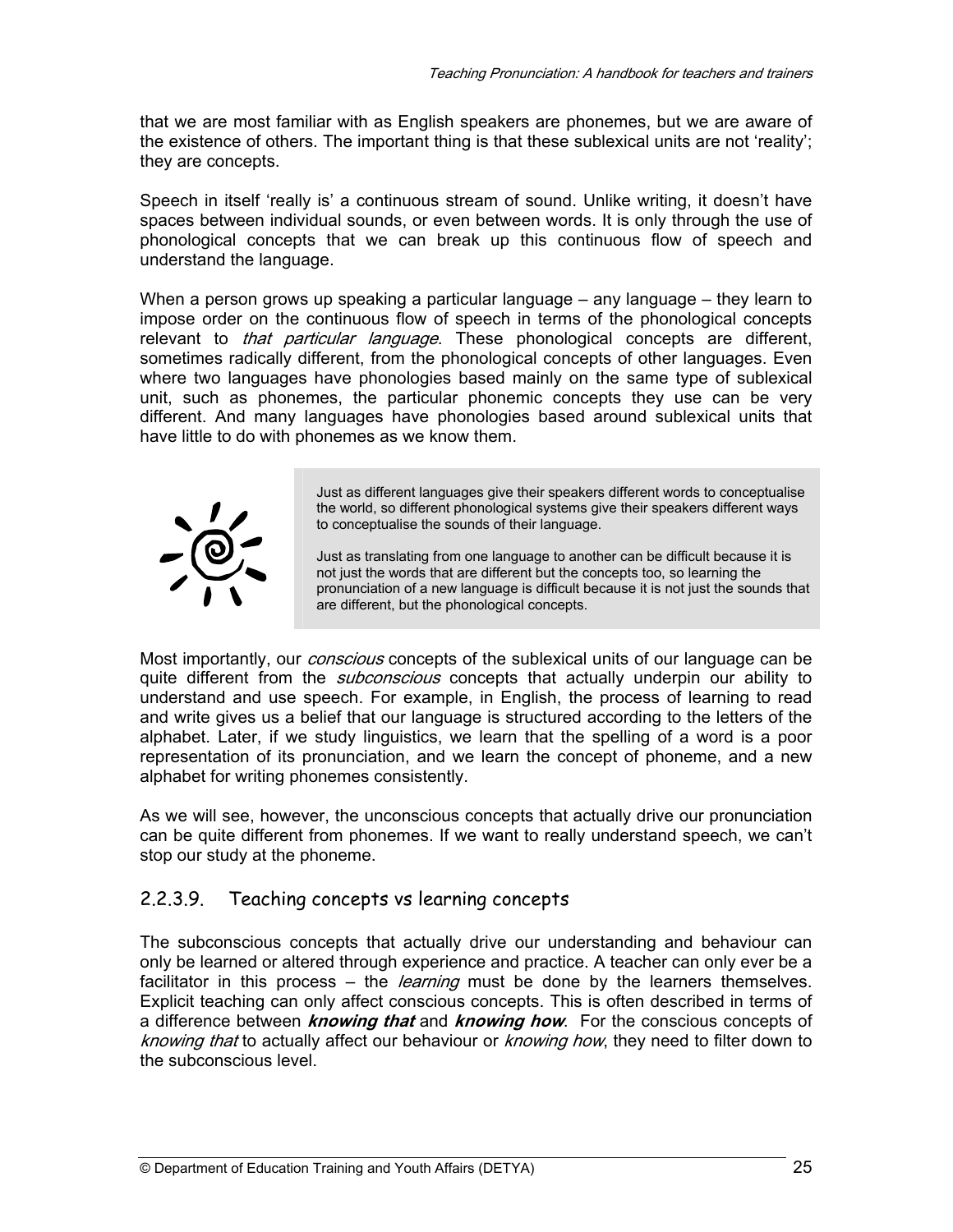Real changes in pronunciation require changes in unconscious concepts. This requires experience and practice, not just information. As most teachers know, their role is not primarily one of telling learners things, but one of encouraging learners in activities which facilitate deep, intuitive unconscious learning. This is why the communicative method emphasises **pronunciation lessons for pronunciation!** For learners to really improve, they must spend a good proportion of their time actually speaking.

Learning pronunciation involves *both* conscious and subconscious conceptualisation.

## **2.2.4. We all conceptualise speech (not just learners)**

It is important to point out that it is not just learners who conceptualise speech differently from how it 'really is': we all do so, though we generally are not aware of this. An easy way to remember this point is through the slogan: **what we think we say can be quite different to what we actually say**.

We have seen that to be able to understand and use speech, we have to impose order on the continuous flow of sound, by dividing it up into words and sounds. As English speakers we tend to impose order in terms of phoneme-size sounds. This tendency towards phonemic interpretation is greatly reinforced by our learning to read a particular alphabetic script, and more and more heavily reinforced the more highly literate we become, to the point where we really can't conceive any other way of thinking about speech. Most English teachers of course are highly literate, and think about speech very much in terms of the letters that are used to represent it. Being highly literate is in itself a useful skill but it does have a drawback in the extent to which it locks in our perception of the sounds of English.

Of course most teachers are well aware of the limitations of the English spelling system as a representation of the actual sounds of English. Consider the familiar example of the many ways of representing the phoneme /i/ in 'field, dear, Caesar, seize, see, me'. Teachers are well aware of the concept of the phoneme, and the idea that we can represent phonemes more accurately with the symbols of the International Phonetic Alphabet than with standard orthography.

What teachers have often not had demonstrated to them in detail though is that phonemic transcription is really only an idealised form of English spelling. It is not a fundamentally different way of looking at speech but is very closely tied to English spelling – a set of conscious concepts whose use depends on a knowledge of English. As ESL teachers we need some awareness that our students often do have fundamentally different ways of looking at speech – and of course do not have the intuitive knowledge of English that enables them to interpret phoneme concepts automatically and easily.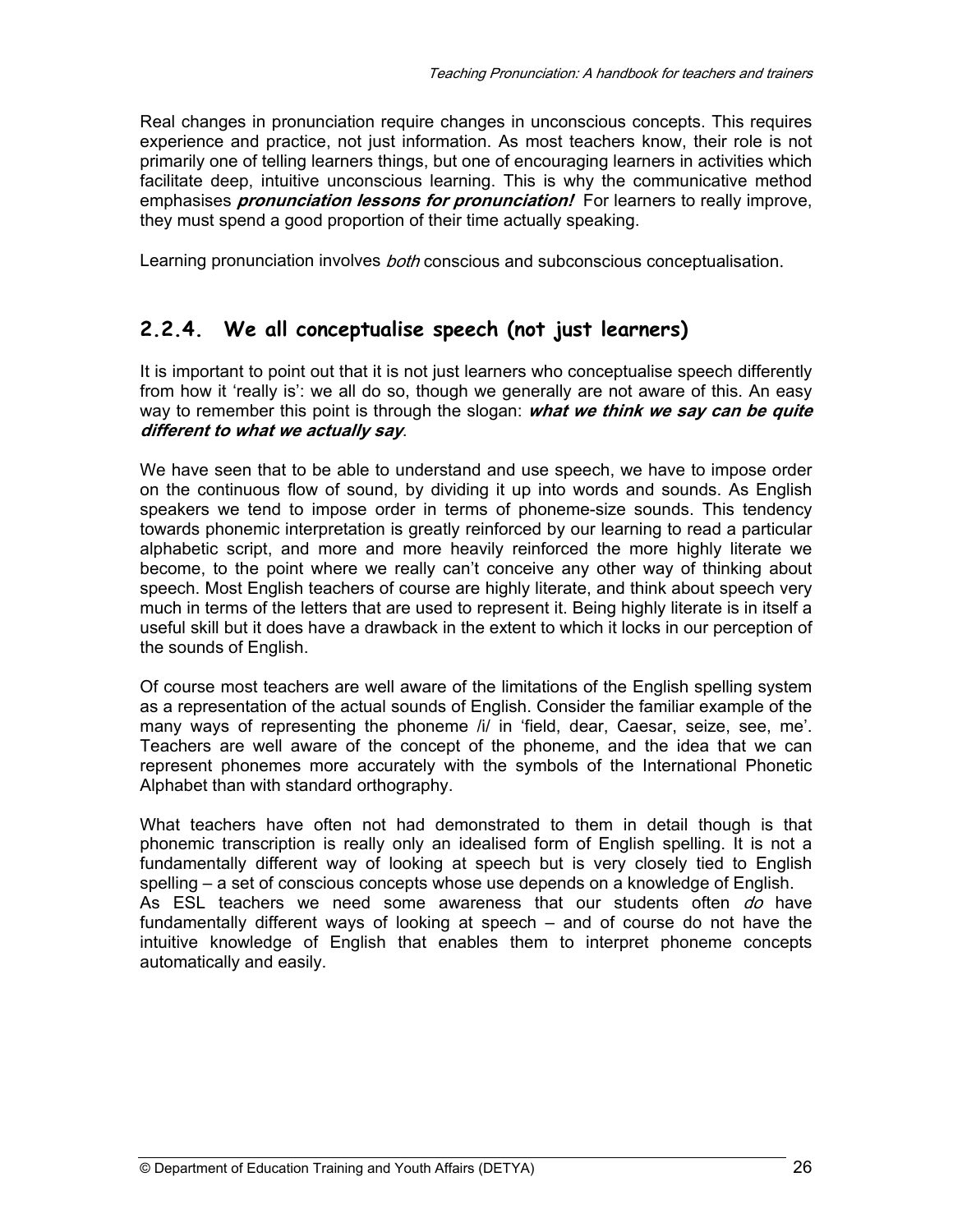## **2.2.5. Phonemics is not phonetics**

What all this means is that phonemes are abstract concepts, not real 'bits of words'.



I remember being surprised, when as a phonologist I first started working with pronunciation teachers, at how much faith was put in the concept of the phoneme. Many teachers seemed to believe that phonemic transcription really represented what speech is actually like. In fact, phonemic transcription was almost universally referred to as 'phonetic transcription'.

When we teach phonology to linguistics students, we teach phonemic transcription in the first few weeks, and then spend the next few years showing its limitations, and especially its difference from phonetic transcription.

The kind of transcription that appears in dictionaries, and uses the 44 sounds of English, is phonemic transcription. It is most certainly not phonetic transcription, though it is often wrongly called phonetic transcription to distinguish it from spelling.

In fact, each phoneme has two, three or more different pronunciations (*allophones*), depending on its context in the word. For example, the vowel in 'bad' is much longer than the vowel in 'bat'; the 'r' in 'rain' sounds quite different from the 'r' in train. There are many such examples. This is due to the operation of *coarticulation*. As we have seen, real speech is a continuous flow of sound, not a sequence of independent phonemes.

In phonetics we study speech in its continuous and highly variable (though also highly structured) nature, using special instruments designed to reduce the effect of our language-specific phonological concepts. One of these is the *spectrogram* – a 'picture' or visual representation of the acoustic structure of speech. Another is the electropalatograph – an instrument that allows us to register the movements of the tongue against the palate during speech.

When these instruments were developed (all rather recently, during the post-war period), phoneticians were surprised at how little real speech resembles our conscious conceptualisation of it – and this surprise is re-enacted every year as a new batch of students learns the use of these instruments. Much work had to be done to understand how the human mind imposes concepts such as phoneme concepts onto the continuous flow of speech. Indeed much work remains to be done to achieve a full account of these mysterious processes of speaking and listening.

One thing is for sure however. A phonemic transcription of speech is a very different thing from a phonetic transcription. A phonetic transcription of speech is one which aims to come close to what the sound is really like. A phonemic transcription *necessarily* represents speech according to the phonological concepts of a *particular language*. Some languages' phonological systems can't even be well approximated with any phonemic system (because their phonologies operate according to non-phonemic principles, which we won't go into here) and **no language except English can be well represented with the phoneme symbols of English**.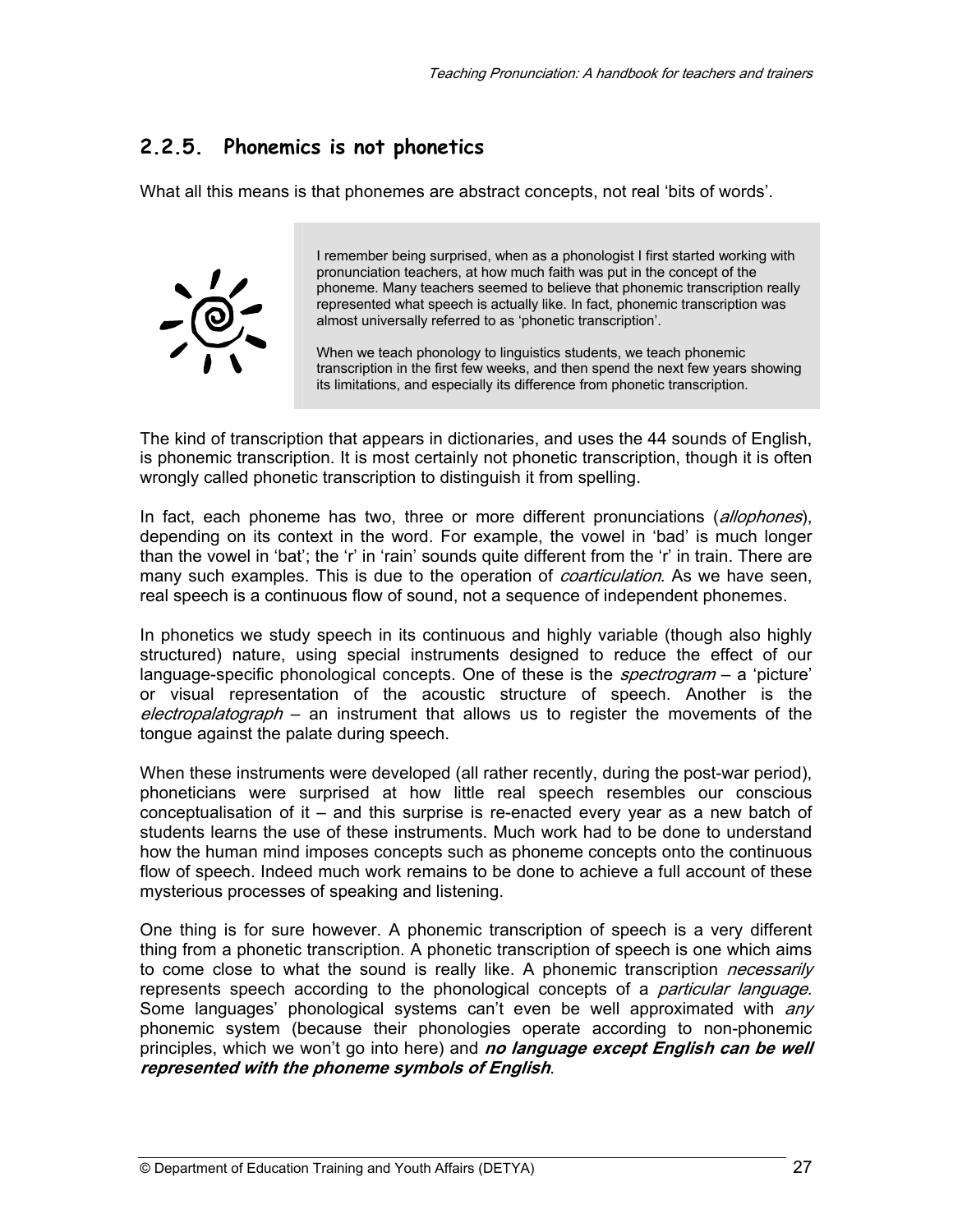## 2.2.5.1. The illusion of the phoneme

You may be thinking – but phonemes *sound* so real! Indeed, once you have learned the concept of phonemic transcription it is hard to believe that they are not real bits of words – that when we hear words we are not 'really' hearing a string of phonemes. But there is a great deal of evidence that this is not the case.

One of the best kinds of evidence is just how *hard* it is to do phonemic transcription! Certainly it is easy to learn the *concept* of phonemic transcription – that one symbol represents one sound – and to transcribe a few isolated words. But have you ever tried to transcribe a passage of real continuous speech from the radio or a recording? It is amazingly difficult! It is tempting to ascribe the difficulty to the difficulty of remembering the symbols – but the real difficulty lies in understanding speech in terms of phoneme concepts.



#### **Roslyn's experience**

I thought I understood phonemes until we had to transcribe speech from the radio as an exercise in my Grad Dip. I was in tears it was so hard! And then after spending hours on my assignment, I just got the comment 'you don't understand schwa'.

I don't know how we can expect learners to use phonemic transcription when even the teachers find it so hard!

It has been shown in a number of studies that adults who have learned phonemic transcription to quite a high level are inconsistent and uncertain in the application of phoneme concepts to speech. It has also been shown in many studies, as well as being a common observation, that children learning to read have to be explicitly taught phonemic awareness. It doesn't come automatically.

What all this means is that, while phonemic conceptualisation is certainly an important part of speaking English, it is only part. Although it is our most powerful *conscious* sublexical concept is not the be-all and end-all of phonology and language use. (In fact, some phonological theories do not even recognise the phoneme as an essential unit of language!)

When it comes to the *subconscious* concepts that actually *drive* our use of language, other sublexical units, particularly the unit of the **syllable**, are also very important. Fortunately, however, it is not essential for language teachers to know all about these in order to teach well. It is essential for them to be aware that the phonemes of English, for all their seeming reality, are something of an illusion. Learners from other language backgrounds cannot be blamed if they do not immediately perceive this illusion!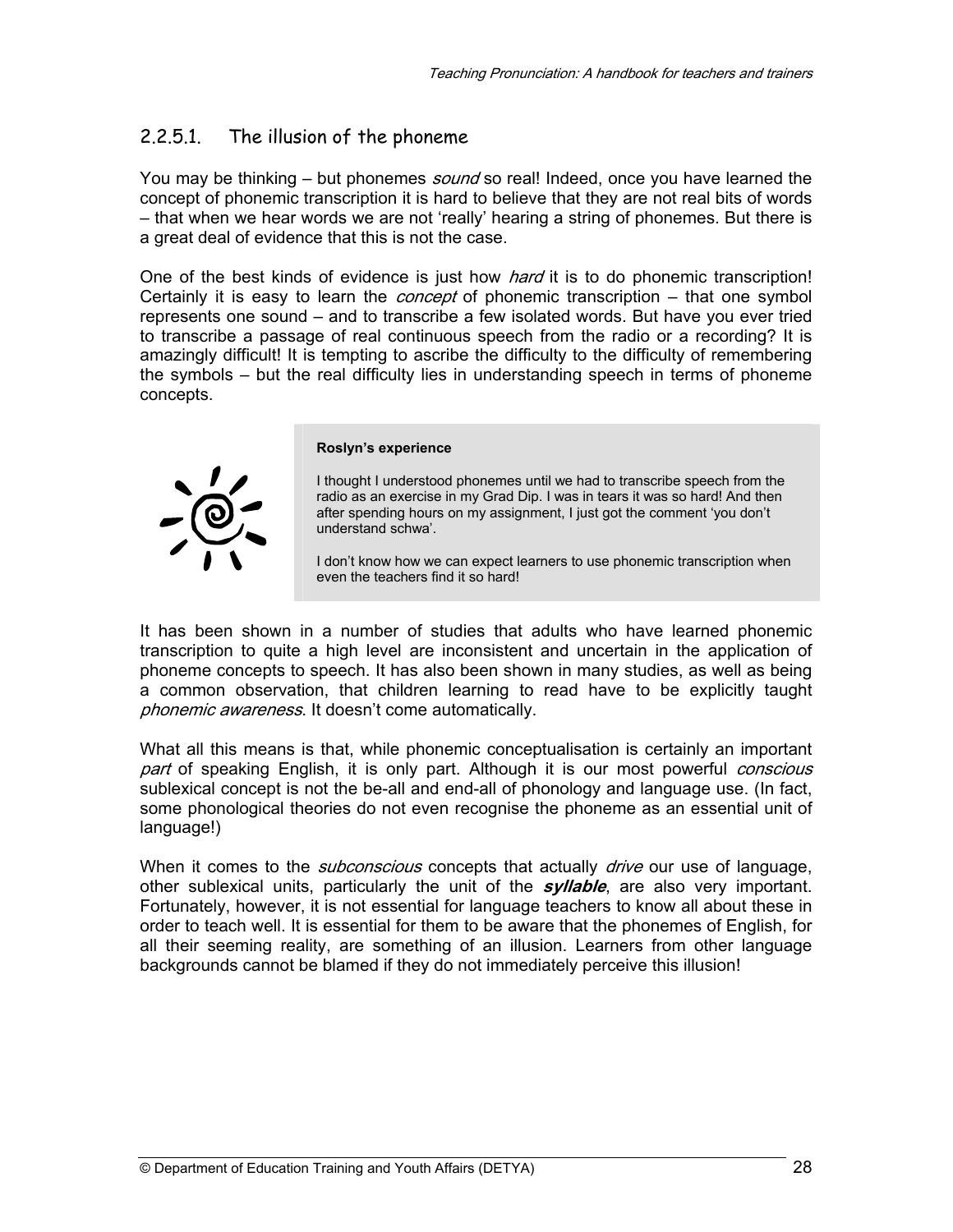## 2.2.5.2. Learners need to re-conceptualise speech to speak English



When learners make mistakes, they actually think, subconsciously, **that they are simply imitating the English they hear** – even if they know consciously that they are making mistakes. The differences between the model and their pronunciation that are so apparent to the English speaker are insignificant to the learner. For the learner to be able to improve, these differences must be made significant to them.

There are two possible kinds of misunderstanding open here. One is that 'if the phoneme is an illusion, we should teach from real phonetics'. To believe this would be a serious problem. We have seen that concepts are essential mediators between the world and our understanding of it. In order to speak or understand speech, we *need* phonological concepts; they are not a hindrance but an essential aid. Without them we would be like a 'speech thermostat', simply responding to acoustic stimuli without understanding.

Another potential misunderstanding is 'if the phoneme is an illusion, we should teach prosody (intonation) instead'. Yes, the phoneme is an illusion, but it is an illusion that is necessary to speaking English, and especially to using English writing. We do need to teach prosody, but we also need to teach phonemes.

The message from the above discussion is not to throw out the phoneme – but to understand that learners do not automatically hear and understand the phonemes of English. We need to teach them about phonemes. And, very importantly, we need to do it in a way that influences their subconscious intuitive conceptualisation. Simply telling them about phonemes is, as most teachers are well aware, not enough. So rather than saying we need to teach learners about phonemes, it would be more accurate to say that we need to help them to learn about and use phonemes, and other sublexical concepts of English. We'll see more detail on how to do this throughout this handbook.

## **2.2.6. Phonemes and prosody**

We have seen above that one possible misunderstanding of the idea that the phoneme is an illusion is to suggest we should abandon the phoneme and concentrate on prosody (rhythm and intonation) in teaching English. In fact a few people have made this suggestion, and indeed it is true that prosody is crucially important to pronunciation. However the consensus now seems to be the commonsense position that we need both. That is certainly the view of the communicative approach being put forward in this handbook.

The point needs to be made however that learning prosody also requires conceptualisation, just as does learning other phonological concepts. This means that many of same issues as we have just discussed in relation to phonemes also arise in relation to prosody – perhaps even more so.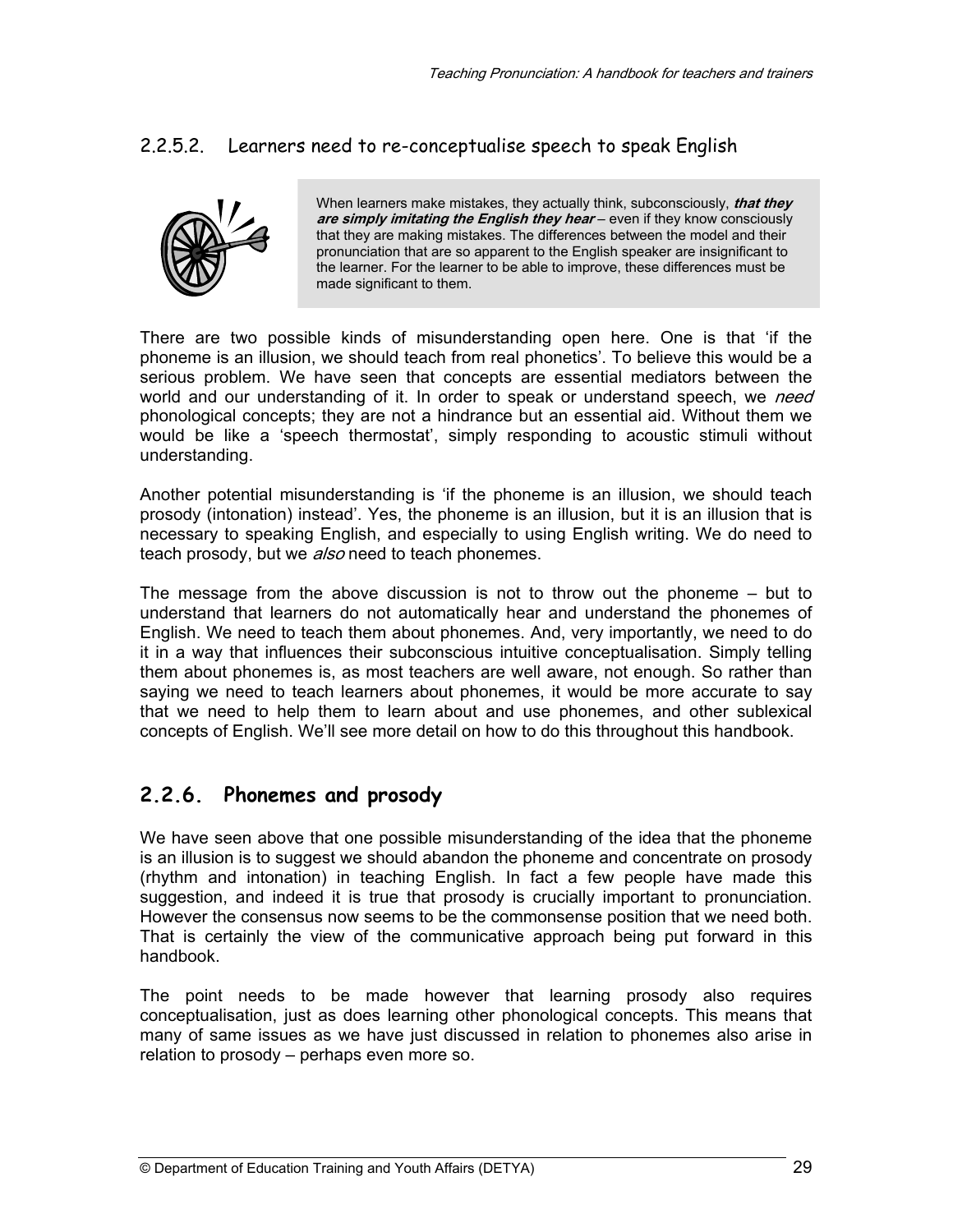- $\div$  In prosody, as with phonemes, what we think we say (our conscious concepts) can be quite different to what we actually say (driven by our subconscious concepts)
- $\cdot$  In prosody, as with phonemes, the subconscious influence of our first language is immense in shaping our perception and conception, so people from different language backgrounds hear prosody quite differently

However, in prosody we do not (yet) have a standard system of units equivalent to the phoneme symbols. University libraries have shelves and shelves of literature devoted to intonation and rhythm, with rather little consensus having been reached about even the basics. Frankly, many of the statements about prosody in books written for teachers are at best simplistic, if not plain wrong. For example, the idea that English is a 'stress-timed language' is much more problematic than is often suggested.

Fortunately, though, just as with the discovery that real speech is enormously more complex than suggested by phonemic transcription, the fact that prosody involves enormously complex conceptualisation doesn't stop us being able to teach it effectively.

The key comes from the realisation that people do not learn to speak a language only through being told facts about the language. Rather they learn through guided experience that helps them build up appropriate subconscious concepts.

For English, the appropriate subconscious concepts involve both the phoneme level and the prosodic level. So – yes, it is true that we should concentrate on prosody in teaching ESL, though not at the expense of phonemes. Learners certainly need both, and preferably not separately. That is one of the reasons the communicative approach concentrates on larger chunks of speech like words, phrases and sentences, which have both segmental and prosodic aspects.

Our task is to find good ways of guiding learners into understanding these concepts, through the use of good metalinguistic communication. We will be looking at this in detail throughout the handbook, but for now we can point out that the **syllable** is a wonderful unit which combines phonemic and prosodic aspects of language. In the communicative approach we concentrate heavily in the early stages of pronunciation teaching on helping learners understand how syllables function in English, and especially on how **stress** is used. This forms the basis of further work on phonemes and prosody.

## **2.2.7. Words and clues**

In this last section a concept that can be useful in moving beyond the idea that words are made up of phonemes will be proposed. That is the idea that when we listen to speech we don't 'pick up' a series of phonemes and then put them together like beads on a string to make words. Rather we listen out for **clues** in the speech that tell us what the words are. Those clues need not relate directly to phonemes at all, but they help us understand the words and sentences.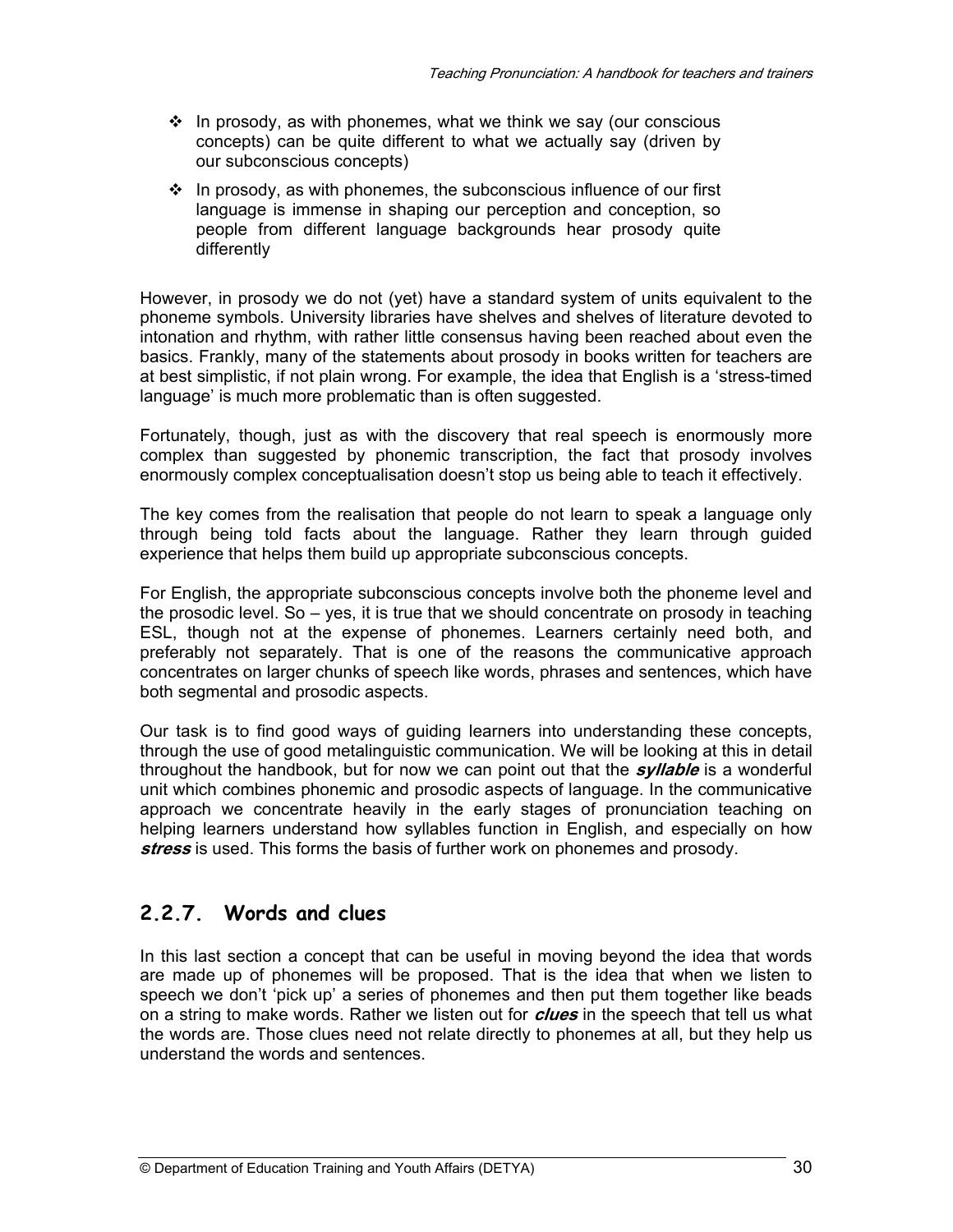The particular clues that are relevant depend on the language being spoken. For example, in English, the clues involve things like whether a syllable is stressed, whether there is a final consonant in a syllable, whether a vowel is long or short, whether a consonant is an 'r' or an 'l', and so on.

The clues that are relevant in other languages can be quite different (eg. Tone, nasalisation of vowels). When we learn a language in childhood we become enormously adept at **noticing** the clues that are relevant to our language, and in putting these clues into our own speech to help our listeners understand us. Part of acquiring this skill of noticing, however, involves **ignoring** other aspects of speech that happen not to be relevant to our language. The two skills – what to notice and what to ignore – go hand in hand. They are two sides of the same coin.

An analogy may be useful in making the ideas of the preceding discussion clearer.

Consider the story of a white man who lived with a group of traditional Aborigines, about fifty years ago. At first, of course, he could not cope with basic hunting and gathering, but gradually he learned to notice signs like possums' claw marks on tree trunks. He was forming concepts which enabled him to use the clues in the environment to help him find the information he needed.

He was pleased with his progress, especially one day when he thought he had noticed a possum's claw marks before his companions did, and pointed out a tree where they could expect to find a meal. However the Aborigines disappointed him by remarking that they had already seen those claw marks but had paid no attention. They had also noticed that the most recent marks were going *down*; there had been a possum up there, but it had left some time ago.

The Aborigines hadn't especially studied the claw marks. Because they were used to living in this environment they simply noticed and conceptualised things differently from the white man. The white man could easily *perceive* the marks, but had not learned which aspects to pay attention to as relevant clues to the information he needed. In other words, he had not formed *concepts* which he could apply to his perception.



**Note the stages of this man's conceptualisation:** 

- 1. no special concept the marks are just part of the tree
- 2. marks conceptualised as animals' claw marks
- 3. marks conceptualised as possum marks
- 4. marks conceptualised as possum marks in a particular direction
- 5. ?? perhaps there is more work still to be done!

Of course, it is not true that only people living traditional lives have these skills of noticing and conceptualising aspects of reality, and using them as clues to help us understand our world. Consider a western city dweller in a shopping mall. If you think about it, the amount of information that needs to be processed in order to find, say, the toilets, or the exit, is colossal. Yet we learn to do it without even noticing the skills and subconscious concepts we are bringing to bear.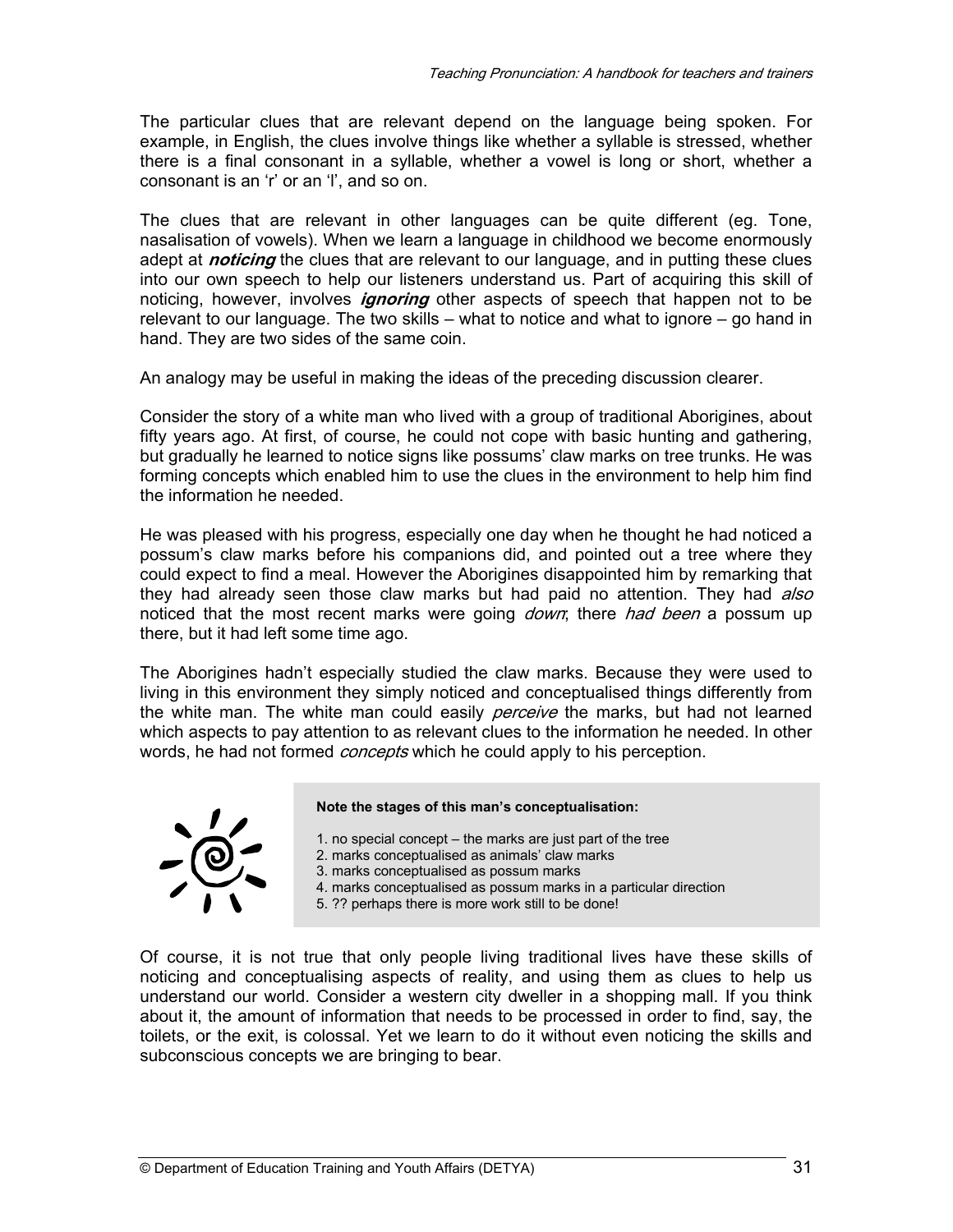In any perceptual event, there is always far far more information than is actually useful or relevant. We learn through experience which aspects to pay attention to, and other aspects we simply ignore, to the point of not even noticing they exist.

It is just the same with speech. Any one sentence in any language is full of an enormous amount of acoustic information. Only a small fraction of this acoustic information is relevant to the listener in determining which words the person said, and figuring out what their message is. We learn through experience in learning our first language which aspects are relevant, and notice these; and aspects which are irrelevant we simply ignore. **And knowing what to ignore is as important as knowing what to pay attention to and notice.** 

Once we have learned to do this, it all seems so obvious that we can't imagine any other way of perceiving, and forget the long process we went through in order to gain these skills.

When we learn a new language, of course, we have the laborious task of unlearning those subconscious skills and concepts, and relearning a new way of conceptualising sound.

## **2.3. PRINCIPLES**

## **2.3.1. Introduction**

In this section, we attempt to pull some principles out of the fundamentals, and discuss in general terms how best to help learners with pronunciation. Most of these principles are based in familiar ideas about good teaching practice which teachers undoubtedly use in other aspects of their teaching, such as

- having a suitable curriculum
- being student-centred
- helping learners become self-reliant
- $\div$  giving opportunities to practise
- $\cdot$  knowing what's best

However knowing how to apply these familiar ideas to pronunciation requires a fair bit of background understanding of phonology and psycholinguistics.

## **2.3.2. Good teaching means: having a suitable curriculum**

When we teach anything, we start by helping students acquire some basic concepts on which they can build more complex understanding. For example, when we teach science, we make sure students have a basic understanding of solids and liquids before we teach them about molecules, atoms and subatomic particles. Sometimes teaching the elementary concepts involves letting students believe some things that aren't strictly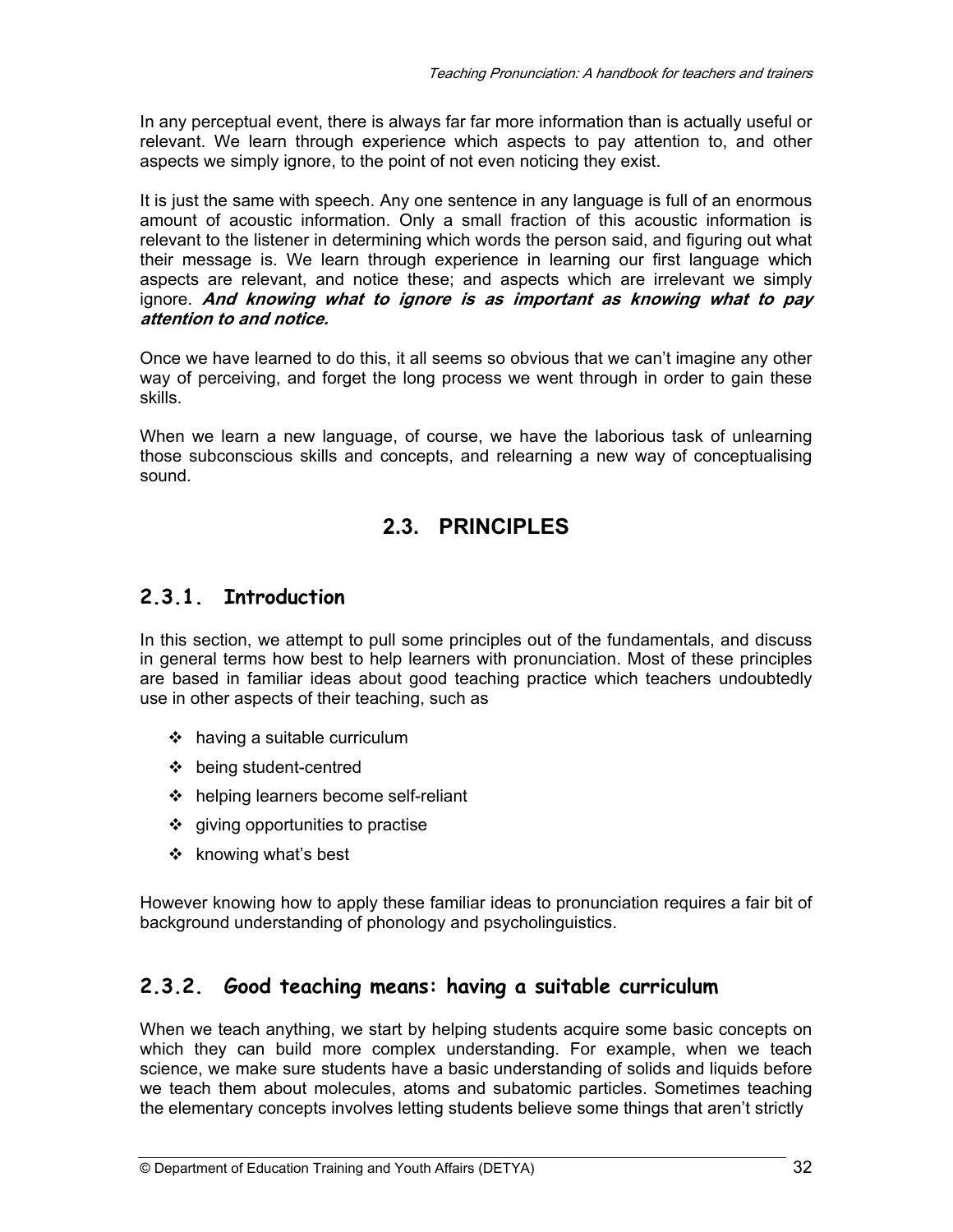accurate, but that help their understanding. Later they can go on to refine their concepts, and realise that what they first thought was a simplification.

It is exactly the same with teaching pronunciation. Although in many cases we do not have the opportunity to establish and follow a full curriculum course on pronunciation with learners, it is always important to offer learners help at a level appropriate to their needs. This means having a rough curriculum for pronunciation teaching in our minds so that we can access material relevant to particular situations.

There are many ways of developing a pronunciation curriculum. For example, some people like to work through the various classes of phonemes or contrasts in order; others like to tackle 'common problems', such as 'r' and 'l' or 'vowel length', one at a time; others like to have lessons on topics such as 'questions vs statements' or 'contrastive stress'.

In the communicative approach, the order in which pronunciation needs are addressed is based on the needs of the people who will be *listening* to the learners (ie. Ordinary native speakers of English), and the curriculum involves helping learners acquire the concepts most relevant to making themselves understood in English. In other words, the 'curriculum' for pronunciation is based on the relative importance of different aspects of pronunciation **in terms of how they affect listener comprehension**.



Much psycholinguistic research (see references) shows that English listeners respond to stress patterns much more than to individual vowels and consonants.

If the stress pattern of a phrase is correct the phrase can be comprehended in context even though some other aspects are incorrect. However, even if the consonant pronunciation is perfect, the overall meaning of the message will be missed if the stress pattern and vowel characteristics are not given correctly. Since our goal is to help students to acquire functional oral communication, we start with aspects of pronunciation that most affect listener comprehension. Once they can manage functional oral communication, they can certainly go on to improve the details of their pronunciation. If we start with the details, they may never achieve functional oral communication.

What that means in practice is that pronunciation problems should be tackled roughly in the following order:

- word and sentence stress
- syllable structure (final consonants, consonant clusters)
- ❖ vowel length distinctions
- major consonant distinctions (those with a high functional load, eg. S/sh, f/p)
- vowel quality distinctions
- minor consonant distinctions (those with a low functional load, eg. Th, v/w)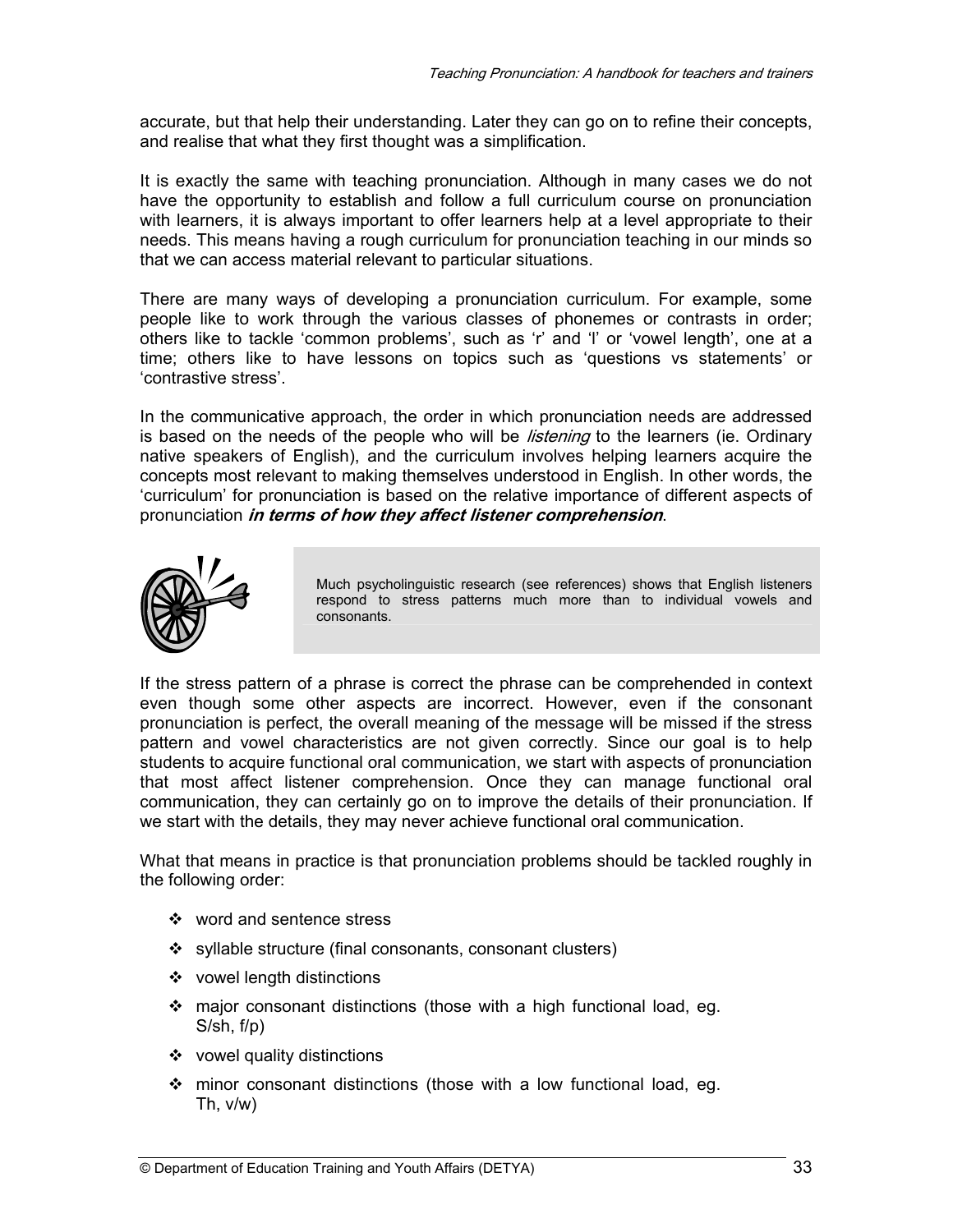This list need not be adhered to rigidly. If you feel you can help a student with a problem from further down the list, you should certainly do so. However, in general, there is little point in helping students with, say, consonant distinctions, if they have very poor control of word and sentence stress. This is simply because, even if you are able to help a learner perfect their consonant distinctions, unless they have also mastered the English stress system, they will still be very hard to understand. Note that this list implies that the most important thing to teach is stress, and indeed the key to teaching both prosody and phonemes is helping learners understand stress.

A trap for teachers is that aspects of pronunciation lower in the list are often easier to notice in a learner's speech, and to work on with the learner, than those higher up the list. We will look in other sections at how to diagnose what help a learner most needs.



#### **A common misunderstanding**

Some people have thought that I am suggesting we should be satisfied with second best pronunciation from learners. This is not true at all. We should go on helping learners to improve their pronunciation for as long as they are interested in doing this. The point is that to be effective, we must organise our pronunciation teaching curriculum in the most effective order.

## **2.3.3. Good teaching means: being student centred**

#### 2.3.3.1. Understanding the process learners are going through

It is not enough, in any subject, for teachers simply to give learners true information! The teacher has to understand the process whereby learners can come to understand and use the information. In relation to pronunciation, that means understanding that learners have to re-conceptualise speech, in the ways described in the previous sections. If the teacher has this understanding, they will know, for example, that it is not enough for a learner simply to hear good English pronunciation modelled.



A perfect example of the inadequacy of simply modeling good pronunciation to learners was provided by a participant in our big workshop at the beginning of the project, when an audience member recounted the following dialogue he had once had with a Spanish learner of English.

Learner: Excuse me, in English do you say Espain or Espain? Teacher: Neither. We say (very clearly enunciated) Spain. Learner (turning away): Yes, thank you. Espain.

After all, learners who live in Australia hear good English all around them every day. However, unless they are specially gifted (equivalent to someone who naturally draws well) they don't pick it up by osmosis. The problem is they tend to conceptualise what they hear in terms of the phonological units of their own language. They need guidance in how to conceptualise English more appropriately.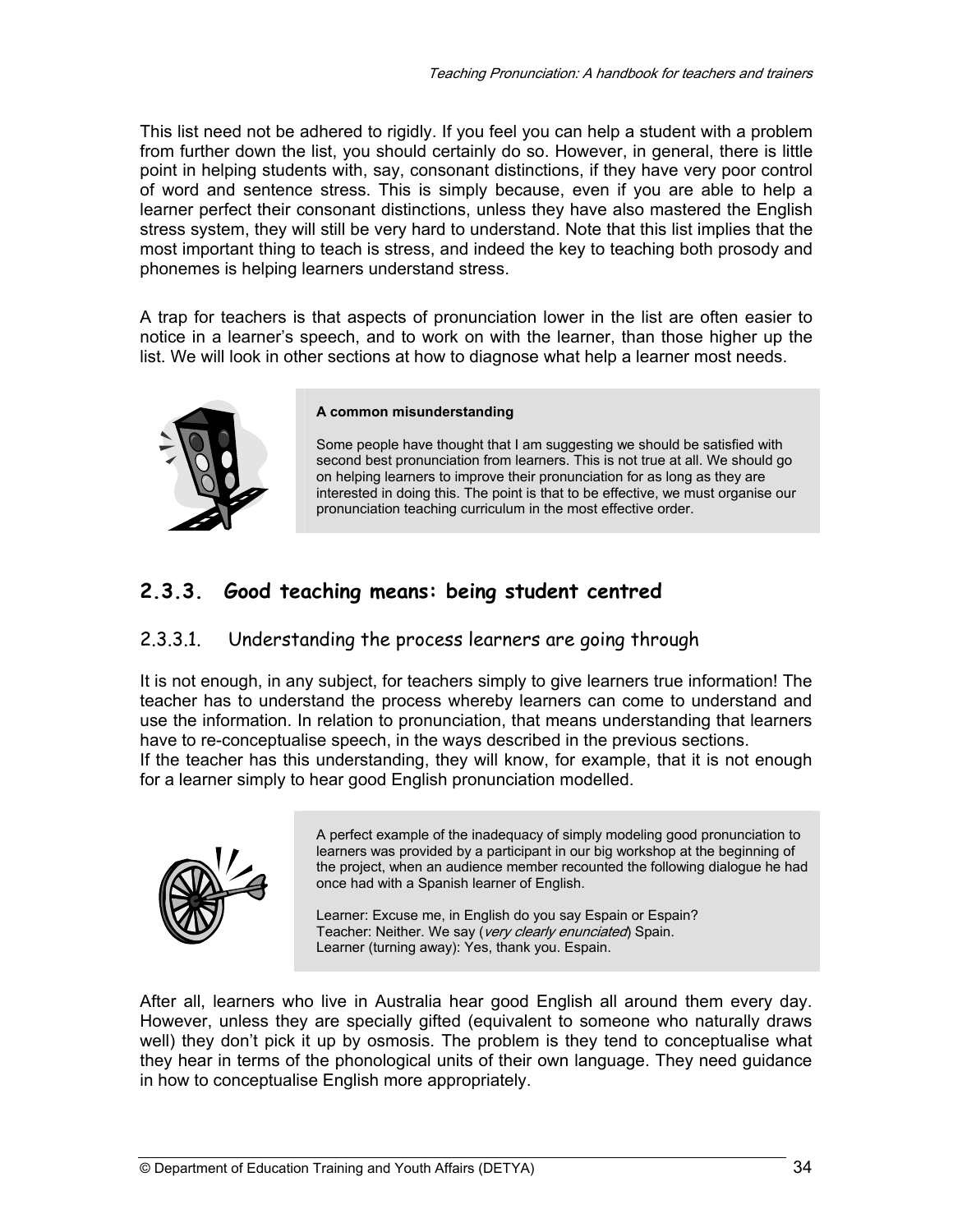Teachers also need to understand that conscious knowledge can only go so far. Ultimately learners have to learn through their own experience how to conceptualise English sounds.

## 2.3.3.2. Giving information in a form learners can use and act upon

It has been said that the information in an encyclopaedia or dictionary is best measured not by what the writers put into it but by what the users can get out of it. Everyone is familiar with the stereotype of the highly erudite university professor who gives incomprehensible lectures, or the reference book packed full of information but with a bad indexing system. Of course teachers are well aware of the need to explain things clearly, taking account of different background and learning styles. However when it comes to pronunciation it can be difficult to know exactly what to tell learners to help them most. We must strive to communicate information about speech in a way learners can use effectively to improve their pronunciation. This is the key to good **metalinguistic communication**. It can take a good deal of trial and error, and requires an open mind.



Metalinguistic communication is the communication that takes place between teachers and learners about pronunciation itself, for example, when a teacher points out learners' errors and suggests how they might improve their pronunciation.

In general it is not a good idea to communicate about pronunciation solely in words – at least until you have built up a deep understanding with learners about the metalinguistic vocabulary you use. It is very important to use audio and visual aids to help them understand what you mean. Simple visual representations of the words in ordinary spelling with a few well-chosen annotations are usually the best for students. More advice on exactly how to use these aids is given in Section 2.4.6.3 and elsewhere.

Another important concept for teachers is to test students often (informally only!) to be sure they really understand the terms and concepts you are using. Ask *them* to tell you about the stress pattern of words. Ask *them* to tell *you* whether the pronunciation of a word is right or wrong. If they have trouble with these tasks, take a step back and go over some key concepts.

## 2.3.3.3. Starting from where learners are

It is really important to know as much as you can about how learners are conceptualising English speech *before* giving them information about English pronunciation. There is no point giving rules of stress placement if the student does not fully understand what stress is. There is no point telling them to 'remember the final consonants' unless you have done sufficient groundwork with them to be sure they understand what you mean and can use your advice in practice.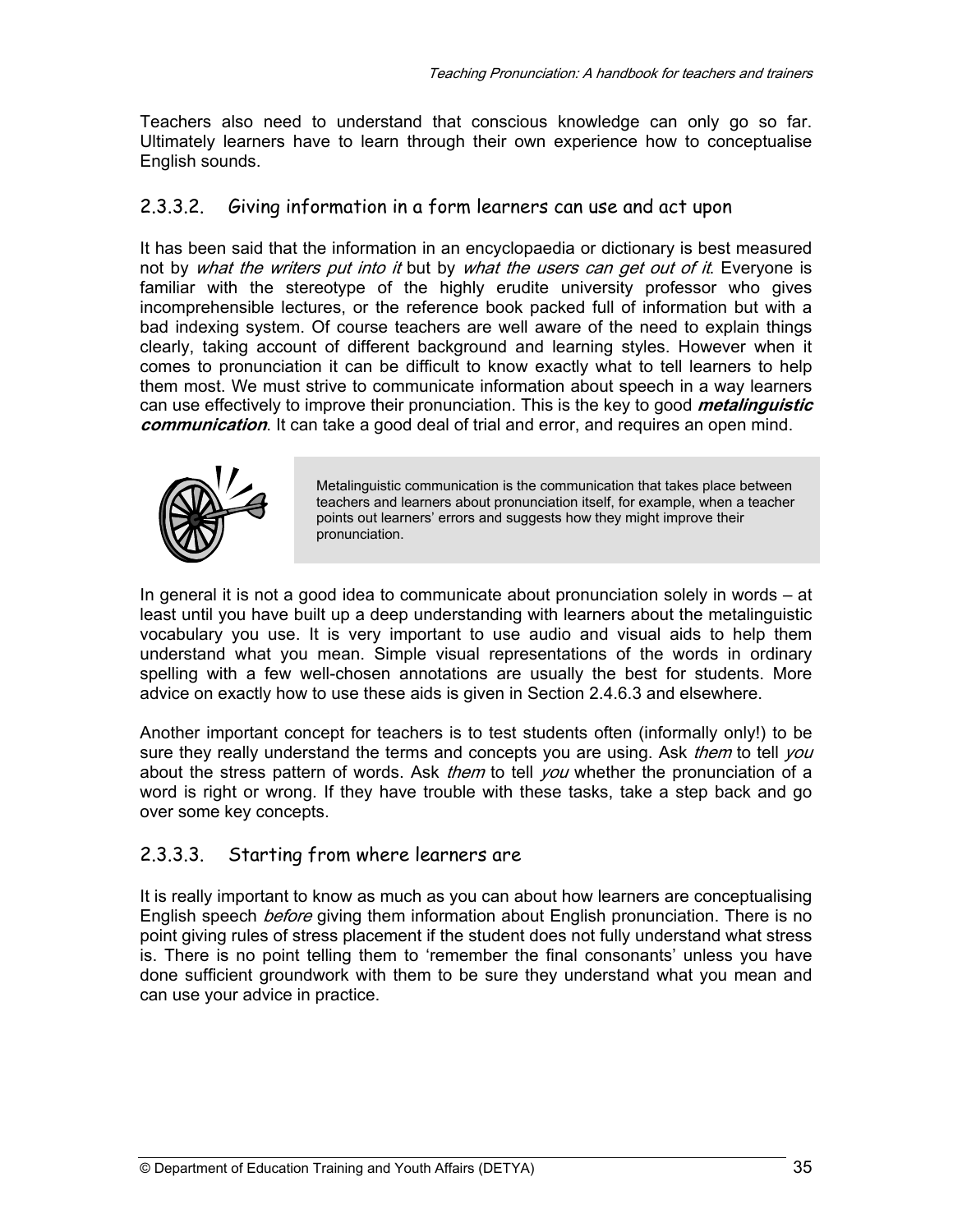Knowing how learners conceptualise speech doesn't necessarily mean knowing all their native languages. A learner's pronunciation of English gives you a lot of clues as to how they are hearing and conceptualising English sounds. Remember the slogan **if a learner says it that way it means they think about it that way**.

If you find a learner is constantly leaving consonants off the end, they are not doing it 'on purpose'! They are not hearing a consonant and deciding to leave it off. They either don't hear the consonant at all, or, much more likely, they believe they *are* putting a consonant on the end. You telling them they are not will be quite confusing for them. It is better to work with them to help them hear the difference between a word English speakers hear as having a consonant on the end and one English speakers hear without a consonant, and to realise the significance of this for the meaning an English listener will ascribe to their speech.



It is actually quite understandable that learners think they are putting a consonant on the ends of words – because they are! The problem is that it is a consonant English speakers tend to ignore: the **glottal stop**.

Do you notice that every time you say a word that 'begins with a vowel' (eg. Apple), it really begins with a glottal stop? The reason you don't notice it is that it is not functionally relevant to the phonology of English. However, in many languages the glottal stop is a stop consonant just like 't' or 'k'.

What learners are usually doing is not 'leaving off the alveolar stop' but 'using a glottal stop instead of an alveolar stop'. It is more useful to them to be told 'If you say it that way English speakers won't hear the final consonant properly' than to tell them to 'put a consonant on the end'.

Always test learners' understanding of everything you say about English pronunciation by asking them questions and by observing whether they can actually use what you say to change their pronunciation. If they can't, you probably need to work more on discrimination and recognition. More detailed advice is given in the other sections.

## 2.3.3.4. Using material that is relevant for your learners

An important basis of all communicative language teaching is that the material discussed in class should be as close as possible to the material found in natural communication outside the classroom, and this is no less true in pronunciation than in any other area of language. Right from the start, and throughout, pronunciation lessons should focus on, and be based around, words, phrases and sentences that learners can actually use outside the classroom.

It is extremely important to choose material that is *relevant* to your students, both in terms of its level of difficulty and in terms of its actual content. Ideally, ask your students to bring you sentences that they will be using outside class: this makes the best practice material of all. If you can't do this, use your knowledge of the types of situations your learners are involved in to choose or make up exercises that will be maximally useful to them.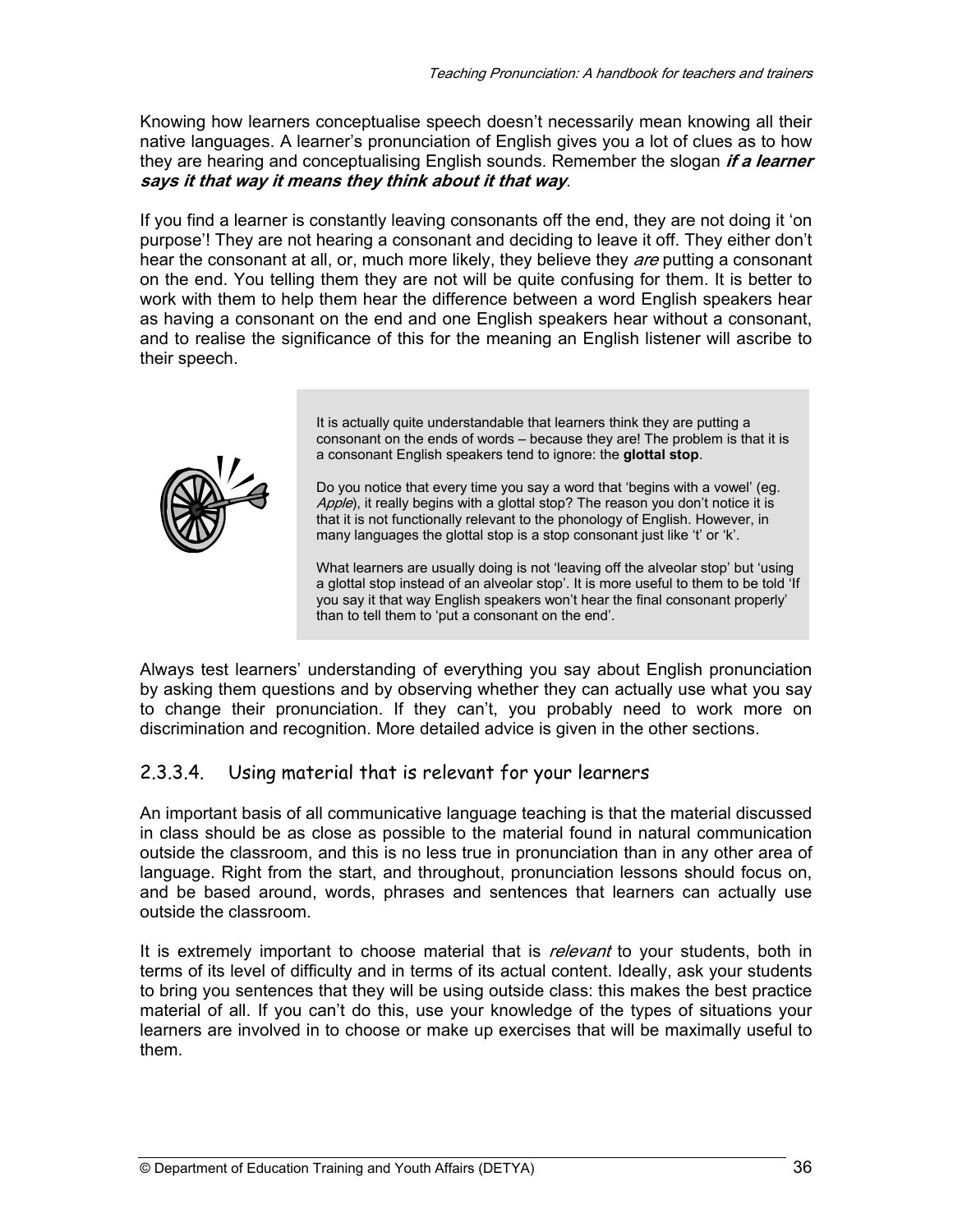Use the guidelines on diagnosing students' pronunciation needs (see Practicalities) to help you devise exercises that are at the right level for your students, and that let them practise a particular issue that is relevant to their needs. This will enable you to give positive reinforcement even if some pronunciation errors remain. No one functions well if they are overwhelmed by the enormous task they face, or if they feel they can't get anything right.

### **2.3.4. Good teaching means: helping learners become self-reliant**

Many students have quite incorrect ideas about what is involved in learning pronunciation – or in learning a language in general, for that matter. For example, many students believe that learning vocabulary involves writing words on cards and storing them in a card file! Certainly doing this is useful but the learning only happens when the cards are actually used.

In regard to pronunciation it is useful to tell learners that pronunciation is a skill that involves both thinking and doing – just like learning a sport or a musical instrument. It is also very useful to give learners a framework within which they can think about pronunciation, can understand and extend the information you give them, and even, as they become more experienced, use their own mistakes to learn from. (See more detail in Section 2.4.2 of Practicalities.)

Give learners themselves a simplified version of the idea that in communication it is not what you say that matters but what your listener understands. Help learners understand the importance of helping their listener by speaking loudly enough and slowly enough that the listener can process their speech, not just rushing to get their ordeal of speaking over and done with! You might even like, with some learners, to discuss their own experience of listening to a foreign learner speaking their own native language. Sometimes they find this interesting and are encouraged to realise that learners can be quite comprehensible even if they have an accent.

### **2.3.5. Good teaching means: giving opportunities to practise**

Although I have emphasised the cognitive aspects of pronunciation, this has been purely to redress the balance in favour of an often neglected aspect. In reality, pronunciation is a skill, and practice is just as important as cognitive understanding.

One of the main values of a classroom situation is that it gives learners a safe place to try out and rehearse the speech they will need to use in 'the real world'. Don't let them wriggle out of practising by saying they are embarrassed! Encourage them by saying, if you are going to make a mistake it is better to make it here with me than out there where it really matters.

If you are working with an individual learner, don't be afraid to give them lots of practice of simply repeating a sentence after you: you say it, they say it, you say it, they say it. A good method to use with a large group is to let the learners practise in chorus for several repetitions, then choose one student for individual rehearsal, go back to chorus rehearsal, then choose another student, go back to chorus, and so on. You might think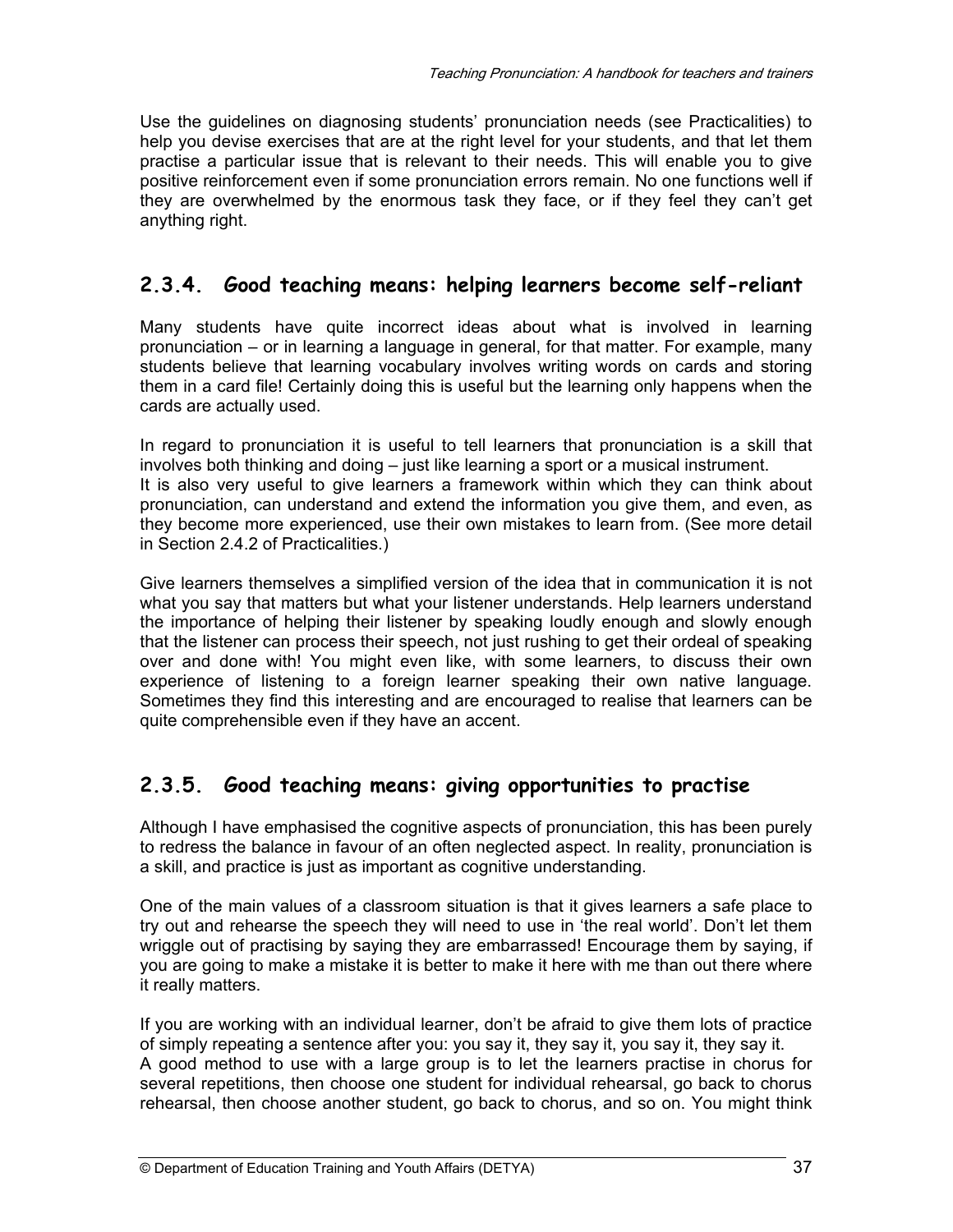they would get bored with this, but as long as the material is useful and challenging, students generally love this kind of work.



As long as the material being practiced is real words, phrases and sentences which the students can realistically expect to use soon in 'real life', it is almost impossible to do 'too much practice'. Time spent practicing one useful sentence is not 'wasted', as its effects spill over to many other sentences.

### **2.3.6. Good teaching means: knowing what's best**

In relation to pronunciation, many students believe that they need *information*, eg. About articulation or grammar, in order to overcome their perceived inability to pronounce the sounds in question. Many students believe they need to master the 'phonetic alphabet' (really the phonemic alphabet) in order to learn pronunciation. Many students believe they have no right to speak unless they can sound like a native speaker. Many students believe that learning the rules of English phonology is the same thing as learning pronunciation.

As we have seen, all of these beliefs are at least partially false. Without going into a detailed explanation to learners, it is important not to just 'give them what they want'. I have often heard justification of the use of vocal tract animations with 'But that's what the students want'. This may be so, but the students' *greater* want is to learn pronunciation.



When learners pester me for information about the articulation of sounds in cases where I think they could not use the information effectively (see Section 2.3.3.2), I tell them

#### **Let your ears do the work!**

And encourage them to listen and repeat, listen and repeat, without thinking too much about what is happening inside their mouths.

The same goes for practising real speech in class, or for getting learners to record their voices and listen to them critically. While you can't force adults to do things your way, you can certainly encourage them and give them confidence that your way will work. Indeed it is your responsibility to do this.



With learners, it is our responsibility not just to 'give them what they want', but to 'make them want what we know they need'!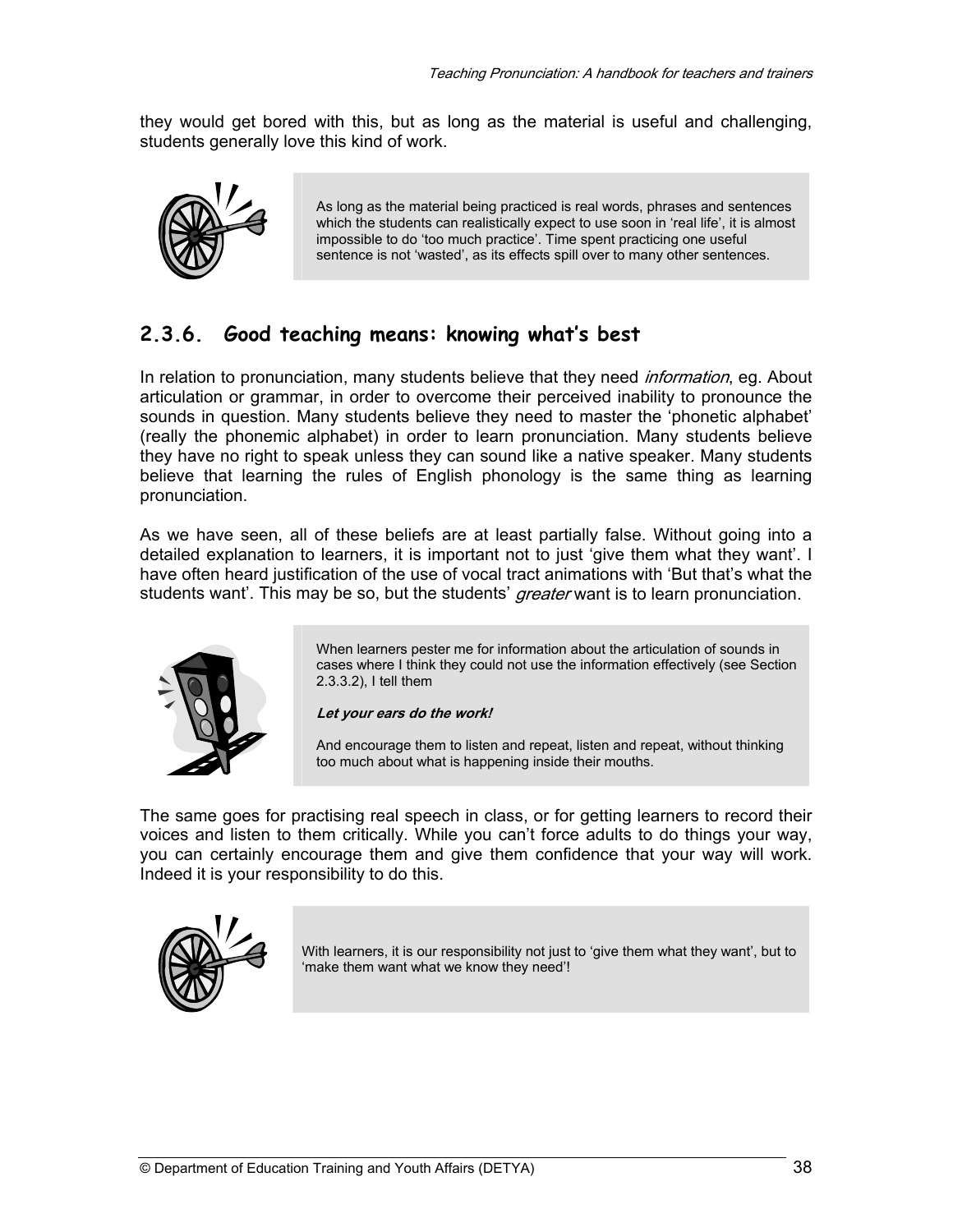# **2.4. PRACTICALITIES**

### **2.4.1. Introduction**

In this section we give some general practical suggestions about teaching pronunciation, based on the principles outlined above. This is intended mainly to help readers deepen their understanding of the principles, so that they can be applied in a range of situations. As we have seen, it is the confidence and flexibility gained through understanding the principles that allows teachers and trainers not just to teach pronunciation effectively, but to integrate pronunciation work into other types of teaching and training.

More detail and specific advice related to teaching in particular situations will be found in the three Frameworks.

### **2.4.2. Building up a communicative framework**

Just as teachers need a framework for thinking about and planning what is involved in teaching pronunciation, so learners need a framework for understanding what is involved in learning pronunciation.

One of the most valuable things we can give learners is the ability and confidence to go on learning pronunciation even when we are not there to guide them. A useful tool we can offer them is a framework for understanding communication. When we teach learners such a communicative framework, we give them a way of understanding the process of communication and interpreting what has gone wrong if any breakdown should occur.



Teaching the communicative framework means giving learners a very general overview about what communication is – transfer of a message from one person to another – and then giving advice or correction in terms of this overview. Doing this helps learners to:

- think about their pronunciation as communication, rather than as a classroom exercise
- focus on their listener's perception rather than on their own production
- think explicitly about what their listener needs in order to understand them

The communicative framework is very useful in helping learners to see communication as a whole, involving speaking loudly enough so that listeners can hear easily, looking at the listener, using rhythm and phrasing effectively. However it is also useful in helping learners understand segmental errors, since it helps them distinguish clearly between what the learner thinks they are saying (ie. Based on the phonological concepts of their native language) and what the listener thinks the learner is saying (ie. Based on the phonological concepts of English). It would be unusual to explain these concepts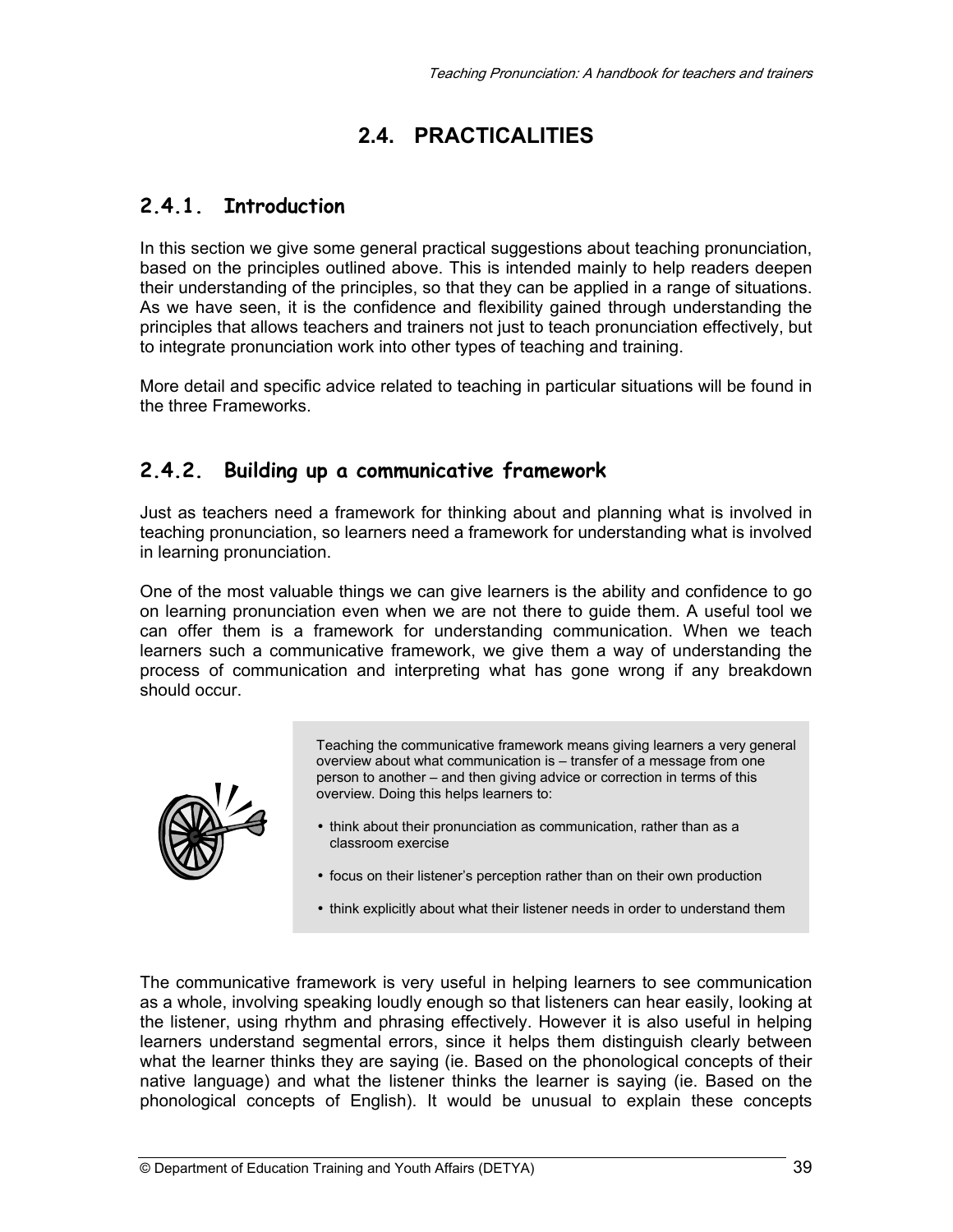explicitly to learners, but if the *teacher* has a good understanding of the concepts, their explanations to the learner can help build up these ideas for the learner without them having to be explicitly taught.

For example, mistakes can be consistently explained in terms of 'If you say it that way, an English speaker will think you said X instead of Y'. This really helps learners to see a rationale behind English pronunciation, rather than it being a confusing set of arbitrary rules.

We will look in more detail in the Frameworks at how to help learners at different stages to build up a communicative framework.



#### **Some terminology**

A **framework** is a set of principles, practices and processes which can be adapted flexibly to a wide range of actual situations, such as the frameworks suggested in this Handbook, or the communicative framework.

The **communicative approach** is the general philosophy, assumptions and methodology for teaching pronunciation put forward in this Handbook.

### **2.4.3. Integrating**

This entire project was strongly focused on finding ways of integrating work on pronunciation into teaching and training, even when separate pronunciation classes were not possible. Many examples are found throughout the handbook of how to do this.

In general this handbook can only give principles and examples since the essence of integrating is to be able to respond to problems and issues as they come up. This emphasises the importance of teachers and trainers

- **either** thoroughly understanding the background and principles of effective pronunciation teaching
- *❖ or* being clear on the limits of their own knowledge and expertise

Even with limited knowledge, teachers can offer genuine help to learners. The ineffectiveness of pronunciation teaching often comes about from people thinking they know more than they do and unintentionally giving misleading information or advice to learners.



Effective integration of pronunciation work also involves teachers building up a rapport with learners, and an ongoing relationship so that consistent use of terms, notations, and frameworks can be built up and allow good metalinguistic communication. This is worth emphasising to managers, principals or funding bodies.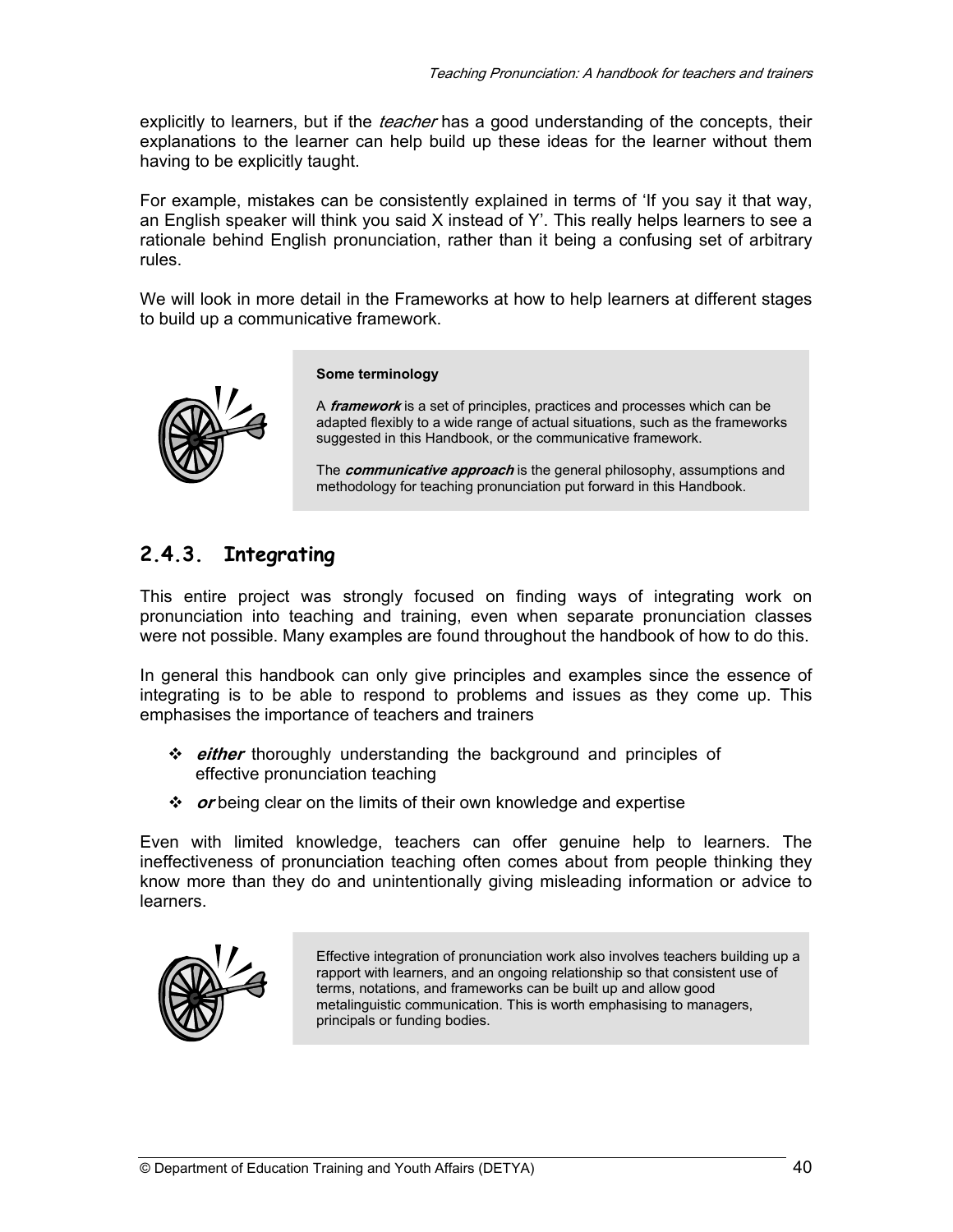### **2.4.4. Homework and self reliance**

It is very important for learners to go on working on their pronunciation even outside the classroom. If possible, give them something concrete to take away with them to practise during the time till you next meet with them. This could be as simple as a written list of the words or sentences you have been working on with them, preferably with notations (eg. Underlining, arrows – see Section 2.4.6.2) to point out the areas they need to concentrate on. At a more sophisticated level, they could be given a tape or computer disk to enable them to hear and practise the material they have been working on. If this is not possible – or even if it is – you might consider suggesting to learners that they ask a native or fluent English speaker to judge whether they are pronouncing their homework correctly.

Another kind of homework is also extremely useful, for those learners who interact with native speakers, in building confidence and understanding of the communicative framework. Ask them to note any situations in which communication breaks down: either the learner fails to understand a native speaker or a native speaker fails to understand the learner. Rather than letting these lie as negative experiences, they can be brought to class and workshopped, both with discussion and guidance regarding what went wrong, and with role plays to re-enact the situation in a more satisfactory way.

The teacher can take the opportunity to give learners general guidelines in how to figure out what has gone wrong if they are not understood. For example, teachers can encourage learners to ask themselves

- 'Did I make an error in the stress pattern?'
- 'Perhaps I spoke too quickly or too quietly'
- 'Did I pronounce all the final consonants so that the listener could understand the words properly?'.

This type of homework also offers opportunities for the teacher to give guidance and encouragement to learners in how to increase the amount of communication they have with native speakers. Of course this has to be done sensitively so as not to expose learners to embarrassment or even worse. But, while allowing learners always to make their own judgments as to when they want to practise, it can be useful to discuss general issues such as how to prolong a conversation after a query or purchase, or how to open up communication with neighbours or work mates.

### **2.4.5. Motivating and encouraging**

Sometimes learners feel that learning pronunciation is a hopeless task because there is so much to learn, or because of previous teachers' avoidance of the issue, or inability to teach pronunciation effectively. It is important to give learners a feeling of confidence and optimism. This of course depends upon the teacher really believing that it is possible to learn pronunciation, and having confidence in the approach they are taking. Ultimately this comes only through experiencing success, but it is also a frame of mind.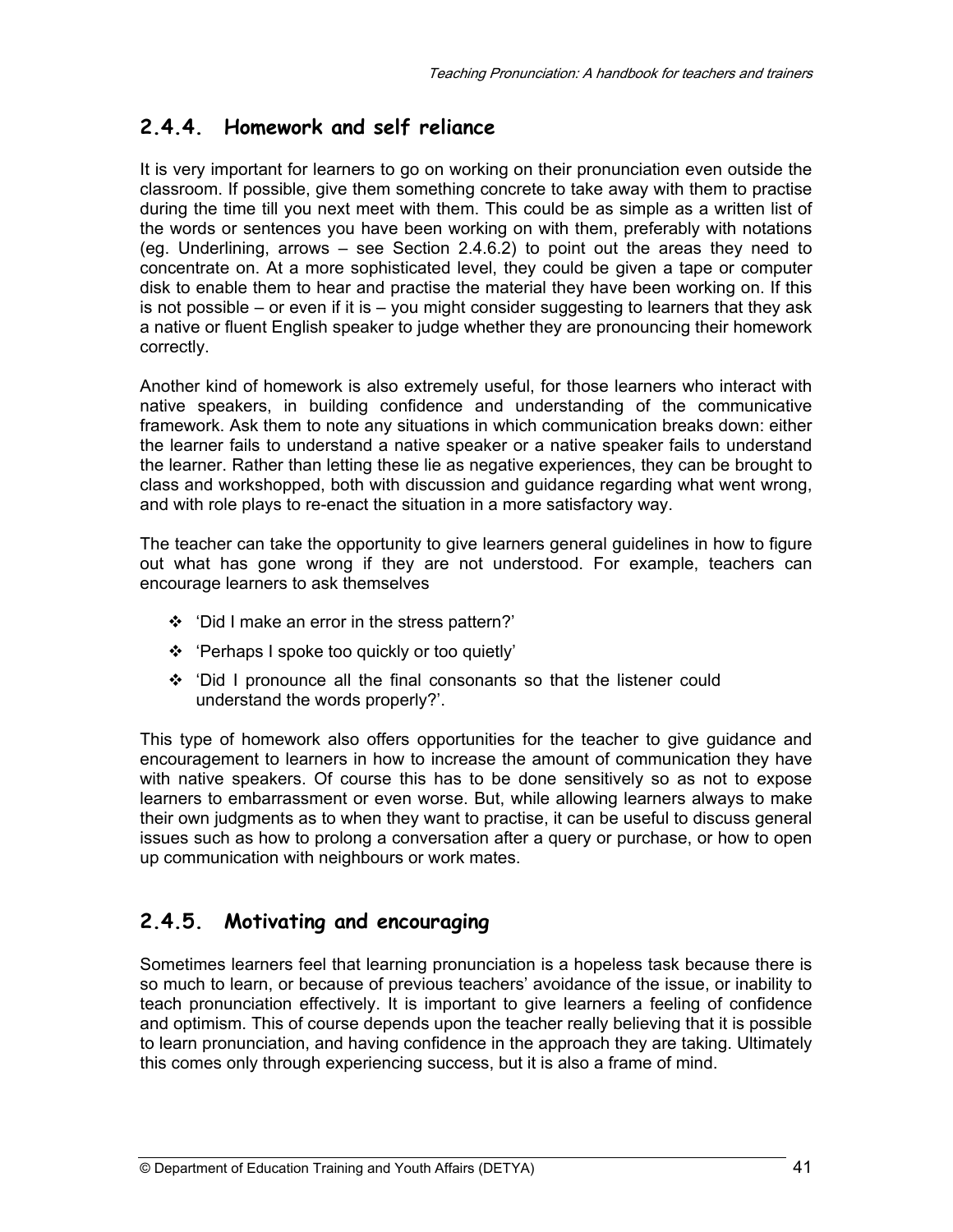Try to notice and point out to learners the positive aspects of their pronunciation, and praise any improvement, even if you feel there is still a long way to go. Try to show confidence in the process that learners are going through, and to build up a sense of what works and what doesn't. See also section 2.3.6.

On the other hand, don't tell learners they are perfect if they are not! Give praise in relation to any improvement you do notice, and encouragement that you are sure they will get it eventually.

### **2.4.6. Helping learners conceptualise speech**

#### 2.4.6.1. Focus on words and phrases

We have seen that it is essential to teach learners about sublexical units such as phonemes and syllables, and to discuss concepts like word and sentence stress, vowel length, consonant contrasts, and so on. We have also emphasised that it is not enough to simply model whole words; it is necessary to help learners gain an appropriate understanding of the phonological system of English.

However, is best to do this *in the context of* words and phrases in which these units are relevant. In the communicative approach it is considered advisable to base a lesson around some useful phrases or sentences that might be useful in a particular communicative context, rather than around a particular consonant contrast or stress shift. In doing this, it is often necessary to refer to sublexical units, and to practise a series of related words – but always to come back to the words and phrases as a whole, so that learners can hear and understand how the sublexical units fit in to the larger picture.

In doing this, it is most important to remember that learners will not necessarily hear English words in the same way as you do, and to pay constant attention to your metalinguistic communication with learners. While ultimate decisions and judgments about metalinguistic communication have to be made by the teacher 'at the chalkface', some guidelines can be useful.

#### **Did you know?**

You probably know that the English letter names, such as 'ess' or 'bee' are not universal.

But did you know that even when we refer to a phoneme 'by its sound' rather than by its letter name, we are still doing something quite language specific. For example, when we say 'suh, tuh, buh' and so on, we are adding a little vowel to 'carry' the phoneme. In other languages, the particular vowel that is used for this purpose is different. In some languages, the carrier vowel is found before rather than after the phoneme. So be careful of using these expressions with learners. They may understand you, but it will probably take them a fair bit of mental processing to do so – and the energy could usefully be spent elsewhere.

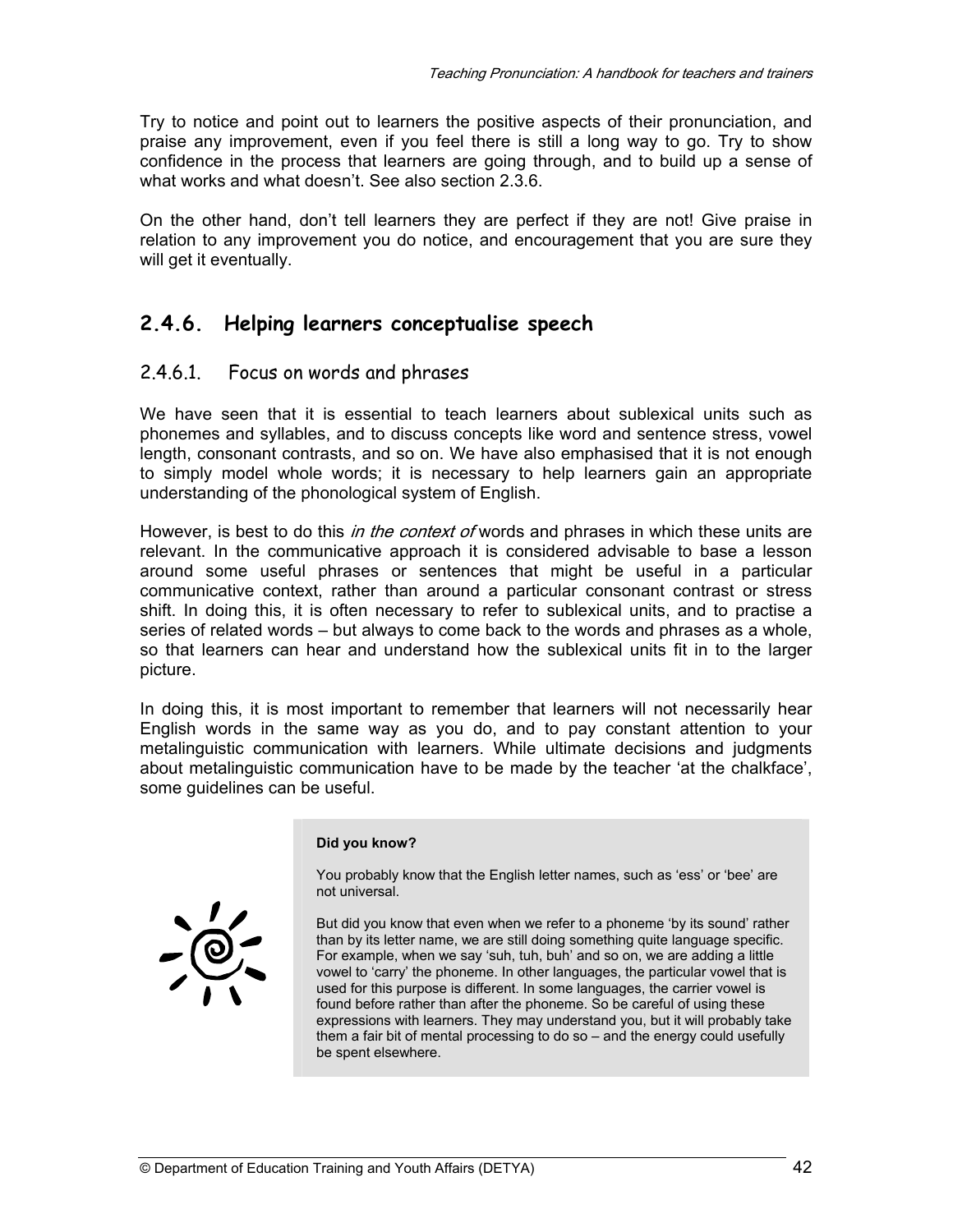Whenever you are discussing sublexical units such as phonemes or syllables, try to make sure the learners hear them in the context of real words that they occur in. For example if you are discussing vowel length, make sure the learners hear not just the vowels but words that they occur in, and that you explicitly point out the long and short vowels within the words. This helps them to draw the connection between the sound in isolation and the sound in context.



To English speakers it is very obvious that the name for the phoneme /i/, ie. 'ee', is the same sound as the middle part of 'beat', but this is frequently quite obscure to learners. This is indeed quite understandable when you consider that when we say the sound /i/ in isolation we add a huge glottal stop, which in many languages counts as a separate, and very noticeable, phoneme!

See also Section 2.4.6.1.

Make sure, as well, that you ask learners to say the words, sounds or phrases you are talking about, and **that they are able to explain back to you the information you are giving them**. As teachers know well, learners will often nod and smile, and even believe themselves that they understand, but a little probing can reveal their understanding is incomplete.

#### 2.4.6.2. Focus on auditory properties not articulation

In general, it is not effective metalinguistic communication to explain pronunciation in terms of the articulation of sounds, even if the explanation is very accurate.

This is partly because learners can't really conceptualise information about the movements that go on inside their mouths in a way that helps them modify their pronunciation.

Another important reason is that teachers have virtually no insight into what really is happening inside their mouths, in order to convey this information to learners. No professional phonetician would ever think of describing articulation based on the subjective feeling of what is happening inside their mouths! That is because the unreliability of this type of 'introspection' has been demonstrated again and again.

#### 2.4.6.3. Using visual cues

The importance of visual cues for learners trying to grapple with English pronunciation is well accepted. What is more difficult is to decide exactly what visual cues most help learners.

It is common to think that the best visual cue would be some way of letting learners 'see speech', especially by letting them see the soundwaves produced when we talk. In fact, this is the basis of many 'multimedia' programs. However, this type of visual cue must be used with great caution. Speech waves can be valuable in certain cases, if prepared by someone who understands phonetics and psycholinguistics, but in general are far less useful than might be expected, especially when learners are asked to match their own speech wave to that of a native speaker model. This is because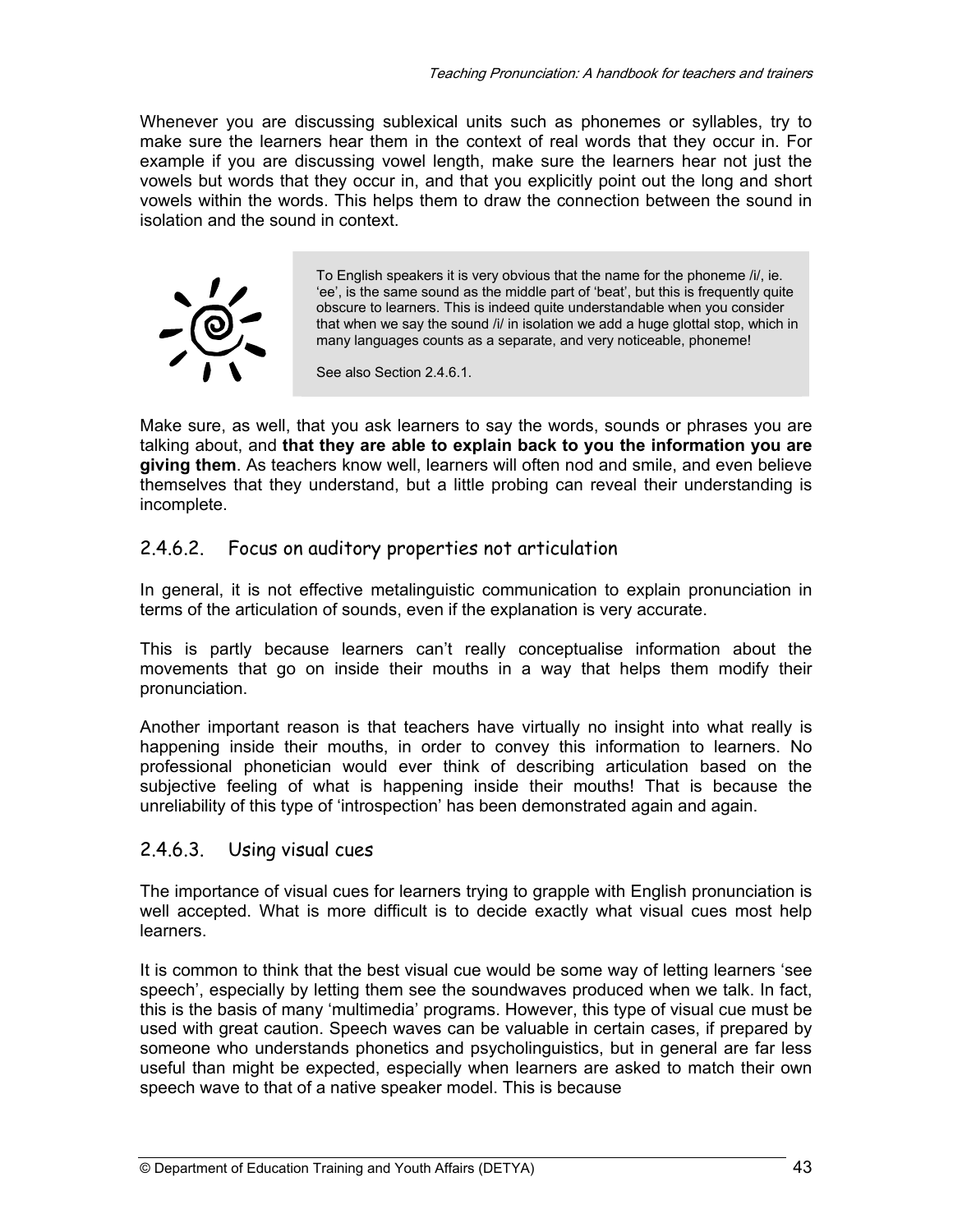- $\div$  speech waves actually don't correlate visually with speech; for that to work you need a spectrogram which is more complicated to produce and to read
- speech waves give visual cues to the *acoustic* structure of speech; what learners need more is visual cues to the *linguistic* structure of speech.

Consider the speech waves below. Two are of the same word, and the others are of words with different vowel phonemes. Can you pick which two are the same? If you do, it is sheer luck! The best phonetician in the world could not do this – because speech waves are not designed to allow vowels to be differentiated.



One of the best visual cues to the linguistic structure of speech is also, fortuitously, one of the easiest to use, for both teachers and learners: the **ordinary spelling of words**. It is very useful indeed for learners to see words written in their ordinary spelling as they are hearing them or saying them. It is also very useful to refer to parts of words (eg. If you want to tell a learner they have made a mistake in the second syllable) by **pointing it out** in the written word.

Of course in many cases the actual spelling of a word can be misleading in relation to its pronunciation. It is still good for learners to see the proper spelling but you might want to augment this with either IPA symbols or 'respelling'.

It is also very useful to build up with your learners a system of visual cues to use with spelling (see Section 5.3.3). This can take a wide range of forms, as long as it is consistently used, and as long as you take the responsibility to check constantly that learners can understand the notation and use it to improve their pronunciation.

Within the project, participants developed different approaches to notation. For example, Ameetha become known as the 'colour lady' because she liked to use colour to point out significant aspects of pronunciation; Sharen had a range of finger gestures from her background as a teacher of the deaf. On the other hand, some participants gradually changed to the suggested notations because they found them more effective for helping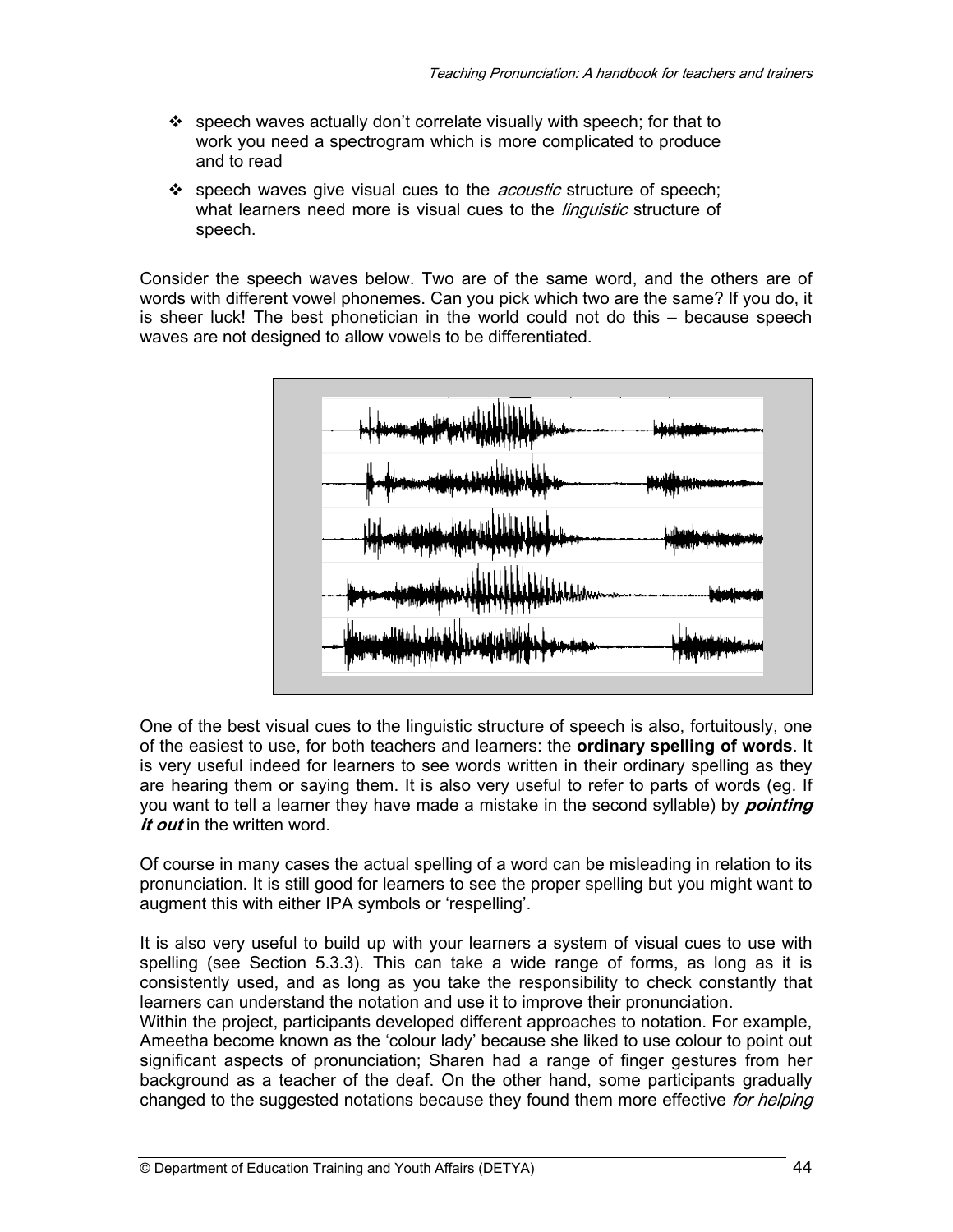learners' understanding. This of course is the ultimate test, and needs to be monitored constantly (see Section 1.2.4.1).

| <b>Some Suggested Notations</b><br>mistake = <i>stress should be on this syllable</i> |                                                                            |
|---------------------------------------------------------------------------------------|----------------------------------------------------------------------------|
|                                                                                       | march = make this part longer                                              |
| it's not hot yet = <i>pay attention to these sounds</i><br>↑ ↑ ↑                      |                                                                            |
| dlarge = don't let this sound be heard                                                |                                                                            |
| mistake<br>match                                                                      | Give <i>comparisons</i> wherever possible, for example<br>mistake<br>march |
|                                                                                       |                                                                            |

#### 2.4.6.4. Using audio and multimedia

'Multimedia' sounds very high-tech, but it needn't be – it just means integrating audio and visual information. This can be done with 'chalk and talk' as well as computer programs. Indeed, if the former is used in a way that really helps learners' understanding and conceptualisation of English phonology, for example, if the visual cues above are used sensitively, with the teacher repeating the word or sentence while pointing out significant parts on the board, it can be at least as effective as the latter.

Nevertheless there are many advantages to using technology. Although computer-based audio and multimedia material is becoming more common, many teachers are restricted to the use of tape recorders. However there is still a great deal that can be done even with a tape recorder, and they are often not used to their full potential.

Speech, especially one's own, is so fleeting, it is almost impossible to really pay attention to it as it is in progress. One of the most useful things for a learner is to be able to listen several times to the same phrase or sentence. This is especially useful if learners can compare and contrast incorrect pronunciation with correct pronunciation, and best of all if it is their very own voice they are listening to. In the communicative approach this is called **critical listening**. There is a good deal of information about it on the two CDs Learn to Speak Clearly in English and Teaching Pronunciation.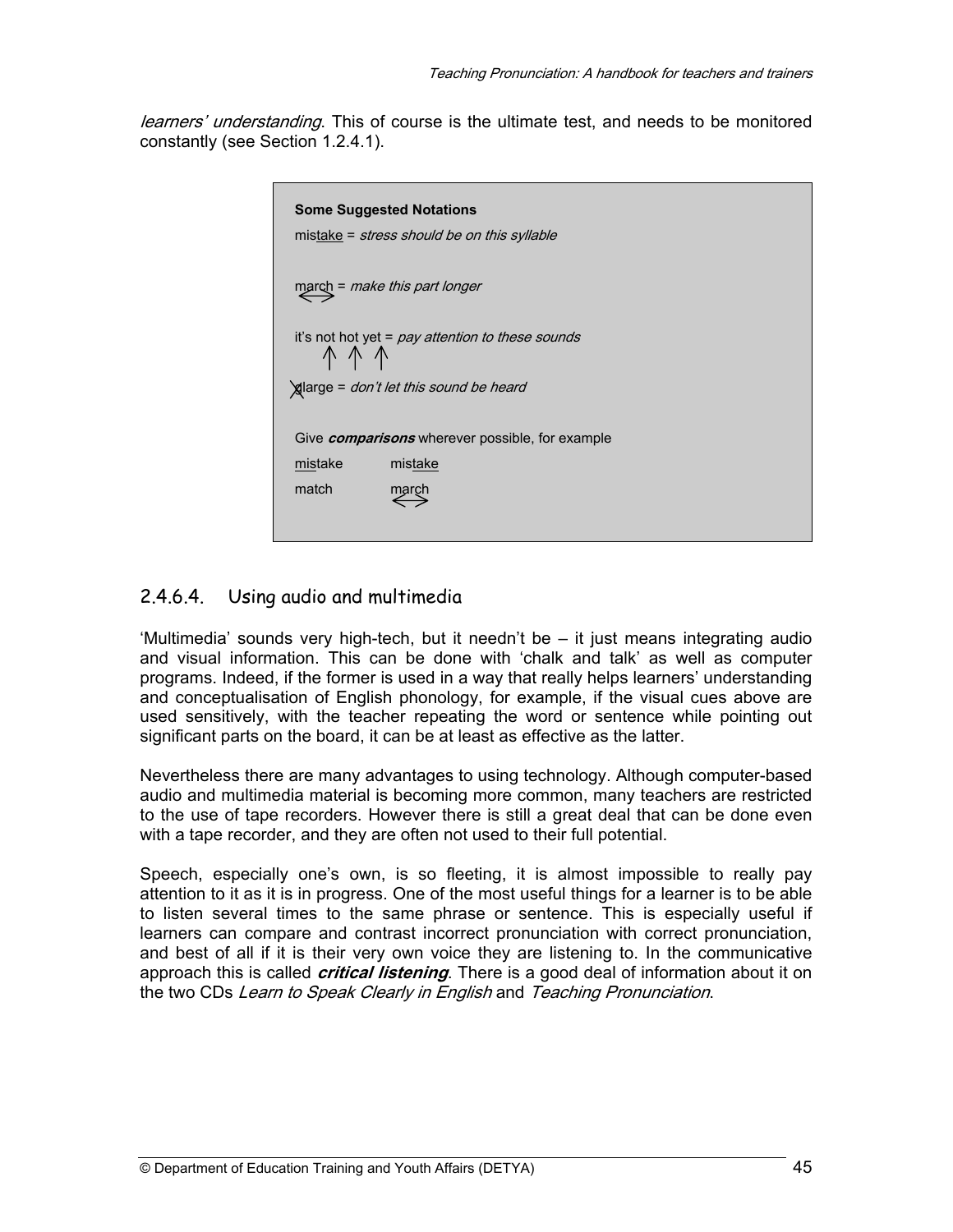### **2.4.7. The problem of transfer**

We have already mentioned (Section 2.2.2) the problem of transfer: that learners can spend a lot of time in class 'getting' a particular pronunciation – only to 'lose' it when they walk out the door into the real world.

This is an inevitable part of all language teaching, and not in itself a major cause for concern – as long as there is a gradual improvement in pronunciation outside the classroom.

Some steps that can be taken to minimise the problem of transfer include the following.

- $\div$  Use materials in class that are as close as possible to the speech learners will really be using outside the teaching situation. While chants, recitations and dialogues certainly have their place, the risk of using them is that it can be difficult for learners to see the connection (even if it is clear to the teacher) between the language practised in class and the language used outside.
- Make sure you continue to correct learners' pronunciation even when you are speaking to them informally. Of course this must be done sensitively, and in an encouraging, rather than silencing, manner! This is possible however if you have built up a rapport and a system of metalinguistic communication with learners, so that any corrections can be brief and light hearted, so as not to interrupt the flow of the conversation.
- $\div$  It is useful to discuss the problems of nervousness explicitly with learners. Often their pronunciation deteriorates outside the classroom because they are under more stress. Learners can benefit from role playing situations that make them nervous (eg. Finally coming to the head of a long queue and having to request their ticket) and discussing strategies for remaining calm and focused, such as
	- relaxing the shoulders,
	- taking a deep breath,
	- reminding themselves of their right to be heard, and
	- realising that taking a moment to think through what they need to say and how they will say it really does take only a moment, and does not hold things up nearly as much as they might fear.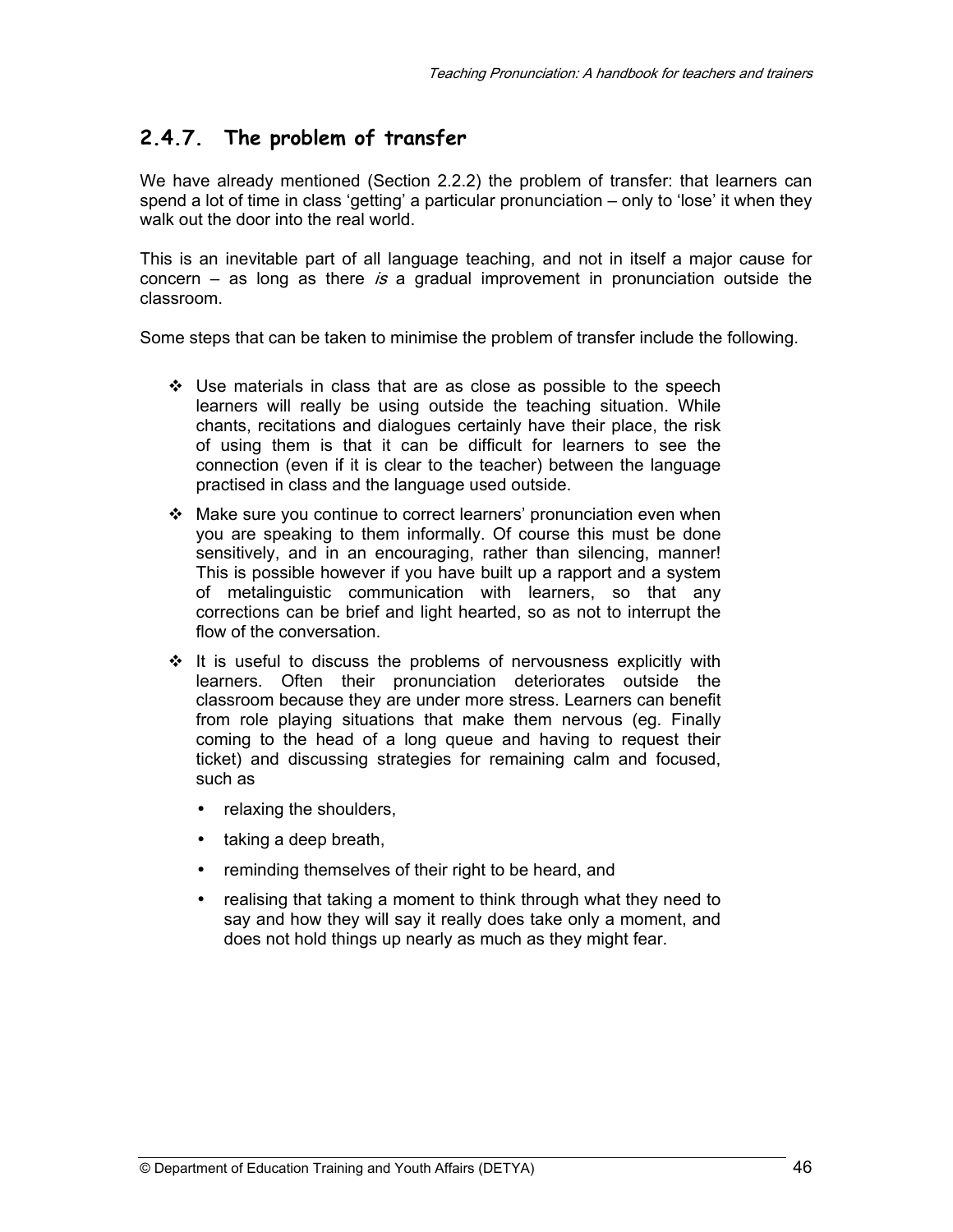# **2.5. QUESTIONS AND ANSWERS**

### **2.5.1. Introduction**

These are some of the questions that were asked at the half day workshop that took place during this project, and which are often asked when the communicative approach is presented.

### **2.5.2. Do you really believe pronunciation can be taught?**

Teachers have often found the attempt to teach pronunciation to be a frustrating exercise not just for themselves but for their students. Part of the reason many teachers give up on pronunciation is to avoid pain and disappointment for their students.

It is important then to emphasise from the outset that pronunciation  $can$  be taught effectively, and can be learned to a level that allows functional communication in a wide variety of contexts.

Of course, the vast majority of people who learn English in adulthood will always speak it with a foreign accent. However a foreign accent in itself is not a bad thing – provided it is functionally comprehensible to native speakers of moderate good will in understanding (see Section 1.2.4).

Also of course, there will be particular students who are very difficult to teach, for one reason or another. For example, they might need the motivation and application which are an essential part of learning pronunciation; or they might have some psychological or physiological learning difficulty of their own. Obviously it is part of a teacher's job to help them overcome such barriers. But it is also essential for teachers to realise that such cases are exceptions, and not to let them cause a general feeling of despair about pronunciation. In general, the vast majority of ESL learners can improve their pronunciation through lessons, and can attain a level of proficiency that allows them to partake of opportunities in all aspects of life.

#### **Ameetha**

'Something very nice happened to me in class today.

'Before I never used to correct the students' pronunciation because I didn't know how to help them, but now I do.

'One lady came in and said 'good-u morning teacher'. I said 'beg your pardon'. Then I wrote 'good-u morning' on the board. The whole class helped her, and soon she saw her mistake.'

We kept track on this lady through Ameetha. Her pronunciation of 'good morning' soon stabilised and she did not revert to the extra syllable

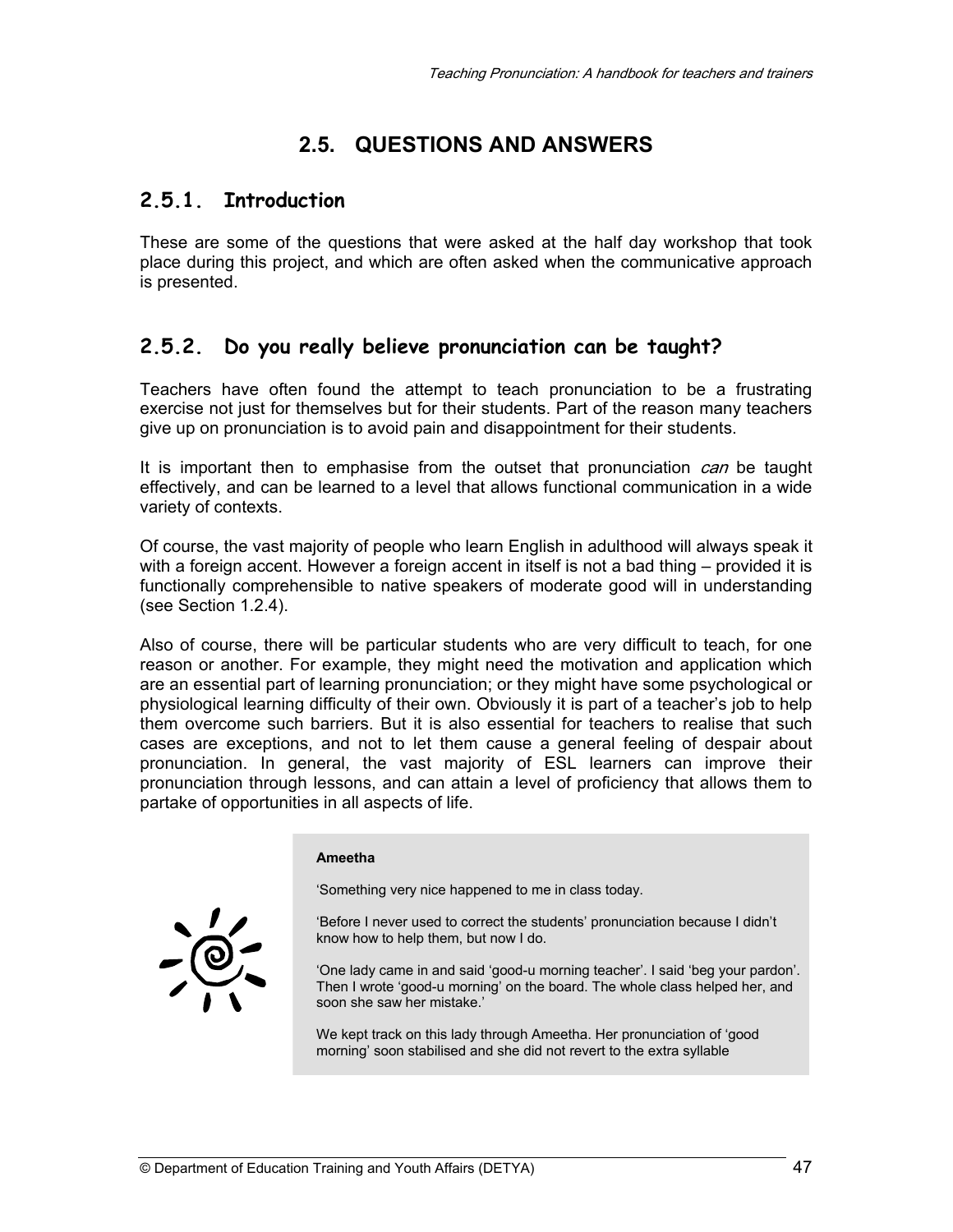### **2.5.3. Often learners can't even hear the sounds we are asking them to produce – how can we expect them to pronounce them?**

Teachers often make this comment, with a certain amount of despair, in discussing the difficulties of teaching pronunciation in traditional ways. Often they are sensitive teachers, who realise that learners' experience of English phonology really is different to that of native speakers.

Their observation is quite accurate, but it is not a cause for despair. It simply emphasises the need for pronunciation lessons to include considerable work, especially at early stages, on the perception and conceptualisation of aspects of English pronunciation, as explained in Fundamentals, above.

In fact, it is not quite true that learners cannot *hear* the differences between English sounds, or the difference between their own pronunciation and that of the native speaker model. They are not deaf. The problem is more one of conception than perception. It is simply that learners are not used to paying attention to the aspects of sounds that are significant in English.

Most (not all) pronunciation difficulties, especially the really serious ones, are caused by cognitive (conceptual) rather than physiological factors (eg. Inability to produce a particular sound), and need to be addressed on that level (see Fundamentals).



Recall the slogan about why learners make the mistakes they do is: **IF THEY SAY IT THAT WAY, IT'S BECAUSE THEY THINK OF IT THAT WAY!**

In order to change the way a learner pronounces something, you have to change the way they think about what they are saying.

### **2.5.4. Are you really saying it is not necessary to know the International Phonetic Alphabet (IPA) symbols?**

Many teachers express relief when they discover that with the communicative approach they don't need to know their phoneme symbols (see teachers' messages). On the other hand some have criticised the communicative approach for apparently belittling the IPA.

IPA symbols are an extremely useful tool but they are not the be-all and end-all of pronunciation, and they certainly have limitations in teaching pronunciation which need to be clearly understood if they are to be used effectively. I'd rather have a good teacher who couldn't remember symbols than a poor one who could, but best of all would be a good teacher who does understand phoneme symbols, their purpose and their limitations.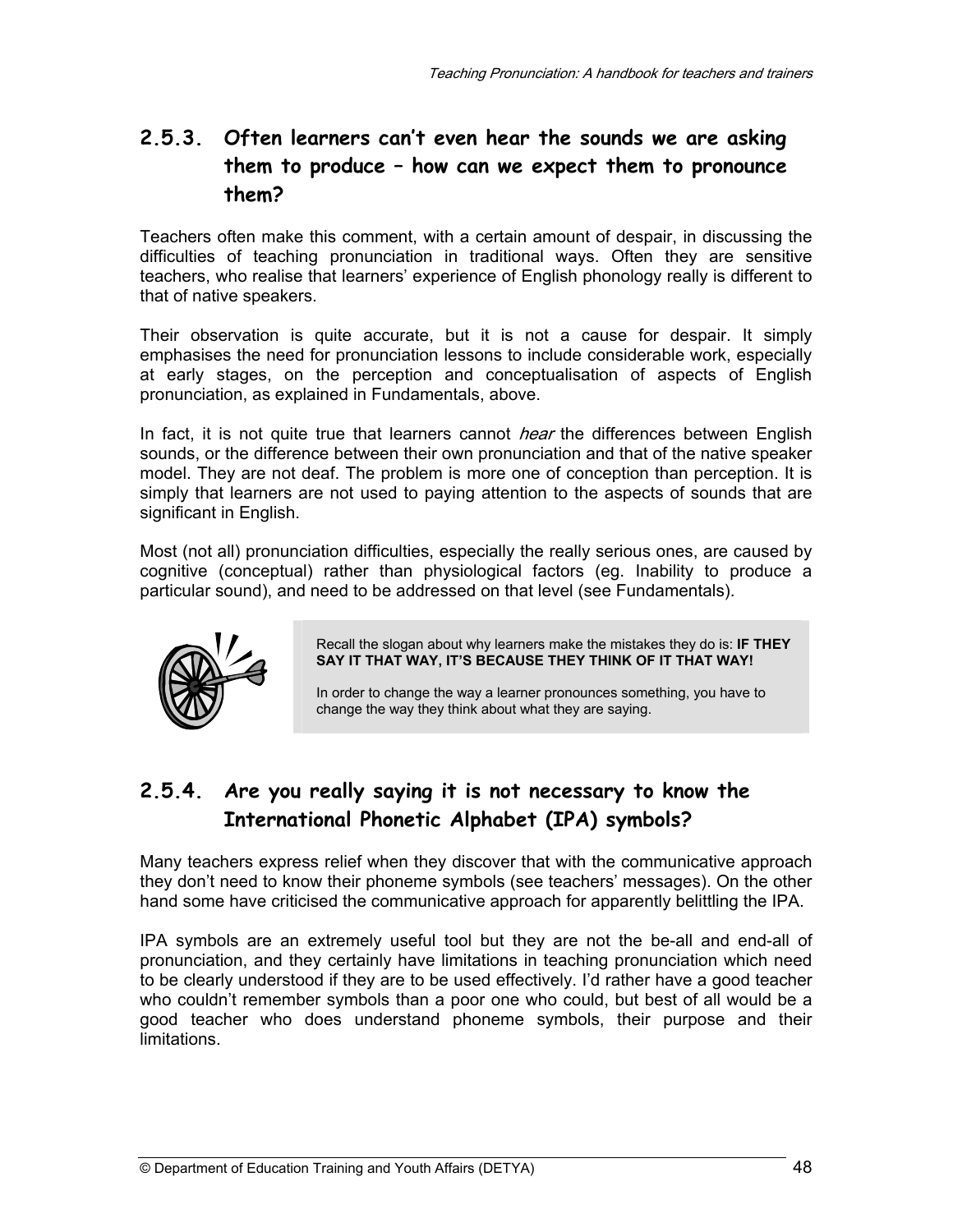### **2.5.5. How can we know which methods and materials are best?**

Some teachers have methods and materials that they like using; others feel overwhelmed by the problem of deciding which methods and materials to use.

The decision of course ultimately rests with teachers but some guidelines are available to assist with this question. The most important of these is the challenge to teachers to think squarely about what helps their students, really observing whether the students' pronunciation is actually improving. Note that this question has a slightly different emphasis from the question of what helps the teacher. Sometimes it is tempting to a teacher to choose methods or materials that they themselves feel comfortable with. This is of course an important consideration but the real test of pronunciation teaching is whether learners actually improve their pronunciation.

You should be able to observe at least short term improvement in pronunciation after every lesson, even a short workplace session. Of course, learners may revert to old habits several times before improvement becomes more permanent. However, if learners can't make their there-and-then pronunciation better, it suggests they are not fully understanding you and that you might need to try another tack.

It is not enough just to say 'it takes a long time to learn pronunciation' and lower expectations about what can be achieved in the short term.

It is also important to distinguish between 'happy' students and 'learning' students. Certainly students who are really learning are likely to be happy. However, the reverse is not necessarily true: students can be having fun in class and not really improving. Students are very likely to express satisfaction with lessons. The teacher's own satisfaction should depend not on what learners say but on how their pronunciation improves.

These considerations reinforce the value of the discipline of documenting lessons and outcomes, and of recording (preferably on tape, but certainly in writing) students' pronunciation before and after a pronunciation course, so that progress can be monitored objectively.

It is noteworthy that all the participants of this project cited as one of the main benefits of the sessions the value of the discipline of simply taking note of what they were doing and reflecting on the outcomes. The success or otherwise of the pronunciation teaching strategies they used were important in directing future pronunciation work with their learners.



Rae organized an afternoon tea for her students, and did a huge amount of very successful pronunciation work with them in the process. I asked her if she had done this before.

She said 'I've done the afternoon tea before but never with so much focus on pronunciation. I was pleased with how it was going. It's scary because things can easily get outside the planned lesson – but I survived!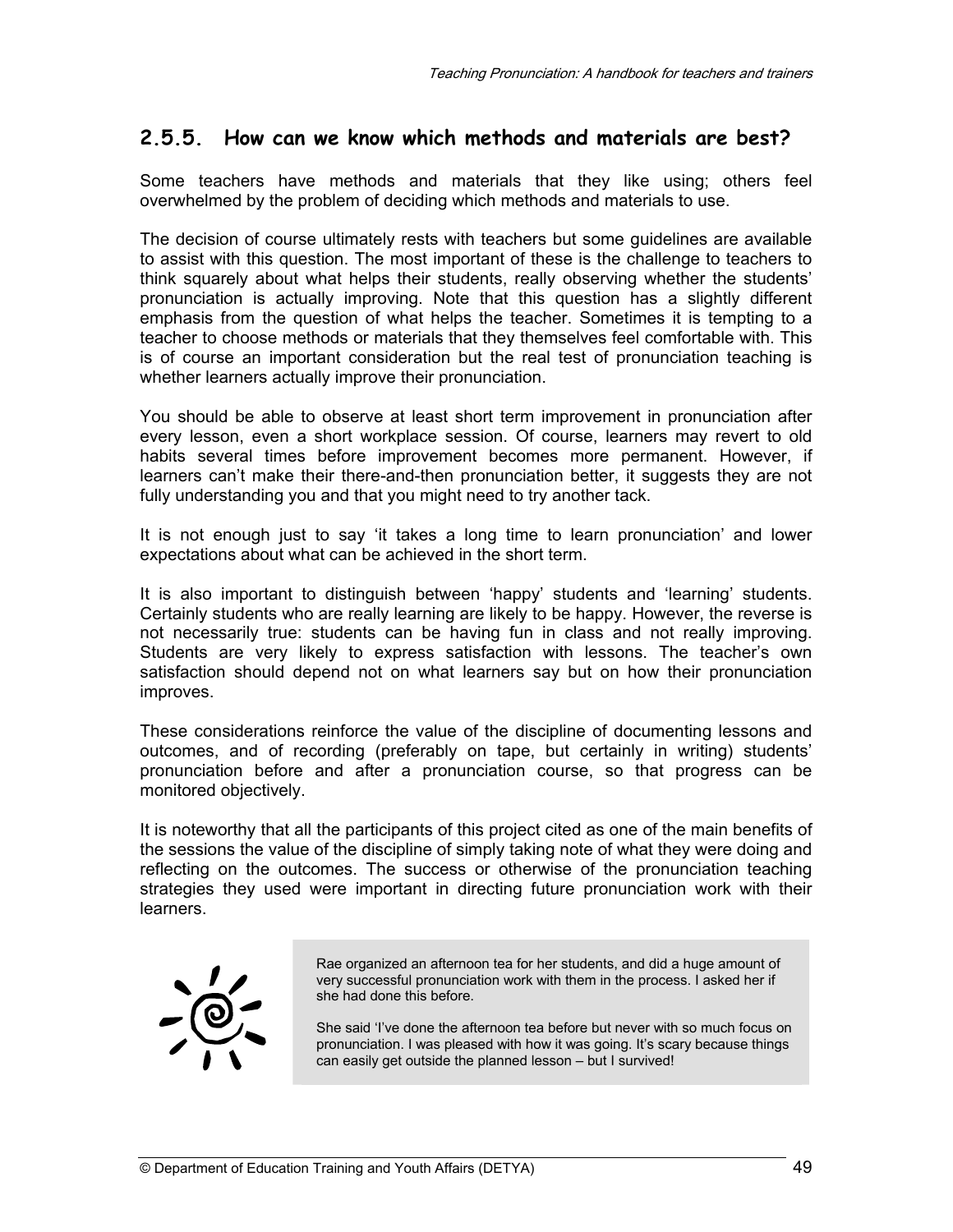# **3. FRAMEWORK 1: TEACHING BEGINNERS**

### **3.1. INTRODUCTION**

#### **3.1.1 Introduction**

Recall that the frameworks presented here are sets of principles and practices which can be adapted flexibly to a wide range of actual situations (see Section 1.2).

This first framework presents some ideas on how to teach pronunciation to ESL beginners in a structured language course. It presents some background, applying the ideas of the previous section to beginners, then a selection of the contributions made by teachers to the weekly sessions, and finally a series of questions and answers that were discussed in the sessions.

In this Framework, we first discuss some background ideas, then give some examples of the experiences of teachers who participated in the project in using those ideas, and finally go through a Question and Answer section with issues that were raised during the project sessions.

### **3.1.2 Defining beginners**

'Beginners' here are defined as adults in the early stages of learning English as a second language. They have elementary grammar and vocabulary, and their English literacy skills and their oral communication skills are usually at about the same level. Of course it is well known that pronunciation skills often correlate poorly with general language skills, so that learners can be beginners in pronunciation but have much more advanced grammar, vocabulary and literacy skills. However, since language classes are usually made up of learners with similar overall language ability, we will deal with the issues in relation to overall beginners in this framework and overall more advanced learners in the next framework (where we will also deal with the problem of mismatch of pronunciation and general language skills).

### **3.1.3 Importance of pronunciation for beginners**

It is particularly important to include effective pronunciation tuition in beginners' language lessons, as this gets them off to a very good start in their general language acquisition, and minimises the risk of 'fossilisation', or stabilisation of pronunciation habits, that make ESL speakers difficult for native speakers to understand.

It is well known that a learner with fairly good pronunciation, even if only at the word level, can be quite comprehensible to English speakers even with a fairly high level of grammatical errors, while someone with excellent grammar can be incomprehensible if key words are pronounced incorrectly (see Section 1.1.1). Giving learners a good basis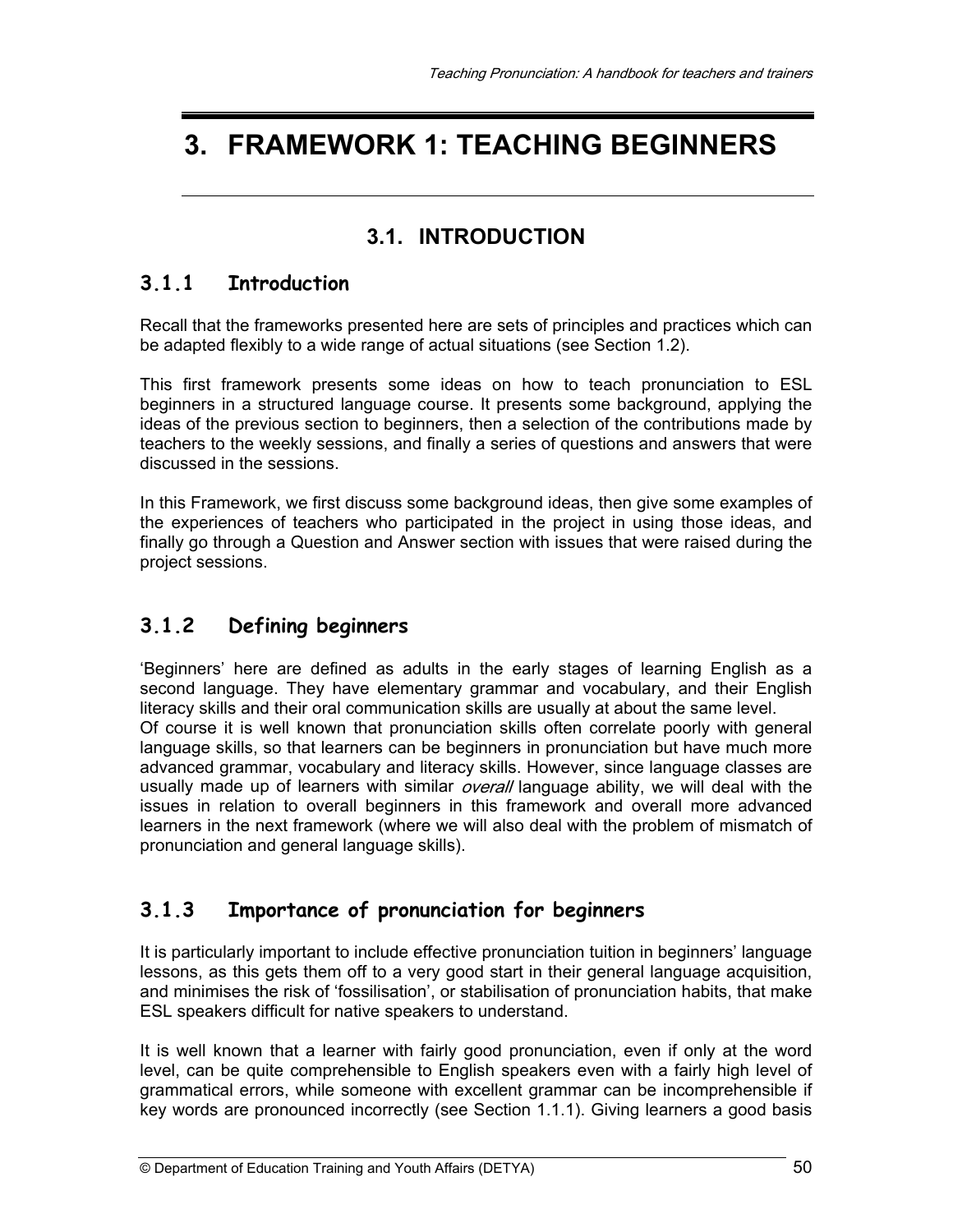in pronunciation as a normal part of their tuition in speaking and listening therefore opens up many more opportunities to them for conversation outside the classroom, which is the key to ongoing learning of all aspects of language, including grammar and pronunciation.

A good grounding in basic pronunciation is a valuable gift that  $\partial N_F$  ESL teacher can give to any learner.

### **3.1.4 Advantages and disadvantages of teaching beginners**

Teaching beginners has some particular difficulties associated with it:

- $\div$  it is more difficult for teachers to communicate with beginners in English about pronunciation, due to their low English language skills
- $\div$  beginners often have limited opportunities to interact with native speakers outside class.

On the other hand, it has some important advantages, as we will discuss further when we deal with more advanced learners:

- $\div$  in classroom teaching, the group of learners is usually at roughly the same level (whereas more advanced learners can be very variable in the degree to which they have mastered pronunciation)
- $\cdot \cdot$  there is less 'unlearning' for them to do, both in terms of the way they pronounce English, and in terms of negative expectations about their inability to learn pronunciation
- $\div$  beginners are generally expecting, and expected, to have specific times devoted to pronunciation, which means that time can be scheduled for more intensive work to be done with them.

# **3.2. BACKGROUND TO FRAMEWORK 1**

### **3.2.1 Introduction**

In this section, we expand on the 'Practicalities' in Section 2.4, with the focus on the ideas that can help in teaching beginners. The section is based around participants' experiences (see Section 1.1.4) in understanding the principles of the communicative approach, and using them in with their own learners.

### **3.2.2 Integrating pronunciation into other activities**

A major focus of the sessions was to help the participants not just design and run a pronunciation teaching program, but to integrate work on pronunciation into their overall language lessons (see Section 1.1.2). This involves teachers acquiring the knowledge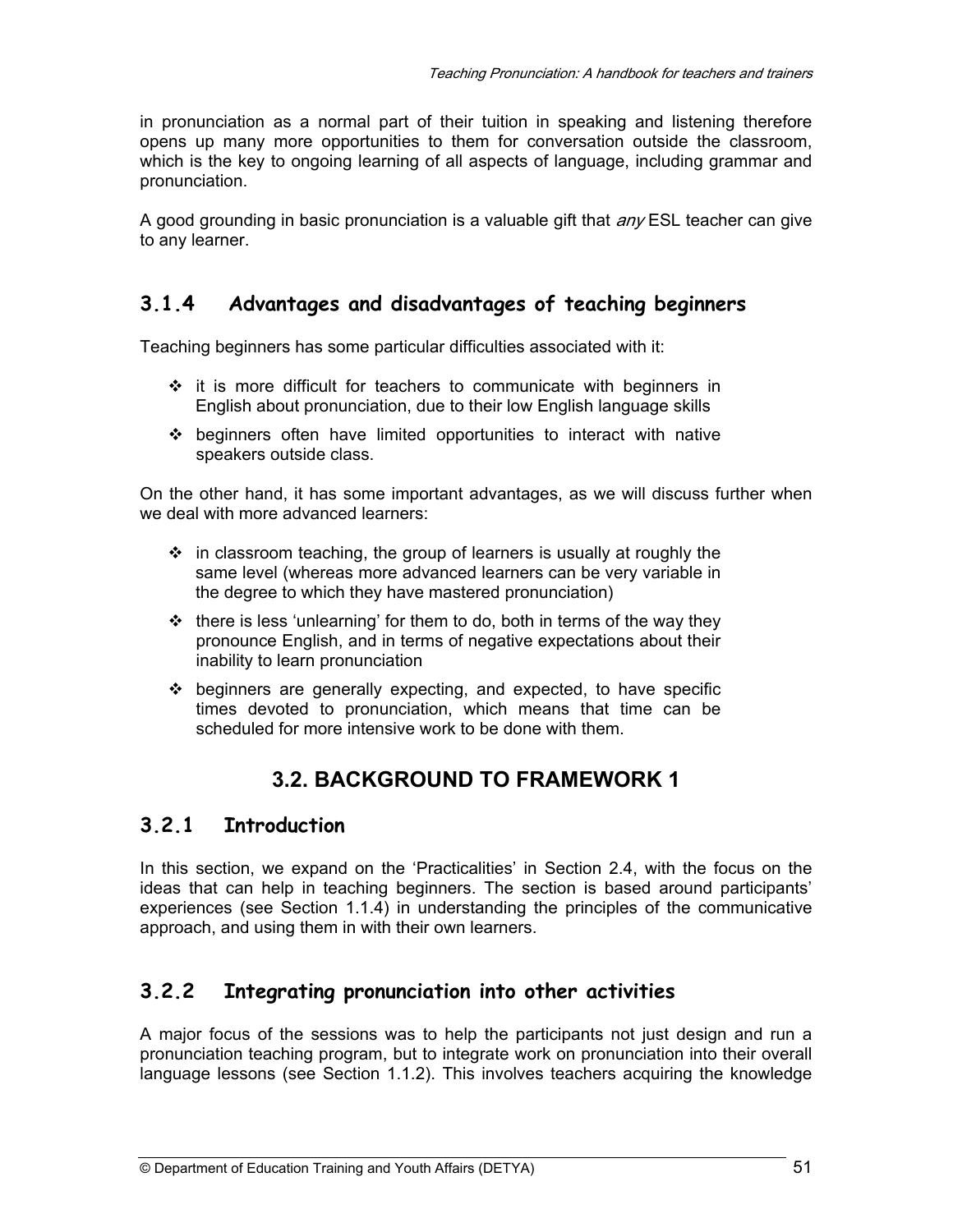and confidence to respond spontaneously to situations that arise in class, as well as being able to follow a particular text or pre-planned lesson format.

The ability to use what learners actually say, there and then, to create a mini-lesson on pronunciation in the midst of other work certainly requires a great deal of confidence and flexibility on the part of teachers, but is extremely effective – sometimes more so than spending a whole hour on pronunciation alone.



Belinda, in the third session

### **3.2.3 Starting with words and phrases**

We have seen the importance (Section 2.4.6) of basing lessons around words, phrases and sentences, rather than phonemes.

In doing this it is particularly useful if material can be used that is closely relevant to learners' own lives and concerns, so that they can practise words and sentences they will actually use in 'real life'. This can be done either by asking learners to provide examples of sentences they would like to practice, or by simply observing the kinds of speech that they need to use in their everyday encounters.

### **3.2.4 Teaching stress**

We've seen (Section 2.2.6) that an understanding of **stress** is fundamental to both segmental and prosodic aspects of pronunciation. We have also seen that for speakers from many language backgrounds it is difficult to produce English stress – because they cannot hear and conceptualise it appropriately.

In this section, we go into a little more detail on the practicalities of teaching stress. These points will be suitable either for beginners or for learners whose overall knowledge of English is more advanced, but whose pronunciation still remains very weak (see Frameworks 2 and 3).

It is necessary to teach both word stress and sentence stress, but there are no hard and fast rules as to which comes first. Depending on the needs of learners, you may have to work on either or both.

As for when to teach stress, it is likely that most learners will need some work on it, so it is worth starting with stress for all learners. Those who have an aptitude for it, or whose native language uses stress in a way similar to English, will move through the sessions quite quickly. Others may need more intensive work. As a rule of thumb, if you have a learner whose English you find generally difficult to understand, even if you can't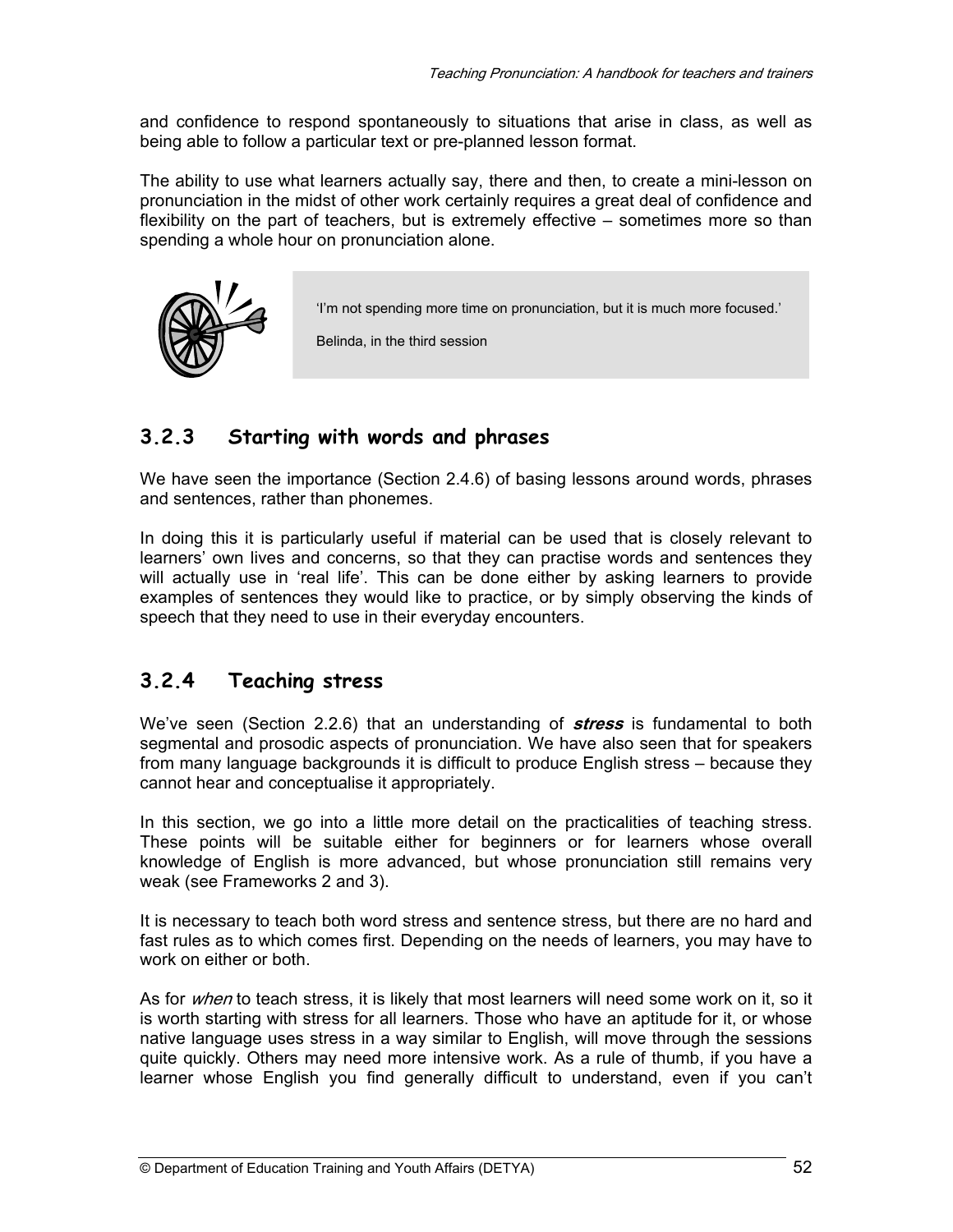diagnose precisely the errors they are making, it is likely they will benefit from general work on stress (see Section 2.3.2).

#### 3.2.4.1 Teaching word stress

Let's look now in some detail at a possible 'recipe' you might use for teaching word stress.

- Start with two syllable words, and try to choose words with simple phonemes that are not likely to distract learners' attention or undermine their confidence.
- Ask learners to identify the stressed syllable from your pronunciation of the word. Make sure they are not using higher level knowledge based on the spelling of the word. If you think this is happening, as it may with learners who have had previous book-learning of English, try using some nonsense words.
- Write the words on the board, and ask learners to copy them into their books. Then say the word several times and ask them to underline the stressed syllable.
- Underline the stressed syllable on the board and check their answers.
- Discuss any errors, then ask the learners, all together then one at a time, to repeat the words back to you. In judging their production, focus on stress pattern rather than phonemes, but do correct any glaring phoneme errors.
- Comment throughout on the fact that one of the syllables of each word is **louder** than the other. It is true that stressed syllables are also usually longer and at higher pitch than other syllables, but getting into that can confuse learners, because we also talk about length in relation to vowel length, and about pitch in relation to intonation. So use these concepts with caution.
- When you find they are doing well, try giving some more tricky exercises, such as saying some words with stress on the wrong syllable and asking them to judge if you have said them correctly or incorrectly. If you feel they are up to it, try getting them to say the stress on the wrong syllable.
- When all this is mastered well, move on to words of three syllable and more. When learners are performing well with these, give more complex exercises such as asking them to group words into stress pattern families.
- $\cdot$  In general, you shouldn't worry too much about the unstressed vowel schwa at this stage, though you may want to point it out if it comes up and you feel they can understand the idea. Be wary though in case it confuses or distracts learners. The most important thing at this stage is that they understand and use stress. Lack of stress, which needs to be understood for schwa, is by definition a later concept that requires understanding of stress.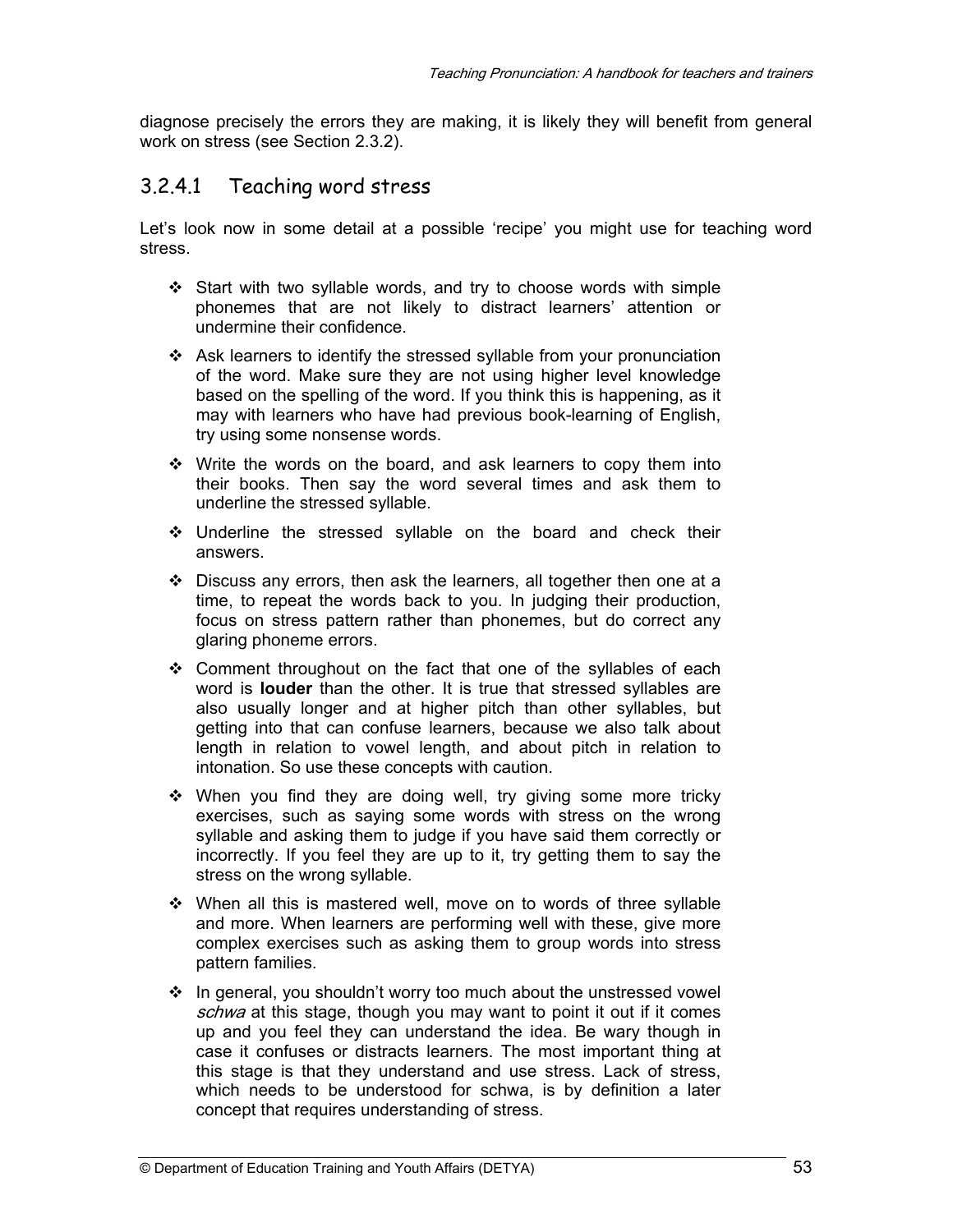### 3.2.4.2. What if you (the teacher) aren't sure which syllable is stressed?!

Don't be ashamed! It can often be difficult to figure it out, especially in multi-syllable words. Of course you can check in a dictionary as part of your class prep – but here is a useful on-the-spot check you can do. Students don't mind at all waiting for a minute while you figure out the answer to a question about stress, especially if it means they can get instant help rather than having to stick with a pre-prepared lesson. (This tip relies on you knowing what 'sounds right' in English, so it is not a good one to pass on to learners.)

Let's say you are teaching the word *consultation*, and you are not sure which syllable to underline for your learners. Just say the word several times (to yourself) in an exaggerated way. For example, put it in a simple sentence like 'You want a consultation???!!!' – as if you were absolutely amazed. Notice that the stressed syllable becomes much louder than the others. This can make it easier for you to pick out to give accurate instruction to your students.

#### 3.2.4.3 Sentence stress

Sentence stress and word stress are closely linked, in the sense that

- $\cdot \cdot$  they are both about one syllable being louder than others, and
- $\div$  they both depend on learners being able to hear and conceptualise that relative loudness before they can use it appropriately.

Sentence stress is quite different, though, in the role it plays in language:

- $\cdot$  word stress is fixed, as an essential part of the word it attaches to
- $\div$  sentence stress is variable, and controlled by the speaker as part of the meaning of the sentence. There are no hard and fast rules about sentence stress to match rules like 'The word *monster* is stressed on the first syllable'.

Therefore it is useful to teach sentence stress in terms of the **important** word(s) in a sentence receiving the stress, rather than in terms of words in particular grammatical categories (content words, for example) receiving the stress. It is true that the word 'important' is subjective, but stress is subjective  $-$  you stress the words you want your listener, on that occasion, to think are important in your message. For example, it is quite possible to stress a function word like 'to' if it is important on that occasion (eg. 'I'm going to the shops').

Also the concept of 'importance' is easy for learners to understand: they don't have to think, 'Is this word a content word or a function word?'; they just have to think, 'Is this word important to my message?'.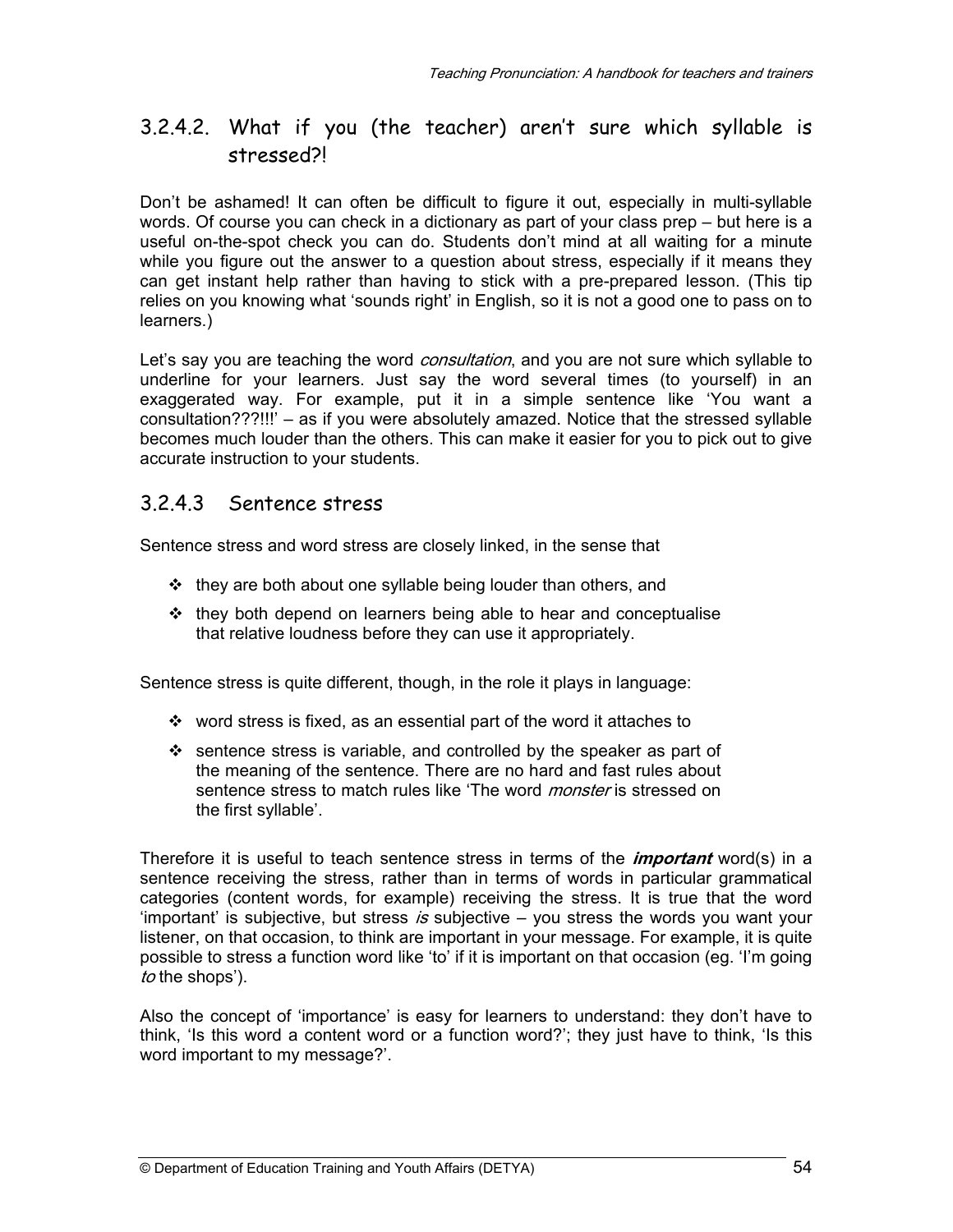### **3.2.5 Helping beginners with individual sounds**

We have emphasised (see Section 2.2.6) that it is not enough just to stay on the level of words and prosody with learners. We need to give them guidance with individual sounds as well. However we have to be very careful in doing this, and sensitive to the needs of the learner in re-conceptualising sounds in a way that is literally very foreign to them.

It is not enough to simply refer to letters or phonemes and expect learners to understand what we mean – at least not until we have helped them build up and grow confident with concepts of English phonology and spelling. How can we do this? Paradoxically it means putting much less focus than you probably do now on individual sounds, and instead focusing heavily on whole words. Individual sounds are pointed out *within* those whole words (see Section 2.4.6).

It also means spending much more time than you probably currently do on letting learners group (written) words together according to aspects of their pronunciation (eg. First sound, long and short vowels, rhyming). When they do this you will see clearly any mistakes they make (eg. Putting *oven* and *onion* with  $of$  and  $on$ ), and can explain their mistakes in terms they will understand and you can test (eg. 'oven belongs with love not  $of)$ .

Doing it this way is a hundred times more useful than simply giving learners the phoneme symbol for the vowel in  $oven -$  because it involves learners making a mistake and learning from it directly.

What if students consistently have trouble with the pronunciation of a certain sound or sounds? Of course you will want to help them with this, by drilling them on a set of words or contrasts that use the relevant sound. Again, though, this must be done in a way that enables learners to really benefit from it. Here are some key points.

- **EXECT** FOCUST FORM STATED SOUNDER WITHING WORDSTAND WAS RESPONDENTED A KNOW THE MOVING WARD SO KNOW THING WAS NOT THING WAS NOT THING WAS NOT THING WAS NOT THING WAS NOT THING WAS NOT THING WAS NOT THING WAS NOT THING WA need to isolate the sounds occasionally but keep this to a minimum (see Section 3.3.2) and bring the focus back quickly to the useful words, phrases and sentences within which the problem sound occurred in the first place (see Section 5.3.6 for a very useful example on why this is so important).
- $\div$  Keep articulatory explanations to a minimum (see box below); if learners pester you for information about what muscles to move inside their mouths, tell them **Let your ears do the work!**, (see Section 2.3.6) and *reassure* them that your methods work well.
- **Never tell learners 'you can't make that sound'** especially not with an explanation that this is 'because of the language you speak', which will be immensely negative and discouraging to the learner.
- Always listen to learners' speech to see if you can find some word or phrase in which the sound is easier for them than in the phrase that is giving them problems now. There almost always is one, and you can build on this (see Section 3.3.6).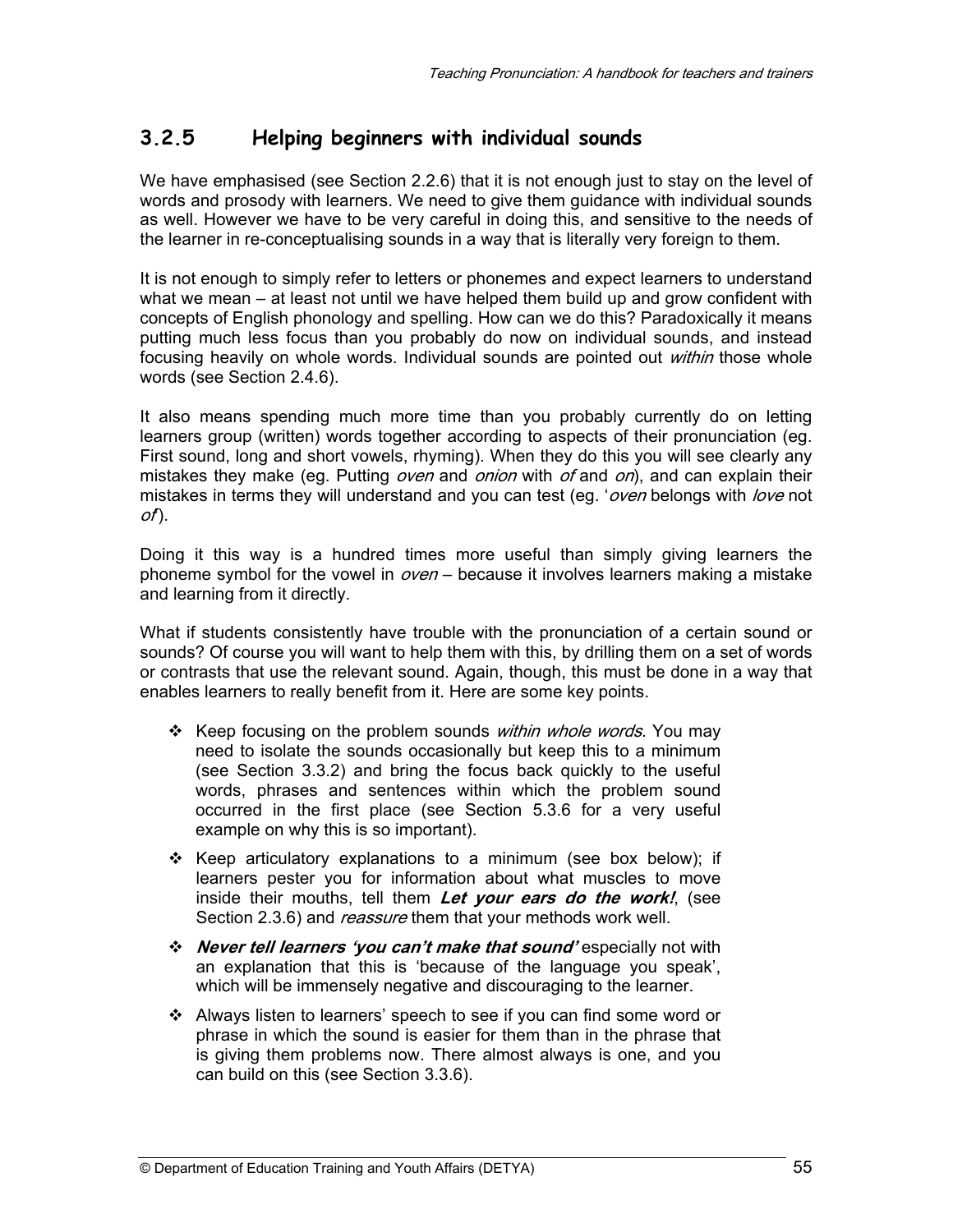Although in general it is best to avoid a focus on articulation, there are some cases where it is useful to give articulatory instructions. This should always be done with meticulous attention to metalinguistic communication.

Here are a few examples to give a flavour of the style of explanation recommended by the communicative approach.

For  $f'$  – get the learner to smile and blow gently through the smile

for 'th' – show the tongue between the teeth (remembering that there may be cultural reasons for a learner feeling awkward about this) and again ask them to blow gently past the tongue

for 'w' – suggest that the learner 'think about  $oo'$  while saying this sound

### **3.2.6 Using IPA symbols, and alternatives to IPA**

We have seen (Section 2.2.5.1) that, though the idea of what a phoneme is is relatively simple for native speakers of English to understand, actually transcribing stretches of speech in phonemic symbols can be extremely difficult for them. How much more difficult will it be then for learners of ESL!

Certainly it is useful to introduce the phoneme symbols gradually to beginners, and to use them to highlight particular pronunciation issues. For example, the vowel symbols will be useful to you in distinguishing the vowels of 'bet, bat, but' and helping learners conceptualise these appropriately. But never let a learner's (or even a teacher's!) uncertainty about the symbols as such interfere with a lesson.

A technique that can often work well as an adjunct to using IPA symbols is called 'respelling'. Some people are against this, but I have done, and published (see references), a number of studies which show that most people can use information from respelling far more effectively than IPA to help their pronunciation.

Respelling is simply the use of the ordinary spelling rules of English to 're-spell' part of a word in a way that shows its pronunciation more clearly. For example if a learner is having trouble with *station* you would write 'sh' above the word, near the 'ti'. Or if a learner is having trouble with the pronunciation of *Australia* you would write 'stray' above the relevant syllable to clarify that the vowel should not be as in 'stra'.

It is usually sufficient to just respell one part of a word, but sometimes it can be useful to respell one or more words in their entirety, so as to show the relationship between their pronunciation more clearly.

It is true that this can also be done with phonemic transcription. The advantage of respelling is that it is much more direct for the learner, and requires far less mental processing. The energy that is saved in not having to interpret the phonemic symbols can be used for learning to say the words!

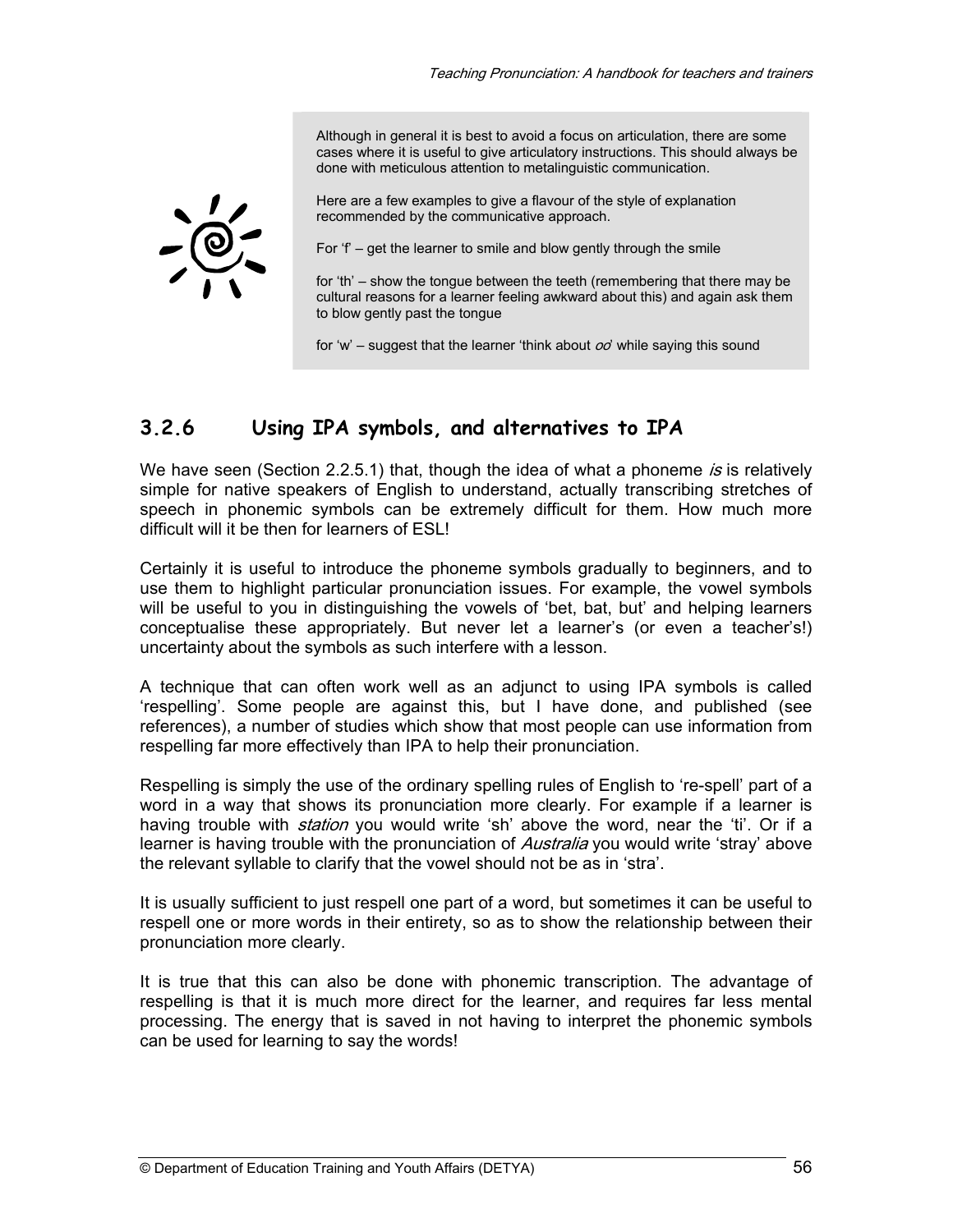# **3.2.7 Using critical listening**

Critical listening is an important part of the communicative approach. It involves learners' listening to learners' pronunciation, as opposed to native speakers', and learning to judge whether the pronunciation is 'acceptable' (by whatever standards are appropriate in that particular class) or not.

It is ideal if learners can listen to recordings of their own voices, and especially if they can be recorded saying similar things several times, and then listen back to see if they can pick the versions that are correct or incorrect. If this is difficult to arrange, it is also very useful to play pre-recorded tapes of other non-native speakers and let your learners analyse their pronunciation. The CD Learn to speak clearly in English contains a whole module of critical listening exercises for students.

Critical listening is also very useful to teachers, in throwing into sharp relief the differences between learners' conception of speech and their own. Use critical listening, and in fact all your interactions with learners, as an opportunity to learn about phonology and phonological concepts!

### **3.2.8 Building up a communicative framework for learners**

Learners often have misconceptions about what is needed to learn pronunciation – so they need a framework for understanding what communication is all about (see Section 2.4.2). With beginners, you can't discuss this in depth all at once due to their limited language skills. However, you can make sure your explanations and suggestions are consistent and build up to an overall picture.

It is usually better to build up this framework gradually by discussing a range of examples, rather than by giving a 'lecture' on the topic (see Section 3.3.3). This was one problem found with the CD Learn to Speak Clearly in English. The material in Module 1 is too dense and abstract for learners, and works much better when brought in bit by bit in teachers' explanations of a range of different aspects of English pronunciation (as was found by the participants in this project). Nevertheless it is important for the teacher to have a consistent and comprehensive understanding of the communicative framework as presented on that CD and in Fundamentals above.

### **3.2.9 Make sure you are working on pronunciation**

Pronunciation lessons should involve the learners spending most of their time speaking, or listening to the teacher speaking directly about their pronunciation. It is very common for teachers to think they are teaching pronunciation when in fact they are discussing spelling-to-sound rules, how to look up a dictionary, the rhythm of poems and limericks, or the rules of English phonology, such as stress shift rules. All these are valuable kinds of information to give learners, but they do not constitute a pronunciation lesson.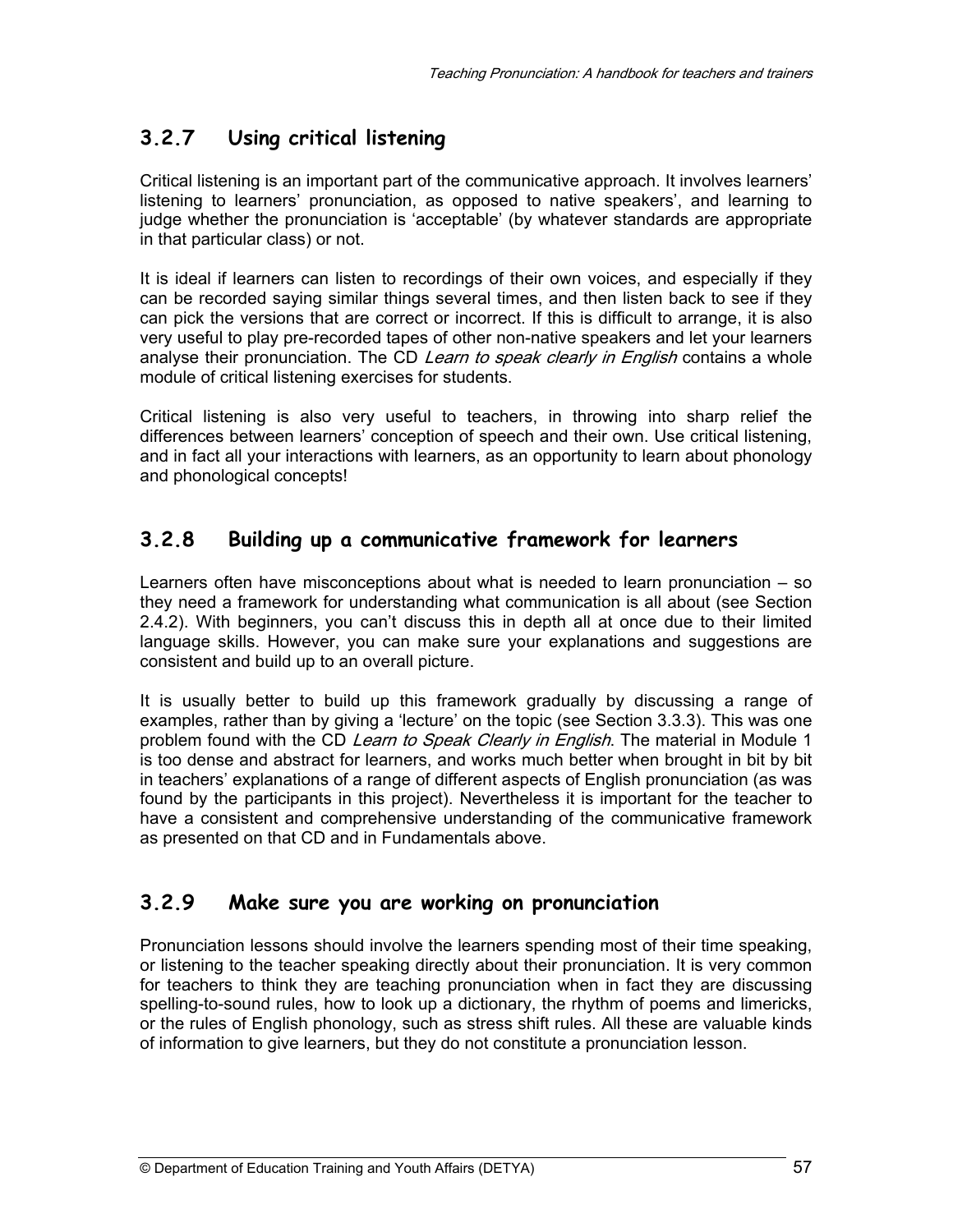

In our very first session, I called for teachers' examples of pronunciation work they had done in the previous week. Roslyn discussed a case where a learner had asked about the pronunciation of the word *margarine* – she had heard it said with a soft 'g' but felt that because it occurred before the letter 'a' it should be a hard 'g'. Roslyn had usefully explained this spelling-rule exception to the learners.

However, when I asked her 'could your learners pronounce both hard a soft 'g' quite well?', it turned out they could. So really this was a lesson in spelling-tosound rules, not a lesson in pronunciation.

# **3.3. TEACHERS' EXPERIENCES**

### **3.3.1 Rae's first recount**

The first exercise the teachers were set was to find an opportunity to work on a pronunciation issue that arose spontaneously in their classes, record their experience in their journals, and report back on it to the class. Rae took her opportunity in a reading lesson. She simply isolated one sentence, which a learner read rather badly, from the reading passage and used it for intensive pronunciation practice over ten minutes or so. The sentence was:

#### I arrived in Melbourne on 17th May 1994

Rae wrote the sentence on the board so as to be able to refer to its parts by pointing. She elicited the words which should be stressed (ie. the 'most important words') from the class, and underlined the stressed syllables on the board. Then she said the sentence several times, and asked the class to chorus it back to her. After considerable choral practice, she picked out individual learners to repeat the sentence on their own, indicating whether they had made any mistakes.

She found this very successful. The learners did not get bored, and their pronunciation improved quite a lot. She thought she might follow up briefly in her next class with the same sentence and then some variations to the place and the date.

### **3.3.2 Ameetha 'glass' and 'large'**

By week three, Ameetha was coping well with a range of pronunciation issues her students had raised, but then found herself stumped when a Vietnamese learner was trying to say 'large' and it came out as 'glass'! She asked the group what she could have done for this student.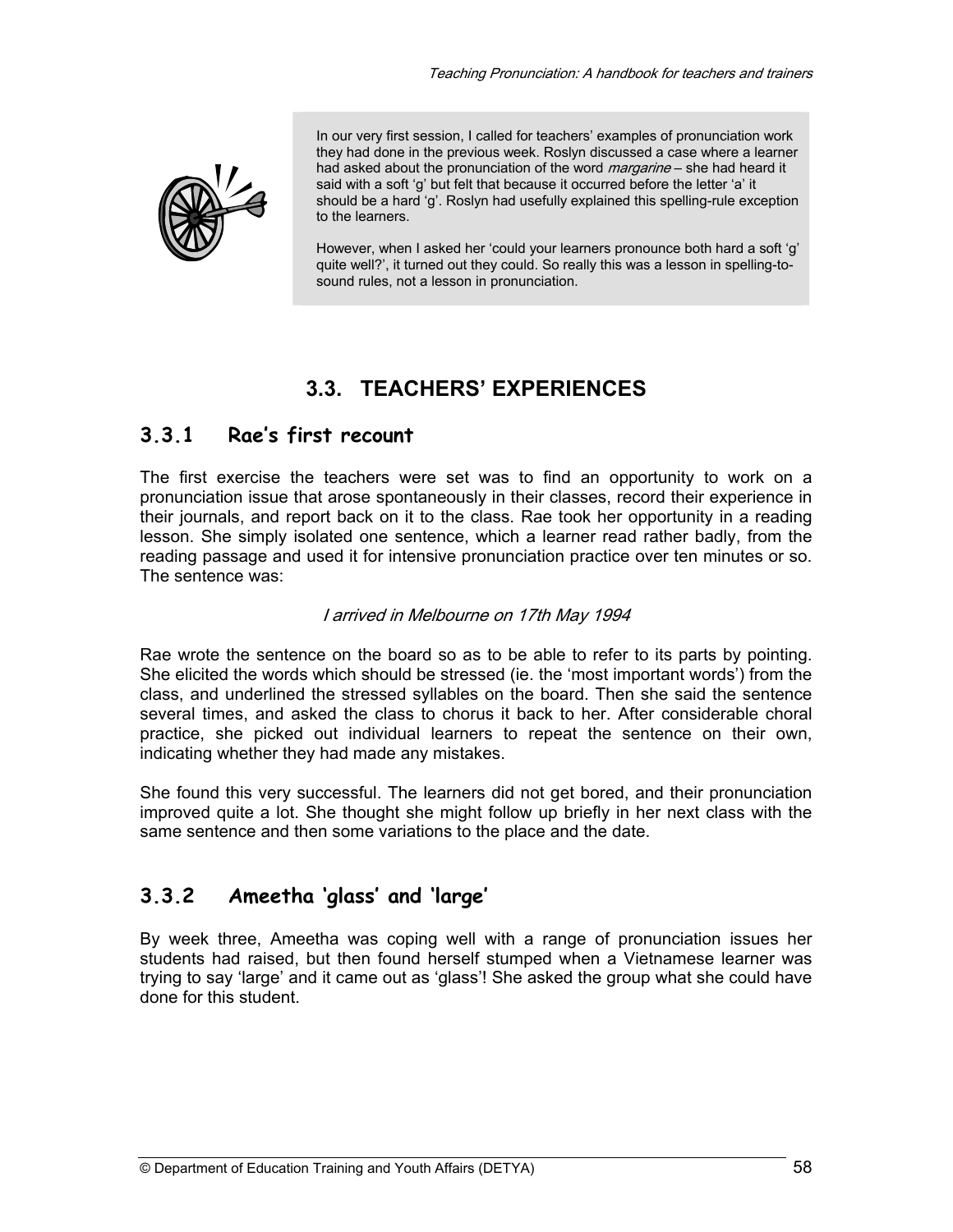We discussed how it was important to emphasise for the student the difference between what she was saying and what Ameetha was hearing:

You said 'large' (write it on the board) but I heard 'glass' (write it on the board).



Remember that, from the student's point of view, she is simply repeating what she has heard! Hard as it is to believe, she is actually literally unaware of the difference between her version and your version.

You'd probably work first on the s/j issue in the last consonant, as this is something she has likely encountered before. Circle the 'ss' of glass, and the 'ge' of large (or do as Ameetha does, and write them in different colours for emphasis).



#### **CAUTION!**

Resist the temptation to refer to the phonemes verbally as 'suh' and 'juh' and 'guh'. This will confuse the student, as she will have difficulty relating these syllables to the sounds in 'glass' and 'large'.

It is much better to simply point at the part of the word you are referring to. (See section 2.4.6.1)

Then say the two words together several times, pointing at the last sound in the written version on the board. Ask if she notices the difference. Then ask her to repeat the two words and concentrate on her pronunciation of the last consonant (let any other errors slip by at this stage). If she still mixes them up, give her a short quiz. Try asking 'which one am I saying now?' as you say one of the words and let her point to the written word she thinks she hears. If she is still having trouble, try a few more pairs of words with this sound contrast ('fuss/fudge', 'bass/badge'). Leave it at that for now. Give her some homework, and come back to this example in the next few days.

If she does start to hear and control the difference in the final consonant in these exercises, you will have time to work a little on the beginning of the word. Again, start with visual notation. Write a 'g' at the beginning of 'large' and cross it out. Say the two words a few times and see if she can hear the difference; ask her to repeat the words. If she goes well, leave it at that; if not, add a few similar examples ('land/gland', 'loo/glue'). Choose the right moment to call it a day  $-$  don't overtire or frustrate the student. Reassure her she will get it soon.

It was interesting that we discussed this 'glass/large' case immediately after Eileen's example of a Vietnamese learner who said 'jam' instead of 'sam'. Although it was a different student in each case, the fact that they were both Vietnamese suggests that they might both have made similar errors – 'glass' for 'large' and 'jam' for 'sam'. What does this show? They can make both sounds! Their problem is not one of articulation, but one of conceptualisation (see Section 2.2.3.3). They do not have clear separate concepts for the sounds in these two words and easily confuse them. Pointing out to them that they say the sound correctly in another context can help them a lot – not least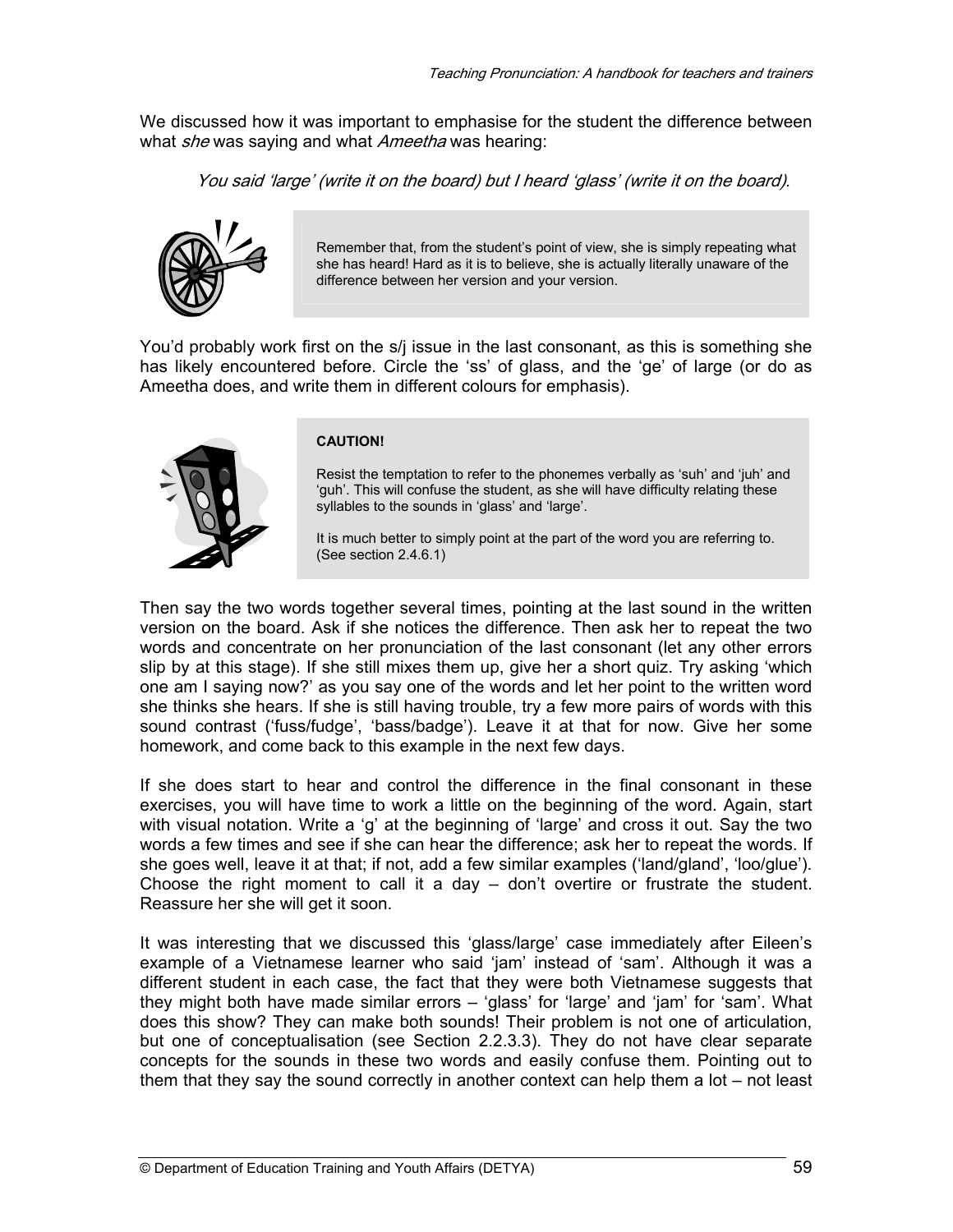by giving them confidence that it is not a lack of physical ability that causes their problem.

### **3.3.3 Ros and Ameetha work on the communicative framework**

One week when Sharen was talking about her workplace sessions, she commented how hard it was for them that Australians often didn't understand them – even when their pronunciation really wasn't too bad at all. She told us how one of the workers seemed to really enjoy talking to her, and one day had told her this was because 'You understand me!'

The teachers all agreed that their experience with learners meant that they could understand them much better than most people could, and how good it would be if Australians in general could gain this useful skill. They also pointed out that learners often say they can understand their teachers much better than they can understand a lot of Australians they meet out in the world, and that again this was simply teachers' experience in speaking with sensitivity for the learners' difficulties.

Ros took a lead from this and during the following week, she decided to explore this idea with her students. Rather than just sympathising with them, she asked them 'Why is it that you find me easier to understand than other people?' 'What can you learn from that about how to speak clearly yourself?'

This led to an extremely valuable discussion (see Section 2.4.2), in which she was able to pull together a number of threads of her previous weeks' lessons – and one that Ros could refer back to frequently in helping her learners develop their pronunciation skills. The next week Ameetha tried the same thing, and again it worked very well.

### **3.3.4 Eileen uses multimedia**

I was often encouraging the participants to use tape recorders in their lessons. A few times they did this with good success (see Section 5.3.4). One week Eileen had been going to tape her students but then found the tape recorder she had found had no microphone. Since that day she was taking her students to the computer lab she decided to work on pronunciation with them there.

She asked them to work with the Interactive Picture Dictionary, on the section on fruit, a topic they had been working on previously. With this equipment users are able to click to listen to words repeatedly, and to answer questions about how many syllables there are in each word.

Afterwards she took them back to the class, wrote the words on the board, and asked them to say the fruit words in chorus and individually. She was pleased with their improvement, though some problems remained. With these, she pointed out the areas of difficulty in the written words on the board. For example, when one said 'apples' with the wrong vowel in the first syllable, she wrote 'ape' near the 'ap' of apples, and then drew a cross through 'ape', explaining that she was hearing 'ape-els', but she should hear 'apples'. This helped the student. (Incidentally, notice how easy it was for this learner,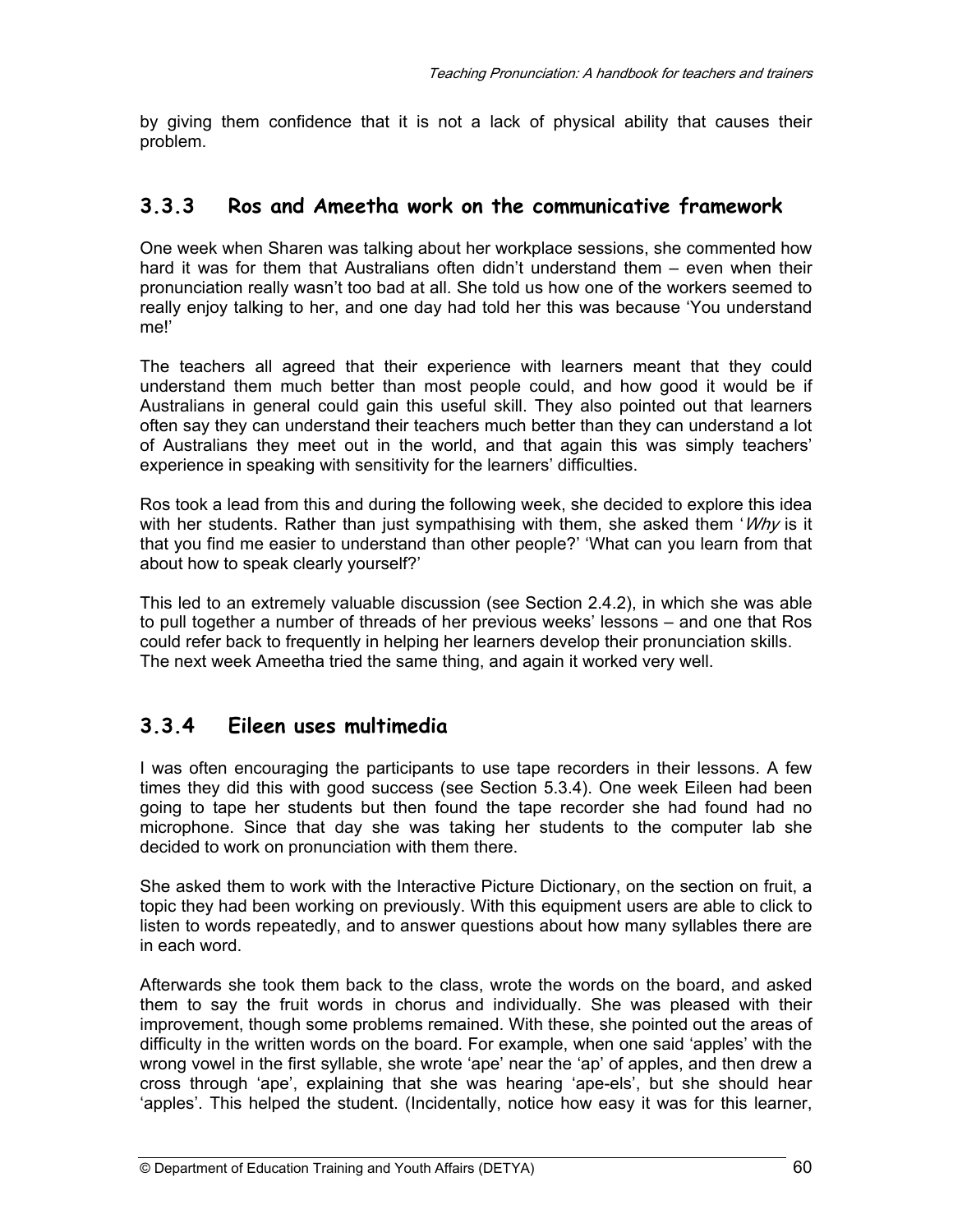even after having worked all that time on listening, to still think 'apple' was pronounced 'ape-el' – see Section 2.2.3.7).

Eileen suggested that this lesson was evidence that counting syllables is more effective than locating stressed syllables. We had previously debated this point a bit (see Section 3.4.3). Maybe she is right, and indeed counting syllables can be useful with some types of words (eg. Past tense problems). However, I still stand by my general advice to work on locating stressed syllables first. I think the picture dictionary work was effective *mainly* because it gave learners the opportunity to listen repeatedly to words at the right level for them, and to concentrate on their pronunciation rather than their grammar or meaning, not because of the syllable counting as such.

Eileen's own lesson afterwards consolidated what the learners had gained from the multimedia work.

### **3.3.5 Rae's housing example**

Rae was looking for ways of incorporating work on pronunciation into the general syllabus for her beginner class. Here's one strategy she tried with great success.

The students were working on a theme on housing, writing descriptions of houses and apartments, learning relevant vocabulary, and discussing how to rent accommodation that suited them. She had previously used a dictation exercise to help students learn spelling and grammar, but this time decided to expand it to give them more work on pronunciation. Instead of dictating the sentences herself, she asked the students to do it for her.

She didn't just let them tackle it alone, however; she called for a volunteer, took him outside the classroom to practise the sentence with her, and then when he was confident, brought him back in and asked him to dictate to the class. The students wrote down the sentence, then marked their own work, and the class discussed any errors that had been made – were they due to the dictating student's pronunciation, or their own hearing? The class then practised the whole sentence in chorus, with Rae calling on individuals to say it occasionally, and then the next volunteer was called for.

Rae found this lesson very successful. The students really enjoyed it and she was impressed with how well each one dictated their sentence. The students who were left alone while Rae worked with each volunteer, far from being bored, spontaneously began practising the previous sentence, giving each other feedback, and raising questions for Rae's return. They stopped talking and listened with interest as soon as the 'dictator' walked in. After the first couple of hard-to-get volunteers, the students were clamouring for a turn and were disappointed there wasn't time for everyone to dictate a sentence. Students' pronunciation of the sentences to the class really was good after their practice with Rae. Most dictation errors were listener-induced (eg. 'live' for 'leave') – again emphasising the importance of conceptualisation in pronunciation.

Also, the exercise led into useful discussion of the importance of 'speaking for a listener' (ie. having your listener in mind when you speak), and of strategies for achieving good communication outside the classroom.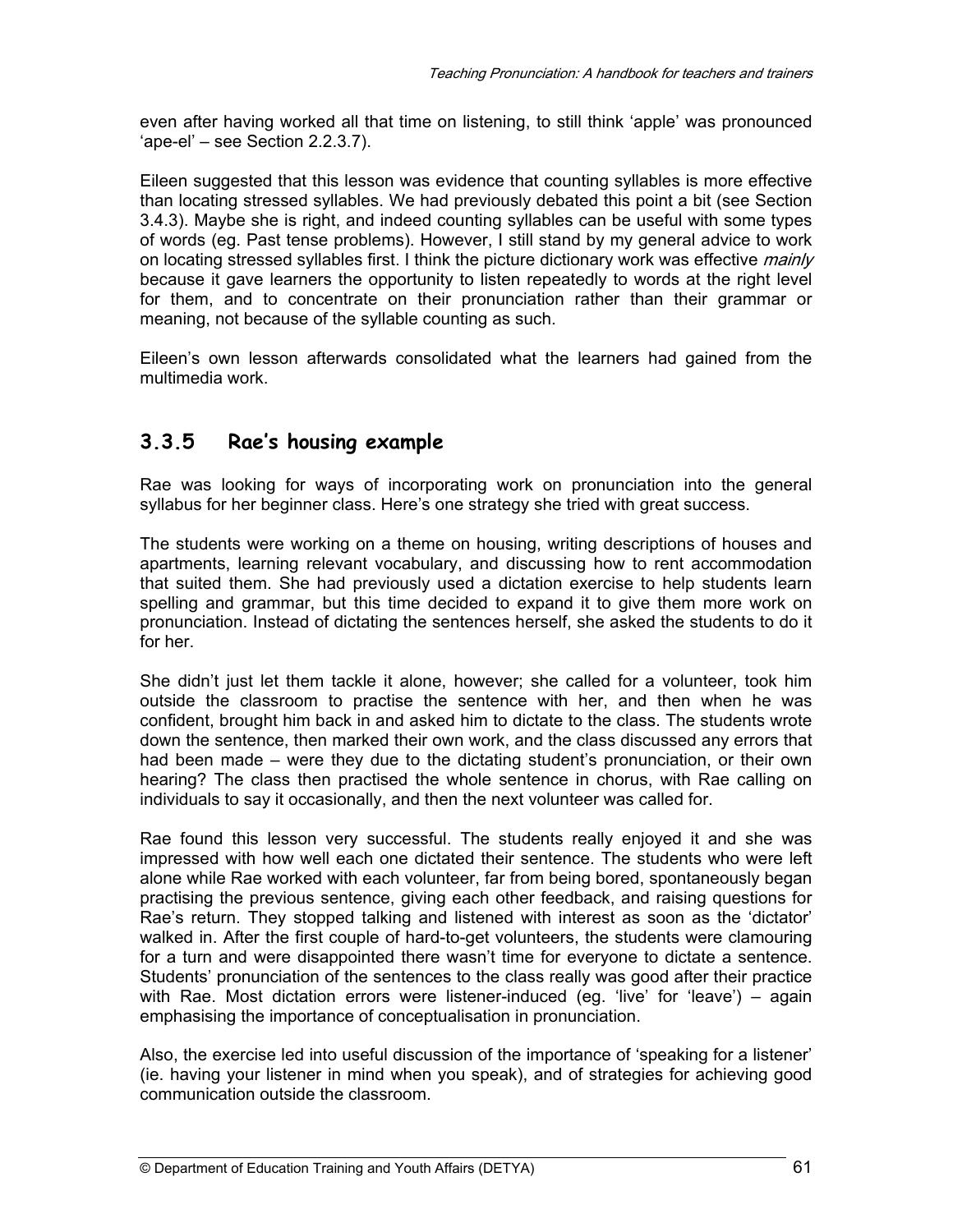

Rae said that at first she had been dubious about this exercise, because she felt it might put students 'on the spot' and make them uncomfortable. We agreed that this is awkward – but that out in the 'real world', learners really are 'on the spot'. They appreciate being able to practise and build confidence in a supportive environment.

(See Section 2.3.6)

### **3.3.6 Belinda: 'walk, work, word, world'**

Belinda wanted to know how she could respond to a learner who had asked for help with these notorious words. Here's how the discussion went.

We agreed that the main problem in cases like this is one of discrimination and conceptualisation, and that a major focus of work should be on helping learners distinguish these sounds confidently. You can do this without need of any technology by simply giving the learners exercises on 'which one am I saying now?', sometimes with words, sometimes with sentences.

Make sure you correct them after every attempt (don't give ten examples and then score them – that would be too discouraging). Also make sure you get them to say the word each time, whether they have got the discrimination right or wrong.

When you feel learners are starting to get a glimmer of the idea, ask them to say one of the words (either alone or in a sentence) and then tell them which one you hear. They will be surprised at how often you hear 'something different from what they said' (as they will see it) and this will help them to conceptualise the difference.

We noted that it was always going to be a long slow process, and that you should take care to encourage the learners, and to exude your own confidence that the process was going to work eventually. It will!

At one point, Belinda said she had been puzzling over  $why$  these words were so difficult for learners. She mused 'It can't be the 'w' that causes the problem, because they can say were'. I pounced on this! **'Did you point that out to the learners?', I asked. 'That would have helped them a lot.'** 

The participants looked puzzled, but it is a principle we had talked about a lot – using something learners can do to help them with something that is causing them difficulty. It not only encourages them to hear about something they can do right, but it also gives them something concrete from which to build up an appropriate concept of this English sound.

During the discussion, Eileen said she usually tells her students that for 'work' the mouth is smiling, but for 'walk' the corners turn down a little. The other teachers were interested in this idea, and Eileen drew some diagrams, leading to considerable debate among the group (with many grimaces and grunts!) as to the exact mouth shape for these vowels.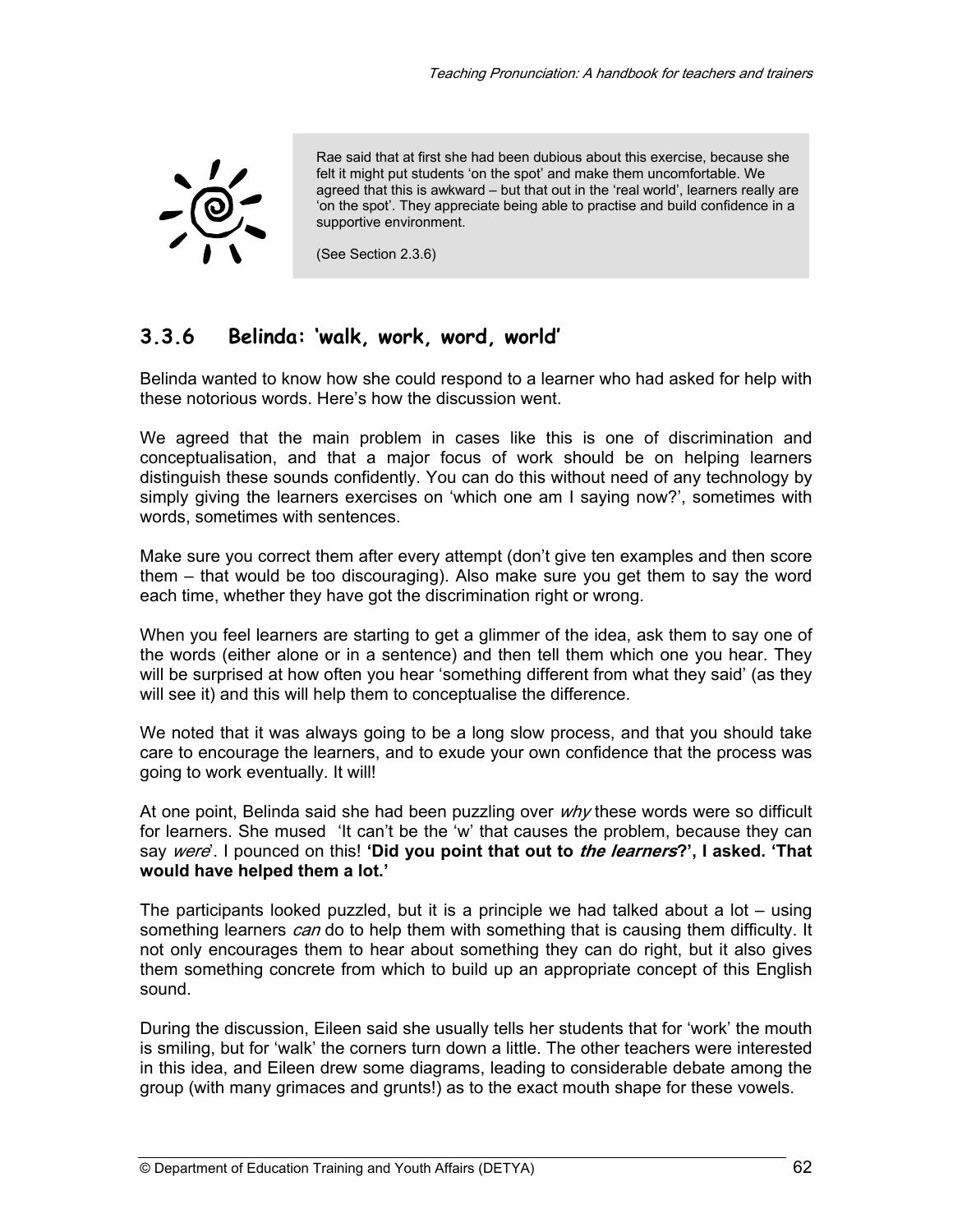I was glad Eileen had raised this idea, but I had to put a stop to the discussion and explain why I thought it was a good example of a bad idea. Here's why:



First, as a phonetician I know that the shape of the visible part of the mouth is not relevant to distinguishing the vowels of work and walk. It is actually the location and shape of the tongue that matters, but you can't feel or see the relevant difference. (Compare vowel contrasts like 'part/port' where lip shape really is important, and visible.)

Second, it is much better to work with students on the auditory and linguistic conceptualisation of the sounds than letting them focus on the shape of their mouths. Exercises such as the ones above, or such as those discussed elsewhere, in which learners are asked to group words according to whether they rhyme etc, are much more effective.

# **3.4. QUESTIONS AND ANSWERS**

### **3.4.1 Isn't it better to teach classes where the students all come from the same language background?**

Among beginners, there is often huge variability as to general education background, literacy levels in languages other than English, and personal circumstances, as well as to mother tongue. It is rare that teachers are able to control the make-up of their classes, but to the extent that this is possible, it would really be more important to control for learners' cultural and educational background than for their language background as such.

It can actually be useful to have a range of different language backgrounds in one class, because learners can see that their fellow students can hear distinctions that they themselves are unaware of.

### **3.4.2 But won't we teach learners bad habits if they see incorrect spelling?**

This is an issue that has been raised many times in the context of spelling based pronunciation guides, whether for ESL learners or for native speakers. I think it is a bit of a furphy.

Learners will certainly make mistakes in both spelling and pronunciation, no matter what method you use! The point is to help them *understand* their mistakes and learn from them.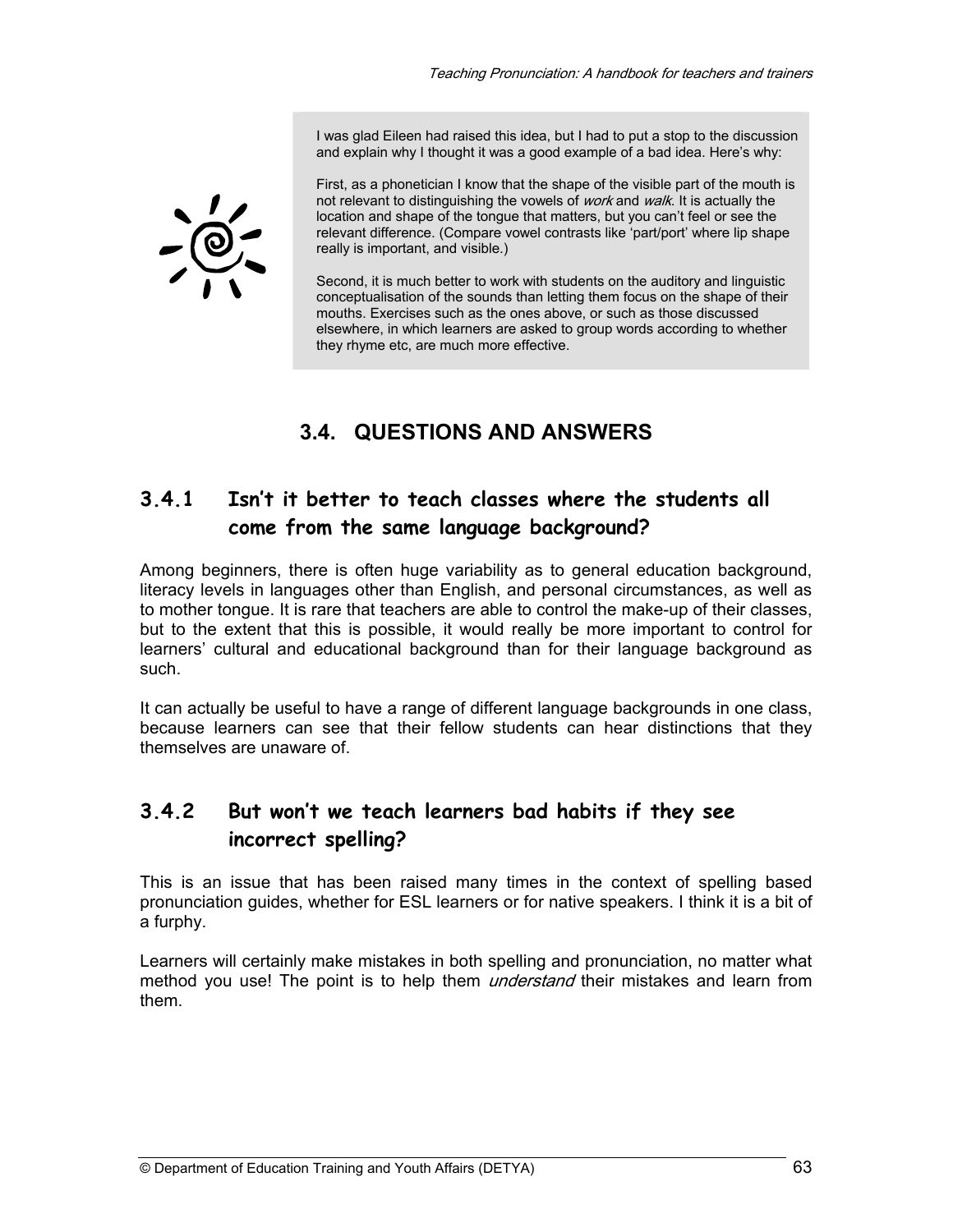#### **Roslyn**



I used to think that when my students made spelling mistakes like 'lookt' it was because I had confused them by showing them that '-ed' is pronounced as 't' in some cases and 'd' in other cases. So last term, I was **really careful** I **never** wrote 't' anywhere near 'looked' or other similar words. I only ever wrote the words with the correct spelling, and to help them with pronunciation, I just said the words aloud, and grouped them on the board into sets that take 't' in pronunciation (baked, tapped, etc). So I was very disappointed when three of my brightest students wrote 'lookt' in their assessment task! Not just ordinary students, but really bright ones.

It's not surprising that it is the bright students who use the incorrect 't' spelling. The bright students are the ones who can generalise best. And after all, when we teach people to read we do explicitly tell them that letters represent sounds and that sounds can be represented with letters – no wonder they are confused when this turns out to be a very partial truth.

I have found over years of experience that letting students experiment with different ways of spelling English words deepens their understanding of how the system works. Though it is debated by others, I really think it is better to let learners explore and get to grips with the confusing relationship of spelling to pronunciation than to try to shield them from the ugly truth.

### **3.4.3 Shouldn't we make sure learners can count syllables before making them pick out the stressed syllable?**

Certainly many textbooks do emphasise counting syllables before picking out the stressed syllable, and in a way this is the 'obvious' thing to do. However, counting syllables in English words can be quite a problematic task for learners. Often the exact number of syllables can vary, as optional deletion of syllables is allowed in words such as *history* (two or three syllable pronunciation allowed).

Worse, even in cases where a native English speaker is not in doubt about the number of syllables, a learner might be. For example, sometimes a nasal consonant or an /s/ phoneme can be pronounced loud enough on its own to be perceived as a separate syllable by someone who is not 'prejudiced' by knowledge of English spelling.

As well, the ability to say a word with exactly the right number of syllables is not nearly so critical in terms of ease of understanding by English listeners as the ability to say a word with the right syllable stressed.



Certainly it is useful for learners to practise counting syllables, but this should come after, not before, they have gained complete confidence with stressed syllables.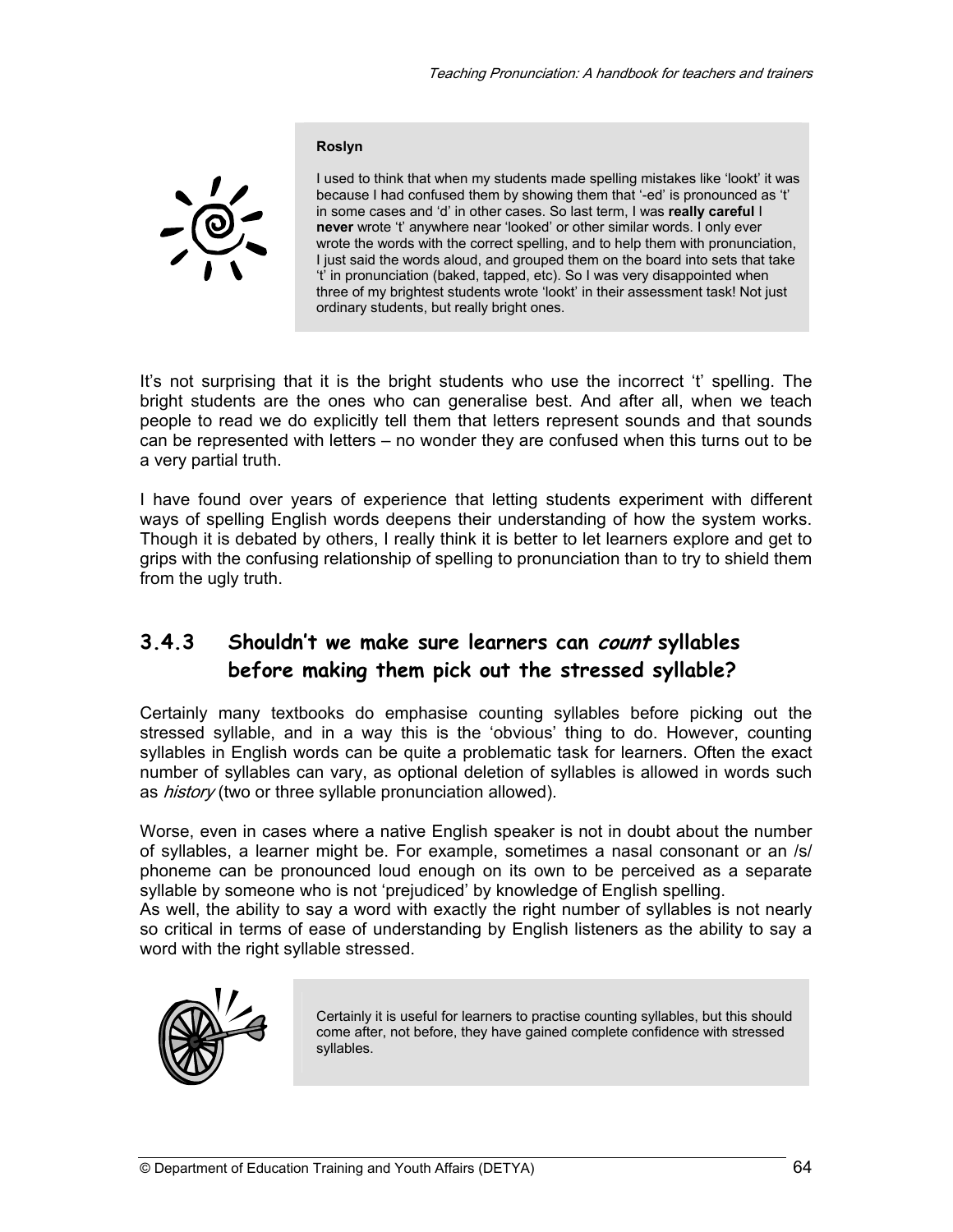### **3.4.4 I use capital letters to indicate stress instead of underlining. Is that OK?**

There are many kinds of notation that have been used to show stress: an apostrophe before or after the syllable, capital letters, italic, bolding, accent marks above the vowel, circles of various sizes below the syllable, or dots and dashes, for example.

Over the years I have come to prefer underlining (for handwriting) or bolding (for typing). Here are my reasons:

- $\div$  It interferes less with the overall shape of the word (important for visual recognition)
- $\div$  It is iconic (ie. it looks a bit like what it represents makes the syllable seem 'heavier' which goes well with it being 'louder')
- It is easy to see and attaches closely to the word itself (apostrophes are barely visible, circles sometimes look like another letter on the line below, dashes sometimes look like accent marks)
- $\cdot \cdot$  It gives you a bit of useful leeway as to where you indicate the boundary of the syllable (eg. in a word like 'butter' you don't want to distract the students by confusion as whether the syllable boundary comes before, after or between the t's).

However, many kinds of notation can be useful as long as they are used clearly and consistently, and as long as the teacher is constantly monitoring learners' understanding. The participants in this project used a range of different notations and, while some switched to underlining, others stuck with what they had been doing before so as to remain consistent.

### **3.4.5 Maybe we shouldn't teach linking too early?**

Eileen noticed that after she had taught her students about linking in sentences like 'What's the matter?', they continued to pronounce 'what' as 'what's' even where this was not appropriate, eg. 'What's did you do?' She wondered if maybe she had taught linking too early and asked whether it would be better to leave this till more advanced lessons.

Learners do need to learn basic linking in early lessons, so as to be able to produce sentences like 'What's the matter' in a natural way. They also need to be taught to distinguish the contexts in which this type of linking should and should not be used.

In fact, this particular problem might not be caused by over-generalisation from the 'What is' contraction. Learners from many language backgrounds naturally pronounce /t/ with a rather s-like quality (called affrication). It is possible they do this with all their /t/s, not just in 'what'.

Again, learners need to be taught to control this – by showing them that English listeners interpret the affricated /t/ as a sequence of two sounds  $/(t + \sqrt{s})$  and that it can cause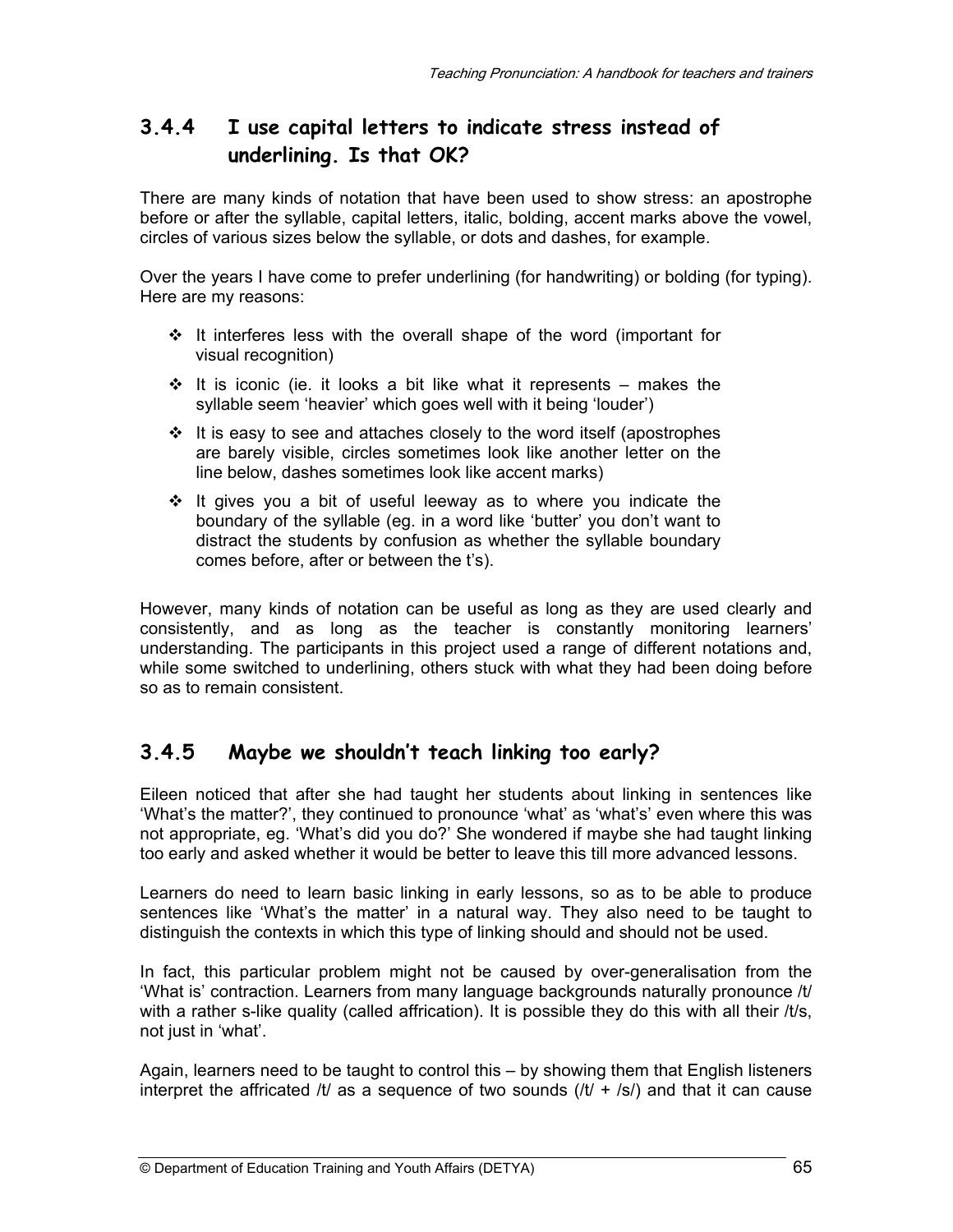confusion. So once again, learners' mistakes, rather than being something to be avoided, are a springboard for useful lessons on English phonological concepts.

### **3.4.6 Isn't it better if you know the learner's language?**

Eileen, as a non-native speaker of English, asked this question, telling us 'I always explain the differences between Chinese and English to learners'.

It is useful to know something about the native languages of your learners, but the knowledge must be used carefully. It is possible spend more time explaining to students why they **can't** pronounce a particular word or sound than teaching them to pronounce it! There are two issues here:

- $\div$  Explaining why people can't do things is a rather negative way to teach at the best of times. I have often heard learners say 'I can't say that sound because we don't have it in my language'. The fact that a sound does not occur in a learner's language only means it is a new sound to learn, not that they can't say it.
- Quite often it is not even true that the learner's language 'doesn't have that sound'. It may not have the sound as a distinct phoneme, but it may well have it, or a very similar sound, as a variant (allophone) of another phoneme.

The real advantage that teachers who share a language with their learners have, is their ability to emphasise unexpected similarities between the learner's native language and English.

If you need to teach students new sounds, whether you know their native language or not:

- $\div$  listen carefully to their speech when they use English (easier if you have a recording) to see if they use a similar sound anywhere at all, even if not in the word you are working on (see Section 3.3.6)
- $\div$  if so, call their attention to it and help them form a concept for that sound (see Fundamentals)
- $\div$  if not, repeat words with the sound in it for them, highlighting the sound with visual cues on the board; ask them to repeat the words after you several (5-10) times rapidly ('let your ears do the work').
- $\div$  give feedback and encouragement; leave it for several hours or days, and repeat the process.

It is neither necessary nor sufficient to know a learner's native language. What matters is the sensitivity and skill with which the teachers can help learners through the difficult process of learning to re-conceptualise speech. (See also Section 2.2.5.2).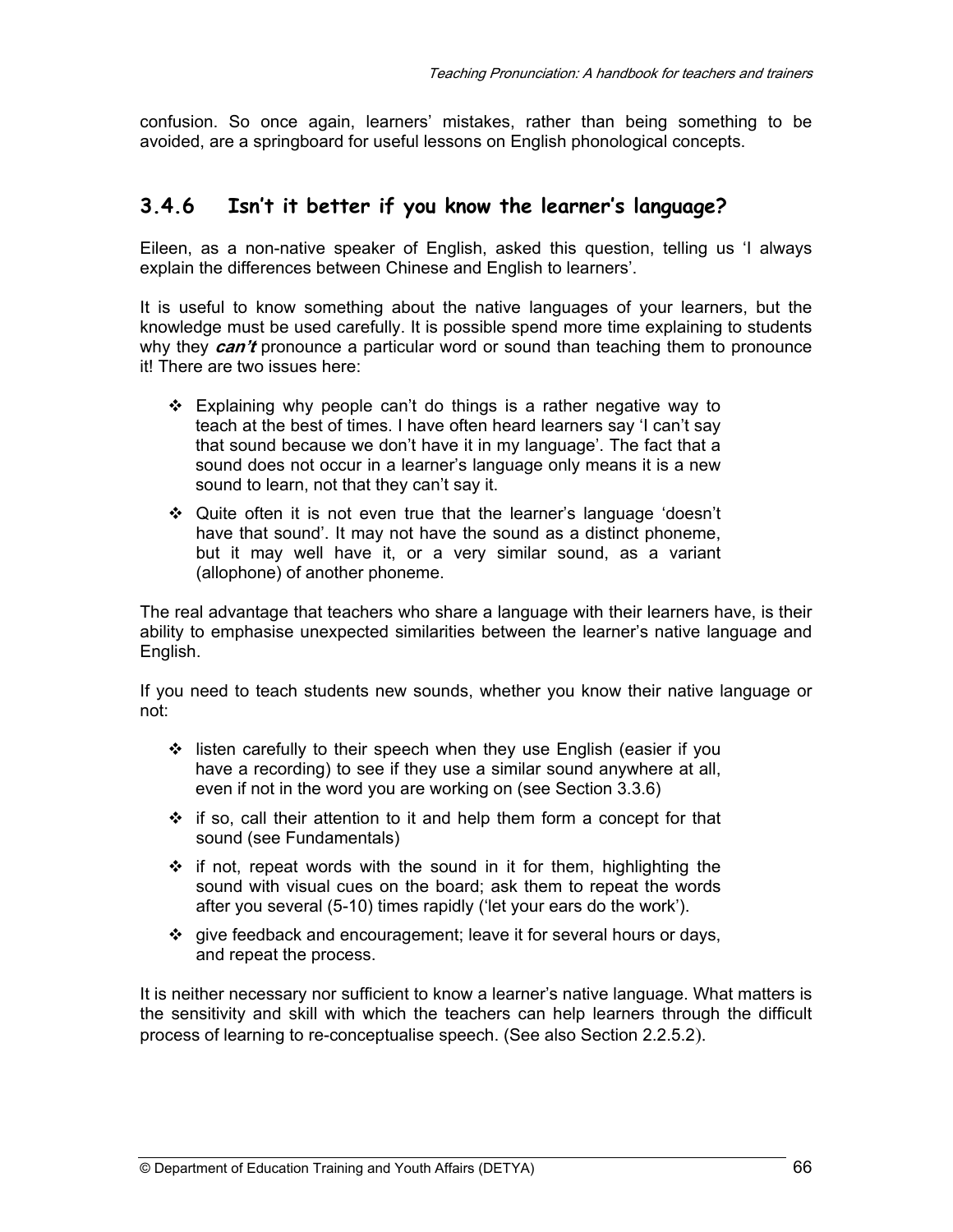### **3.4.7 What exactly do you mean by 'communicative framework and how do we teach it to students?**

The communicative framework is the set of concepts about communication that both teachers and learners need to focus on to improve pronunciation (see Section 2.4.2). The main concepts are that:

- $\div$  pronunciation is communication (not a barrier to communication!)
- $\div$  focus on the listener as receiver of a message
- $\div$  the speaker as sending clues to help the listener understand what the message is.

Of course, with beginners, you can't give learners a lecture on this topic and expect them to take it all in! But you can gradually build up this understanding of pronunciation as communication for them by using explanations like these:

- $\div$  when you say that, English speakers think you are saying X not Y
- $\div$  if you say it this way (eg. with good sentence stress), English speakers will understand you better (compare: speak this way because it is 'the rules'!)
- \* if you have a problem with one sound, don't worry too much; just concentrate on getting the other sounds right (as opposed to communicating despair to the student about their inability to say that sound well!)
- $\div$  the importance of sentence stress, word stress, vowel length, and individual vowels and consonants as clues to English listeners.

### **3.4.8 How can I give attention to one individual's needs when the rest of the class also need to get help?**

Integrating pronunciation into language classes means taking opportunities to help students with the pronunciation of words and sentences that come up in the course of other work. Most of the teachers in the group were initially concerned about focusing on one student in this way, but all of them tried it and found ways of doing it successfully. Here are some of their tips:

- ❖ don't spend *too* long on any one issue; five minutes should be more than enough
- although you are working with one student's pronunciation, involve the other students too. Always give the person speaking the opportunity to detect and correct their own mistakes first – but if they are having trouble, ask the class if anyone can help. Sometimes it can be really useful to a student to find that not just the teacher but the fellow students can hear the distinctions they are missing.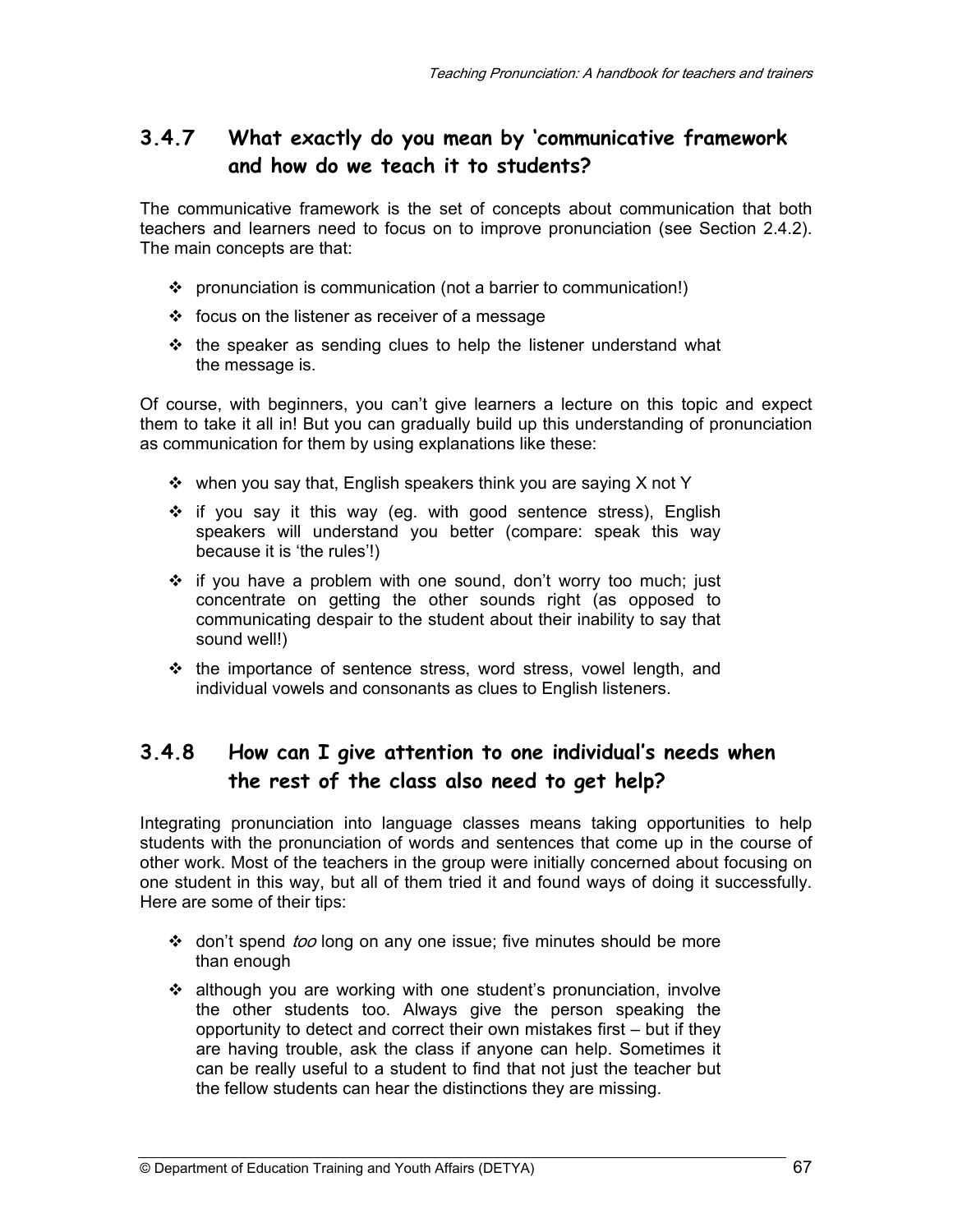- $\div$  write up the word or sentence on the board and use the notation to show the corrections that need to be made as they are suggested by the whole group, and make any general points relating to the communicative framework, the importance of stress, or any issues you have been discussing with them recently
- $\div$  then get the whole group to say the sentence in chorus several times, and ask a few individuals as well as the one who had the problem in the first place to say it alone and receive feedback
- $\div$  even if the original student still has not got it perfect, leave it at that for now – you can pick it up again for a quick practice later in the lesson or on another day.

The teachers in the group all tried short sessions like this and all reported that the learners 'loved it' – far from being bored or left out – and really improved. The teachers were also pleased with their own ability to handle this kind of unscripted 'aside' and found that their confidence increased rapidly, especially in conjunction with their growing sense of knowing how to help with particular types of pronunciation errors.

They also found it helped to build up learners' sense of the communicative framework, and that the time needed for these little sessions became shorter and shorter as the students became more expert at spotting and correcting their own errors.

### **3.4.9 I was a bit worried about mixing reading and pronunciation: does reading aloud help students' pronunciation or hinder it?**

Rae wondered whether a 'running dictation' exercise (Section 3.3.4) mixed spelling (in the dictation) with pronunciation too much. Previously she had generally tried to keep spelling and pronunciation separate for her students, as they were so prone to become confused about pronunciation when they saw the spelling of words.

In discussion we agreed that it was quite helpful to mix up spelling and pronunciation. Though spelling can be very confusing, it is 'good' confusion, in the sense that the problems are real ones that students really will have to address and get to grips with. This is the type of problem that should be addressed in class, when students have a chance to ask questions and gain clarification.

In general it is better to get learners to use spontaneous speech in pronunciation lessons, but reading aloud can be useful in small doses. It frees learners from having to worry about grammar and vocab (temporarily) and lets them concentrate on pronunciation. However it must be used with great caution.

If the corrections you give are to be useful, it is essential to:

- $\div$  give very specific advice, with examples
- $\div$  check the student's understanding, and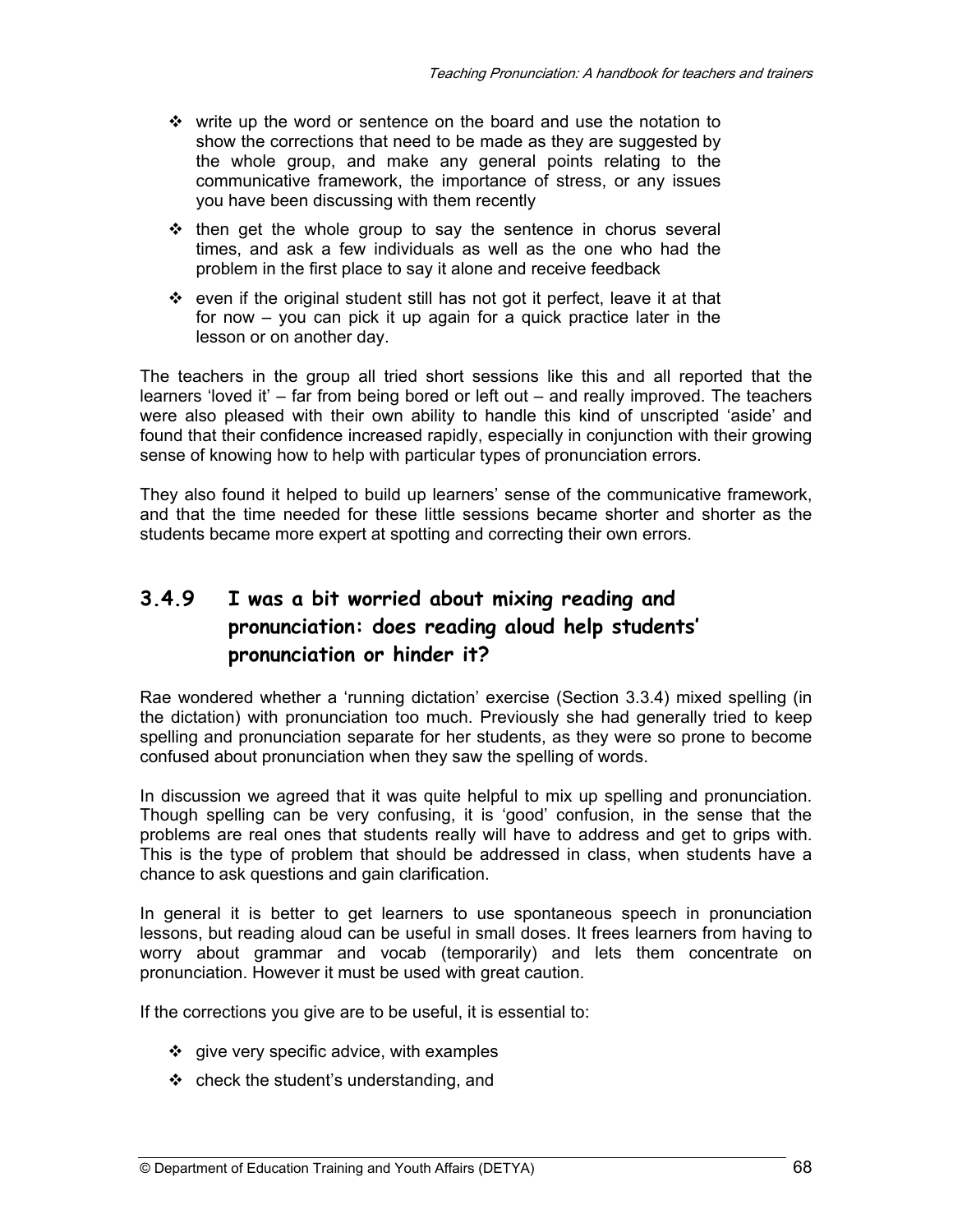give the student an opportunity there and then to practise an improved version.

**Some cautions about using reading aloud in pronunciation lessons** 



- 1. The text being read must be natural conversational language, and for beginners should be limited to short segments
- 2. Never let a learner read past two or three mistakes before correcting them!

I have heard teachers let learners read a whole paragraph and then tell them something like 'Quite good, but pay more attention to sentence stress. Next!'. This type of lesson shows very poor attention to metalinguistic communication. How can a learner understand the advice and act upon it?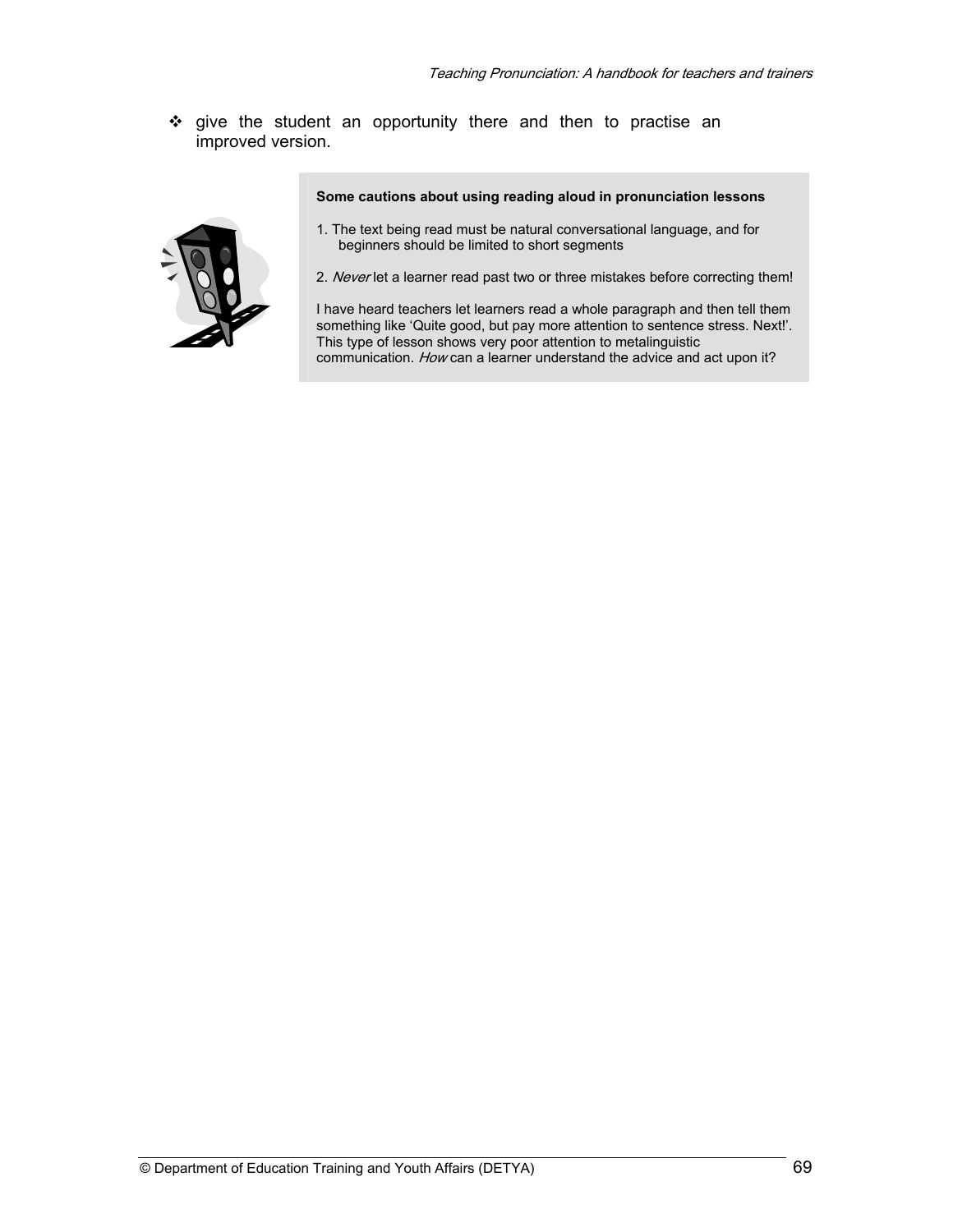# **4. FRAMEWORK 2: TEACHING MORE ADVANCED LEARNERS**

### **4.1. INTRODUCTION**

### **4.1.1 Defining pronunciation levels**

Intermediate to advanced learners are those with higher overall language skills, in grammar, vocabulary and literacy. As is well known, these learners can still have very considerable difficulties with pronunciation, and it is important to address their needs at the appropriate level. Since class levels are determined by a general assessment score, rather than by pronunciation as such, it is quite likely a teacher will have a range of pronunciation needs within one intermediate or advanced class. In this section we look at how to diagnose the *pronunciation* needs of learners at more advanced levels, and how to work with learners' pronunciation at a level suitable for their needs.

In this Framework, we first discuss some background ideas, then give some examples of the experiences of teachers who participated in the project in using those ideas, and finally go through a Question and Answer section with issues that were raised during the project sessions.

### **4.1.2 Advantages and disadvantages of teaching this level**

As with all levels, there are advantages and disadvantages in giving pronunciation assistance to students at more advanced levels.

- $\div$  An advantage is that their overall language skills are sufficient to allow general discussion of issues in oral communication, and explanations of useful information about pronunciation. The very same factor however also constitutes a major disadvantage, or at least pitfall. It is essential that these students do not simply learn to parrot back facts about English phonology, but really practise their pronunciation skills. In some cases students initially resist this, and the teacher must find ways to move them out of their comfort zone. In virtually all cases however, students are ultimately grateful for this, as we will see.
- $\div$  Another disadvantage to teaching more advanced learners is that their pronunciation has sometimes become 'fossilised' – ie. they have become used to speaking in a particular way – and changing their habits can initially involve a certain amount of 'unlearning'. Unlearning is also sometimes necessary in relation to learners' conception of what it is they need to do in order to improve their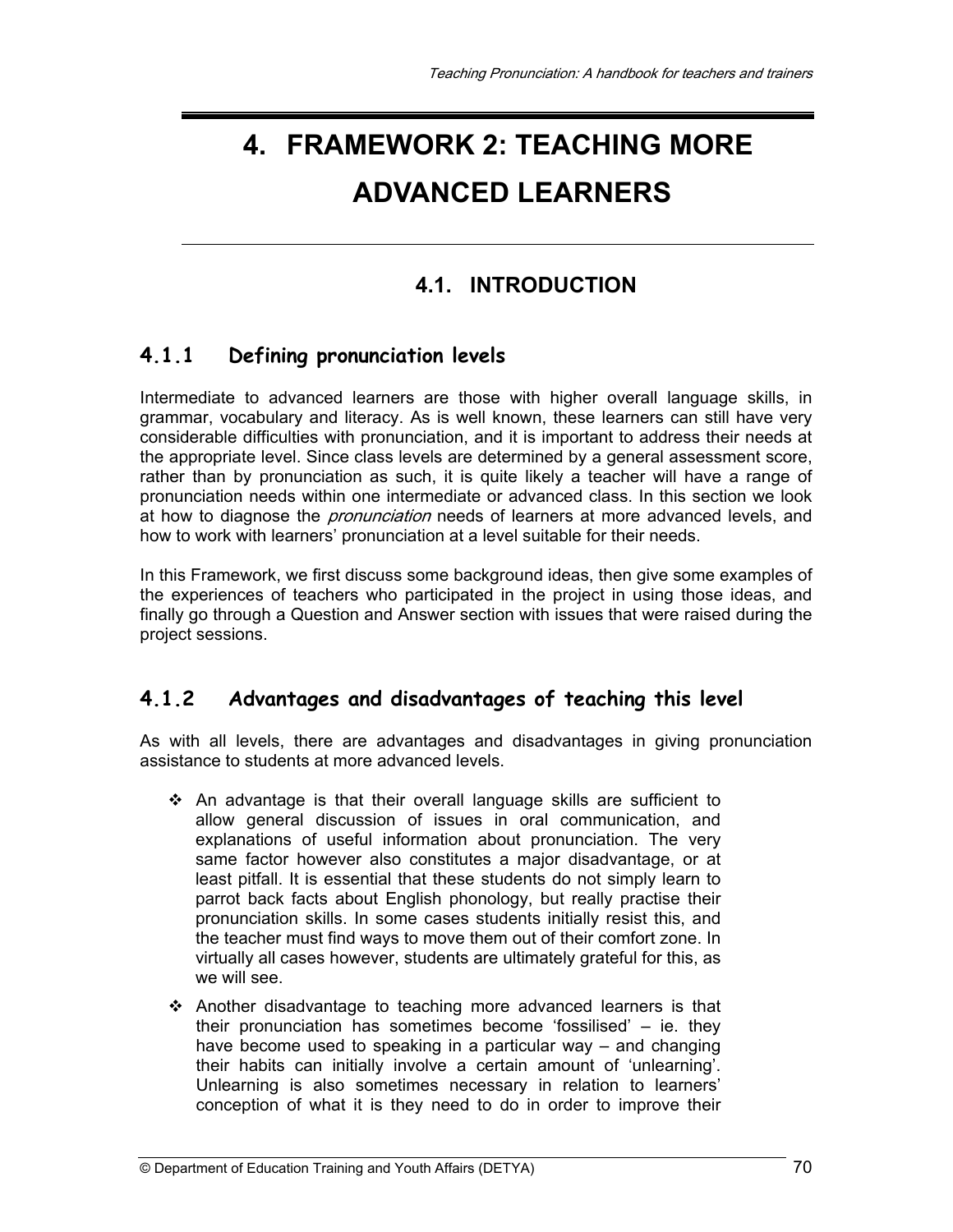English pronunciation. Some have experienced lessons which involve rote-learning or information learning, and may need help to understand that learning pronunciation involves mainly practical work.

- $\div$  An advantage is the high motivation many learners have due to having experienced the difficulties caused by poor pronunciation. Once they get basic concepts they often move very quickly.
- $\triangleleft$  A disadvantage is that classes can often include learners with a wide range of pronunciation needs, making it difficult to find work that is appropriate to the whole class. On the other hand, in an advanced class it can be relatively easy to give one group some quiet work while the teacher spends ten minutes on pronunciation with another group.

Overall, the rewards for working with intermediate and advanced learners are high. Because they have the general language skills, any improvement in pronunciation can immediately be put to good use, and students can become quite elated at their newfound ability to communicate effectively.

### **4.2. BACKGROUND TO FRAMEWORK 2**

#### **4.2.1 Assessing learners' pronunciation needs**

In order to assess the needs of more advanced learners you have to engage them in a little general conversation. It is not enough just to look at their assessment scores, or to give them a word-based diagnostic test. Choose a simple conversation topic that will not overly stretch learners' grammar and vocabulary, and try to make it as natural as possible. It is best if you can record this conversation on tape to do a fuller diagnostic analysis, and also to maintain a record of the student's ability at the beginning of the class, but if this is too difficult to arrange, simply listen to the student while talking and make some notes immediately afterwards.

While you are engaging in the conversation, do not be too concerned with trying to diagnose the learner's pronunciation problems in great detail (eg. Deciding whether their main problems is linking, vowel length, or whatever). It is really too difficult to be objective enough to do this accurately while in the process of having a conversation. In fact, no phonetician would attempt to make a serious statement about an accent or voice pattern on one 'live' hearing; they would certainly make a recording and listen objectively.

A better strategy is simply to notice the effect the student's speech has on you. Put yourself in the position of an ordinary native-speaker listener – someone with no special training or experience in listening to foreign accents, but with goodwill and an interest in understanding what is being said. Would such a person find the learner's speech:

 $\div$  easy to understand, though with a noticeable foreign accent, and the occasional mispronounced word?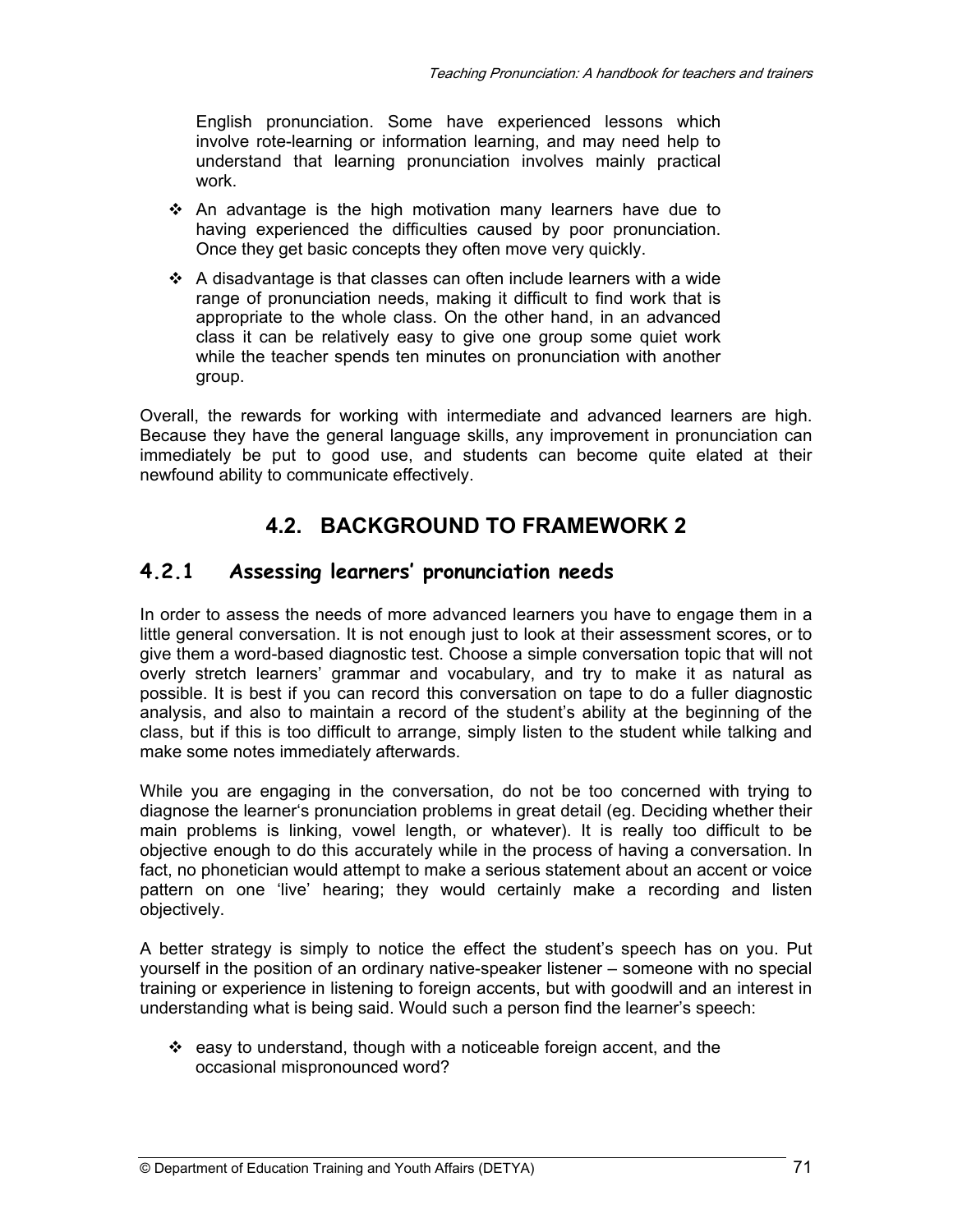- comprehensible, but only with some effort; a strain to listen to for more than a few minutes?
- difficult to understand, requiring a lot of reliance on context and gesture?

Make sure that in diagnosing learners' problems you are neither too hard nor too soft on them. Being too hard on them means picking up on a series of intermittent errors, or on a constant problem that is very noticeable but does not in fact impede communication too much. Being too soft is understanding them through already knowing what they mean, or through long experience of listening to learners. Try to put yourself in the position of say a bank teller or a neighbour or workmate – someone with good will but no special experience or knowledge. How would they cope with your learner's speech?

Regardless of their level of grammar, vocabulary and literacy, we will label learners who fall into these categories as, respectively, 'pronunciation advanced', 'pronunciation intermediate' and 'pronunciation elementary'.

> **beginner**: a learner in early stages of learning the language, whose pronunciation and general language skills are both still rather low

**pronunciation elementary**: a learner at intermediate to advanced level in general language skill, but whose pronunciation is difficult for an untrained person of moderate goodwill to understand, requiring a lot of reliance on context and gesture

**pronunciation intermediate**: intermediate or advanced learner whose pronunciation is comprehensible to an untrained person of moderate goodwill, but only with some effort; a strain to listen to for more than a few minutes

**pronunciation advanced**: intermediate or advanced learner whose pronunciation is easy for a person with moderate goodwill but no special training to understand, though with a noticeable foreign accent, and the occasional mispronounced word

You will need to work with learners on pronunciation with methods that are appropriate to their level. Let's look in a bit more detail at exactly what it is that characterises learners at these levels.

#### 4.2.1.1 Pronunciation Elementary

The most likely cause of problems at this level, as with beginners, is poor use of stress. The most likely cause of poor use of stress is inability to hear the difference between stressed and unstressed syllables, and lack of conceptual understanding of the role stressed syllables play for English listeners. You'll want to work on discrimination and production of stress with them in much the same ways as you do with beginners, as we will see in a moment.

Sometimes you get a learner whose stress is not too bad, but who is still very difficult to understand. You may have to listen carefully, preferably with a tape recorder, to figure out the causes of their problems – it could be constantly leaving consonants off the ends of words; it could be not distinguishing vowel length so there is constant confusion about

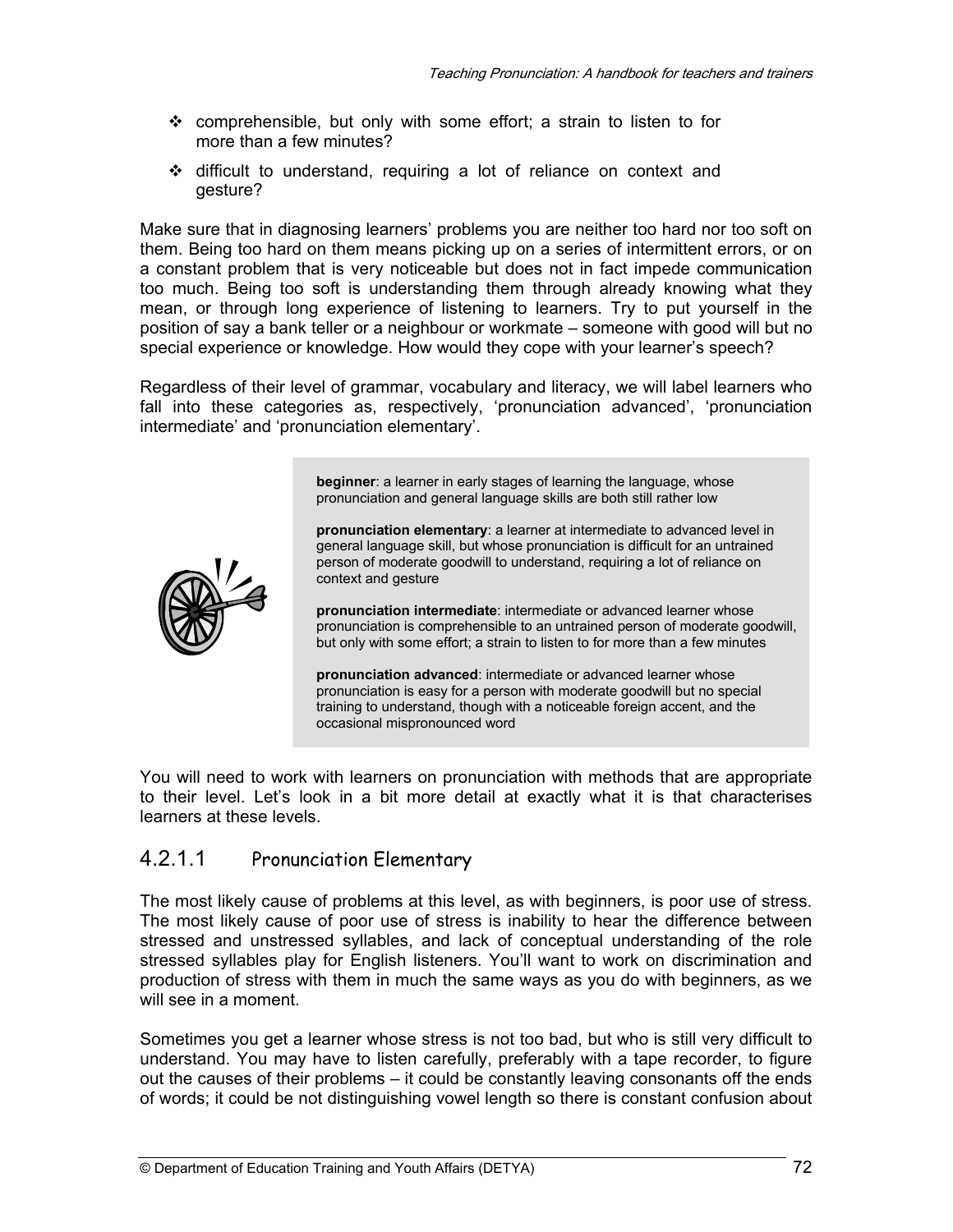which vowel is intended; or it could be a mixture of different problems; or it could be 'higher level' issues such a speaking very quickly, having very poor phrasing, or using inappropriate intonation.

#### 4.2.1.2 Pronunciation Intermediate

It's likely learners at this level understand, at least intuitively, about word stress, though they may still use incorrect stress on a number of words. They may have more problems with sentence stress. They may have problems of speaking too fast or too slow, or of adding lots of 'aahh' or 'eerrrr' noises in inappropriate places. They may still leave off a significant number of consonants, or mix up a lot of vowel distinctions.

#### 4.2.1.3 Pronunciation Advanced

We won't be talking too much about pronunciation advanced learners here, but for completeness, these are the ones who are easy to understand at the sentence level but may need help with extended speech, such as reporting at meetings, giving instructions, or delivering a speech. Or they may be more concerned with conversational speech – how to get the colloquialisms and contractions right. Or they may want to 'reduce their accent' – try to gain a more native-like way of speaking.

#### **4.2.2 Using the pronunciation assessment**

The most important reason to assess what level learners are at is to give them work that is at the right level for them. In this Framework we will look at how you can help learners with intermediate pronunciation. First however, in this section, we will say a few words about elementary students. We will not have a great deal to say about really advanced learners.

If you have a learner whose English generally is at a fairly high level, but whose pronunciation is at elementary level, you will need to find ways of taking them back over the work suggested in Framework 1 for beginners, since they have obviously missed out on the basics in their previous tuition.

This can be difficult to do if you have only one or two learners who need this work in a class of more advanced students – though check carefully: it might be that quite a number of other learners in the class would appreciate some 'back to basics' work on pronunciation. Perhaps you will need to find a way of taking a small group out of the class for work on pronunciation. This must, as you know, be done with sensitivity, both for the sake of saving the 'face' of the elementary learners, and so as to keep the remainder of the class happily and fruitfully occupied.

If the learner can barely get out a whole sentence that is comprehensible, don't give them work on 'bit bet bat', or on 'th', or even on 'r' and 'l' (see Section 2.4.6). Work with them on everyday phrases and sentences that they really have to use in their everyday life outside class (eg. Greetings, place names, phone numbers, encounters in shops or public transport) even if their general grammar is way ahead of this. Your aim is to get a pronunciation of the phrase as a whole that is comprehensible to an ordinary native speaker.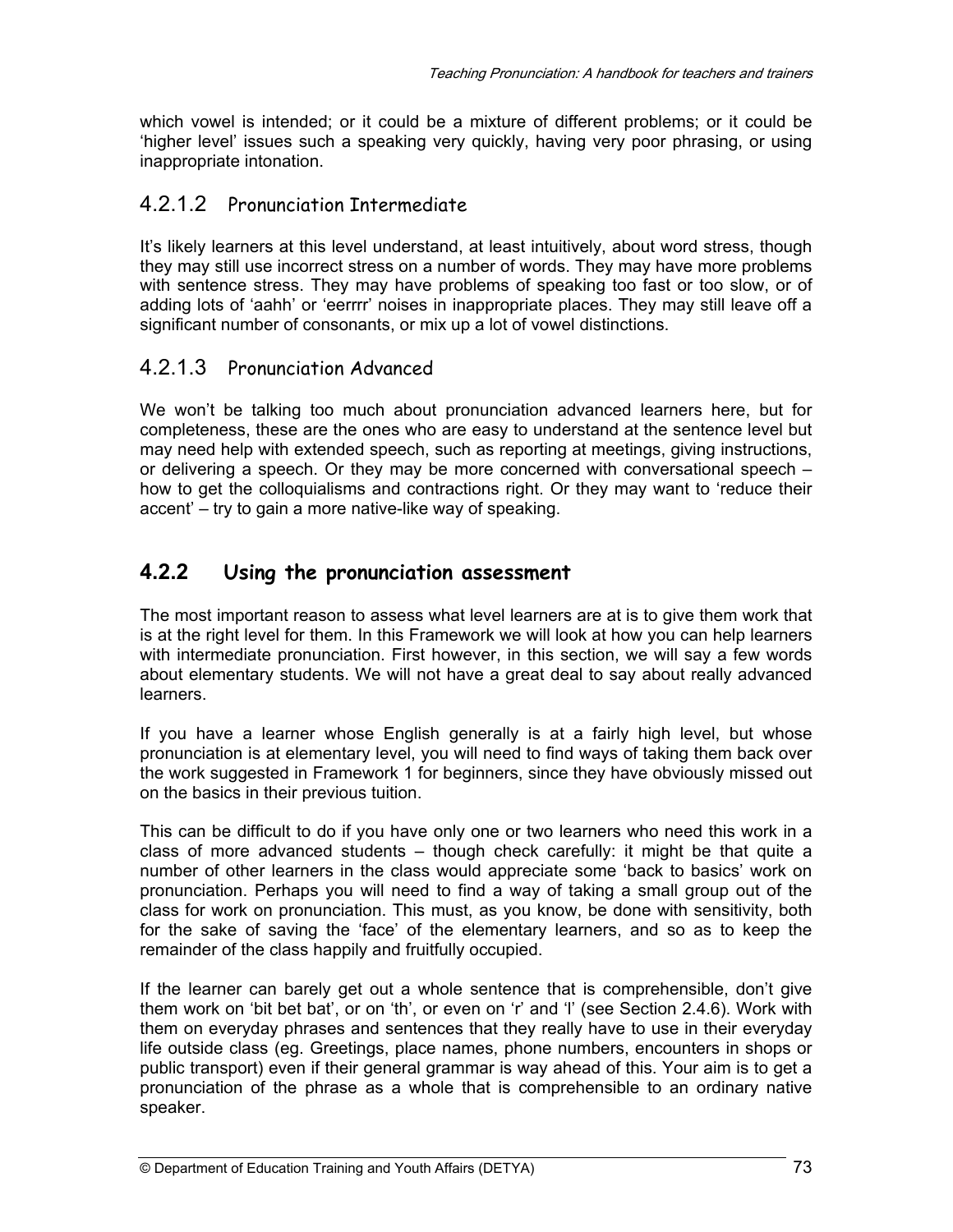Try to set it up so you get some success for the learners. Let them learn just three or four phrases till they have them right. If one or other phrase is proving very difficult, leave it for now and work on something more attainable. Try to find something that is right in each of their attempts. Make sure they understand your instructions. If they don't, try to change your explanation so that they do. Remember that the aim of pronunciation lessons is for you to give the learners **information and guidance that they can act upon to change the way they speak**. This is a challenging task of metalinguistic communication between you and your learners. It is important to set it up so that it has the best possible chance of success.

Another aspect that might require some sensitivity is making sure the material you work with for the special class is suitable to their more advanced English proficiency. Probably you will want to work with them on sentences that are within their level in terms of grammar and vocabulary. This should happen naturally if you use material that is relevant to their communication needs outside the classroom.

At higher levels, you will be working with longer stretches of speech, either in conversation or in monologue. Don't move up to these levels if you have a student who still has problems with individual words and short sentences.

## **4.2.3 Stress and intonation**

It is very likely you will want to work on prosody with intermediate learners, since this is one of the most important aspects of English pronunciation, especially for students who have progressed beyond the level of words and short sentences, and need to produce more continuous discourse.

There are a number of ways of teaching prosody, and there are successful pronunciation curricula that focus mainly on intonation. However the communicative approach favours teaching prosody through a focus on stress, rather than directly on intonation (see Section 2.2.6). This is not because intonation is considered unimportant, or even that it is considered less important than stress. It is due to considerations of Metalinguistics communication.

If you use plenty of audio and visual demonstrations of English (see Section 2.4.6) learners will hear and experience prosody as a whole in a way that will help them build up appropriate subconscious phonological concepts (see Section 2.2.3.9). In speaking to learners about what they are experiencing it is important to keep things simple, and in the communicative approach this is done through focusing mainly on stress. This does not preclude you from mentioning other aspects of speech if this seems relevant and helpful.

If you do this, try to test the effectiveness of what you do as objectively as possible in terms of real improvement in learners' pronunciation, and try also to record your successes so that these can be generalised and extended (see Section 2.2.3).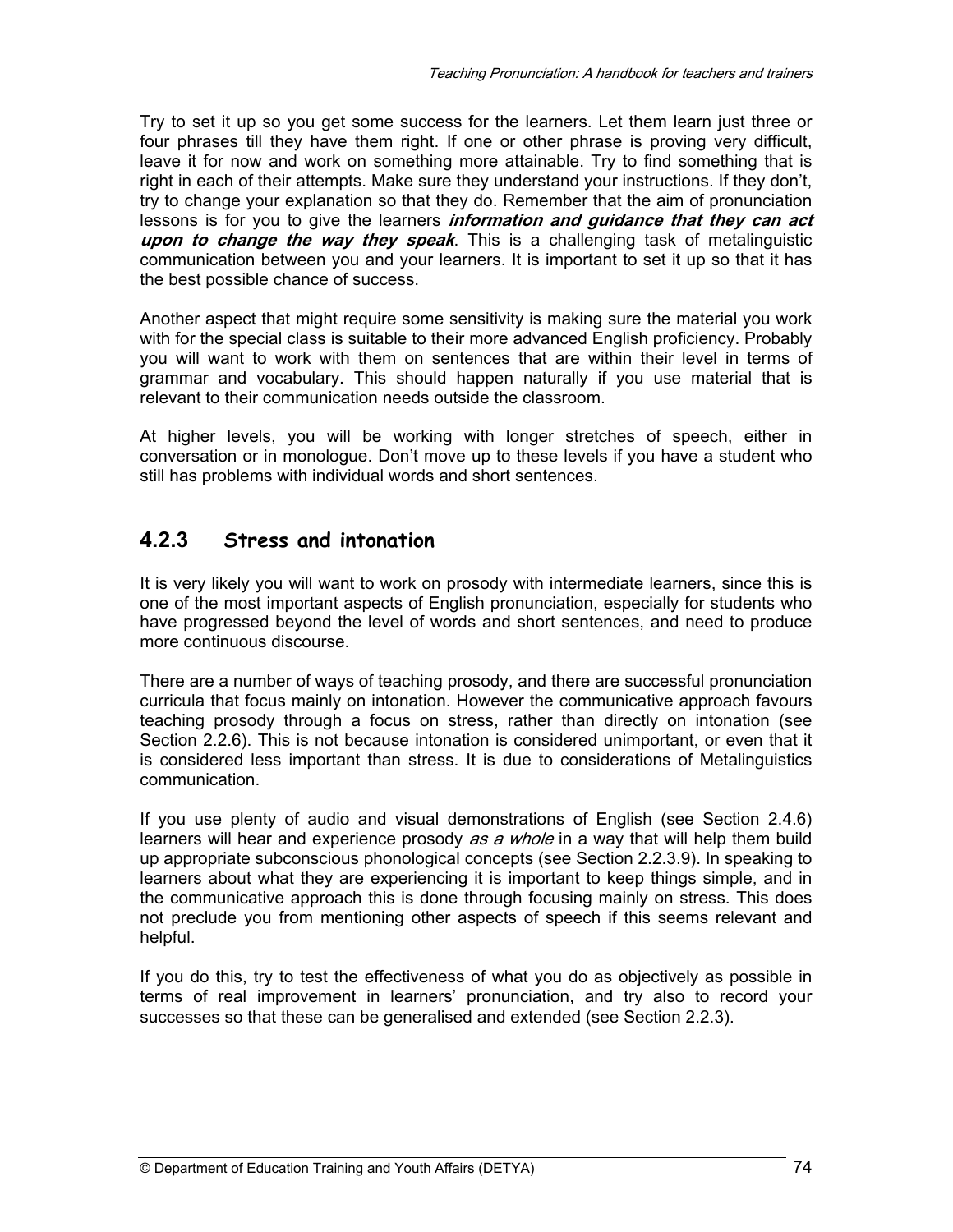

Remember always to be attuned to how well learners are able to use the information you give them to improve their pronunciation.

## **4.2.4 Rhythm and phrasing**

One advantage of a focus on stress is that it helps unite not just word pronunciation with sentence pronunciation, but intonation with rhythm and phrasing. It is often useful to start with work on phrasing rather than rhythm.

Good phrasing can be taught by drawing students' attention to how words 'go together in groups' and the idea that *pauses* should be left between these groups to allow the listener to understand what is being said. It is usually necessary to go slowly here, explaining the meaning of 'pause', and giving experiences which help learners think about the whole communicative event from the perspective of the listener (there are some useful videos to help with this in Module 1 of the CD Learn to speak clearly in English). Once this groundwork is done, you have some useful shortcuts in your Metalinguistics communication repertoire.

It is not necessary to give strict rules for phrasing or pausing. There are usually several acceptable ways of phrasing a sentence or passage, and it is more important that the learner avoids incorrect ones than that they stick to one and only one correct one. This they can do naturally, if they have the basic concept that the listener needs the pauses to help understand the group of words that has just been said.

This approach to rhythm is particularly useful with the common problems of learners who speak painfully slowly or impossibly quickly: in both cases you can help the student by pointing out that it is not the absolute rate of speech that matters to the listener, but the sensitive use of phrases and pauses. This sensitivity can be developed through encouraging learners to think about their listeners' needs when they speak.

Once the learners understand the value of phrasing and pausing, you can move on to some work on rhythm, explaining again that for English listeners, a steady ongoing rhythm is a great aid to comprehension.

In teaching rhythm the communicative approach, as usual, puts considerable emphasis on the use of natural speech.

It is common for teachers to use exaggerated singsong rhythm to highlight the importance of regular stress and especially of so-called stress timing of English (cf. Section 2.2.6). This is often accompanied by finger tapping, clapping, or some other way of 'keeping the rhythm'.

In fact the rhythm of natural spoken English is not much like that of limericks or sonnets. Learners will quickly become aware of this, and it can then be quite difficult for them to transfer what they learn in class into what they need in real speech (see Section 2.4.7). Remember that although to a native English speaker the glide between the rhythm of a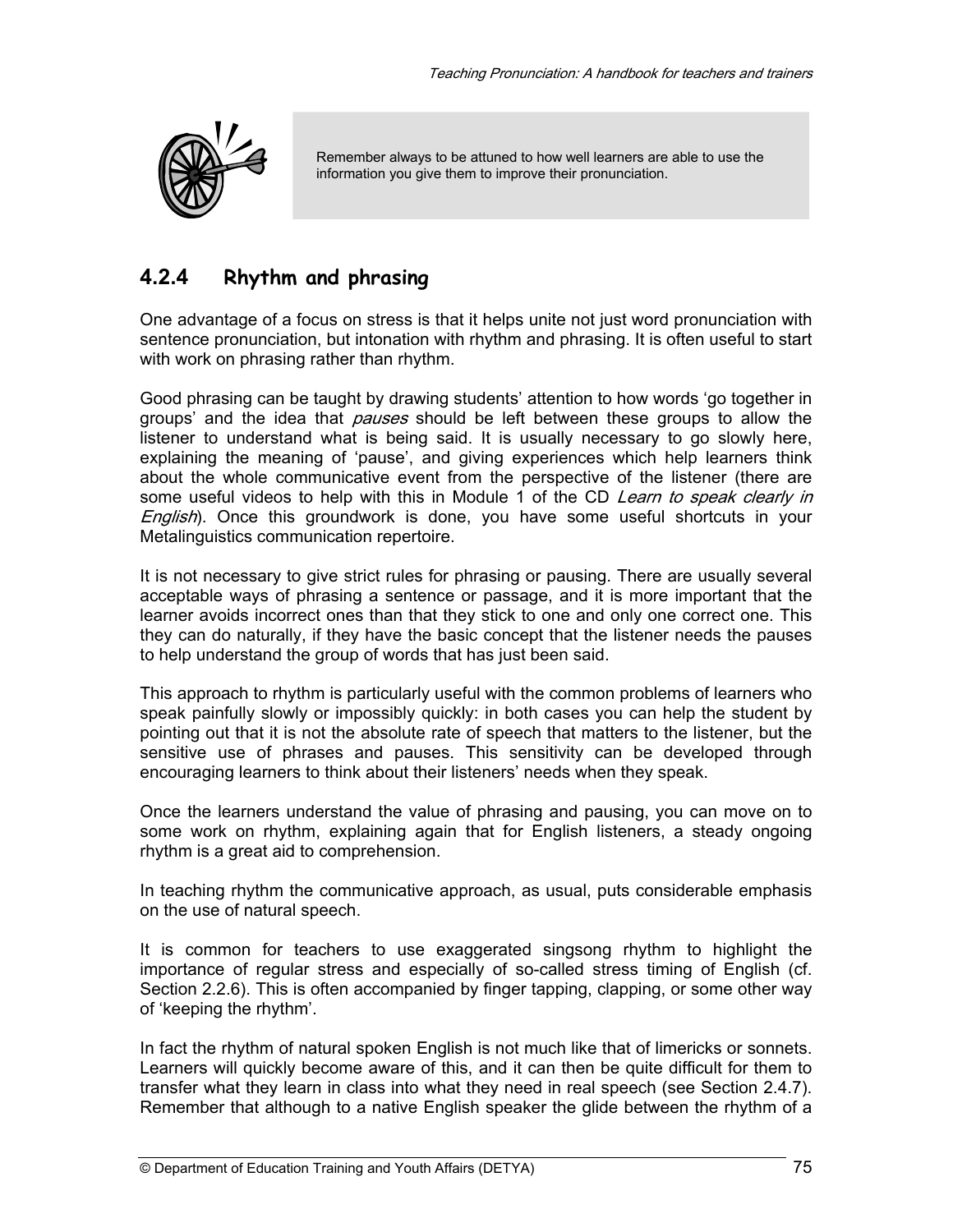naturally spoken sentence, and the rhythm of a poem is easy and seamless, this depends on linguistic, literary and cultural conceptualisation that may be quite alien to a learner (see Section 2.2.3). This is because many languages not only have a different natural rhythm to that of English, but have quite different cultural and literary traditions for poetry.

Although rhythm is very important to comprehension, it is not a strict rhythm like that of a poem. Rather in natural speech we are constantly updating or recalculating the rhythm. I believe the best way to teach rhythm is to play natural speech, help learners pick out the stressed syllables or words within it, and then let them repeat it closely in small chunks till they can say it fluently and naturally.

The benefits of practice of just a few sentences like this will spill over into learners' other speech.

## **4.2.5 Dictionaries and the IPA at more advanced levels**

Many teachers I have worked with have expressed gratitude that the communicative approach does not require a lot of use of IPA symbols (see Section 2.5.4). Of course I have not developed these methods just to let teachers off the IPA hook! I don't advocate intensive use of IPA symbols with beginners because I think it can detract from the real issue, which is pronunciation, and because the concept of 'phoneme' is quite an advanced one for many ESL learners (see Fundamentals).

With more advanced students, it can be useful to start introducing the IPA symbols for English phonemes, and certainly if students have already learned them in the past it is good to let them use this knowledge, and teachers should be able to keep up with them.

What is important though is that phoneme symbols should be used as an adjunct and aid in pronunciation lessons, to help call attention to a particular contrast the student is missing, or to show how one word is different from another. Unless there is some special reason to do so I would not ask learners to actually transcribe words or sentences.

If you believe it is useful for students to be able to look up the pronunciation of words in a dictionary on their own (and I do), by all means give them lessons on how to do this, but don't call this a 'pronunciation lesson'! In pronunciation classes students should be speaking, and learning concepts that direct affect their pronunciation of the words and phrases they are saying then and there. Copying IPA symbols, or transcribing words into IPA, or looking up dictionaries, are lessons in phonology or dictionary use – not pronunciation.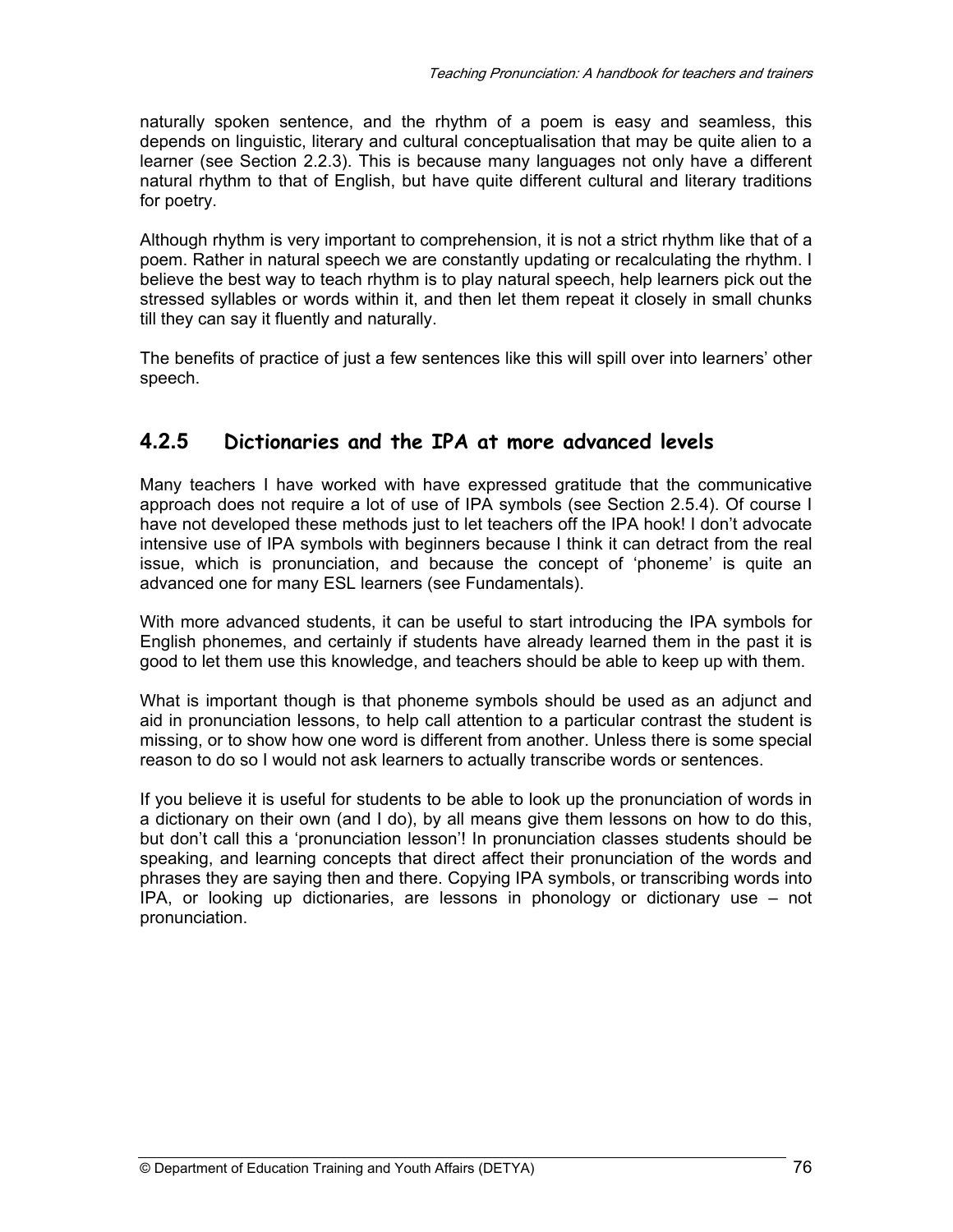# **4.3. TEACHERS' EXPERIENCES**

#### **4.3.1 Ros's experiment on metalinguistic communication**

A member of the audience in the large lecture in May 2001 (not a participant in the project) mentioned that she teaches rhythm and intonation by telling her students that English 'flows like a river', and that the stressed syllables are the 'rocks'. A number of participants were intrigued by this suggestion, and Ros, without prompting, decided to try an experiment with her advanced students. She is to be congratulated on this investigative initiative!

Ros gave learners a questionnaire, seeking their subjective impressions of the sound of English in relation to the sound of their own language. The questionnaire asked learners to state, of both English and their native language, whether it sounded like

- a river with rocks in it
- $\div$  a sharp graph moving up and down dramatically
- $\div$  a machine gun
- $\div$  a flat plain
- other (responses included 'a soft breeze', 'waves').

She found that the results were very varied, and concluded that she would not use similes like these with her students as they are too subjective.



People of all language backgrounds (including English) believe their own language 'flows' and that foreign learners make it too 'jerky' or 'disjointed'.

What is really interesting is that the very features that in one language make it 'flow' might in another language make it 'jerky'. For example in some languages, a glottal stop serves to *join* rather than *divide* words.

In discussion I suggested that the problem with the simile is not so much that it is too subjective, as that it is too inexplicit (some subjective concepts can be useful to learners, if they help them see an important point).

I well remember my frustration when I was learning to speak Tamil and my teacher responded to my questions about the language by saying 'just listen very carefully, and you will find that it just sounds better when you say it this way rather than this way'. Of course to her as a native speaker of Tamil the correct sentences did 'sound better' than the incorrect ones, but as a learner I had no way to use this 'sound'. I needed to do much more than just 'listen carefully'!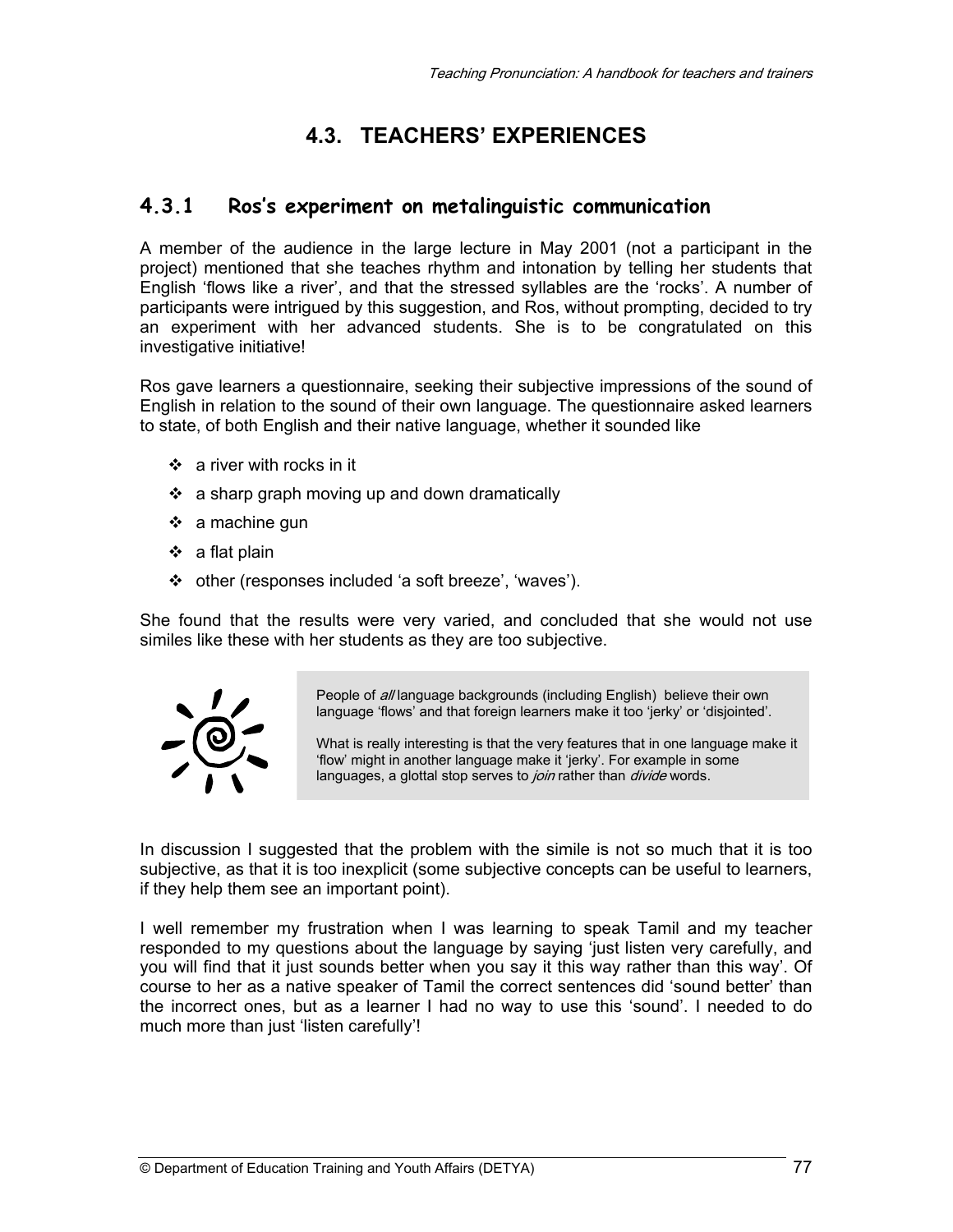To tell someone to 'speak like a river' can be interpreted in a range of different ways, especially by people from different language backgrounds. It is much better to give specific advice such as 'make the important words louder than the others' (see Section 3.2.4) and to help students explore and understand this concept.

For example, in discussing stress you might need to clarify for learners that it is not that we want English words to be louder than words in their own language (a common misunderstanding) but that the important words should be louder than their own neighbours in the English sentence.

## **4.3.2 Ameetha brings pronunciation to a grammar lesson**

One week Ameetha had had her students working on tense endings a grammar lesson, and rather than getting them to write their answers on the board, she asked them to read the sentences out loud.

A problem arose when one of the students read out her sentence, but Ameetha couldn't understand a word she said. When she investigated, she found the student had been trying to say

#### The accident looked serious but fortunately no one was injured.

She had actually written the tense endings correctly, but Ameetha thought she had better do some work on pronunciation. The problem was: where to start?

This student is a good example of the common problem of mismatch between general language level and pronunciation level. It's probably not a good idea to try to work on pronunciation of the whole sentence there and then. She probably would need to work on each word individually, and then build up to the whole sentence, and this could take half an hour or more.

If Ameetha had wanted to do something then and there, she could have chosen one of the more useful words to work with ('fortunately', 'accident'), writing it up, underlining the stressed syllable, and asking the student to listen and repeat. In general, though, a student like this is probably a good candidate for some remedial pronunciation work outside her regular class, if this can be arranged.

# **4.3.3 Ros on fluency and speed**

One week Roslyn had been working with her class on health and doctors' appointments. In one of the dialogues, a student had to say 'I'll just have a look at your throat'. Although the words were pronounced acceptably, the sentence overall was not good. The student was rushing through it and paying no attention to the communicative content of what he was saying. Roslyn took the opportunity to work on the difference between fluency and speed with the class.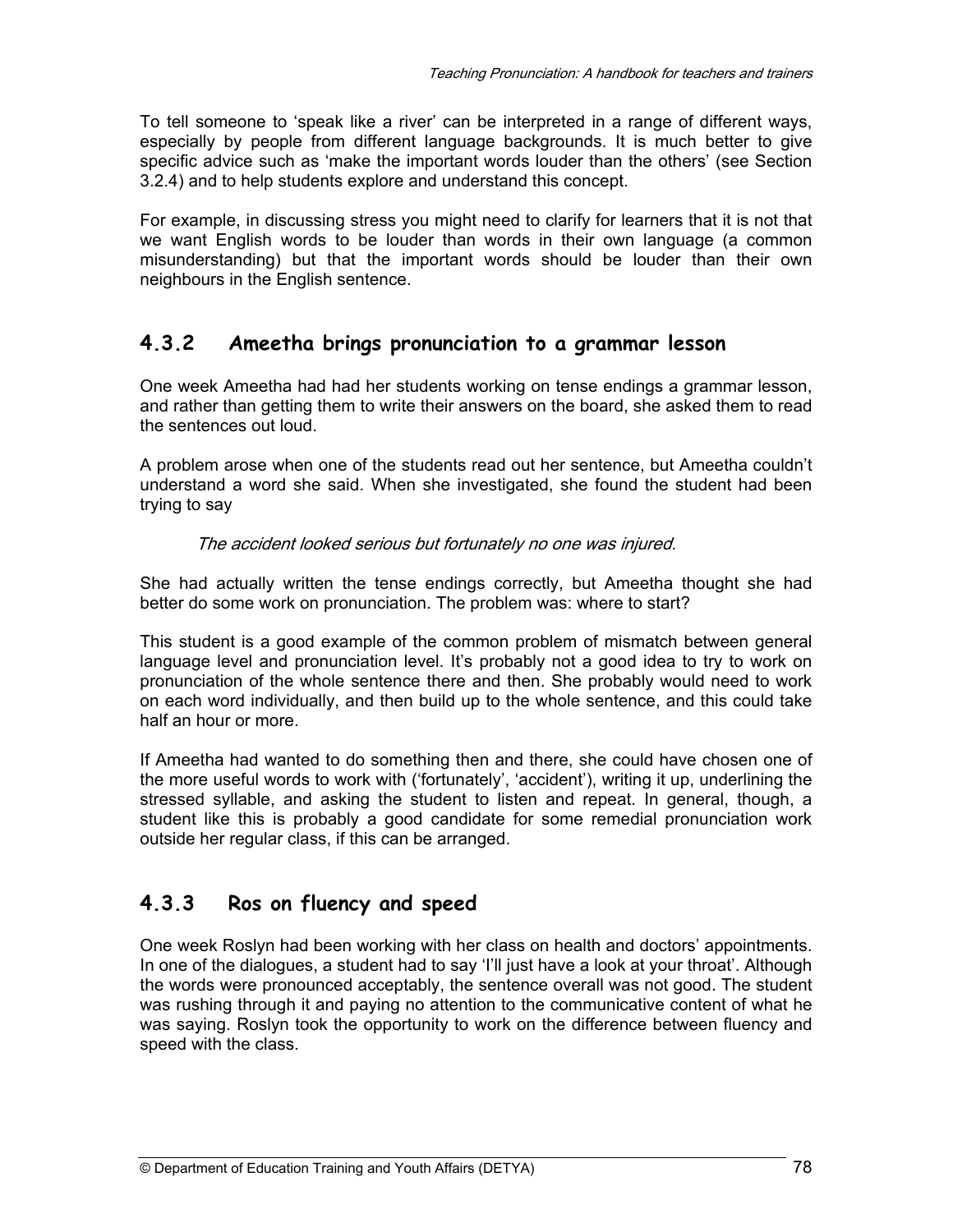She had talked previously about the importance of pausing, and told the students they should pause during this sentence, perhaps after 'just' and/or after 'look'.

She was surprised to find that the students didn't like that at all! They felt it was important that the sentence should all come out in one hit.

This led to a really useful discussion with the learners in which they revealed their belief that the quicker you say a sentence the more native-like you will sound, and Ros was able to explain and demonstrate the inaccuracy of this belief.

Then it was further revealed that some students thought that if they spoke very quickly (or very quietly) the listener would not hear the mistakes! This sounds amazing but it is an idea I have often uncovered when talking to learners about pronunciation. Again Ros was able to discuss this idea with the learners and give them a better way of thinking about pronunciation and communication.



This example demonstrated the great value of building up a rapport and communicative framework with learners. In Ros's class, the students felt free to express their dislike of the pausing advice. The subsequent discussion helped them because it made use of concepts and notation that Ros had used consistently before.

**Best of all, the entire discussion got them using English in a real spontaneous conversation to express ideas that they were really interested in and concerned about.** 

# **4.3.4 Belinda's special pronunciation group**

Belinda worked with two Vietnamese English for Further Study (EFS) students in a series of three special weekly sessions. These students had good vocabulary and a good conceptual understanding of English pronunciation, and they were highly educated in their subjects. However their pronunciation was poor and they were very difficult to understand, especially when they were involved in what they were saying (eg. when making comments in class). Belinda wasn't sure how much insight they had into their own problem, and whether they realised how difficult they were to understand. She was pleased when they agreed to join her for special classes. Here's what Belinda did with them, and our discussion of it.

Belinda knew the students needed work on stress, and she knew that this was the first thing they should concentrate on. But she asked the students what *they* thought they needed most work on. They said 'sounds': they wanted to learn how to say those difficult sounds of English.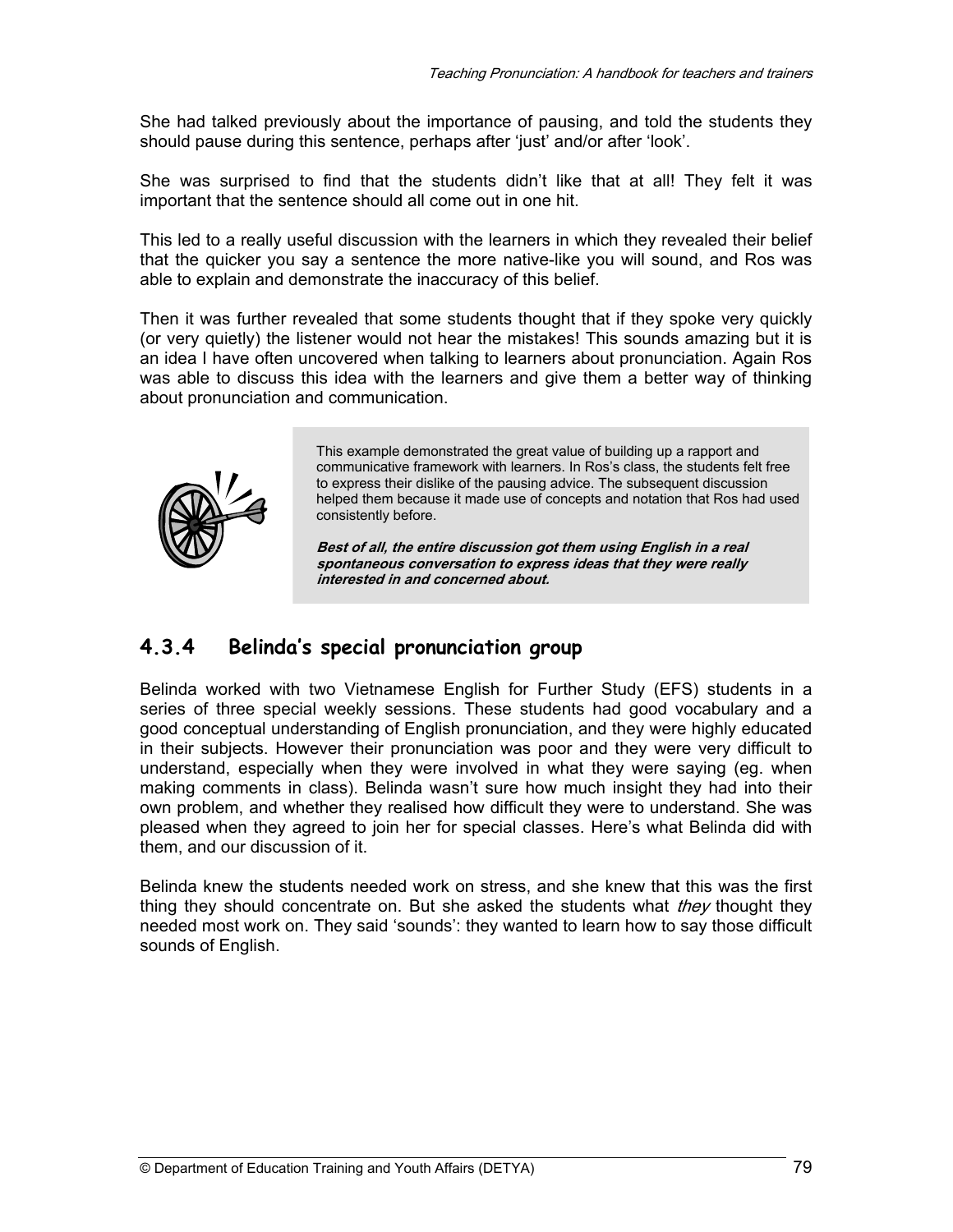

This is common. Like most people, learners have little insight into the mechanics of language, and often misdiagnose problems (see Fundamentals). It is best for the teacher to make the decisions about the content and style of the lessons.

To give learners choice in what they work on, ask them to suggest words or sentences that sometimes cause them problems. It is interesting that learners often need a bit of coaching in how to do this, but once they get the hang of it, they find it great (see Section 2.4.4).

Belinda promised to give them some help with sounds, but said 'let's start with stress'. She wrote on the board 'word stress' and 'sentence stress'. She told them that for word stress, they could work on their own by looking in the dictionary to find which syllable was stressed, so she was going to help them with sentence stress. She started to explain about sentence stress but soon found that they already knew all about it, so she moved on to some listening practice, reading sentences from their text and asking them to mark the stressed words. They were very good at this, though she wondered whether they were doing it from the sound of the sentences or from their knowledge of grammar.

Next she moved on to speaking and asked them to repeat the sentences themselves, which, again, they could do quite well. Belinda felt their performance was not at all reflective of their poor pronunciation when they were 'just talking'. She said 'I know it sounds silly but my main problem was they were too good!'. The other teachers nodded in sympathy.

Finally she elicited from one of them a sentence that he had said and which had not been understood. The sentence was

#### Are there any other charges?

He said it quite well. The main problems were with the affricates in 'charges', and with the long vowels. She used the IPA chart to help clarify the problem for them, but this seemed to scare them and they seemed not to understand what she was saying. Things were not going well: the learners were nervous, communication was not flowing, and most importantly the learners were not speaking and learning about pronunciation.

I think Belinda was a little frustrated because she had 'done all the right things' (stress first, then listening, then production) but the result had not been very rewarding.

This is related to another issue we discussed in regard to Belinda's experience – the question of theory versus practice. Belinda did with her students something that I myself have done hundreds of times, but am gradually learning to revise. She started by giving them a little theory lesson (about stress) and then let them apply it. This is a very natural and sensible way to approach things. However, when teaching a skill (recall that pronunciation is very much a skill, a 'knowing-how', rather than a 'knowing-that' – see Section 2.2.3.9) it is important to work mainly on the practicals, and bring theory in only as and when needed to improve practice. So in this instance, Belinda might have done better to simply engage the two learners in conversation, and work on whatever pronunciation issues came up there and then.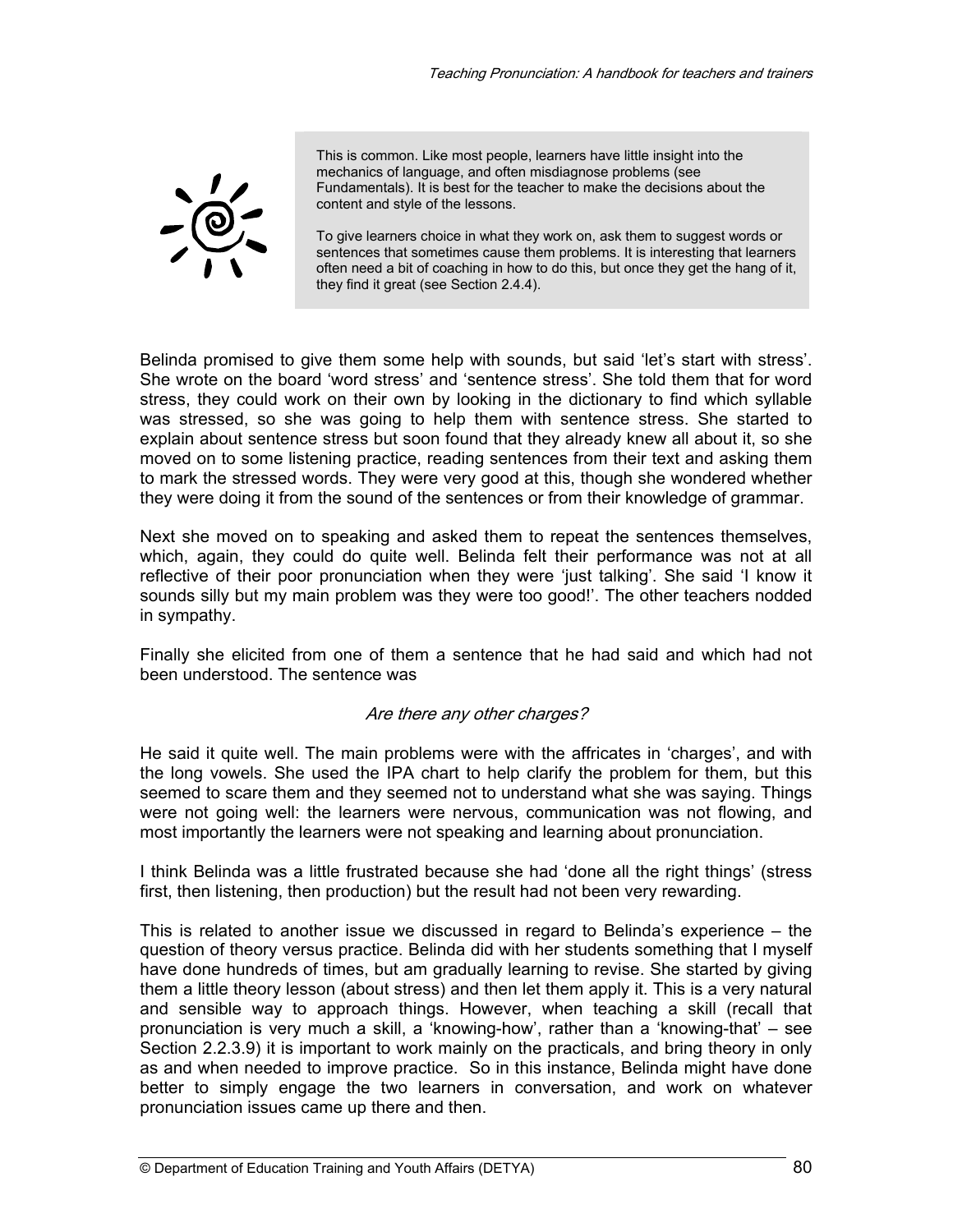It is worth pointing out that the learners in this little group fell into one of the 'difficult' categories. They were young men who were quite proficient in their studies, perhaps slightly defensive about having to start 'school' all over again, perhaps a little ambivalent about their commitment to working on pronunciation, perhaps just busy with many other pressures in their lives. It takes time to build up a working relationship with learners like this. Belinda made a good start!

# **4.3.5 Belinda's special group – intonation and affect**

In another week, Belinda came with an interesting observation. She had wanted to work with her students on intonation and affect. She brought tape with a recording of the same sentence ('I can't find it anywhere') repeated with a range of different intonation patterns and very clear meaning distinctions. She wanted to work with the students to help them reproduce these patterns in their own pronunciation.

However she was surprised to find that the students couldn't really distinguish the sentences well, and found it very difficult to attach an emotional meaning (eg. happy, sad, worried) to the various intonation patterns.

This led on to a very useful discussion of the language-specific nature of intonation: intonation is no more universal than other aspects of language. Intonation, like all the other aspects we have seen, requires conceptualisation – it is not just 'picked up' from the acoustics of the speech (see Section 2.2.3.8).

When Belinda commented on one intonation pattern, 'It seemed very foreign to him' – this was literally true! If you were learning Vietnamese and you wanted to sound happy, frustrated or annoyed, you would have to learn how to do it in the Vietnamese way. Just using English prosody would not produce the right effect, which is of course the corollary of the fact that some Germans (for example) can sound 'bossy' in English even when they don't intend to.

The problem is the difficulty of pinpointing the exact detail of intonation that makes the difference in each language (recall the possum marks on trees, Section 2.2.7)

# **4.4. QUESTIONS AND ANSWERS**

# **4.4.1 I often tell students to listen to TV or radio to help their pronunciation – is this useful?**

Although experienced pronunciation teachers place a lot of emphasis on auditory discrimination as a basis for learning pronunciation, it is also essential to distinguish clearly between speaking practice and listening practice. Learners do need a lot of listening practice to come to terms with the demands of understanding the language of native speakers in everyday communication. Exercises such as listening for meaning to the radio, or working on colloquialisms are extremely important. However they are not pronunciation exercises.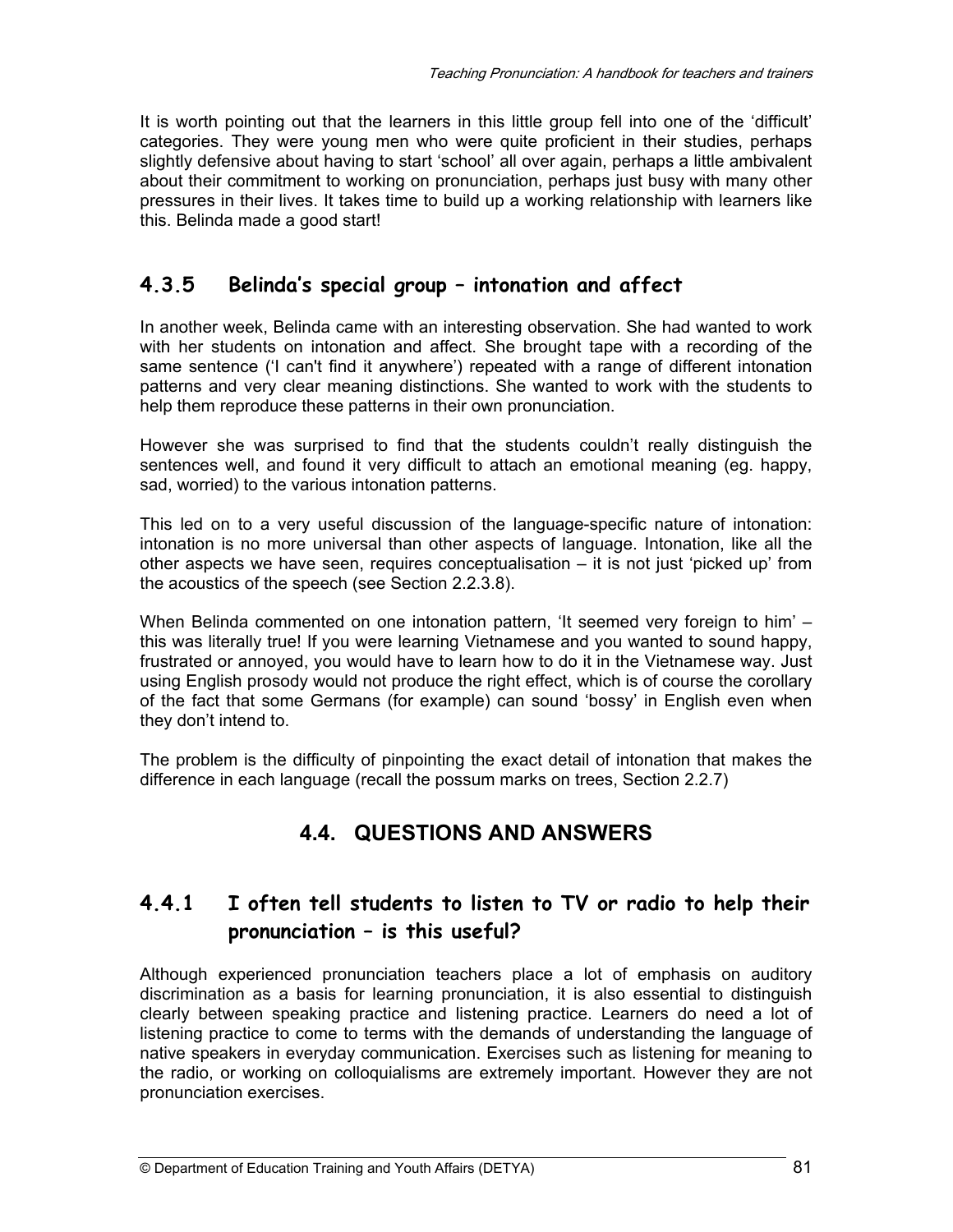The type of listening exercises that are important for pronunciation are quite different. They do not aim to have the learner imitate a native speaker. In fact imitating a native speaker is not only nearly impossible, but also unnecessary. What is important is for learners to understand what aspects of pronunciation are critical in helping native speakers understand them. To achieve this they need not just to *listen* to native speakers but to listen to and compare native pronunciation with their own (or that of other learners), and get guidance about which of the many differences are crucial, and which are unimportant. (See Section 2.3).

## **4.4.2 Is there a better way to encourage transfer from lessons to everyday speech?**

Rae had been managing the integration of short 'bursts' of pronunciation into her lessons very well indeed. She found the intensive practice on one sentence from their real lives really helped her students improve their pronunciation. But several times she expressed her disappointment at finding that when students repeated the sentence some time later, they had regressed quite a bit.



#### **Rae**

'I feel awful when I hear that they can't say things well outside class, when we have worked on it so hard. I tell them not to worry, it's in there and one day it will come out'.

But I'm sick of saying that! I don't even believe it myself! What can I tell them that would be more useful?'.

We discussed the importance of role-playing situations as close as possible to the real situation they would be in 'out in the world'.

We also discussed the value of talking with them explicitly about nervousness and how to deal with it. Sometimes the transfer problem comes about just from lack of concentration, but very often it comes about from nervousness, from 'being on the spot'. It is worth letting students talk about how they feel in these situations, when they are pressured to speak, for example when they get to the head of a long queue for tickets. (See Section 2.4.7).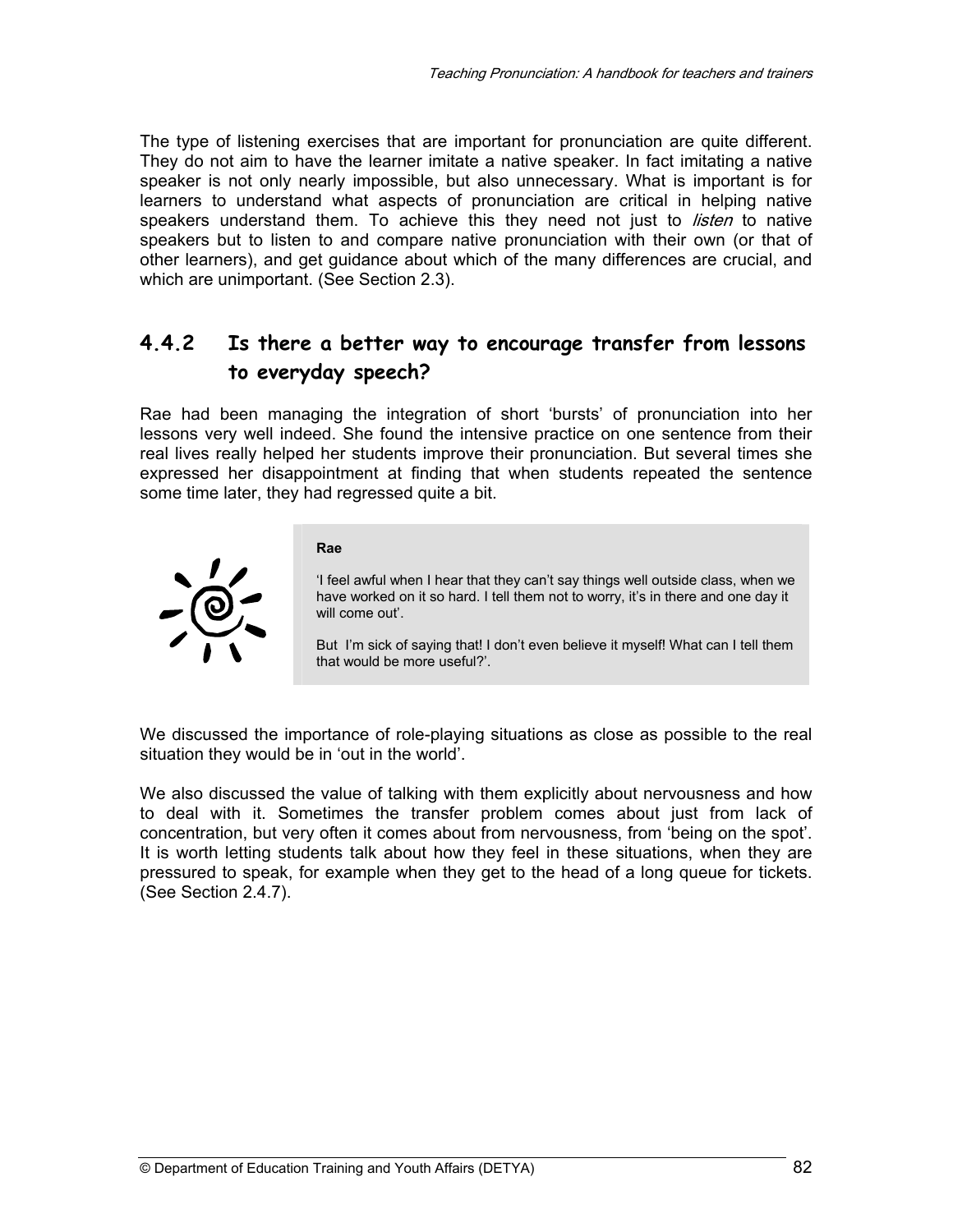# **5. FRAMEWORK 3: TEACHING**

# **PRONUNCIATION IN THE WORKPLACE**

# **5.1. INTRODUCTION**

In this section we make a shift of orientation out of the language classroom and into the 'real world' of the workplace. This is a very different language teaching situation, requiring very different strategies, and yet there are important commonalities in the ways teachers can interact with and help learners at different levels with pronunciation. The basic framework and approach taken are very similar to those already discussed, and workplace language and literacy teachers are greatly encouraged to read not just the background section but also the two other frameworks.

Workplace pronunciation teaching is often much more constrained, in terms of the amount of time that can be spent with students, and, often, in that there is an externally imposed curriculum (eg. if the manager has requested employees work on company policy, or on material related to another training program). In this case the challenge for the teacher can be in finding ways to use this material as a springboard to allow learners to acquire more general pronunciation skills. In doing this, a deep understanding of a framework within which work can be undertaken is of great value to a teacher.

In this Framework, we first discuss some background ideas, then give some examples of the experiences of teachers who participated in the project in using those ideas, and finally go through a Question and Answer section with issues that were raised during the project sessions.

## **5.1.1 The importance of pronunciation in the workplace**

Unfortunately, many migrants, for whatever reason, end their language tuition while they still have rather poor oral communication skills in English. Others of course have to seek employment while they are still at early stages of their language learning. Research shows that low proficiency in oral communication is a major disadvantage, in terms of levels of employment, workplace advancement, and workplace training outcomes.

Many people are aware of issues in oral communication with ESL speakers employed in a wide variety of occupations in a wide variety of industries. It is important to stress the importance of good oral communication at work in fostering efficient workplace communication, health and safety concerns, good workplace relations, and the ability to benefit from other forms of training.

For all these reasons it is especially important for workplace trainers to be able to integrate assistance with pronunciation into other types of workplace training.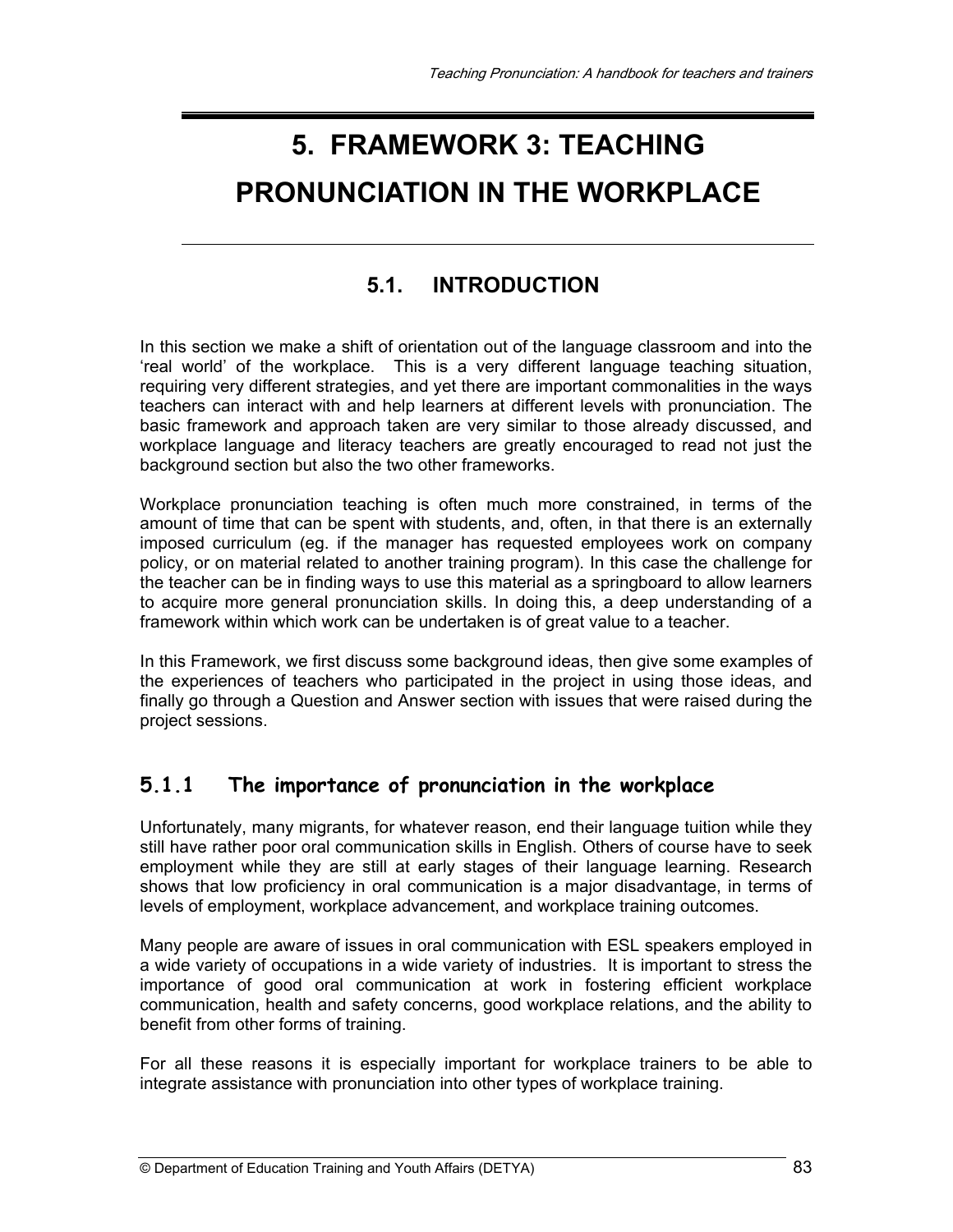# **5.1.2 Challenges of workplace pronunciation tuition**

The task of workplace trainers interested in helping with pronunciation is particularly challenging:

- language lessons usually have to be fitted into or around work commitments, leaving the overall time not just short but fragmented;
- $\div$  the agenda for lessons may be set by external events, such as the need to prepare workers for a special training day;
- $\cdot \cdot$  there may be little continuity in the physical location of lessons;
- learners may be at a range of different levels and need different kinds of help;
- $\cdot\cdot\cdot$  to an even greater extent than is true of classrooms, the specifics of each workplace context are unique, and it can be very difficult to generalise about either teaching methods or materials
- $\div$  to an even greater extent than is true of classroom teachers, workplace trainers have very varied backgrounds and differ widely in their experience of ESL teaching or of language and linguistics.

On the other hand there can be advantages in dealing with this group of learners:

- $\div$  many lessons take place in a one-to-one setting
- $\div$  learners are often quite highly motivated
- \* lessons can be highly practical and based around real language situations
- $\div$  teachers have considerable autonomy and flexibility in how they structure their curriculum and lessons.

# **5.1.3 The place of pronunciation tuition in workplace training**

In the past it has been true in some areas of the VET sector that oral communication has been a 'poor cousin' to literacy training (see references), but this is gradually changing, and many workplaces do have a commitment to improving the oral communication of their employees.

It is important to be clear that it really is possible to help NESB employees significantly, despite the challenges, and doing so brings great rewards not just for the employees but also for the workplace as a whole.

Ongoing VET research (see references) aims to demonstrate return on investment for managers who invest in workplace training – and this should also be a focus of trainers working on oral communication. Being able to **demonstrate** benefits of spoken language tuition, in terms of workplace efficiency, compliance with OHS regulations, workplace harmony especially in team-based work, is really important in creating more opportunities for ESL speakers to benefit from training in oral communication.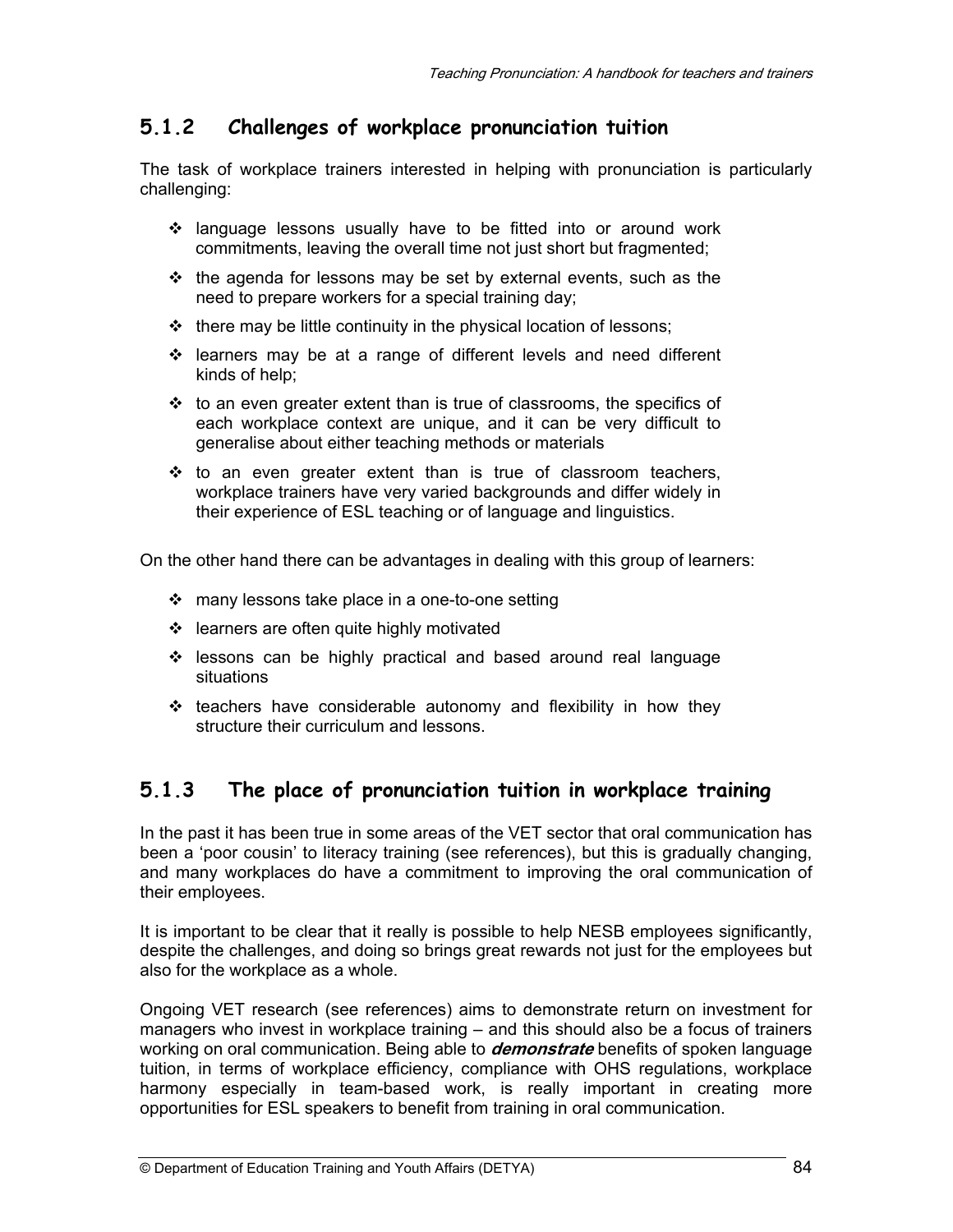# **5.2. BACKGROUND TO FRAMEWORK 3**

#### **5.2.1 Introduction**

In this section we look at how the communicative approach can be used in the workplace context. Let's recall the four fundamental principles of the communicative approach (see Background).

**The communicative approach of teaching pronunciation**

- 1. practise meaningful speech
- 2. work on important things first
- 3. help learners think of speech as communication
- 4. use effective metalinguistic communication (ie. talk about speech in a way learners can understand and act upon)

#### **5.2.2 Using very short sessions effectively**

In the workplaces we worked in for this project, lessons were typically one on one with the trainer and an individual worker, usually lasting only 15 minutes. Lessons were also timed irregularly and infrequently, with any one worker seeing the trainer sometimes only once every two or three weeks. In such cases it is very important to try to maintain as much continuity as possible for the trainees. This means that the trainer needs to keep a detailed file for each trainee, and add notes about what was covered in each session.

Since it is unlikely the training will take place in a dedicated area, it is difficult to leave notes on a board or public place. If each trainee can keep a notebook in a pigeon hole and bring it to sessions, this will at least allow the teacher to revise any work from previous weeks, and also allows the trainee to refer to the notes between sessions, and even to jot down any specific questions or issues that arise outside training sessions.

The workplace trainers in our project were pleased with how readily employees were able to take advantage of this system, and how much use they made of the notebooks. Of course to use notebooks or any written materials effectively for pronunciation, it is essential to build up a consistent repertoire of annotations with which to represent the pronunciation issues addressed in the training session (see Section 2.4.6.2).

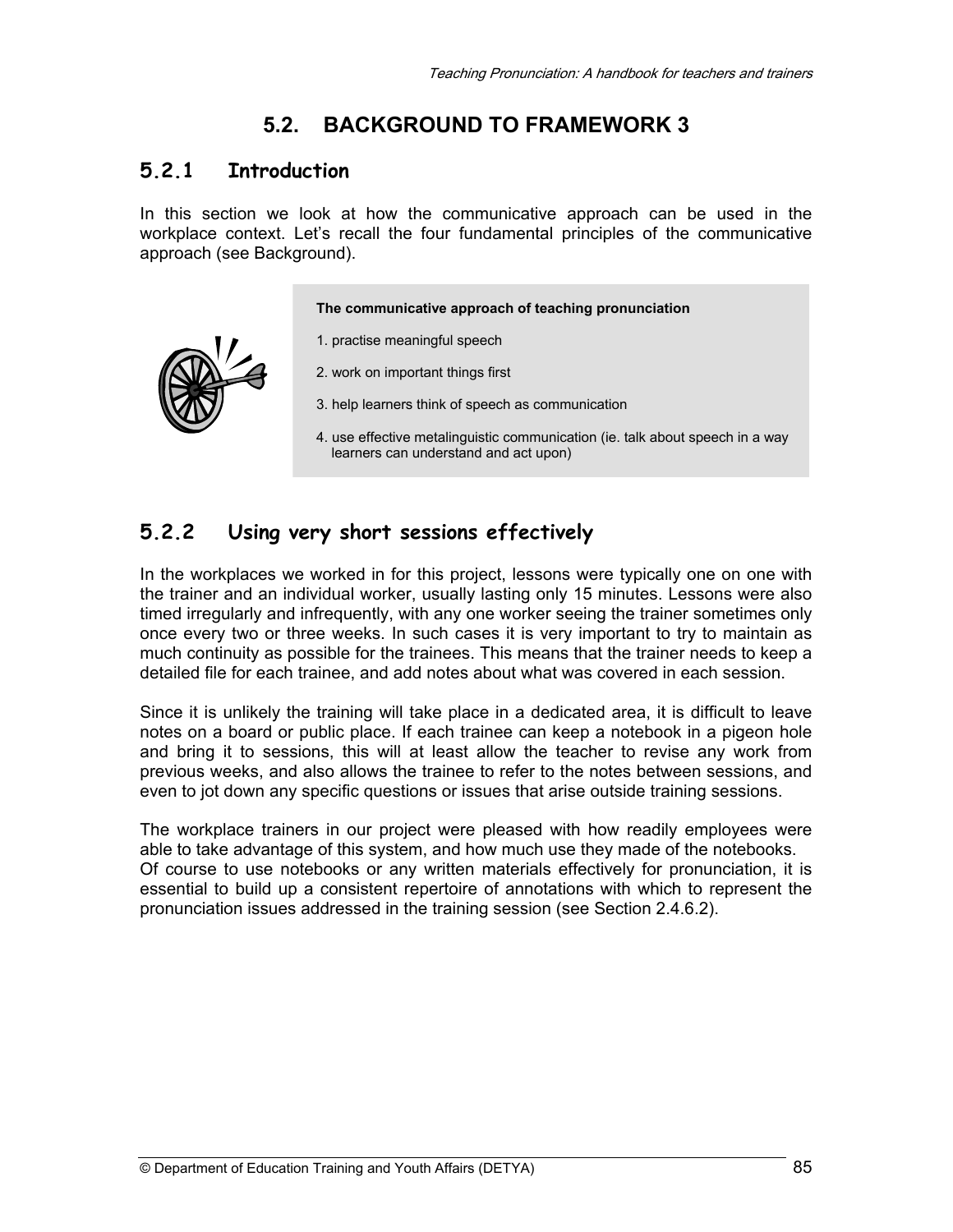### **5.2.3 Choosing material to work on**

With all pronunciation work, it is important to work on material that is genuinely useful to learners, and reflects the language they will have to use in the real world outside the classroom (see Section 2.4.7). With workplace trainees this is even more essential, as the sessions are very short, and the pressure for achievement is high.

It is important for the trainer to observe the practices of the workplace, and note phrases and words which can cause miscommunication to work on in language sessions. This is not only useful in providing good communicative material for sessions, but can also provide insights into communication practices which could be improved – and which can, if appropriate, be brought to the attention of supervisors or managers.

Of course in workplace situations there is less choice regarding what to work on. One of our participants found that she had to do a lot of work with NESB employees working through company and training materials. However, by using these as a starting point, trainers may be surprised at the wealth of opportunity these workplace materials may offer in terms of identifying pronunciation issues that need to be addressed.

## **5.2.4 Giving homework**

Since we have so little contact time with learners in a workplace environment, one of the best things we can give them is the tools to go on learning independently (see Section 2.3.4). It is really valuable to help learners develop their powers of observation.

It is also very valuable to develop in learners the habit of noticing problems they have with pronunciation or listening and bringing these to the teacher for discussion. This is valuable not only for the direct help learners gain through their questions, but also because many of the questions are ones that could be answered at least partially by any native speaker such as 'how should I pronounce this word', so that help can be obtained without having to wait for a teacher to be available.

In the workplaces involved in the current project, the trainees quickly got into the habit of bringing their own examples and questions to sessions for discussion. This is very valuable as it ensures that they are working on material that is directly relevant to their needs and concerns. Responding to questions in this way was found not to be as daunting as might at first have been anticipated (see Section 3.2.2).

## **5.2.5 Working with managers**

If a manager has agreed to a workplace language or literacy program, he or she is supportive of the concept of improving employees' oral communication skills. However, many managers retain a degree of scepticism about the real value to be gained and are keen that the work will translate into real value for their enterprise. Sometimes managers are at a certain remove from the 'action' in the workplace, and may be unaware of the inefficiencies that are created by poor communication between ESL speakers and native speakers. The language trainer can sometimes play an important role in bringing issues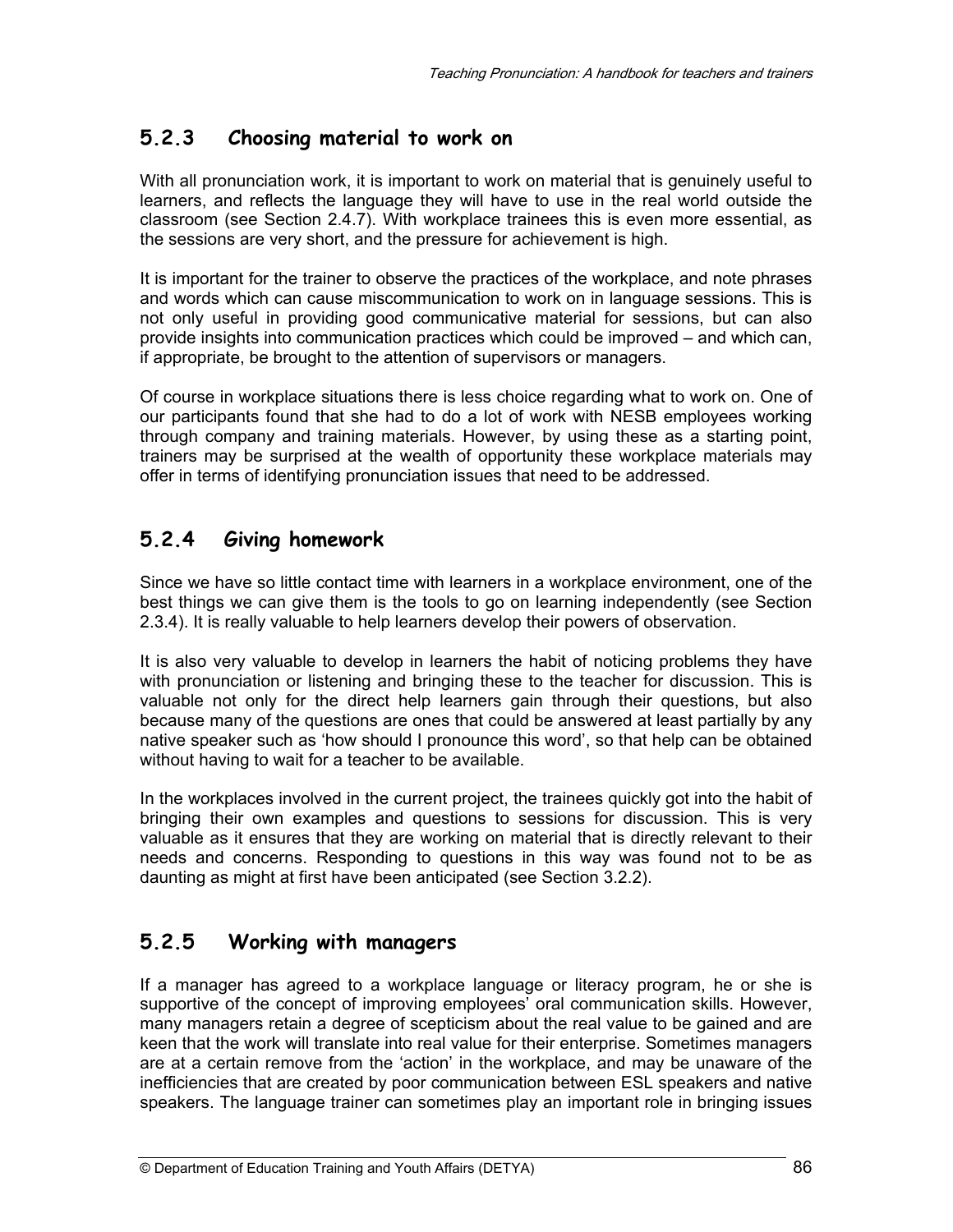to their attention – though of course this has to be done with a certain amount of tact and discretion.

For example, it is clearly inefficient if workers do not understand a supervisor's instructions properly. It is clearly inefficient if a worker's spoken report or explanation is difficult to understand. Less clearly, but equally importantly, it is inefficient to have a workplace where workers are divided into groups who communicate little, or who are actively or passively hostile to one another. Anything that can be done to reduce the incidence of these kinds of situations is likely to be of interest to managers. Sometimes the first step is to demonstrate the incidents in the first place, since the manager may be unaware of them, or may think they are 'just the way things are', not realising that there is another way.

# **5.2.6 Working with supervisors**

Supervisors are often the ones with the most direct contact with ESL workers. Often they are themselves overworked or stressed, and they can become impatient with the communication difficulties involved in having ESL speakers in a team, both in terms of supervisors' difficulty in understanding the workers, and in terms of the workers sometimes failing to understand instructions.

In some cases supervisors can unconsciously be contributing rather directly to these difficulties. For example, they might be unaware of the fact that they are using technical or colloquial expressions which the workers simply don't understand, or that they are speaking in a very unclear way. Although great sensitivity is required from a workplace trainer who wishes to call attention to issues like these, it is certainly useful for the trainer to make note of relevant incidents or examples. There may be some opportunity at some time to bring up these issues in a non-threatening and non-confrontational way, and if so, it is a great advantage to have a collection of examples with which to illustrate the points being discussed.

In the context of a particularly open or cooperative workplace, supervisors or managers may already be interested in steps that can be taken by the native-speaking staff to improve communication, and a good corpus of examples can be very useful in helping them to do this. Remember that even those who are genuinely committed to doing what they can to improve cross cultural communication often lack detailed knowledge to help them achieve this aim. This is where teachers and trainers with greater understanding of linguistic issues can really make a contribution.

# **5.2.7 Working with native speaker co-workers**

Employees working in the many Australian workplaces which include speakers of different languages are in an excellent position to reap the benefits of the linguistic, social and cultural diversity that their workplace represents. Even small improvements in communication among co-workers can have a very positive effect on workplace morale, which in turn may have a positive effect on productivity and efficiency.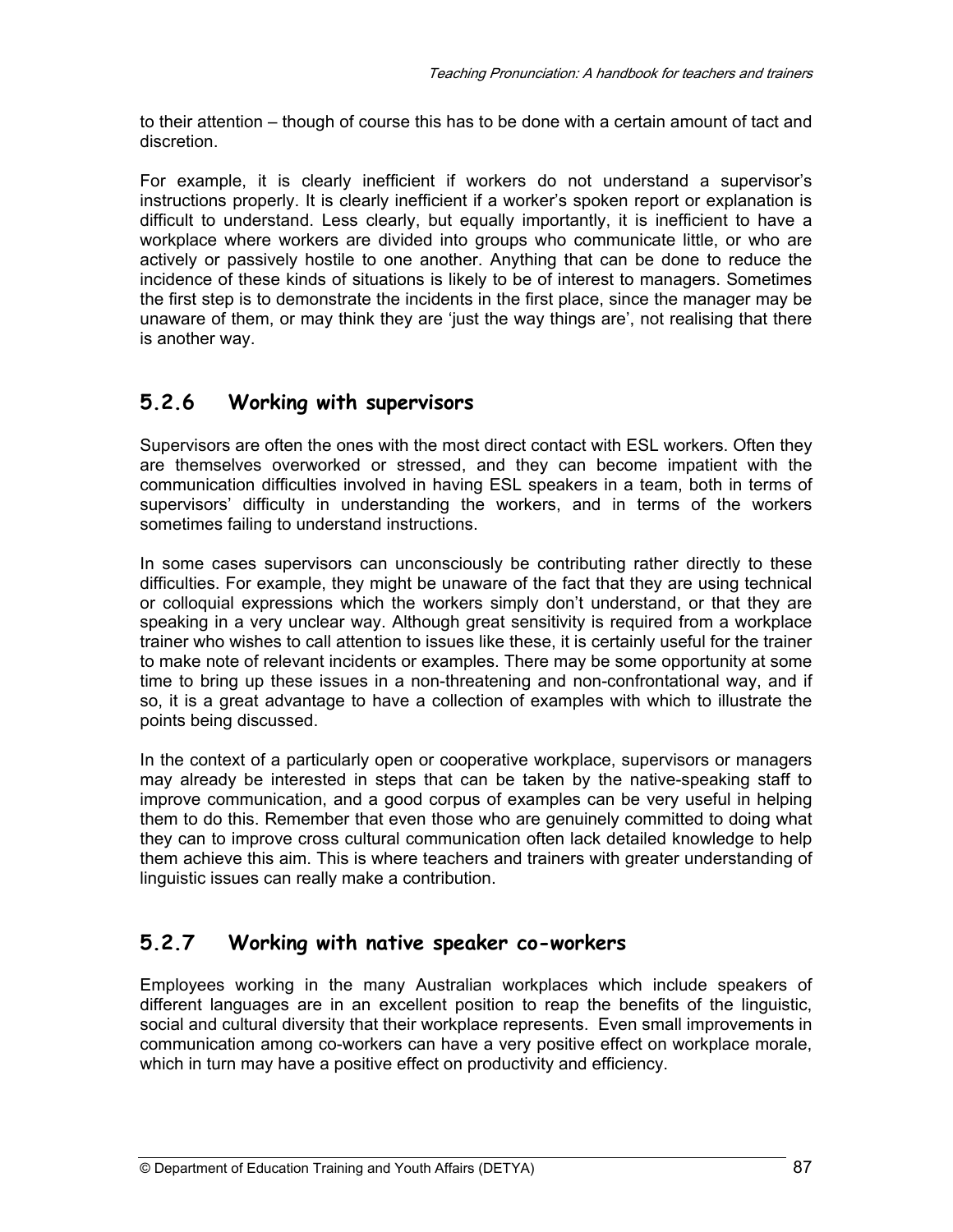Some strategies for improving communication between employees using English as their first language and employees using English as a second or additional language might include

- $\div$  acknowledging that native speakers themselves are often rather awkward or shy to speak with ESL speakers, being perhaps aware of their own ignorance of the others' culture or country background;
- $\cdot$  suggesting ways the native speakers might help the ESL speakers through speaking clearly, using simpler words, speaking more slowly;
- $\cdot$  talking about the issue of 'correcting mistakes' do learners prefer to have mistakes corrected or politely ignored (interestingly, almost all learners prefer tactful correction, but almost all native speakers prefer to politely ignore);
- asking if any native speakers would be willing to answer simple questions about English.

There may in some cases be scope to actually run a training session for native speakers to help them gain confidence in understanding foreign accents, and skill in speaking so that non-native speakers can understand easily (see Section 1.2.4.3). This is outside the scope of the current frameworks however – though only marginally, since small improvements in these basic cross cultural oral communication skills can have huge effects on learners' opportunities to improve their spoken English – perhaps in some cases arguably even a bigger effect than working directly with a teacher.

# **5.2.8 Working with clients and customers**

It is interesting that large employers whose native-speaker staff need to interact with ESL clients and customers (eg. in the tourism industry) are often happy to invest in training for those staff in good cross cultural oral communication.

In some cases it may be worthwhile to work with ESL employees, not only on how to improve their own pronunciation and oral communication, but on how to understand and cope with clients and customers who may have quite negative reactions to the way they speak.

# **5.3. TEACHERS' EXPERIENCES**

## **5.3.1 The 'plower lady'**

One week, Sharen told us her learners had been to a four hour training session. Unfortunately, Sharen had not been given notice, as she usually is, to prepare them for the vocabulary and grammar that they would be encountering. So her session had focused on some of the phrases and sentences that they *had* found difficult in the training (rather than *might* find difficult). However, Sharen felt that some of the most useful work involved examples that were brought up from the students' experiences during the week. Here is her example.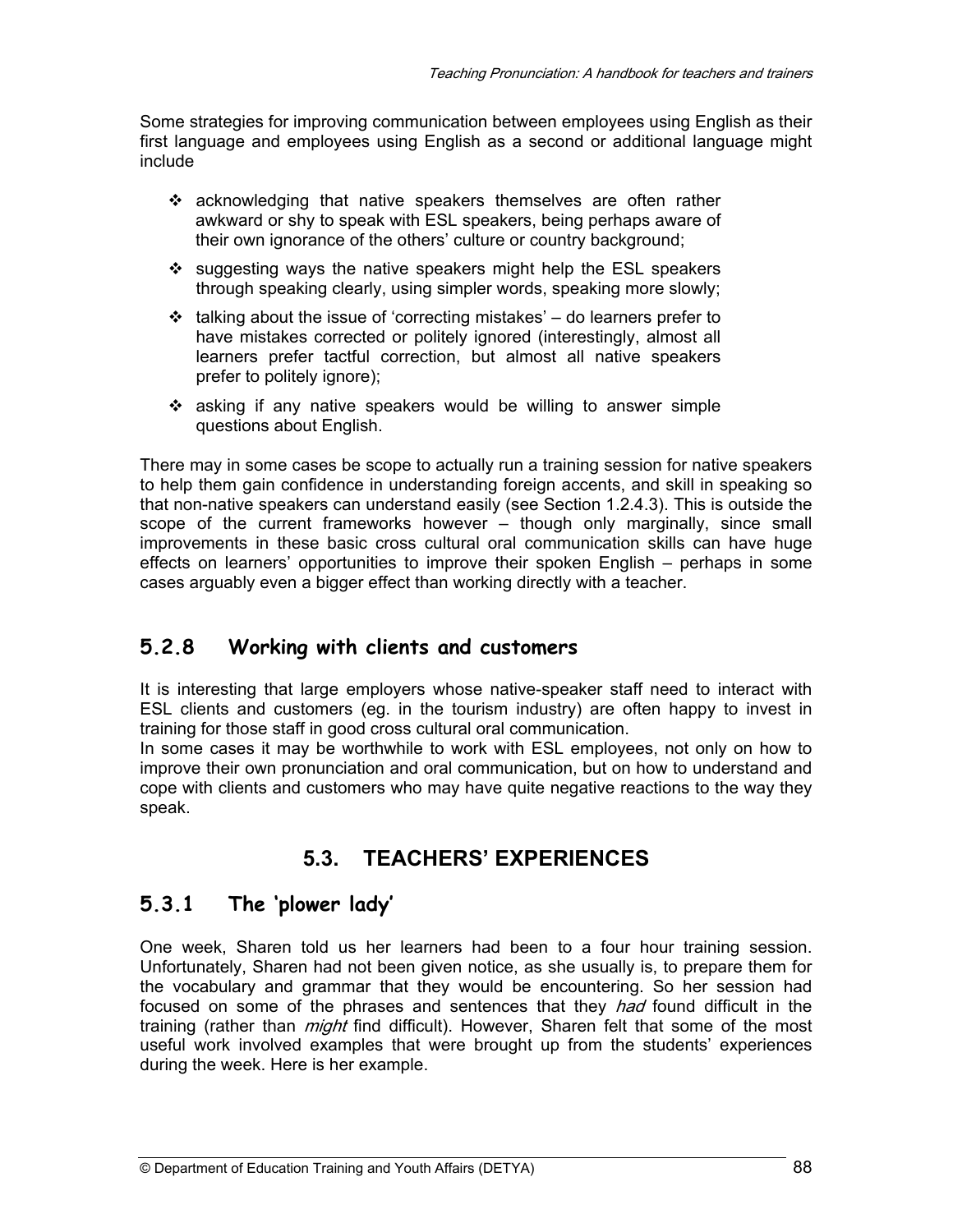One of the Vietnamese workers, at intermediate language level, also works sometimes at the flower market. She had noticed that her customers often seemed confused when she used the word 'flower', and asked Sharen for advice. When Sharen heard the word, she wasn't surprised that listeners were sometimes puzzled. The lady said 'plowers'!

Sharen wrote up the two words 'flower' and 'plower' and told the lady, 'you are saying this one, but we are hearing this one'. She told her how to pronounce 'f' (teeth on lip) but noticed that the lady became rather tense and was unable to follow the instruction – like the centipede trying to walk while thinking about where he put his feet! Sharen told her she needed to relax enough to let the air pass through, that if she used too much tension the word sounded like 'plower'.

## **5.3.2 Notebooks**

Sharen quickly saw the advantage of maintaining continuity for her students, and thoughtfully bought each of them a small spiral-bound notebook which would fit into the pockets of their workshirts. The other teachers were surprised that Sharon was willing to make this purchase, but she said, 'They were only sixty cents each, and it saved all the rigmarole of applying for funds through the manager'.

She found that the notebooks were a great benefit for the learners, as she often saw them refer to the notebooks, or jot something down in them to bring to her at their next session. The notebooks also helped Sharen herself, as she could easily recall what they had been working on in the last few sessions, and could remind students about previous examples.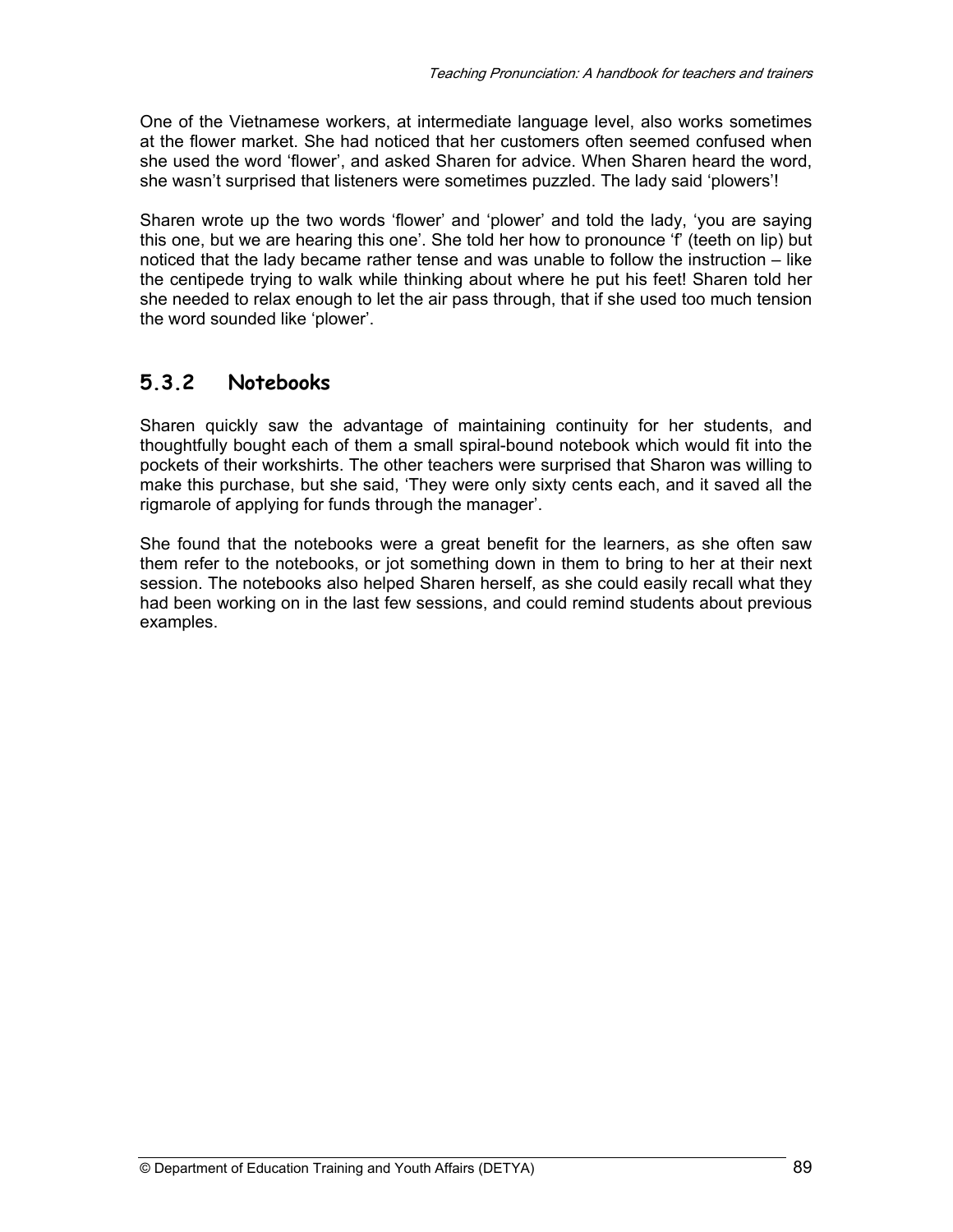## **5.3.3 Building up a system of notation, and a communicative framework**

We have seen the need to build up a communicative framework with learners, and nowhere is this more important than in workplace training where contact between teacher and learner can be so infrequent and brief.

Sharen was pleased at how quickly some of the workers were able to make use of the system of notation she developed with them. Within a few sessions she could write down a word that had been pronounced incorrectly, and simply underline the relevant syllables, and found that the learner could act on this effectively.

She was particularly pleased to note how encouraging this was for the learners themselves. It made it worthwhile for learners to bring examples to Sharen if they had confidence that they could understand and act upon her suggestions.

#### **5.3.4 Sharen's recording session**

Sharen tried using a tape recorder in one of her very short sessions, though previously she had thought the time would be too short to be effective.

This was very effective. The learner spontaneously commented, in his own words, that the value of it was that, normally, when he was talking, he couldn't hear himself well and couldn't change, but with the recording he could understand well what Sharen had been telling him about stress. This of course is the basis of the use of Critical Listening (see Section 2.4.6.4)

# **5.3.5 'Where's the fuel tag?'**

It was in a very early session that Sharen brought us the example of a worker at her company who had mispronounced the term 'fuel tag' (a particular tag used at that workplace to get fuel for cars). Sharen had overheard an NESB worker using this term and being completely misunderstood by his supervisor. She decided to work on this word with the worker in their next session.

She told us she had started by working on the 'y' glide between the 'f' and the vowel, explaining to the worker that the word was just like 'you' but with 'f' and 'l' added.

This was very good metalinguistic communication, and if the worker had said something that sounded like 'fool tag' it would have been a perfect explanation. However, from what Sharen told us about the way the worker had said 'fuel tag', it seemed this wasn't the main problem the worker had with this phrase.

Because this was a very early session, it took quite a bit of persuasion for me to get the participants to see that actually the key problem with the worker's pronunciation was the stress pattern of the phrase. He had said it with much more stress on the first syllable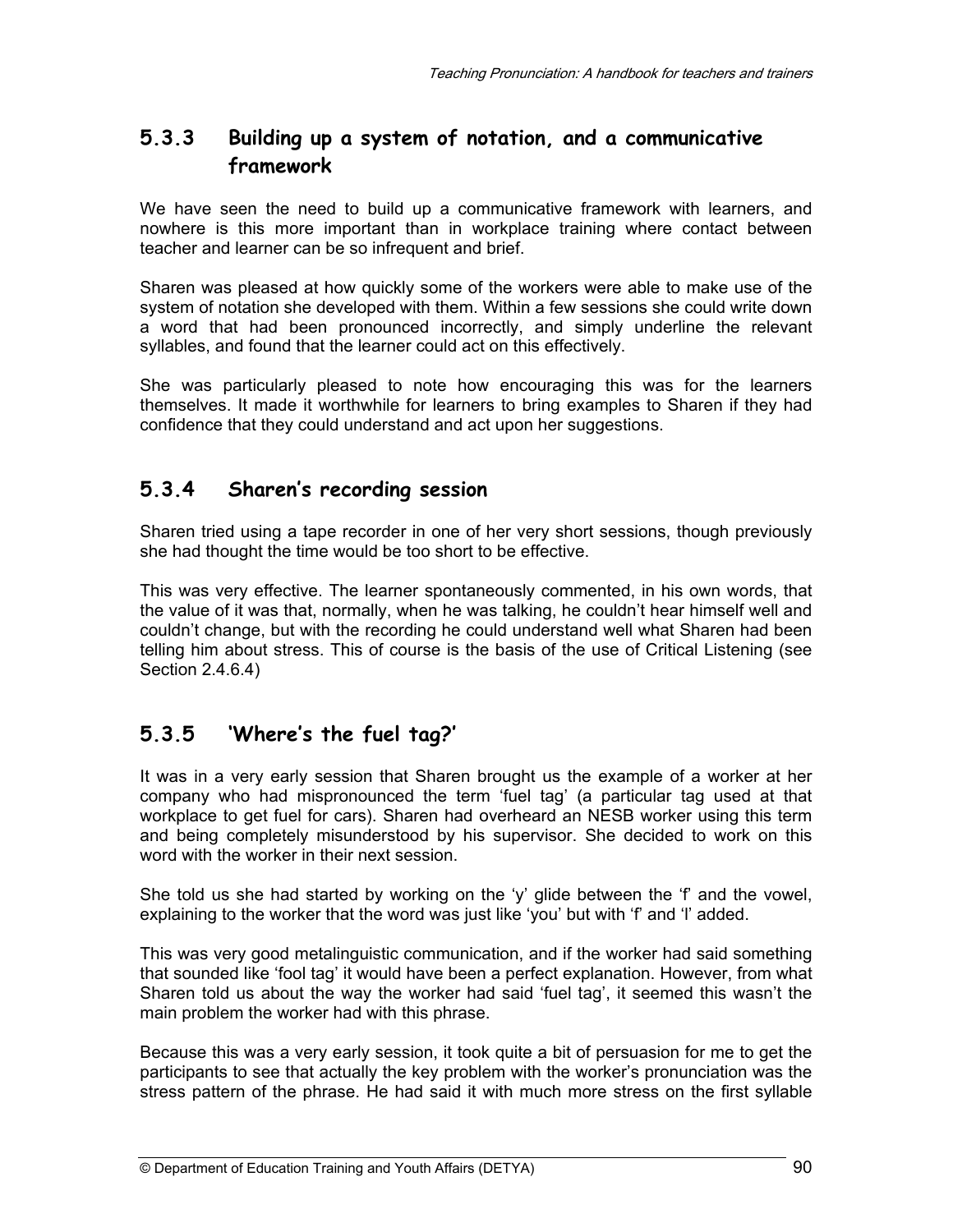than the second – and also with the vowel of the first syllable much too short. The participants finally started to see my point when one of them said 'It almost sounds like 'filter'. Yes! It did. Though Sharen's work did help him, the effect might have been even greater if she had worked *first* on the stress pattern and the vowel length and *then* on the glide insertion.

## **5.3.6 'Safe and save'**

Near the end of the sessions, one of the learners at Sharen's workplace brought her a question:

#### What is the difference between 'Is your suburb safe' and 'save on disk'?

Sharen could see why this was a problem for the learner, as both words came out as 'suf'.

She wrote up the two words, circled the 'f' and the 'v', and drew an arrow to show that the vowels needed to be longer in both words: when he said 'suf' people would not hear the /ei/ vowel. She was pleased he seemed to follow all that very well. Then she explained that the main difference between the words is that 'save' has 'a bit of resonance in the last sound', and demonstrated this, indicating her throat.

The problem was that he then put an additional vowel on the end of 'save'! All the participants sympathised as they had had the same problem themselves.

This led into a very fruitful discussion with the teachers about what is actually the main difference between 'safe' and 'save', and how to indicate this to learners.



I am putting this explanation here, right at the end, because for the participants it came after many weeks of discussion of the fundamental issues.

However this explanation will make little sense unless you have read the material in 2 and followed the discussion in 2.4.6 and 3.2.5.

 If you have, this example might help you 'put it all together' as it did for some of the participants.

I explained that in English our 'voiced' consonants are hardly voiced at all, and at the end of a word they generally sound identical to their voiceless counterpart. In fact, using heavily voiced consonants is a major contributor to a 'foreign accent' for speakers of many backgrounds (eg. Indian, Russian, Arabic).

In fact, the  $\omega$ n/ $\nu$  difference (not just the main difference) between 'safe' and 'save' is the length of the vowel, which is much longer before 'v' than before 'f'. (If you find this difficult to believe, please see the audio demonstration on the CD Teaching Pronunciation.)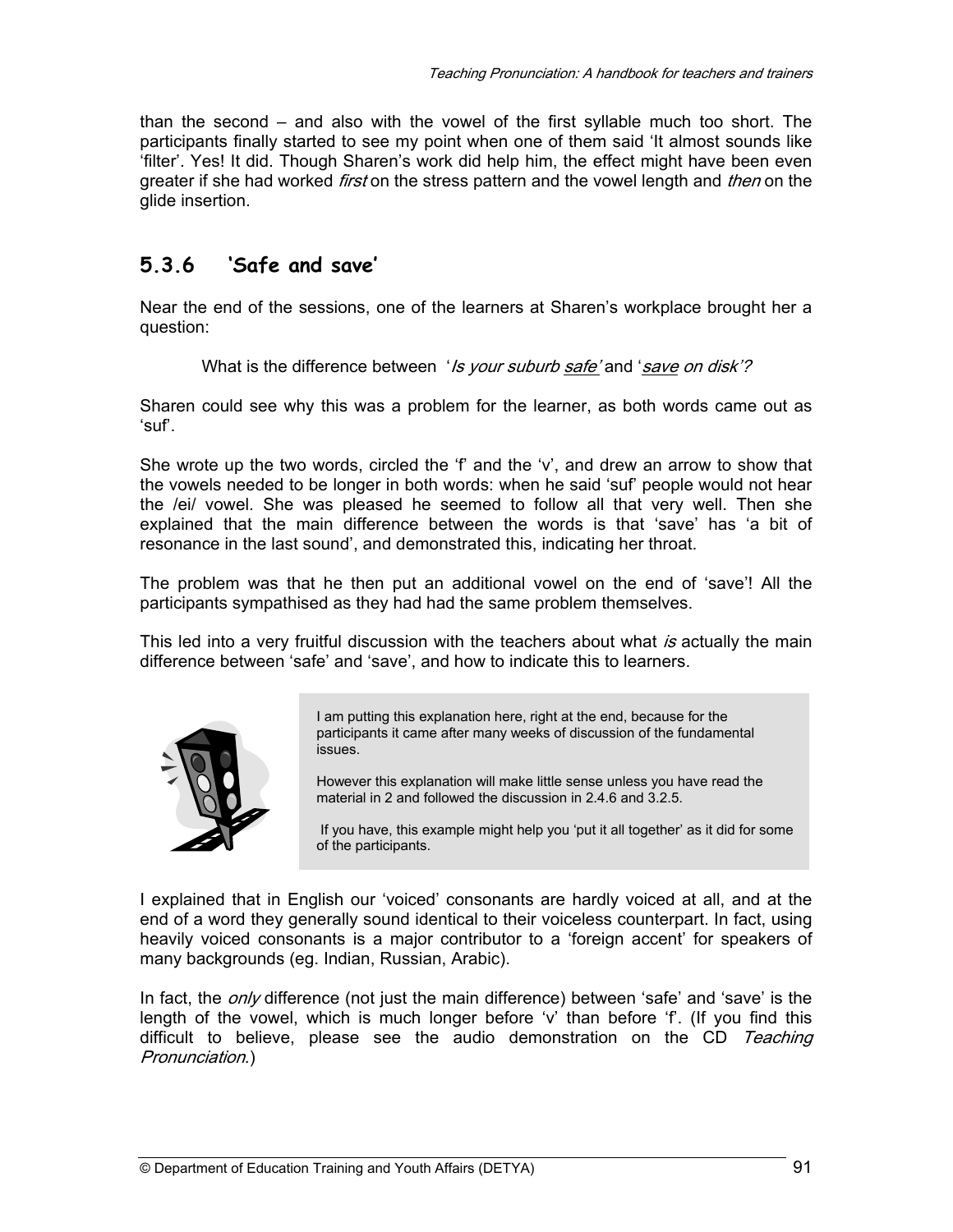The fact that teachers so often believe that 'v' is voiced, and teach this to learners with exaggerated voicing, often *themselves* inevitably adding a tiny vowel sound at the end to 'carry' the voicing, is an excellent demonstration of some of the points that were made in Fundamentals above:

- $\div$  The phonemic representation of words does not always give a reliable guide to the actual pronunciation of words, but rather shows English speakers' conceptualisation of words; this is not so much 'spelling to sound interference' as 'phoneme to sound interference'.
- The relationship between a natural pronunciation and an exaggerated pronunciation (such as emphasising voicing or schwa, or 'chanting' rhythm), though it might be quite clear to teachers, can be very confusing for learners.

So what should Sharen have done? Certainly she should not have told the learner that 'f' and 'v' are identical! That would be counterproductive, because the learner needs to know that when he sees a word with 'v' he must say it differently from a word with 'f'. The information in the spelling that tells us that *safe* and *save* are different words is given in the 'f' and 'v': If you tell him 'f' and 'v' are the same, you rob him of the value of this information.

With these cases it is best to let the learner hear that the vowel must be longer before 'v'. You can do this very effectively simply by writing the two words on the board, and them both naturally several times, pointing at the relevant word each time. This would actually work better for the learner than demonstrating the 'v' in an exaggerated way. However if you are confident about the vowel length difference, it can be useful to learners to point out that the vowel is longer. If he thinks he is already making a long vowel in 'safe', tell him the vowel in 'save' must be 'even longer', 'very long'. Let him hear you saying both words and point out how long the vowel is, by drawing a very long arrow under the vowel in 'save', or using any device you can to make him hear and produce this length.

Once your students have grasped this, and as other similar cases come up, you can give them the general rule that vowels are always longer before voiced consonants (though you'll probably want to give a list of the consonants rather than using this technical term).

One last point: there is some confusion in ESL about 'long' and 'short' as descriptors for vowels. For example, teachers sometimes say:

- $\div$  when an 'e' is added the vowel becomes long. However this is a spelling rule not a pronunciation rule, and a little misleading since the main change is not the *length* of the vowel but the *quality* of the vowel
- $\div$  when a syllable is stressed the vowel becomes long. This is true but involves using the same term for a *segmental* issue as a *prosodic* issue so I prefer to say that stressed vowels are 'loud' and leave myself free to point out the length of vowels even if they are unstressed.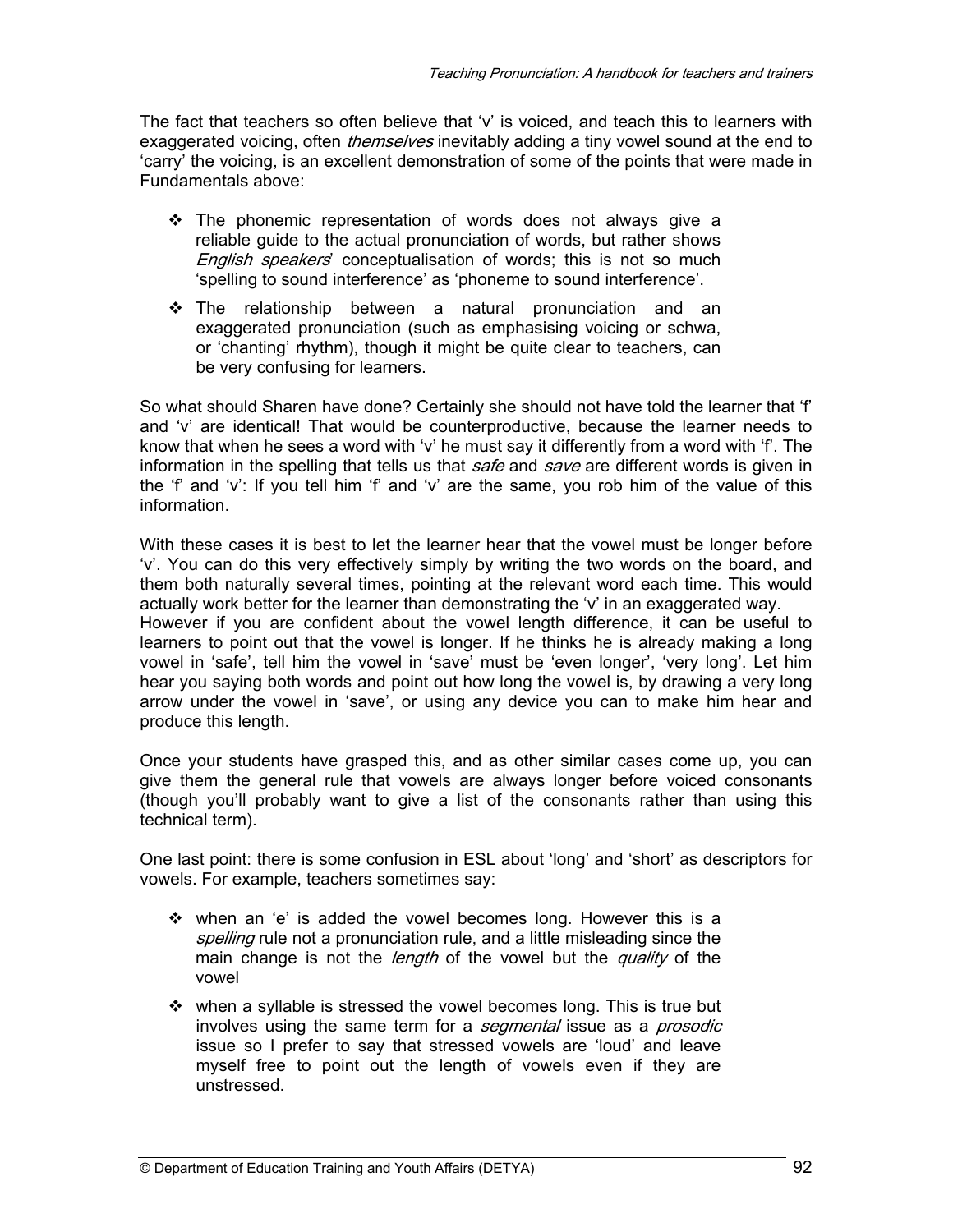# **5.4. QUESTIONS AND ANSWERS**

# **5.4.1 I don't have an ESL background but I have to work with employees whose spoken English is pretty poor. What can I do to help?**

It is actually quite important to understand a bit about pronunciation if you are going to get into the nitty gritty of teaching and *explaining* pronunciation issues. It is possible to do more harm than good!

But some things can be very useful even though they require little linguistic background. Some suggested strategies are:

- $\cdot$  sensitively pointing out mistakes and giving the correct pronunciation
- making clear you are open to being asked whether something is being said correctly or not
- letting a learner repeat a word or phrase after you several times (even up to ten times!)
- simply writing words that are easy for the learner to confuse, and saying them several times, pointing to each one as you are saying it – to help learners conceptualise for themselves the differences they hear between the words.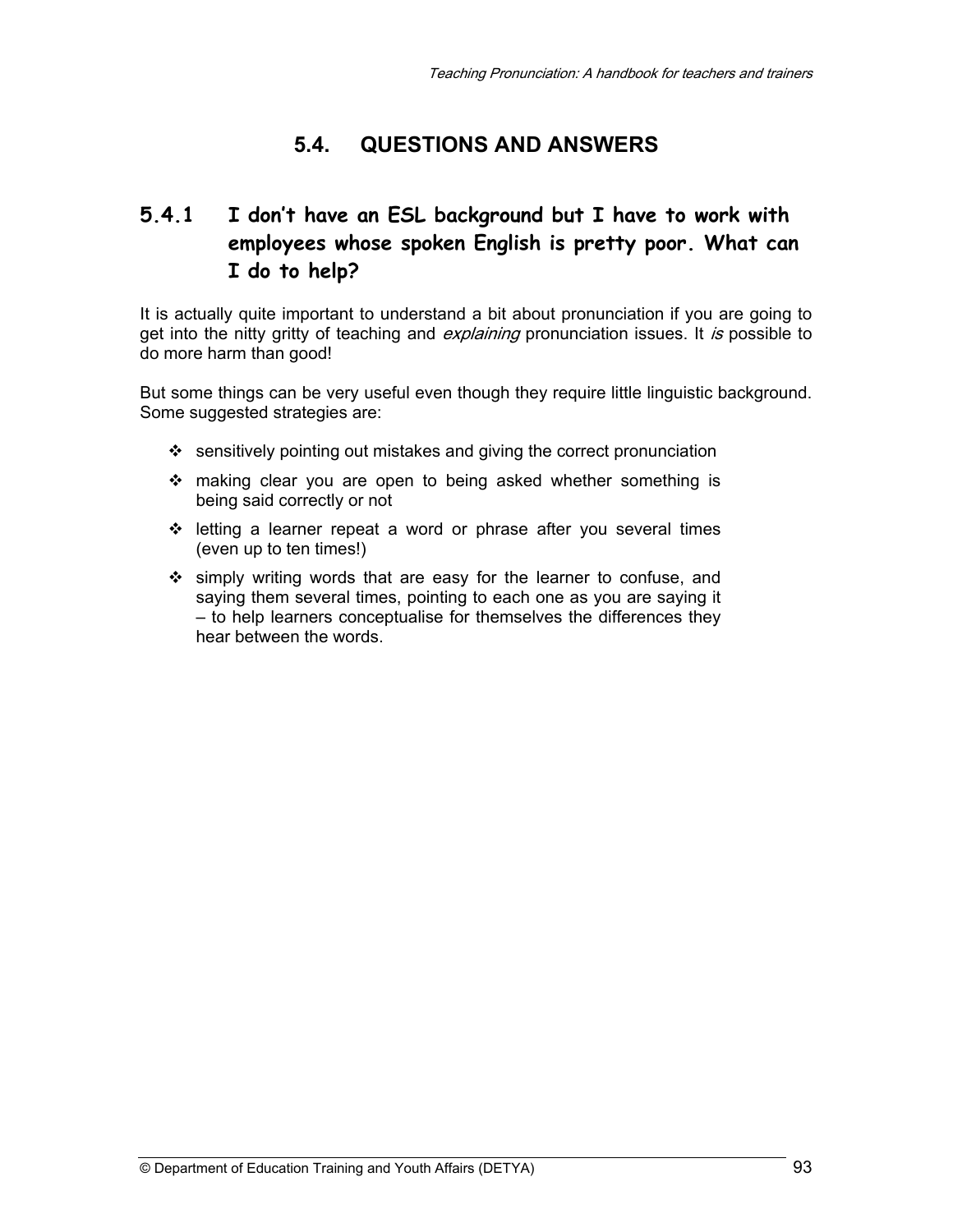# **6. REFERENCES AND FURTHER READING**

NOTE **\*\*** marks references which are either particularly recommended or particularly relevant to points made in the text.

#### **6.1.1 General background on phonetics and phonology**

**\*\***Burridge, K. and Mulder, J. 1998. English in Australia and New Zealand: An introduction to its history, structure and use. Melbourne: Oxford University Press

**\*\***Ladefoged, P. 2000. Vowels and Consonants.

Ladefoged, P. 1993. A Course in Phonetics (3rd. ed). Harcourt Brace Jovanovich

Ladefoged, P. and Maddieson, I. 1996. The Sounds of the World's Languages. Oxford: Basil Blackwell

- Mackay, I. 1987. Phonetics: The Science of Speech Production (2nd edition). Boston: Ally and Baker
- Roach, P. 1991. English Phonetics and Phonology: A practical course (second edition). Cambridge: Cambridge University Press

Spencer, A. 1996. *Phonology: Theory and description*. Oxford: Blackwell Yallop, C. 1995. English Phonology. Sydney: NCELTR

#### **6.1.2 General background on reading and spelling**

- **\*\***Byrne, B. 1996. 'The learnability of the alphabetic principle: Children's initial hypotheses about how print represents spoken language.' Applied Psycholinguistics. 17. 401-426.
- **\*\***Just, M. and Carpenter, P. 1987. The Psychology of Reading and Language Comprehension. Boston: Allyn and Bacon
- **\*\***Scarborough, H.S., Ehri, L.C., Olson, R.K. and Fowler, A.E. 1998. 'The fate of phonemic awareness beyond the elementary school years.' Scientific Studies of Reading. 2. 115-142.
- **\*\***Treiman, R. 1993. Beginning to spell: a study of first-grade children. New York: Oxford University Press
- Carney, E. 1997. English Spelling. London: Routledge
- Lachman, R., Lachman, J. and Broadbent, E. 1979. Cognitive Psychology and Information Processing: An introduction. Hillsdale, N.J: Lawrence Erlbaum Assocs
- Linell, P. 1988. 'The impact of literacy on the conception of language: The case of linguistics.' in R. Saljo (ed) The Written World: Studies in Literate Thought and Action. Berlin: Springer-Verlag 41-58.
- Olson, D.R. 1996. 'Towards a psychology of literacy: On the relations between speech and writing.' Cognition. 60. 83-104.
- Venezky, R. 1970. The Structure of English Orthography. The Hague: Mouton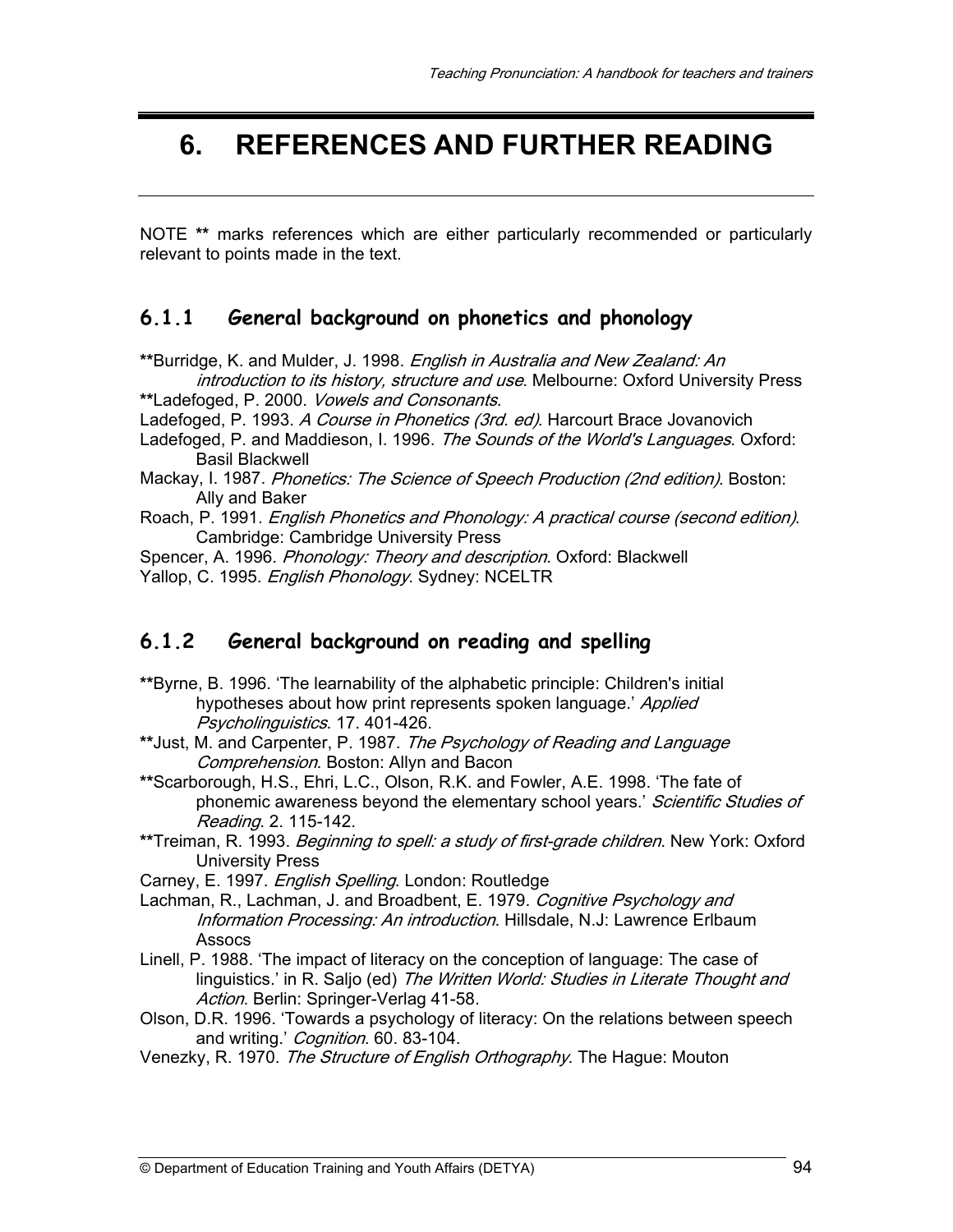### **6.1.3 General background on psycholinguistics and conceptualisation**

- Ellis, J. 1994. *Language, Thought and Logic*. Evanston, Illinois: Northwestern University Press
- Fromkin, V. 1973. Speech Errors as Linguistic Evidence. The Hague: Mouton
- Fromkin, V., Blair, D., and Collins, P. 1999. An introduction to language: fourth edition. Sydney: Harcourt
- Jaeger, J. 1986. 'Concept formation as a tool of linguistic research.' in J. Ohala and J. Jaeger (ed) Experimental Phonology. Academic Press 211-237.
- Lakoff, G. 1987. Women, Fire and Dangerous Things: What categories reveal about the mind. Chicago: University of Chicago Press
- Sapir, E. 1949. Language: An introduction to the study of speech. London: Harvest Books
- Taylor, J.R. 1989. Linguistic Categorisation: Prototypes in linguistic theory. Oxford: Clarendon
- Wierzbicka, A. 1992. Semantics, Culture and Cognition. Oxford: Oxford University Press

#### **6.1.4 Research on teaching pronunciation**

- **\*\***Beebe, L. 1987. 'Myths about interlanguage phonology.' in G. Ioup and S. Weinberger (ed) Interlanguage Phonology. Cambridge: Newbury House 165-175.
- **\*\***Brown, A. 1992. Survey of Attitudes and Practices Related to Pronunciation Teaching. Perth: AMES
- **\*\***Celce-Murcia, M., Brinton, D. and Goodwin, J. 1996. Teaching Pronunciation: A reference for teachers of English to speakers of other languages. Cambridge: Cambridge University Press
- **\*\***Claire, S. 1993. Pronunciation in the NSW Adult Migrant English Service: Current Practice, Future Directions. MA(TESOL), University of Technology, Sydney.
- **\*\***Derwing, T., Munro, M. and Wiebe, G. 1998. 'Evidence in favour of a broad framework for pronunciation instruction.' Language Learning. 48.3. 393-410.
- **\*\***Flege, J. 1995. 'Second language speech learning: Theory, findings and problems.' in W. Strange (ed) Speech Perception and Linguistic Experience. Baltimore: York Press 233-272.
- **\*\***Flege, J.E. 1997. 'English vowel production by Dutch talkers: More evidence for the "similar" vs "new" distinction.' in A. James and J. Leather (ed) *Second Language* Speech. Berlin/New York: Mouton de Gruyter 11-52.
- **\*\***Gass, S.M. and Selinker, L. (ed). 1993. Language Transfer in Language Learning. Amsterdam/Philadelphia: Benjamins
- **\*\***Munro, M. 1995. 'Nonsegmental factors in foreign accent: Ratings of filtered speech.' Studies in Second Language Acquisition. 17.1. 17-34.
- **\*\***Munro, M. 1998. 'The effects of noise on the intelligibility of foreign-accented speech.' Studies in Second Language Acquisition. 20.2. 139-154.
- **\*\***Munro, M.J. and Derwing, T.M. 1995. 'Foreign accent, comprehensibility and intelligibility in the speech of second language learners.' Language Learning. 45.1. 75-97.
- **\*\***Nicholls, R.M. 1985. Awareness of intonation: A study of metalinguistic knowledge. MA(Prelim), UNE.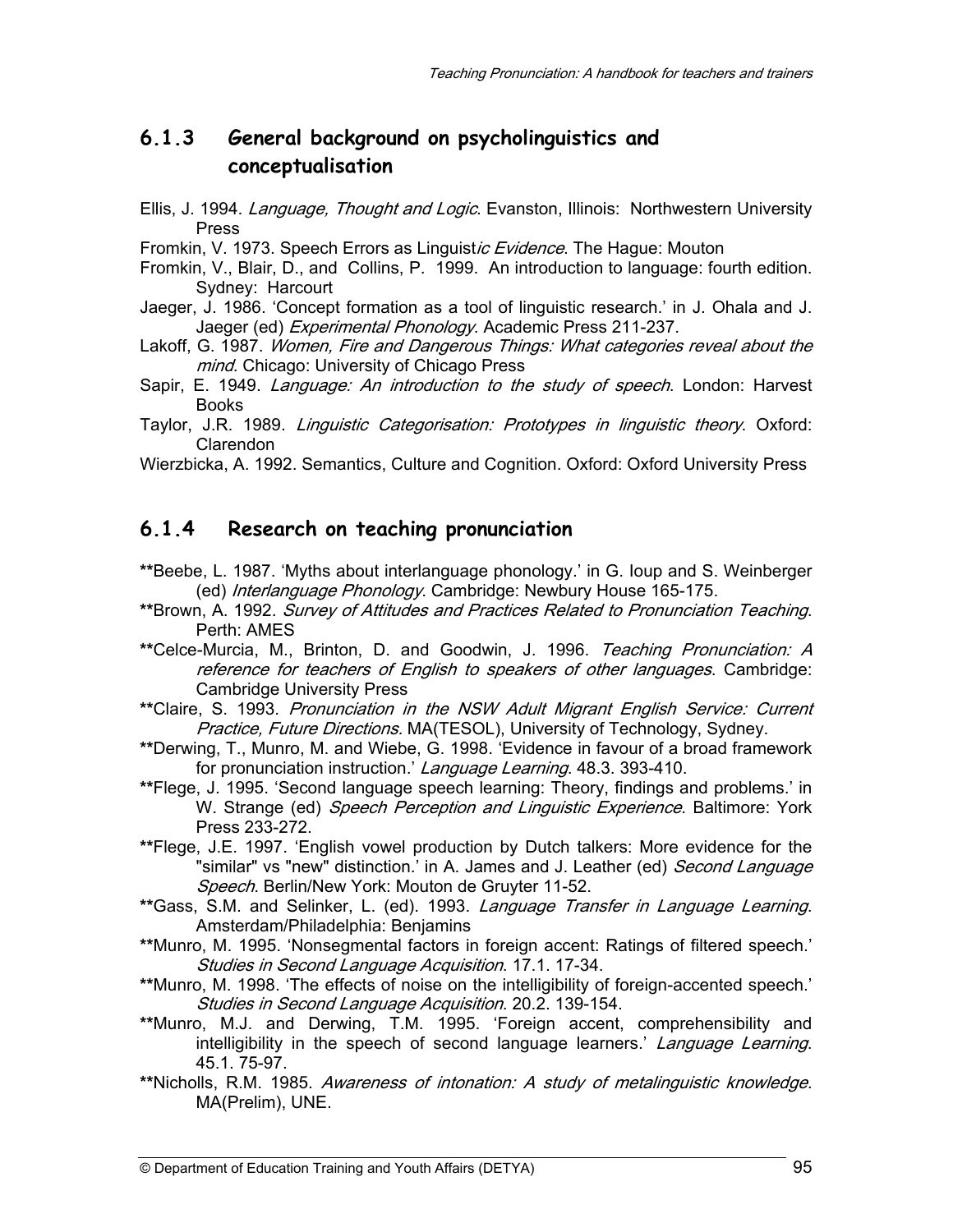- **\*\***Pater, J. 1997. 'Metrical parameter missetting in second language acquisition.' in S. Hannahs and M. Young-Scholten (ed) Focus on Phonological Acquisition. Amsterdam/Philadelphia: Benjamins 235-262.
- **\*\***Pisoni, D. and Lively, S. 1995. 'Variability in speech perception: A new look at some old problems in perceptual learning.' in W. Strange (ed) Speech Perception and Linguistic Experience. Baltimore: York Press 433-459.
- **\*\***Strange, W. (ed). 1995. Speech Perception and Linguistic Experience: Issues in crosslanguage research. Baltimore: York Press
- Archibald, J. (ed). 1995. *Phonological Acquisition and Phonological Theory*. Hillsdale, NJ: LEA
- Clennell, C. 1996. 'Promoting the role of prosody in oral integration.' Prospect. 12.3.
- Clennell, C. 2000. 'Teaching Pronunciation.' English as a Second Language Educations (ESLE) Journal (South Australia). 16.2. 20-27.
- Dalton, C. and Seidlhofer, B. 1994. Pronunciation. Oxford: OUP.
- Derwing, B., Yoon, Y.B. and Whan, S. 1993. 'The organisation of the Korean syllable: Experimental evidence.' in P. Clancy (ed) Japanese-Korean Linguistics. CSLI
- Flege, J. 1988. 'The production and perception of foreign languages.' in H. Winitz (ed) Human Communication and its Disorders. Norwood, NJ: Ablex 224-401.
- Gass, S., Madden, C., Preston, D. and Selinker, L. (ed). 1989. Variation in Second Language Acquisition: Volume 2, Psycholinguistic Issues. Clevedon, Phil: Multilingual Matters
- Ingram, J. and Park, S. 1997. 'Cross-language vowel perception and production by Japanese and Korean learners of English.' Journal of Phonetics. 25.343-370.
- Loup, G. and Weinberger, S. (ed). 1987. *Interlanguage Phonology: The acquisition of a* second language sound system. Canbridge: Newbury House
- James, A. and Leather, J. (ed). 1986. Sound Patterns in Second Language Acquisition. Dordrecht: Foris
- James, A. and Leather, J. (ed). 1997. *Second Language Speech: Structure and process.* Berlin/New York: Mouton de Gruyter
- Leather, J. and James, A. 1986. 'Sound patterns in second language acquisition.' in A. James and J. Leather (ed) Sound patterns in second language acquisition. Dordrecht: Foris 1-6.
- Lian, A. and Lian, A. 1997. 'The secret of the Shao-Lin monk: Contribution to the intellectual framework for language learning.' On-CALL. 11.2. 2-18.
- Liddicoat, A. and Crozet, C. (ed). 1997. Teaching Language and Culture. Canberra: Applied Linguistics Association of Australia
- Major, R. 1998. 'Interlanguage phonetics and phonology: An introduction.' Studies in Second Language Acquisition. 20.2. 131-137.
- Markham, D. 1996. 'Similarity and newness Workable concepts in describing phonetic categorisation?' Sixth Australian International Conference on Speech Science and Technology meeting, Adelaide 10-12 December
- McCarthy, M. 1994. 'What should we teach about the spoken language.' Australian Review of Applied Linguistics. 17.2. 104-120.
- Mohanan, K. 1992. 'Describing the phonology of non-native varieties of a language.' World Englishes. 11.2/3. 111-128.
- Park, S.G. 1997. Australian English Pronunciation Acquisition by Korean and Japanese Learners of English. PhD, University of Queensland.
- Pegolo, C. 1993. 'Fluency and intelligibility in speech production: Making the theories talk.' Prospect. 8.3. 52-62.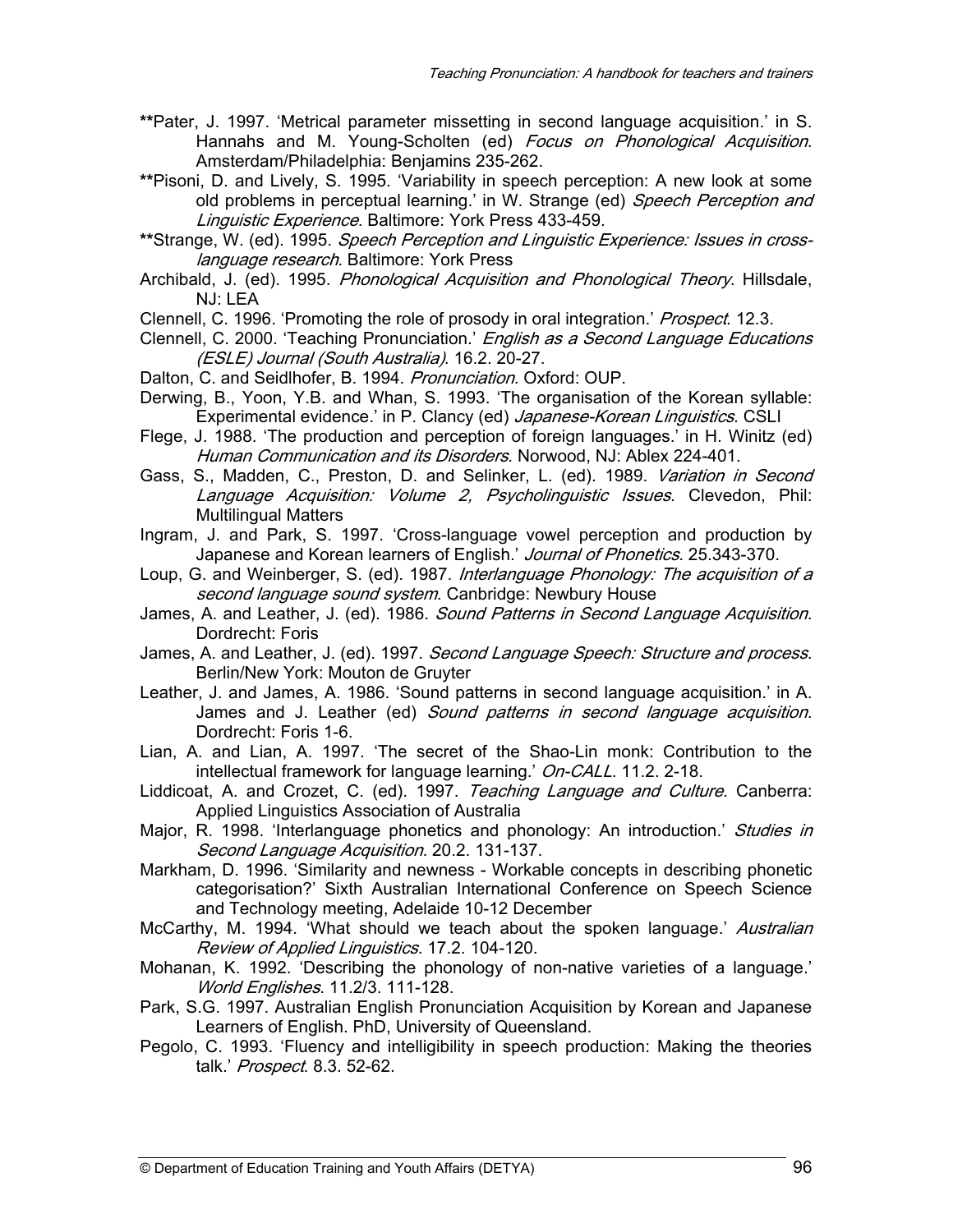- Pittam, J. and Ingram, J. 1990. 'Vietnamese refugees acquiring proficiency with Australian-English vowels: A family case study.' Australian Review of Applied Linguistics. 13.25-42.
- Schachter, J. 1983. 'A new account of language transfer.' in S. Gass and L. Selinker (ed) Language Transfer in Language Learning (first edition). Rowley, Mass: Newbury 98-111.
- Toda, T. 1994. 'Interlanguage phonology: Acquisition of timing control in Japanese.' Australian Review of Applied Linguistics. 17.2. 51-76.
- Tsukada, K. 1998. 'Japanese-accented English vowels: A perception study.' Asia Pacific Journal of Speech, Language and Hearing. 3.43-65.
- van Lier, L. 1995. *Introducing Language Awareness*. London: Penguin
- Yavas, M. (ed). 1994. *First and Second Language Phonology*. San Diego: Singular Publishing Group.
- Yule, G. and Macdonald, D. 1994. 'The effects of pronunciation teaching.' in J. Morley (ed) Pronunciation Pedagogy and Theory: New views, new directions. Alexandria, Virginia: TESOL Inc. 109-118.

#### **6.1.5 By the author**

**\*\***Fraser, H. 1996. 'Guy-dance with pro-nun-see-ay-shun.' English Today. 12.3. 28-37.

- \*\*Fraser, H. 1999. 'Pronunciation spellings.' in (ed) Macquarie Bad Speller's Friend: A guide to correct spelling. Sydney: The Macquarie Library.
- **\*\***Fraser, H. 2000. 'Tips for teaching pronunciation: Recording students' voices.' ATESOL Journal (Canberra, ACT).
- **\*\***Fraser, H. 2000. Coordinating improvements in pronunciation teaching for adult learners of English as a second language. Canberra: Australian National Training Authority (ANTA Innovative Project).
- \*\*Fraser, H. 2000. Learn to Speak Clearly in English (CD-ROM). Canberra: DETYA (Available from Language Australia: Email: sales@la.ames.vic.edu.au, Fax: 61 3 9926 4780).
- \*\*Fraser, H. 2001. Teaching Pronunciation: A quide for teachers of English as a second language (CD-ROM). Canberra: DETYA (Available from Language Australia: Email: sales@la.ames.vic.edu.au, Fax: 61 3 9926 4780).
- Fraser, H. 1992. The Subject of Speech Perception: An analysis of the philosophical foundations of the information-processing model of cognition. London: Macmillan
- Fraser, H. 1996. 'Pronunciation guides for children.' The Australian Journal of Language and Literacy. 19.3. 221-243.
- Fraser, H. 1996. 'The Subject in Linguistics.' in K. Simms (ed) Language and the Subject. Rodopi 115-125.
- Fraser, H. 1997. 'Dictionary pronunciation guides for English.' International Journal of Lexicography. 10.3. 181-208.
- Fraser, H. 1997. 'Phenomenological Phonology and second language pronunciation.' in J. Leather and A. James (ed) New Sounds 97. Klagenfurt, Austria: University of Klagenfurt 89-95.
- Fraser, H. 1997. 'Phonology without tiers: Why the phonetic representation is not derived from the phonological representation.' Language Sciences. 19.2. 101-137.
- Fraser, H. 1997. 'Pronunciation guide.' in G. Kupczyk-Romanczuk, J. Lynch and R. Horoi (ed) Schools Dictionary for Vanuatu and the Solomon Islands. Melbourne: Addison Wesley Longman Australia.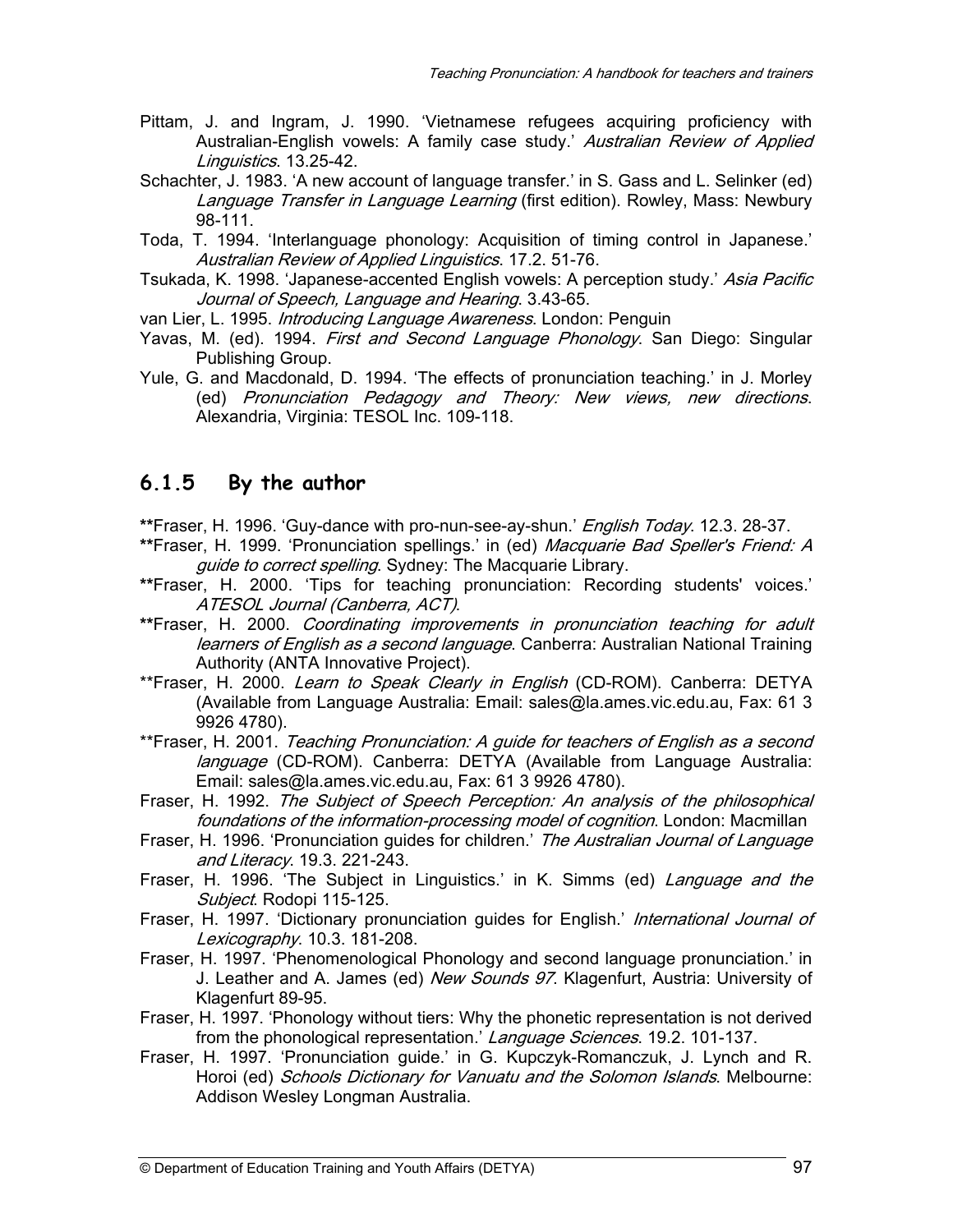- Fraser, H. 1997. 'Pronunciation guide.' in S. Ogilvie (ed) My First Macquarie Dictionary. Milton, Qld: Jacaranda Wiley
- Fraser, H. 1997. An Introduction to Speechwaves. (Interactive Computer Disk) Armidale: Dept of Linguistics, UNE
- Fraser, H. 1999. 'ESL pronunciation teaching: Could it be more effective?' Australian Language Matters. 7.4. 7-8.
- Fraser, H. 2000. 'Literacy vs oral communication skills for ESL learners.' Literacy Link: Newsletter of the Australian Council for Adult Literacy. 19.3. 4-6.
- Fraser, H. 2000. 'Phonetics, phonology, and the teaching of pronunciation: a new CD-ROM for ESL learners, and its rationale.' Proceedings: Australian Speech Science and Technology Association meeting. Canberra: ASSTA.
- Fraser, H. 2000. 'Pronunciation as Communication: Introducing a new CD-ROM for teaching ESL pronunciation.' Australian Language Matters. 8.3.

#### **6.1.6 Oral communication in vocational education and training**

- **\*\***Golding, B. and Volkoff, V. 1999. Creating Outcomes: Individuals and groups on the VET journey. Brisbane: Australian National Training Authority
- **\*\***Sanguinetti, J. 2000. The Literacy Factor: Adding Value to Training. Investigation of the inclusion of literacy in training packages in the food processing industry. Canberra: DETYA: ANTA Adult Literacy National Project
- **\*\***VandenHeuvel, A. and Wooden, M. 1999. New Settlers Have their Say: An analysis of data from the three waves of the Longitudinal Survey of Immigrants to Australia. Canberra: Commonwealth of Australia (Dept of Immigration and Multicultural Affairs)
- **\*\***Volkoff, V. and Golding, B. 1998. Vocational Education for People from Non-English Speaking Backgrounds. Adelaide: National Centre for Vocational Education Research
- ANTA. 1998. Achieving Equitable Outcomes: A supporting paper to Australia's National Strategy for Vocational Education and Training. Brisbane: Australian National Training Authority
- ANTA. 1999. A New Assessment Tool: Information kit for assessors and workplace trainers on incorporating language, literacy and numeracy skills into Training Packages. Melbourne: Australian National Training Authority
- ANTA. 1999. Built In Not Bolted On. Melbourne: Australian National Training Authority
- ANTA. A Bridge to the Future: Australia's National Strategy for Vocational Education and Training 1998-2003
- Australian Bureau of Statistics. 1997. Aspects of Literacy: Assessed skill levels, Australia 1996. Canberra: Australian Bureau of Statistics
- Cobb-Clark, D. and Chapman, B. 1999. The Changing Pattern of Immigrants' Labour Market Experiences (Discussion Paper No. 396). Canberra: Centre for Economic Policy Research, Australian National University
- Fitzpatrick, L., Wignall, L. and McKenna, R. 1999. The Assessment and Placement Resource for the Literacy and Numeracy Program: Developing pre-training assessments using the National Reporting System. Melbourne: Communication in Education and Training Pty/Ltd and DETYA
- Golding, B., Volkoff, V. and Ferrier, F. 1997. Stocktake of Equity Reports and Literature in Vocational Education and Training. Brisbane: Australian National Training Authority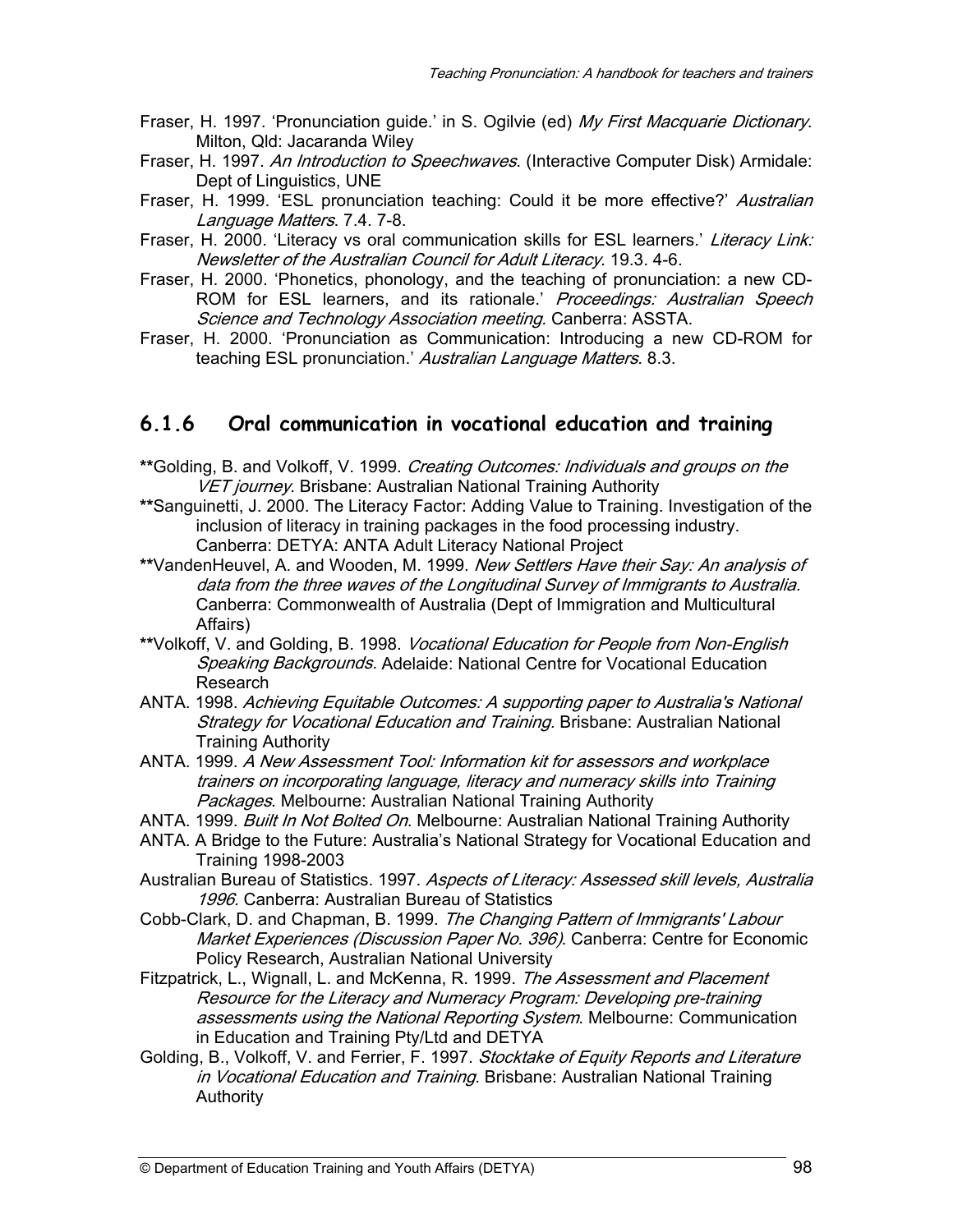- Hammond, J. and Derewianka, B. 1999. 'ESL and literacy education: Revisiting the relationship' Prospect. 14.2. 24-39.
- Harris, R., Simons, M. and Bone, J. 2000. More than meets the eye: Rethinking the role of the workplace trainer. Adelaide: NCVER
- Mawer, G., Field, L. and Herne, K. 1995. One Size Fits Some!: Competency-based training and non-English speaking background people. Canberra: AGPS
- Michel, M. 1999. ''Wither' ESL? Post-literacy prospects for English as a Second Language Programs in Australian schools.' Prospect. 14.2. 4-23.
- Moy, J. and McDonald, R. 2000. *Analysing enterprise returns on training.* Adelaide: NCVER
- O'Neill, Shirley. 2001. How do apprentices' and trainees' English language and literacy skills affect workplace learning and performance? Adelaide: NCVER

#### **6.1.7 Some recommended books and materials for pronunciation teaching**

Materials by Protea Textware (eg. Issues in English, Connected Speech) Brazil. 1994. *English pronunciation for advanced learners of English*. Cambridge: CUP Burns, A. and Joyce, H. 1997. Focus on Speaking. Sydney: NCELTR

- Gilbert, J. 1994. 'Intonation: A navigation guide for the listener.' In J. Morley (ed) Pronunciation Pedagogy and Theory: New views, new directions. Alexandria, Virginia: TESOL Inc. p.36-48.
- Gilbert, J. 2000. Clear Speech from the Start: Basic pronunciation and listening comprehension in North American English. Cambridge University Press
- Jenkins, J. 2000. The Phonology of English as an International Language. Oxford: Oxford University Press
- Kenworthy, J. 1987. Teaching English Pronunciation. London: Longman
- Rogerson, P. and Gilbert, J. 1990. Speaking Clearly: Pronunciation and listening comprehension for learners of English. Cambridge: Cambridge University Press
- Widin, J. (ed). 1993/4. Approaches to Teaching English Pronunciation. Sydney: Foundation Studies Training Division, Western Sydney Institute of TAFE
- Willing, K. 1993. Learning Styles in Adult Migrant Education. Sydney: NCELTR (first publ 1988)
- Zawadzki, H. 1996. *In Tempo*. Sydney: National Centre for English Language Teaching and Research

#### **6.1.8 Some other interesting references**

Lippi-Green, R. 1997. *English with an Accent: Language, ideology and discrimination in* the United States. London/New York: Routledge

Pennycook, A. 1998. *English and the Discourses of Colonialism*. London: Routledge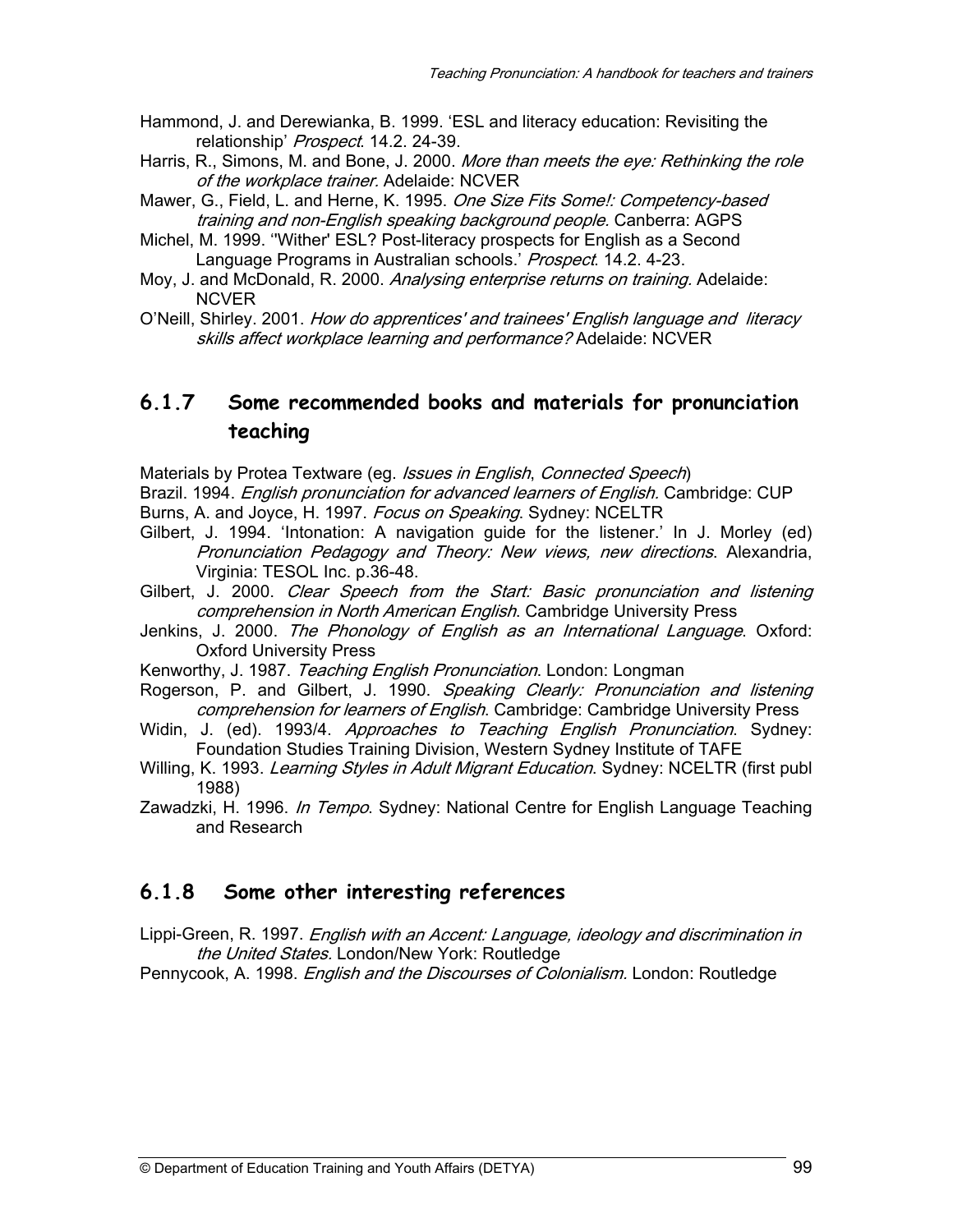# **7. APPENDIX**

# **7.1. MESSAGES FROM PARTICIPANTS**

## **7.1.1 Roslyn**

By using the simple five emphases of this metalinguistic approach (listener focus, stress, vowel length & quality, consonant correction and pausing) a teacher quickly gains confidence in tackling students' errors as they occur throughout normal lessons. Students, too, can learn to monitor their own speech for intelligibility inside and outside the classroom and self-correct. There is no need to grapple with the phonetic alphabet, articulation diagrams, linking and stress rules, the schwa or the subtleties of intonation patterns to achieve a noticeable improvement in a student's pronunciation at beginner and intermediate levels.

Throughout my years teaching I have experimented with various approaches to teaching pronunciation and found them rather complex, daunting and time consuming to teach. Furthermore, the results were rather uninspiring for the effort expended. Consequently, my pronunciation teaching became a haphazard, hit and miss affair that reflected my muddled thinking in this area. I tended to stick with areas I felt I could cope with such as the silent 'e' rule and regular double vowel sounds versus the short vowels which was probably more effective for teaching spelling and reading than pronunciation. As I didn't know where to begin to really sort out a student's oracy problems, I tended to leave correction of the problem until the next lesson to give myself time to think it over and work out a strategy for the next lesson. However, given the time constraints of the syllabus/programme/assessment events there never seemed enough time to develop a comprehensive programme based on either a phonemic or a prosodic approach, let alone both!

Since being involved in the Pilot Pronunciation Project I have begun inserting up to 3 or more small pronunciation segments into lessons when I fail to understand students' speech. Using the important aspects of listener focus, stress, vowel length and quality, consonant correction and pausing, I now know what I am trying to achieve and have a step by step approach to analysing student errors. It has been surprising just how quickly and easily it is possible to obtain an improvement, while giving them the framework enables the students to begin to self monitor their speech and watch for listener confusion. I look forward to a longer period of implementing these ideas to see the degree of improvement overall. The techniques of a consistent notation system, colour highlighting and non-verbal clues are very helpful and, in future, I plan to trial small pronunciation notebooks for each student as used by other teachers in this pilot project. Being part of the project has been a very helpful discipline focusing my attention again on what I am doing and what it achieves.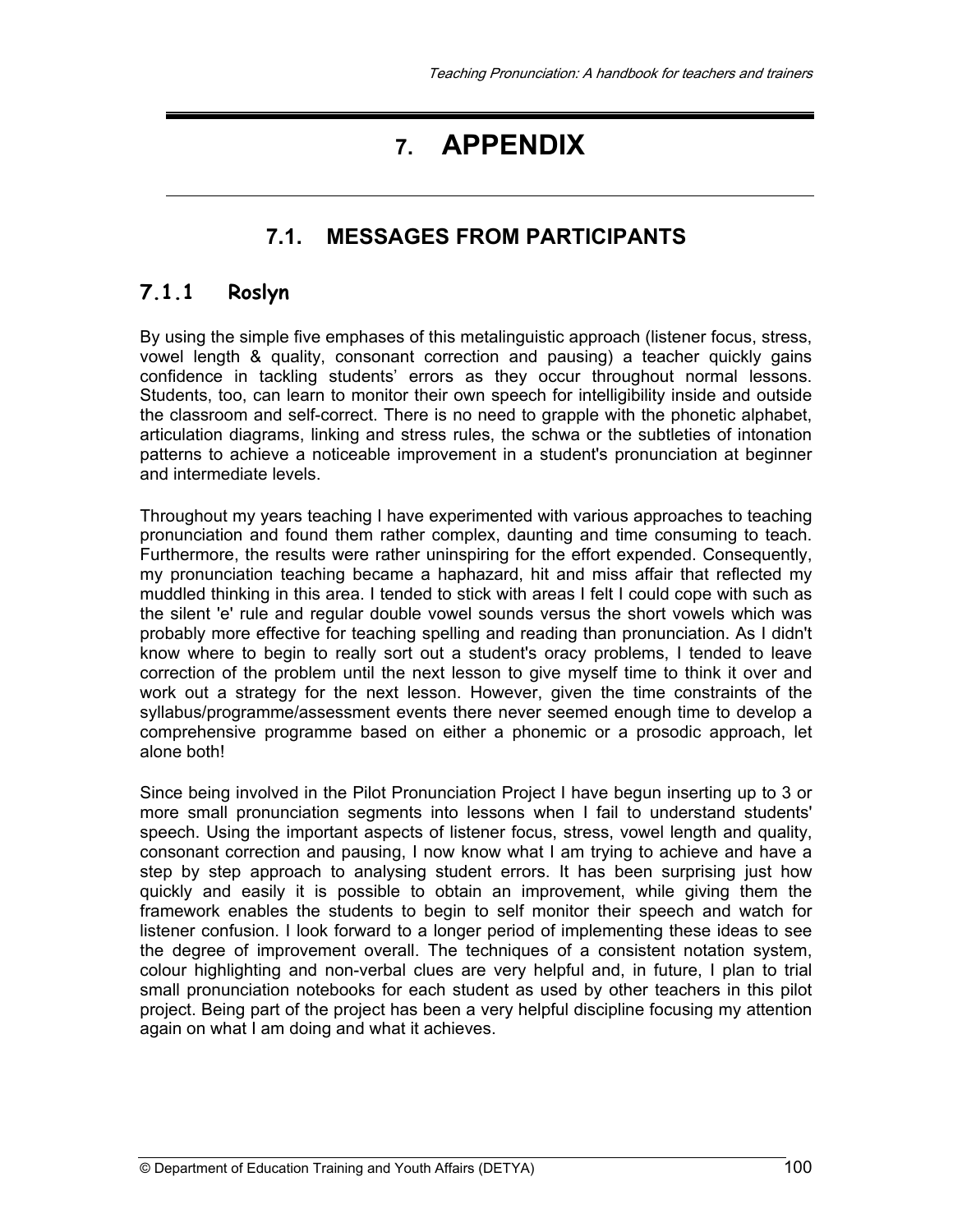## **7.1.2 Ameetha**

Although I did a bit of phonetics and linguistics in my degree, I was not very keen on teaching phonetics to my students, mainly because I didn't know how to begin to teach them. The methods I had learnt at the university seemed very daunting and I wasn't too keen on imparting that to my migrant students.

However, after meeting with Helen things changed. I realised that I didn't need a Masters degree in phonetics to teach my students correct pronunciation. The strategies and methods that I have learnt with her have made me quite confident in teaching it to my students.

## **7.1.3 Belinda**

This method of teaching pronunciation is teacher and student friendly. There is no need to know the phonetic alphabet or have a great deal of linguistic knowledge. Pronunciation work is integrated into the lessons in a natural way that is suitable for all levels. The emphasis is on students hearing their own mistakes and becoming aware of what the listener is hearing.

On the whole, my feelings had been fairly negative about teaching pronunciation. I persisted, because I've always considered it so important, but never felt I had the key. I've used different methods and different textbooks and found them unwieldy and generally not student friendly. I've felt frustrated because despite my best intentions and the efforts of the students, the outcomes have always been patchy.

During the last couple of years I have tried to cover all aspects of pronunciation and hoped that something would sink in. I probably spent more time on individual sounds and syllable structure, as I was most comfortable with this, but I knew it wasn't enough. I used a limited repertoire of notations on the board, but not consistently.

I'm hopeful that the students and I will achieve more with these techniques. I feel confident about being able to work on stress pattern and vowel length in a way that will make sense to the students.

I am very pleased that I have been involved with the project and look forward to working on pronunciation this term.

## **7.1.4 Sharen**

In the past, teaching pronunciation as part of my workplace language and literacy program has played a very minor part indeed. My main focus, I thought, was to develop and rewrite in Plain English, language-based materials that related to the Training Package or workplace situation.

Being involved in the pronunciation project has helped me re-focus and learn simple and effective skills that really improve intelligibility and communication for my students.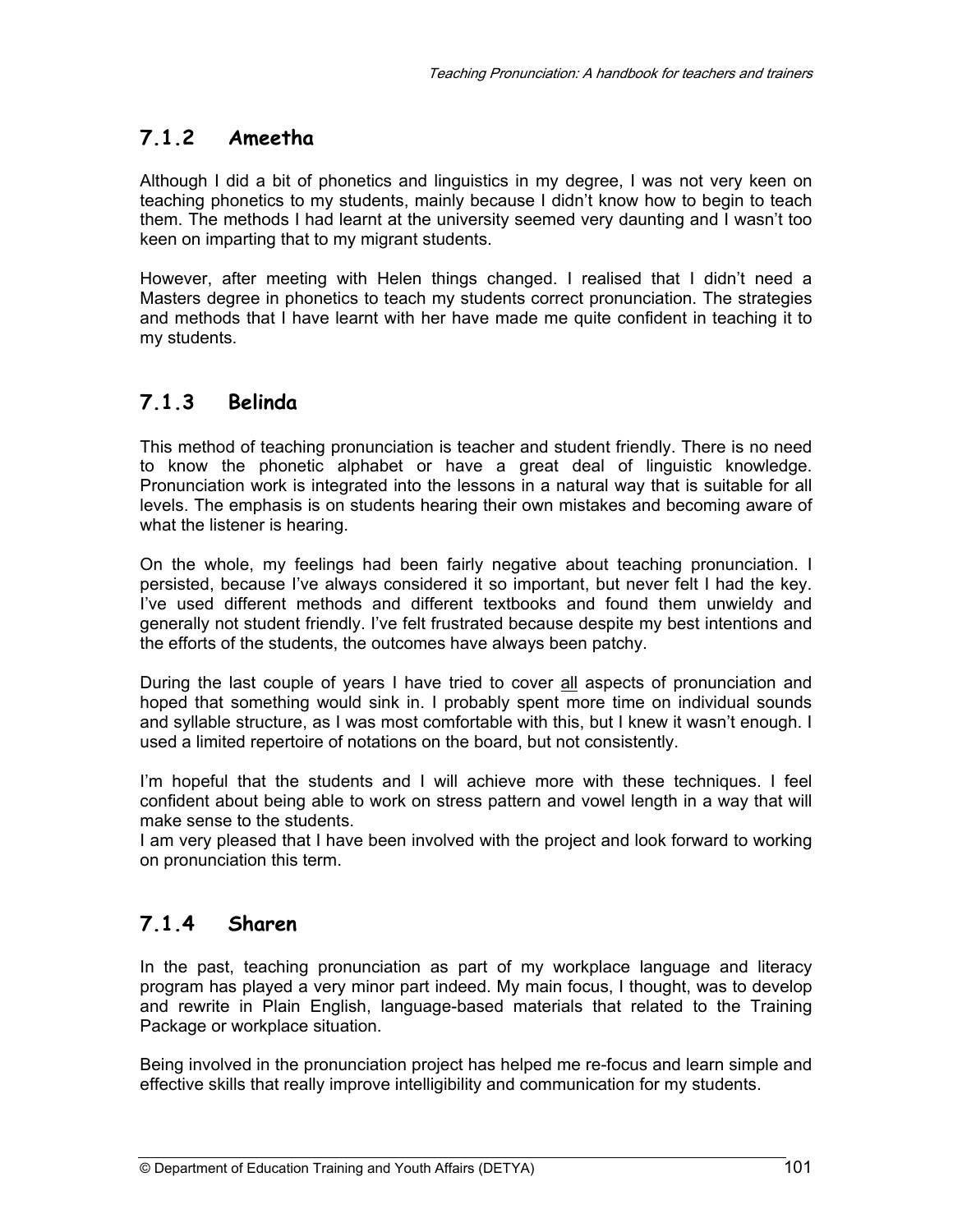'Workplace Communication', spoken and written, is so important, and workers using English as an additional language really value and appreciate help in their English pronunciation. It can make a *real difference* in their lives.

# **7.1.5 Rae**

I really like the idea of integrating pronunciation into my ESOL lessons and being able to focus on practising the pronunciation of real life language, language that students themselves can suggest. This has really added a depth and completeness to my lessons and has lifted the confidence of my beginner students.

You don't have to become an expert in phonetic symbols, counting syllables, etc. You can learn to use straightforward and effective techniques. For example, I was really impressed at how effective it was to say, 'When you say that, this is what I hear' to students who have mispronounced a word.

This approach gives students and teachers hope that pronunciation can be improved.

# **7.2 BIOSKETCHES OF PARTICIPANTS**

## **7.2.1 Helen Fraser**

I am a Senior Lecturer at the University of New England in Armidale. I did my BA(Hons) at Macquarie University in the late 1970's, majoring in linguistics and specialising in phonetics. I worked for some time on the Macquarie Dictionary, and then went to Scotland in 1983 to work on a PhD in phonetics. I stayed in the British Isles for seven years, studying and teaching at Edinburgh, Trinity College Dublin and the School of Oriential and African Studies (University of London). In 1990 I returned to Australia and took a position for three months at UNE – and I am still there many years later!

In 1996 I started to become interested in pronunciation teaching – in the question of how to apply knowledge of phonetics and especially psycholinguistics to the teaching of pronunciation. Soon this became my major interest, and from mid 1999-mid 2001 I took leave without pay from UNE so as to concentrate fully on this area. I engaged in a number of projects and consultancies, some of which are mentioned in the text of this Handbook.

# **7.2.2 Eileen Zhang**

My teaching career started right after graduating with a BA degree in English Language and Literature from a university in China. I began to teach ESL, upon completion of a Master's in TESOL at the University of Sydney in 1995. I have taught ESL courses at all levels since then. I learnt English in adulthood and I always believed from my learning experience that teaching pronunciation was as difficult as learning it. After several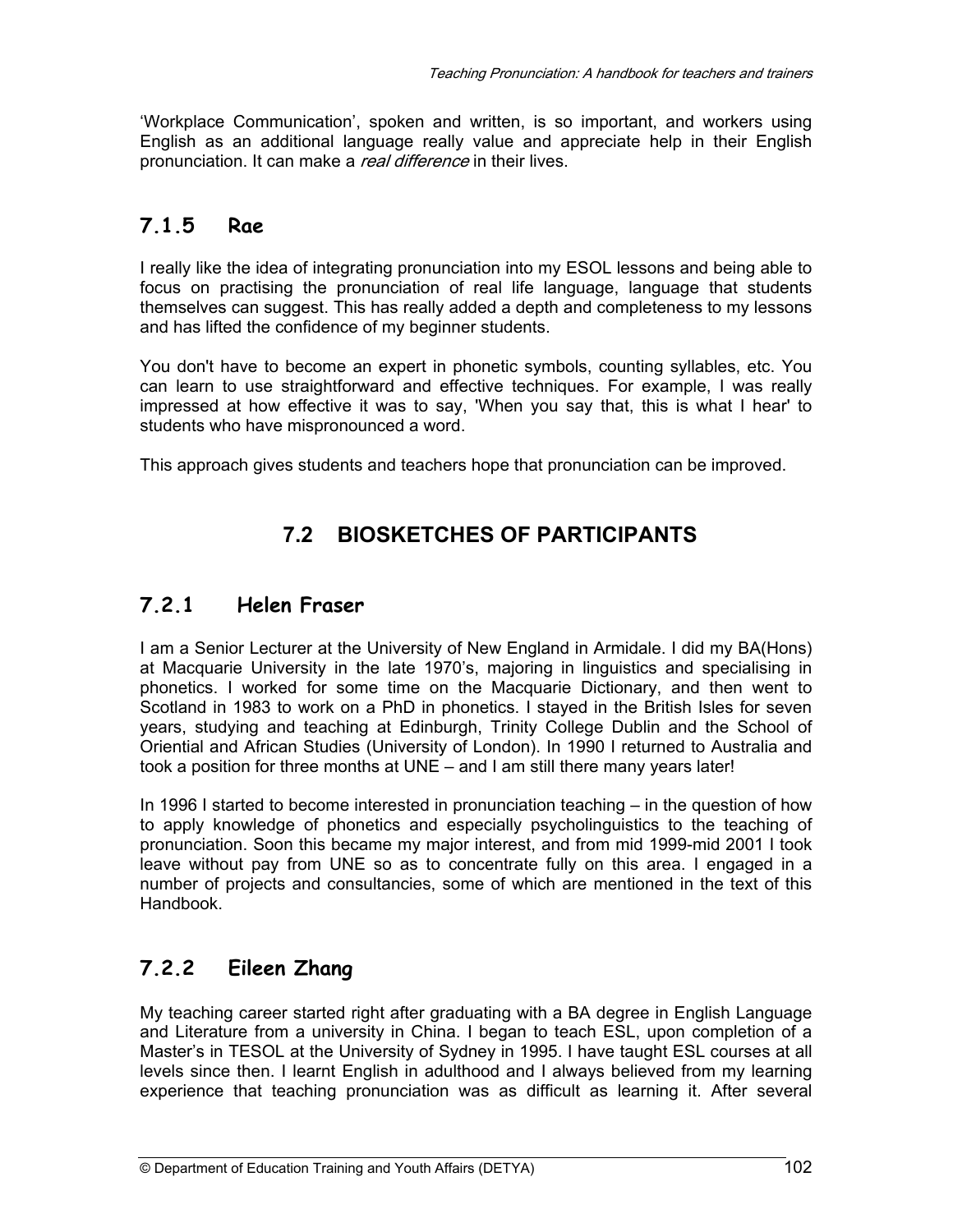frustrating pronunciation teaching experiences, I even thought it was impossible to teach ESL pronunciation until I met Dr. Helen Fraser whose ideas and research findings have convinced me and changed my attitude. I have trialed her ideas and approaches and they worked really well with my students. Now I'd like to say teaching ESL pronunciation is possible and we can make a difference. How? By using the 'tricks' from the Frameworks.

# **7.2.3 Roslyn Cartwright**

After completing my B.A. (Hons) Dip Ed at Macquarie University in 1973 I taught history and social science for 3 years at Blacktown Boys' High School in Sydney where I became interested in the innovative remedial reading programme within the English Department there. Following an extended holiday in Europe, I returned to 4 years relief teaching before leaving the workforce for 13 years to raise my children. In 1996 I completed my Graduate Diploma in TESOL via distance education at UNE having done some volunteer English home-tutoring during the process. Initially, I began ESOL relief teaching at AMES for 2 years and also taught community English classes in 4 centres in the Fairfield district for 18 months before commencing work at TAFE. I have been teaching at TAFE for 4 years on a range of classes from Certificate I in English for Speakers of Other Languages to Certificate III in English for Further Study and Certificate III in English for Employment. At present I am also tackling the challenge of improving the fluency of students in two Interpreting Diploma courses through weekly tutorial support classes in pronunciation.

# **7.2.4 Ameetha Venkatraman**

After a degree in English, Economics and Psychology I worked for the Indian tourism for while. I then decided that it was not something which I really wanted to do.....so in 1986 I took up a year's study in teaching and got myself a degree in education. I found myself in a school teaching high school and primary kids in Bangalore, a big city in southern India. It was an English medium school and I enjoyed my new job very much. Our migration to Australia in 1990 changed things a bit. I was not very keen on teaching kids here, and since my son was soon born I was a mother for a while. In 1995 I did my TESOL training and started teaching at the Granville TAFE in 1996 and have been there ever since. I greatly enjoy teaching migrant adults and find my job extremely gratifying and fulfilling.

# **7.2.5 Belinda Bourke**

I have been teaching for about 30 years. I had no intention of teaching but after completing a BA at ANU I found myself living in Denmark and was offered a job teaching English as a Foreign Language to adults at the Refugee School in Copenhagen.

Back in Australia in 1978 I started working for AMES with some of the first Vietnamese refugees in Cabramatta. Later I began working for TAFE in Newcastle. TAFE was responsible for on-arrival English and I continued to enjoy being involved with migrants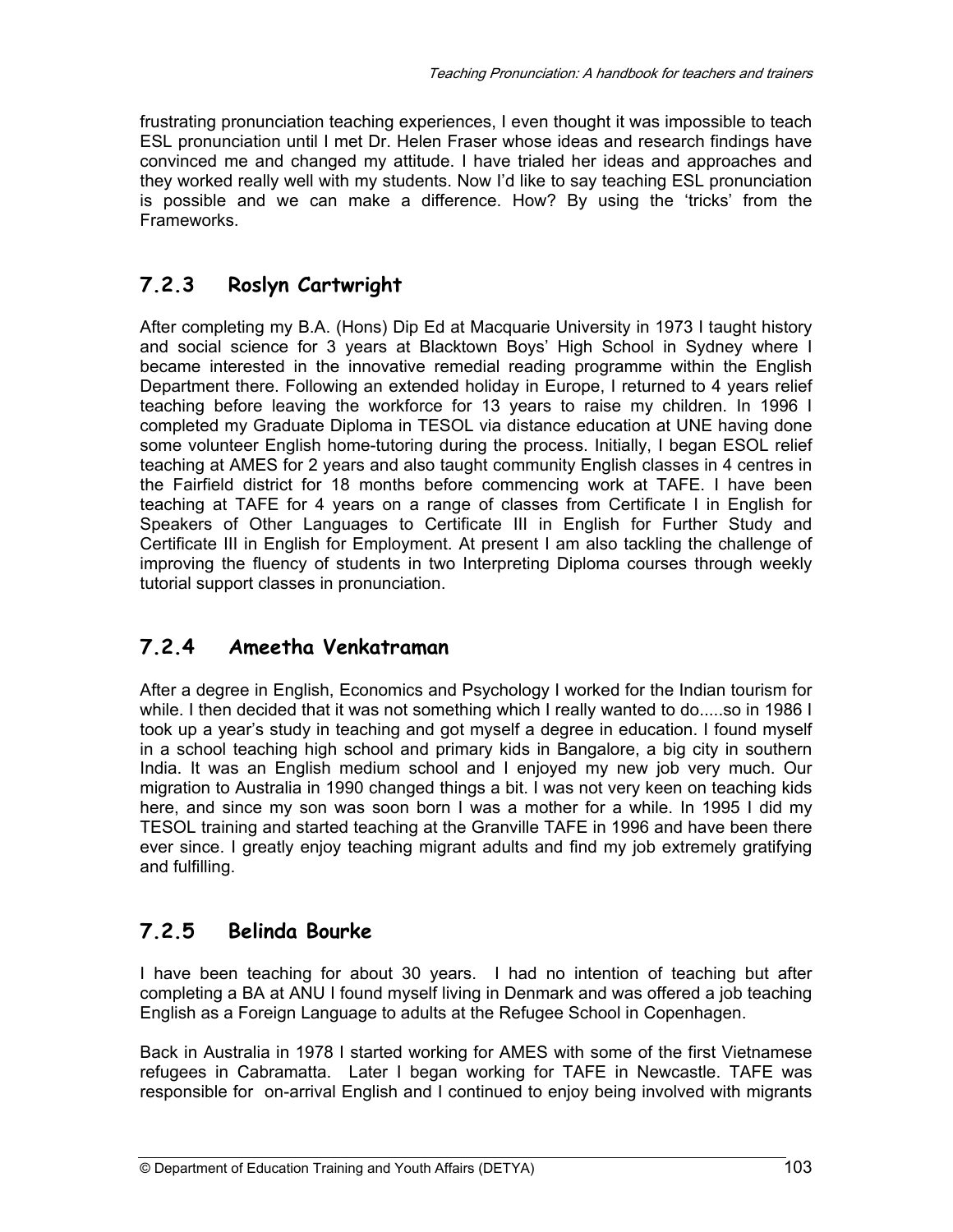at that critical time of settlement in Australia. While in Newcastle I completed a Dip. Ed and later a Grad. Dip. TESOL from the University of South Australia.

I moved to Wetherill Park TAFE in 1994 where I teach all levels of English. I still find my iob satisfying, especially the contact with people from other cultures and the feeling that I am able to help people overcome some of the barriers they face in Australia.

# **7.2.6 Sharen Fifer**

I trained as a Primary School teacher at Wollongong University, and then did a year of Special Education at Sydney Teachers College to become a teacher of the deaf. I mainly worked with very young hearing impaired children and their parents to encourage and teach speech and language.

I later on started working with adult deaf students at TAFE, teaching, supporting, note taking and tutoring them. I really enjoyed working with adults, and occasionally I was asked to teach some Adult Literacy classes in the Adult Basic Education section.

A few years ago I decided to do a Graduate Diploma at University of Technology, Sydney (UTS) in Adult Basic Education. Many of the people I worked with were from Language Backgrounds Other Than English and there appeared to be such a close link between the kind of teaching needed for people with poor speech and language skills because of their hearing impairment and those who were struggling to learn English as a second language, I decided to also do a Graduate Certificate in TESOL.

This has given me marvellous opportunities to teach in all three sections, and I love teaching literacy and language skills. Recently I became involved in teaching in the workplace, at a large factory, at two Nursing Homes and now at Avis Rent-a-Car. They have all been different, but have all been part of the WELL Program because the employers realised the need to upgrade and teach work-related English.

The variety of opportunities I have had in implementing my skills has been very rewarding and has "stretched" me as a teacher.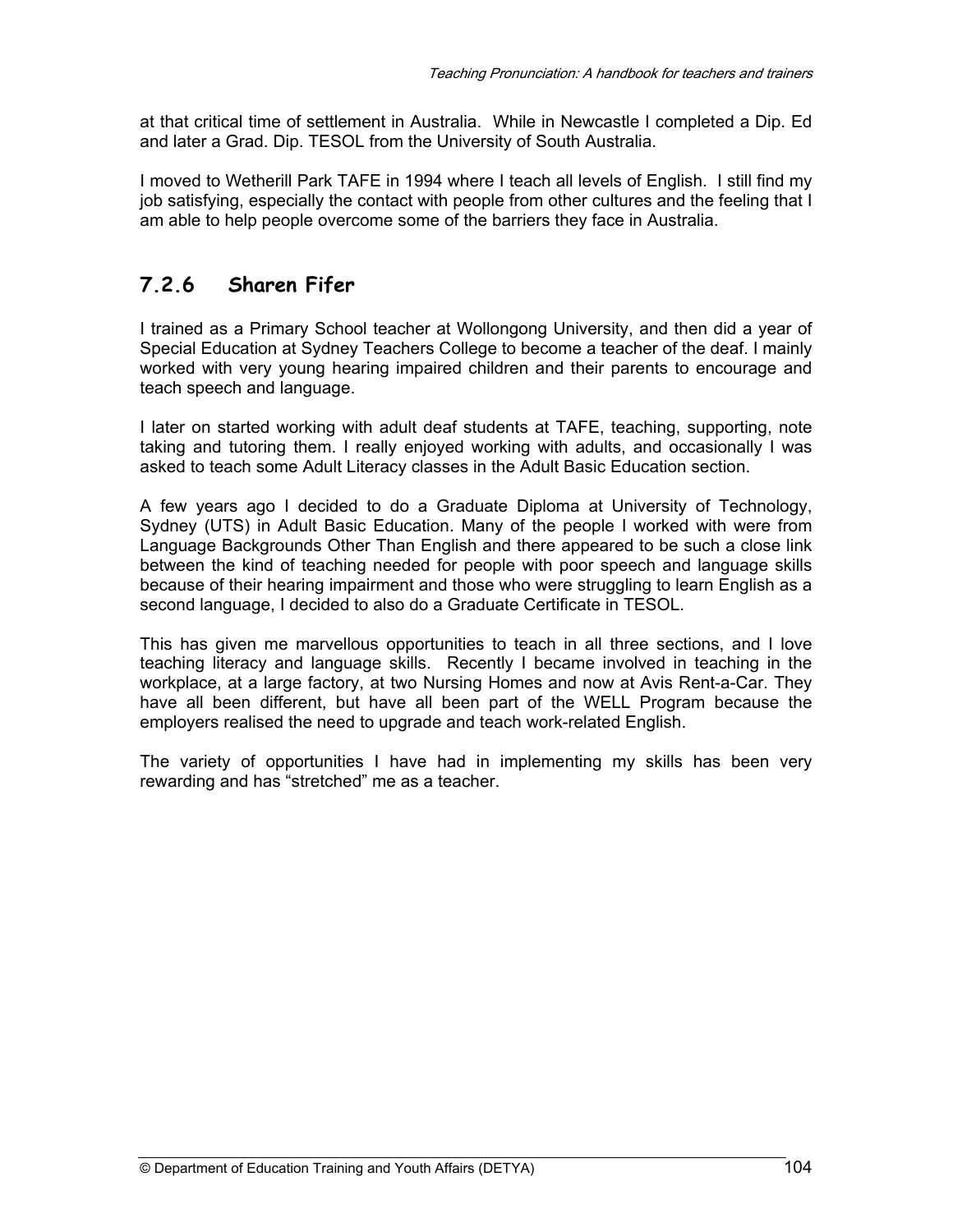#### **DETAILED CONTENTS** 8.

| 1 <sub>1</sub> |  |  |  |
|----------------|--|--|--|
| 1.1.           |  |  |  |
| 1.1.1.         |  |  |  |
| 1.1.2.         |  |  |  |
| 1.1.3.         |  |  |  |
| 1.1.3.1.       |  |  |  |
| 1.1.3.2.       |  |  |  |
| 1.1.4.         |  |  |  |
| 1.1.5.         |  |  |  |
| 1.2.           |  |  |  |
| 1.2.1.         |  |  |  |
| 1.2.2.         |  |  |  |
| 1.2.3.         |  |  |  |
| 1.2.4.         |  |  |  |
| 1.2.4.1.       |  |  |  |
| 1.2.4.2.       |  |  |  |
| 1.2.4.3.       |  |  |  |
| 1.2.5.         |  |  |  |
| 1.2.6.         |  |  |  |
| 1.2.7.         |  |  |  |
|                |  |  |  |
| 2.             |  |  |  |
| 2.1            |  |  |  |
| 2.1.1.         |  |  |  |
| 2.1.2.         |  |  |  |
| 2.2.           |  |  |  |
| 2.2.1.         |  |  |  |
| 2.2.2.         |  |  |  |
| 2.2.3.         |  |  |  |
| $2.2.3.1$ .    |  |  |  |
| 2.2.3.2.       |  |  |  |
| 2.2.3.3.       |  |  |  |
| 2.2.3.4.       |  |  |  |
| 2.2.3.5.       |  |  |  |
| 2.2.3.6.       |  |  |  |
| 2.2.3.7.       |  |  |  |
| 2.2.3.8.       |  |  |  |
| 2.2.3.9.       |  |  |  |
| 2.2.4.         |  |  |  |
| 2.2.5.         |  |  |  |
| $2.2.5.1$ .    |  |  |  |
| 2.2.5.2.       |  |  |  |
| 2.2.6.         |  |  |  |
| 2.2.7.         |  |  |  |
| 2.3.           |  |  |  |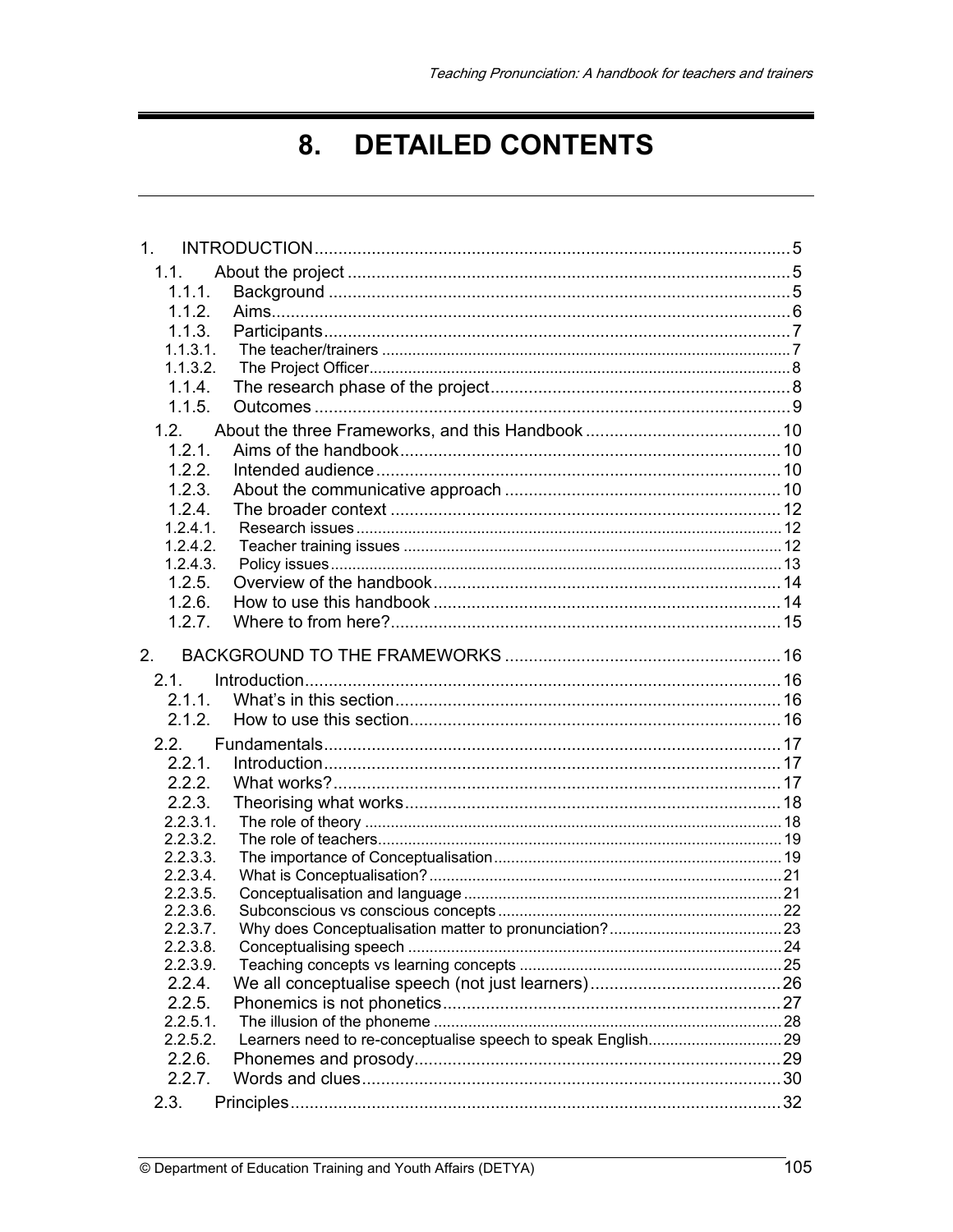| 2.3.1.               |                                                                       |  |
|----------------------|-----------------------------------------------------------------------|--|
| 2.3.2.               | Good teaching means: having a suitable curriculum32                   |  |
| 2.3.3.               |                                                                       |  |
| 2.3.3.1.             |                                                                       |  |
| 2.3.3.2.             |                                                                       |  |
| 2.3.3.3.             |                                                                       |  |
| 2.3.3.4.             |                                                                       |  |
| 2.3.4.               | Good teaching means: helping learners become self-reliant 37          |  |
| 2.3.5.               | Good teaching means: giving opportunities to practise37               |  |
| 2.3.6.               |                                                                       |  |
| 2.4.                 |                                                                       |  |
| 2.4.1.               |                                                                       |  |
| 2.4.2.               |                                                                       |  |
| 2.4.3.               |                                                                       |  |
| 2.4.4.               |                                                                       |  |
| 2.4.5.               |                                                                       |  |
| 2.4.6.               |                                                                       |  |
| 2.4.6.1.             |                                                                       |  |
| 2.4.6.2.             |                                                                       |  |
| 2.4.6.3.<br>2.4.6.4. |                                                                       |  |
| 2.4.7.               |                                                                       |  |
|                      |                                                                       |  |
| 2.5.                 |                                                                       |  |
| 2.5.1.               |                                                                       |  |
| 2.5.2.               |                                                                       |  |
| 2.5.3.               | Often learners can't even hear the sounds we are asking them to       |  |
|                      | produce – how can we expect them to pronounce them?48                 |  |
| 2.5.4.               |                                                                       |  |
|                      |                                                                       |  |
| 2.5.5.               | How can we know which methods and materials are best? 49              |  |
| 3.                   |                                                                       |  |
|                      |                                                                       |  |
|                      |                                                                       |  |
| 3.1.1                |                                                                       |  |
| 3.1.2                |                                                                       |  |
| 3.1.3                | Importance of pronunciation for beginners                             |  |
| 3.1.4                | Advantages and disadvantages of teaching beginners51                  |  |
|                      |                                                                       |  |
| 3.2.1                |                                                                       |  |
| 3.2.2                |                                                                       |  |
| 3.2.3                |                                                                       |  |
| 3.2.4                |                                                                       |  |
| 3.2.4.1              |                                                                       |  |
| 3.2.4.2.             | What if you (the teacher) aren't sure which syllable is stressed?! 54 |  |
| 3.2.4.3              |                                                                       |  |
| 3.2.5                |                                                                       |  |
| 3.2.6                |                                                                       |  |
| 3.2.7                |                                                                       |  |
| 3.2.8                |                                                                       |  |
| 3.2.9                |                                                                       |  |
|                      |                                                                       |  |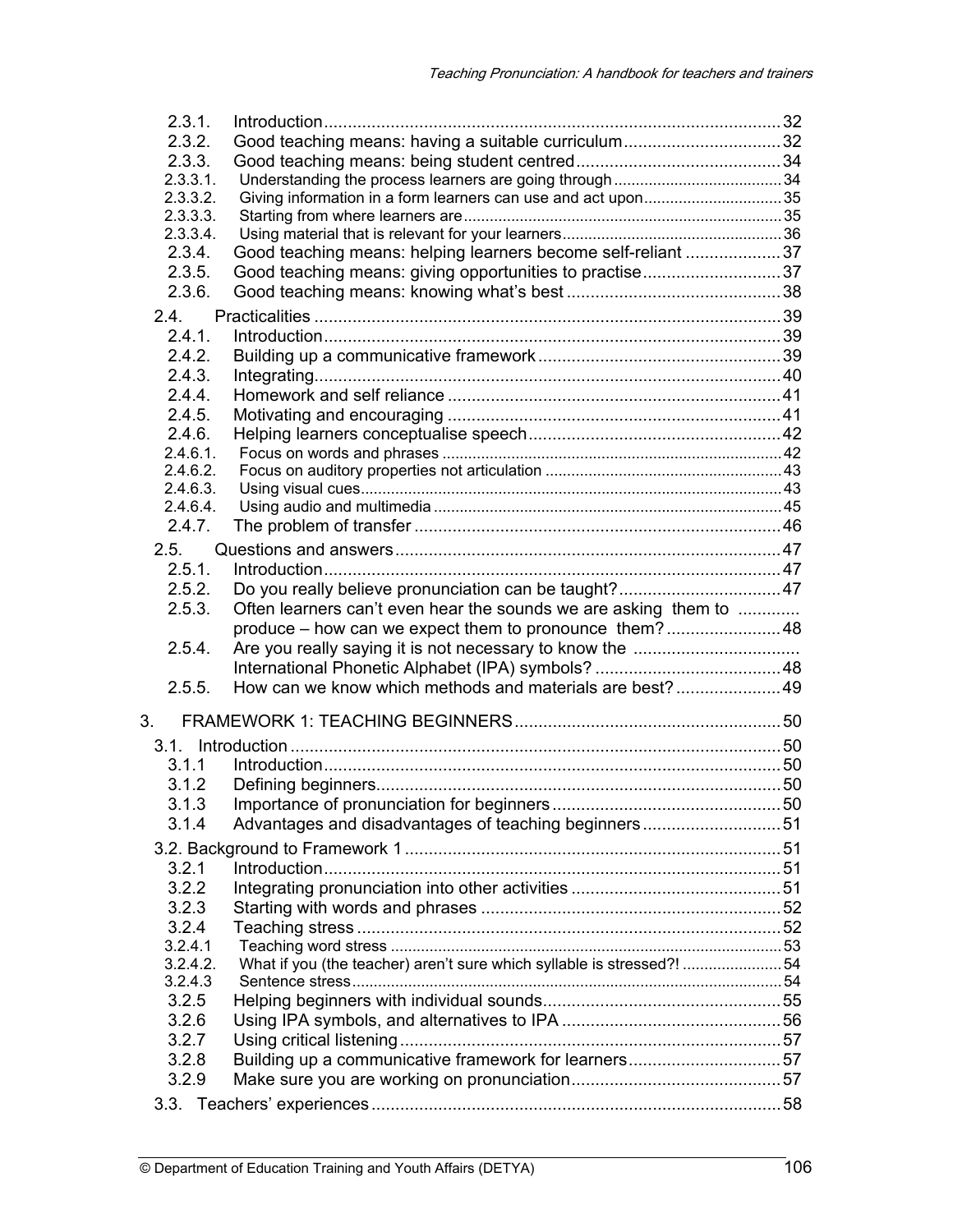| 3.3.1                                                      |                                                                                 |  |  |  |
|------------------------------------------------------------|---------------------------------------------------------------------------------|--|--|--|
| 3.3.2                                                      |                                                                                 |  |  |  |
| 3.3.3                                                      | Ros and Ameetha work on the communicative framework  60                         |  |  |  |
| 3.3.4                                                      |                                                                                 |  |  |  |
| 3.3.5                                                      |                                                                                 |  |  |  |
| 3.3.6                                                      |                                                                                 |  |  |  |
|                                                            |                                                                                 |  |  |  |
| 3.4.1                                                      | Isn't it better to teach classes where the students all come from the           |  |  |  |
|                                                            |                                                                                 |  |  |  |
| 3.4.2                                                      | But won't we teach learners bad habits if they see incorrect spelling?  63      |  |  |  |
| 3.4.3                                                      | Shouldn't we make sure learners can <i>count</i> syllables before making        |  |  |  |
|                                                            |                                                                                 |  |  |  |
| 3.4.4                                                      | I use capital letters to indicate stress instead of underlining. Is that OK? 65 |  |  |  |
| 3.4.5                                                      |                                                                                 |  |  |  |
| 3.4.6                                                      |                                                                                 |  |  |  |
| 3.4.7                                                      | What exactly do you mean by 'communicative framework and how                    |  |  |  |
|                                                            |                                                                                 |  |  |  |
| 3.4.8                                                      | How can I give attention to one individual's needs when the rest of the         |  |  |  |
|                                                            |                                                                                 |  |  |  |
| 3.4.9                                                      | I was a bit worried about mixing reading and pronunciation: does                |  |  |  |
|                                                            | reading aloud help students' pronunciation or hinder it?68                      |  |  |  |
| 4.                                                         |                                                                                 |  |  |  |
|                                                            |                                                                                 |  |  |  |
| 4.1.1                                                      |                                                                                 |  |  |  |
| 4.1.2                                                      |                                                                                 |  |  |  |
|                                                            |                                                                                 |  |  |  |
| 4.2.1                                                      |                                                                                 |  |  |  |
| 4.2.1.1                                                    |                                                                                 |  |  |  |
| 4.2.1.2                                                    |                                                                                 |  |  |  |
| 4.2.1.3                                                    |                                                                                 |  |  |  |
| 4.2.2                                                      |                                                                                 |  |  |  |
| 4.2.3                                                      |                                                                                 |  |  |  |
| 4.2.4                                                      |                                                                                 |  |  |  |
| 4.2.5                                                      |                                                                                 |  |  |  |
|                                                            |                                                                                 |  |  |  |
| 4.3.1                                                      |                                                                                 |  |  |  |
| 4.3.2                                                      |                                                                                 |  |  |  |
| 4.3.3                                                      |                                                                                 |  |  |  |
| 4.3.4                                                      |                                                                                 |  |  |  |
| 4.3.5                                                      |                                                                                 |  |  |  |
|                                                            |                                                                                 |  |  |  |
| 4.4.1                                                      |                                                                                 |  |  |  |
|                                                            |                                                                                 |  |  |  |
| 4.4.2                                                      | Is there a better way to encourage transfer from lessons                        |  |  |  |
|                                                            |                                                                                 |  |  |  |
|                                                            |                                                                                 |  |  |  |
| 5. FRAMEWORK 3: TEACHING PRONUNCIATION IN THE WORKPLACE 83 |                                                                                 |  |  |  |
| 5.1.                                                       |                                                                                 |  |  |  |
| 5.1.1                                                      |                                                                                 |  |  |  |
|                                                            |                                                                                 |  |  |  |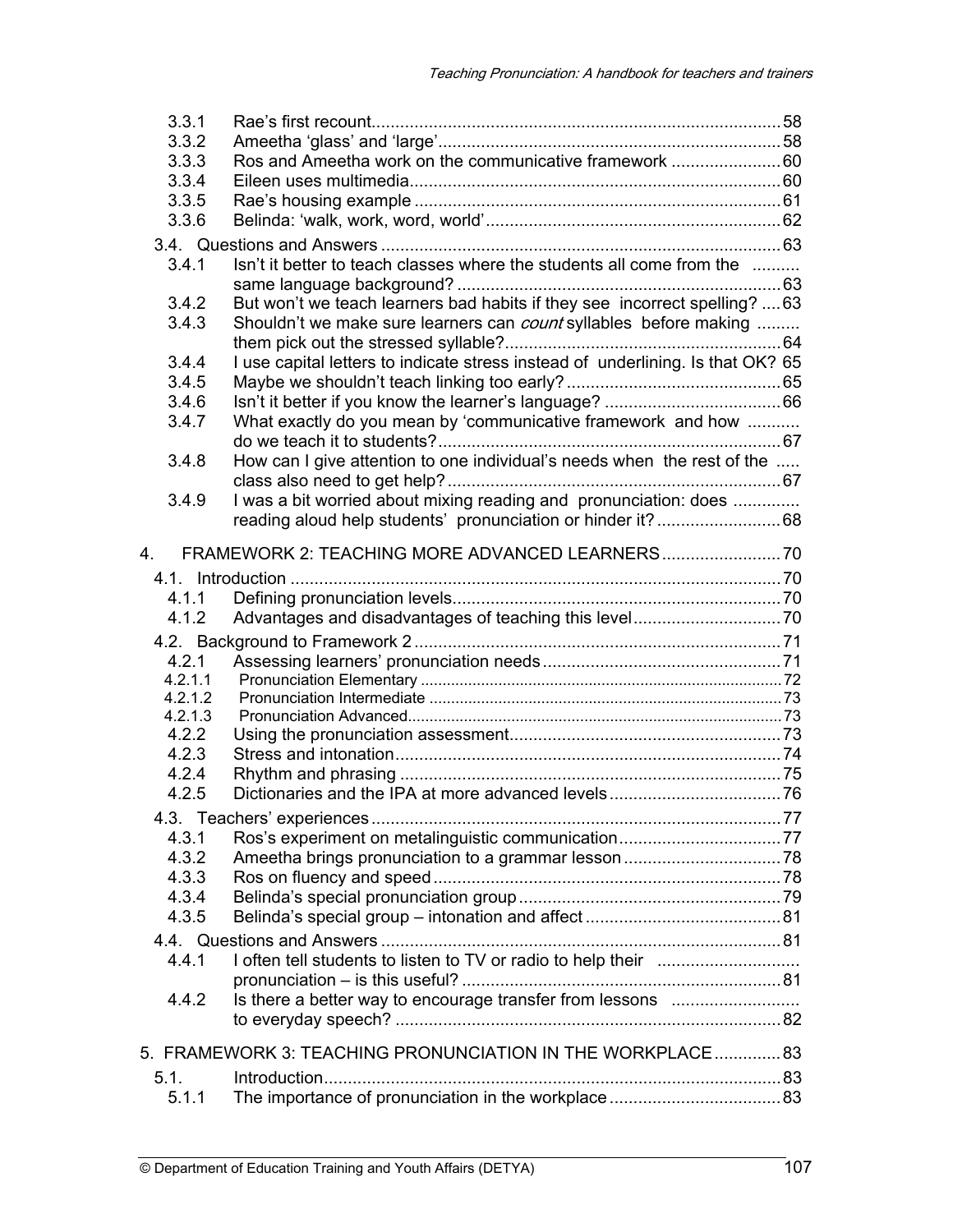|                | 5.1.2<br>5.1.3 |                                                                          |  |
|----------------|----------------|--------------------------------------------------------------------------|--|
|                |                |                                                                          |  |
|                | 5.2.1          |                                                                          |  |
|                | 5.2.2          |                                                                          |  |
|                | 5.2.3          |                                                                          |  |
|                | 5.2.4<br>5.2.5 |                                                                          |  |
|                | 5.2.6          |                                                                          |  |
|                | 5.2.7          |                                                                          |  |
|                | 5.2.8          |                                                                          |  |
|                |                |                                                                          |  |
|                | 5.3.1          |                                                                          |  |
|                | 5.3.2          |                                                                          |  |
|                | 5.3.3          | Building up a system of notation, and a communicative framework90        |  |
|                | 5.3.4          |                                                                          |  |
|                | 5.3.5          |                                                                          |  |
|                | 5.3.6          |                                                                          |  |
|                | 5.4.           |                                                                          |  |
|                | 5.4.1          | I don't have an ESL background but I have to work with                   |  |
|                |                | employees whose spoken English is pretty poor. What can I do to help? 93 |  |
|                |                |                                                                          |  |
| 6.             |                |                                                                          |  |
|                | 6.1.1          |                                                                          |  |
|                | 6.1.2          |                                                                          |  |
|                | 6.1.3          | General background on psycholinguistics and conceptualisation 95         |  |
|                | 6.1.4<br>6.1.5 |                                                                          |  |
|                | 6.1.6          | Oral communication in vocational education and training 98               |  |
|                | 6.1.7          | Some recommended books and materials for pronunciation teaching99        |  |
|                | 6.1.8          |                                                                          |  |
|                |                |                                                                          |  |
| 7 <sup>1</sup> |                |                                                                          |  |
| 7.1.           |                |                                                                          |  |
|                | 7.1.1          |                                                                          |  |
|                | 7.1.2          |                                                                          |  |
|                | 7.1.3          |                                                                          |  |
|                | 7.1.4          |                                                                          |  |
| 7.2            |                |                                                                          |  |
|                | 7.2.1          |                                                                          |  |
|                | 7.2.2          |                                                                          |  |
|                | 7.2.3          |                                                                          |  |
|                | 7.2.4          |                                                                          |  |
|                | 7.2.5          |                                                                          |  |
|                | 7.2.6          |                                                                          |  |
| 8.             |                |                                                                          |  |
| 9.             |                |                                                                          |  |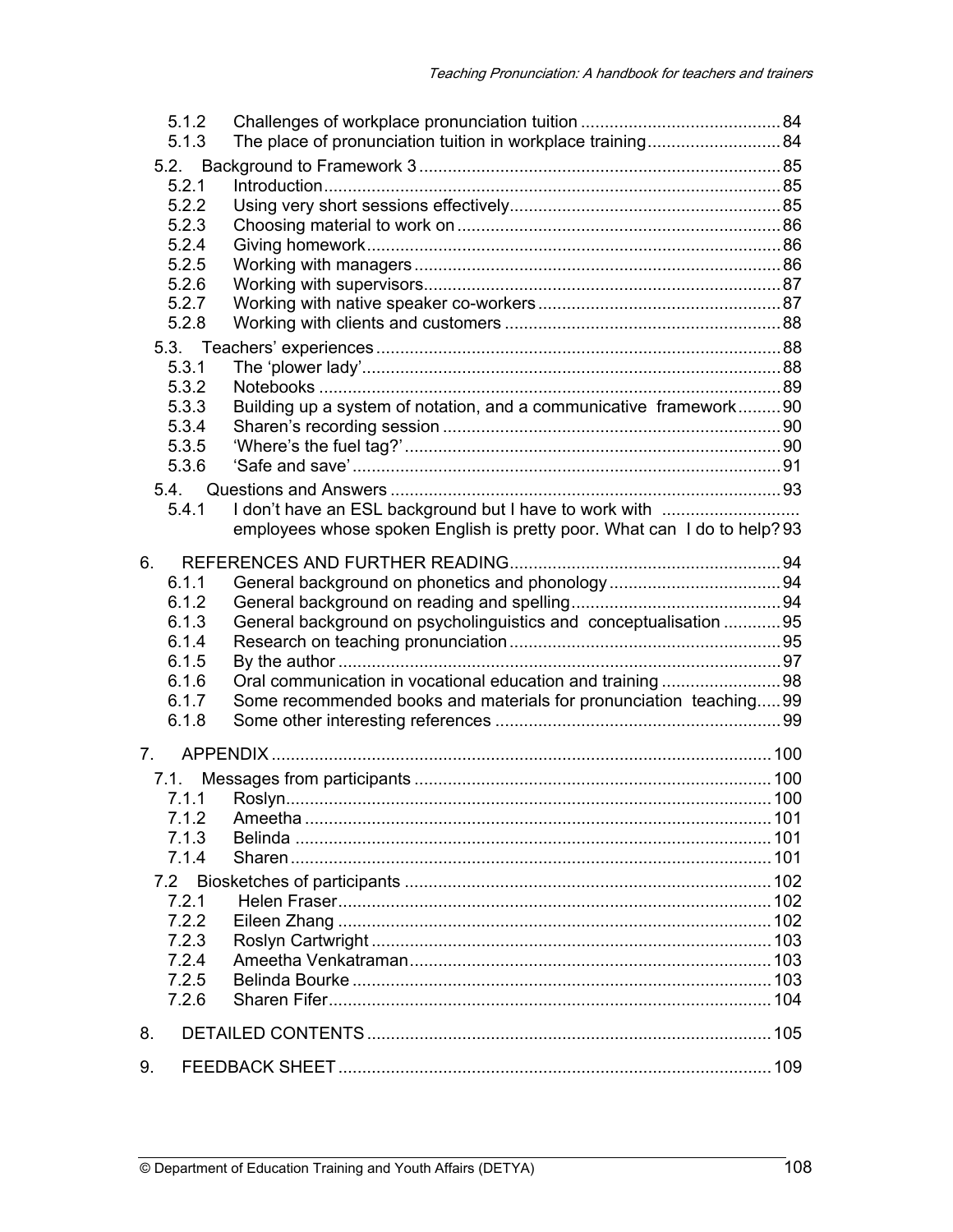## **9. FEEDBACK SHEET**

Your feedback is very useful to us. Please photocopy and fax this sheet to Ursula Nowicki, Program Manager, English Language and Literacy, TAFE NSW – Access Division, fax 02 9846 8288 or cut and paste and email it to ursula.nowicki@tafensw.edu.au.

## **How did you find this Handbook?**

## **Circle 1 for 'very useful', 3 for 'intermediate', 5 for 'totally useless', etc**

| Useful ------------------------ 1 |                |   | 5------ Totally useless     |
|-----------------------------------|----------------|---|-----------------------------|
| Interesting ------------------1   |                |   | 5--------------------Boring |
| Inspiring---------------------- 1 |                |   | 5------------ Depressing    |
| Novel ------------------------ 1  |                |   | 5-------------------Old hat |
| Practical---------------------- 1 |                |   | 5----- Far too abstract     |
| I'd recommend it----------1       | $\overline{2}$ | 3 | 5--- I'd warn against it    |

You may wish to comment specifically on the following: